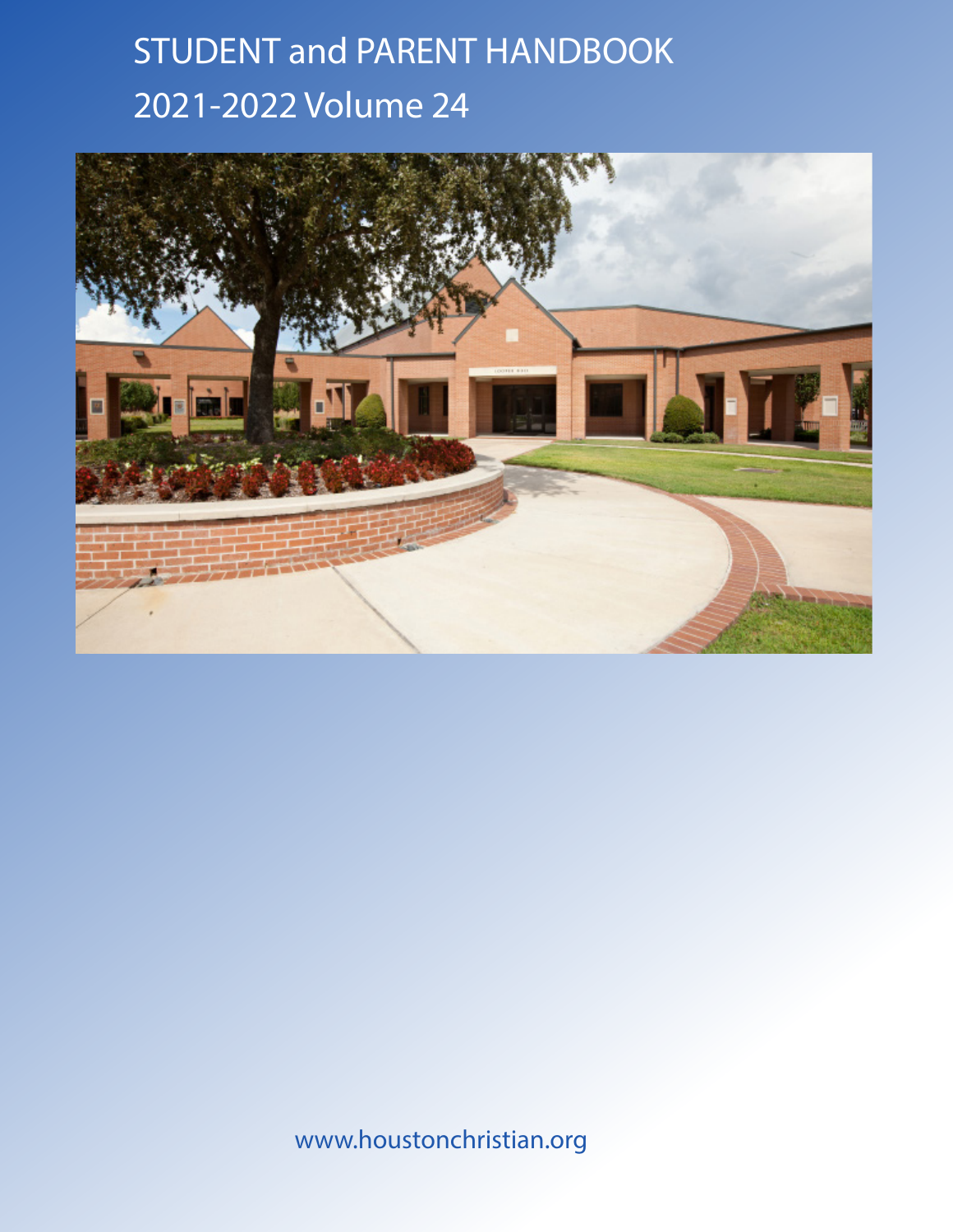### TABLE OF CONTENTS

| ORGANIZATION AND GOVERNANCE11                 |  |
|-----------------------------------------------|--|
| Accreditation and Governance11                |  |
|                                               |  |
|                                               |  |
|                                               |  |
|                                               |  |
|                                               |  |
|                                               |  |
|                                               |  |
| Responsibilities of Students and Parents 13   |  |
|                                               |  |
|                                               |  |
| HC Leadership Honor Code  14                  |  |
|                                               |  |
|                                               |  |
|                                               |  |
|                                               |  |
|                                               |  |
|                                               |  |
|                                               |  |
|                                               |  |
|                                               |  |
|                                               |  |
| Reopening Health and Safety Plan 16           |  |
| COVID-19 Risk Acknowledgement  16             |  |
| Closed Campus/Student and Parent Visitors16   |  |
|                                               |  |
| Emergency Closing of School 17                |  |
| Four Phase Emergency Plan  17                 |  |
|                                               |  |
| Ridesharing/Student Transportation Policy  17 |  |
| Asbestos Inspection Compliance  17            |  |
|                                               |  |
|                                               |  |
| Student Illness and Communicable Diseases. 18 |  |
| School Closure or Modifications Due           |  |
|                                               |  |
|                                               |  |
| School Entrance Requirements  20              |  |
|                                               |  |
| Services for Students with Disabilities 22    |  |
|                                               |  |
|                                               |  |
|                                               |  |

| Excessive Absenteeism or Tardiness  25     |  |
|--------------------------------------------|--|
|                                            |  |
|                                            |  |
|                                            |  |
|                                            |  |
| Graduation Requirements for the 26         |  |
|                                            |  |
|                                            |  |
|                                            |  |
| Grade Point Average (GPA) and Class Rank27 |  |
| Grade Translation Policy for               |  |
|                                            |  |
|                                            |  |
| Averaging Course Work and Failed Courses29 |  |
|                                            |  |
| Exemptions for Final Examinations 30       |  |
|                                            |  |
|                                            |  |
| Servant Leadership Award 32                |  |
|                                            |  |
|                                            |  |
|                                            |  |
|                                            |  |
| High School Credit for                     |  |
|                                            |  |
| Distinguished Scholars Program 33          |  |
| The Program for College Readiness 33       |  |
| Beyond These Walls Program  33             |  |
|                                            |  |
| Tutorial Guidelines and Expectations 34    |  |
| Peer Assisted Learning (PAL Center)  35    |  |
|                                            |  |
|                                            |  |
|                                            |  |
|                                            |  |
|                                            |  |
|                                            |  |
|                                            |  |
|                                            |  |
| At-Risk Management Program 37              |  |
|                                            |  |
|                                            |  |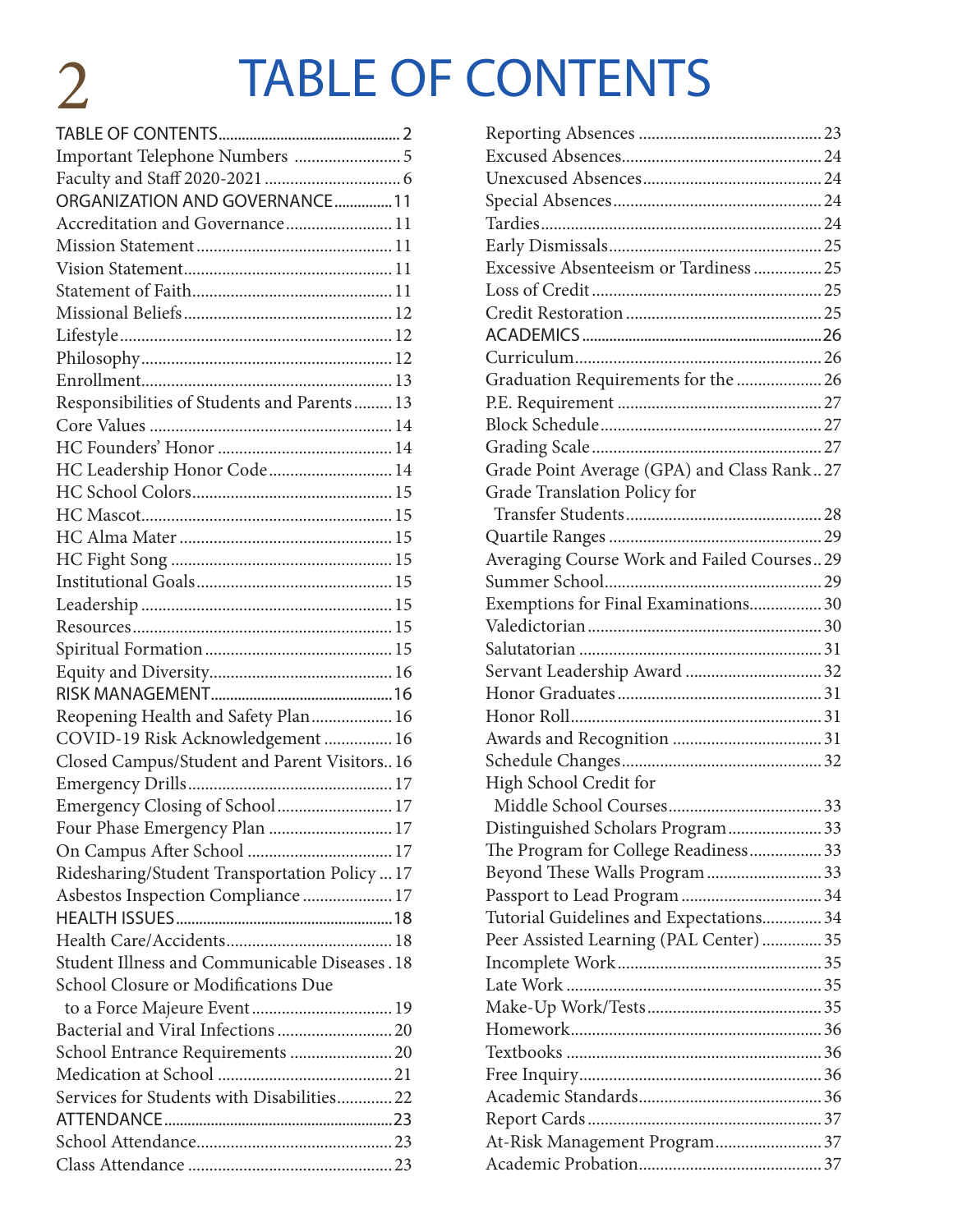#### COUNSELING AND COLLEGE

| Guidance and Academic Counseling 38         |  |
|---------------------------------------------|--|
|                                             |  |
| College Counseling and College Resources 39 |  |
| Reporting Disciplinary Infractions          |  |
| on College Recommendations 40               |  |
|                                             |  |
| Transcripts and Test Scores 41              |  |
|                                             |  |
|                                             |  |
| Withdrawing From School 42                  |  |
|                                             |  |
| Student/Adult Interaction and               |  |
|                                             |  |
|                                             |  |
|                                             |  |
| Parent/Family Cooperation 45                |  |
| Mustang Parent Council (MPC)  45            |  |
|                                             |  |
|                                             |  |
| Senior Off-Campus Lunch Privilege 45        |  |
|                                             |  |
|                                             |  |
| Computer and Systems Usage Policy 46        |  |
| Social Media and Social Networking          |  |
|                                             |  |
|                                             |  |
|                                             |  |
|                                             |  |
| Right to Involve Government Agencies  49    |  |
| Surveillance and Monitoring 49              |  |
|                                             |  |
|                                             |  |
|                                             |  |
|                                             |  |
|                                             |  |
|                                             |  |
|                                             |  |
|                                             |  |
|                                             |  |
| Spirit Dress - Males and Females 52         |  |
| General Dress Code Guidelines  52           |  |
|                                             |  |
| Proper Grooming - Females52                 |  |
|                                             |  |
|                                             |  |

| Co-Curricular and Extracurricular      |  |
|----------------------------------------|--|
|                                        |  |
| Student Responsibility for Ethical     |  |
|                                        |  |
|                                        |  |
|                                        |  |
|                                        |  |
| Diversity and Equity Group  56         |  |
|                                        |  |
|                                        |  |
|                                        |  |
| Dance Rules and Regulations 58         |  |
| HC Sponsored Parties and               |  |
|                                        |  |
|                                        |  |
|                                        |  |
|                                        |  |
|                                        |  |
|                                        |  |
|                                        |  |
|                                        |  |
|                                        |  |
|                                        |  |
|                                        |  |
|                                        |  |
|                                        |  |
|                                        |  |
|                                        |  |
|                                        |  |
|                                        |  |
|                                        |  |
|                                        |  |
|                                        |  |
|                                        |  |
|                                        |  |
| <b>Biblical Guidelines for Student</b> |  |
|                                        |  |
| STUDENT CODE OF CONDUCT  67            |  |
|                                        |  |
|                                        |  |
| HC Honor Pledge and Violations of      |  |
|                                        |  |
| Conduct Expectations and Violations 69 |  |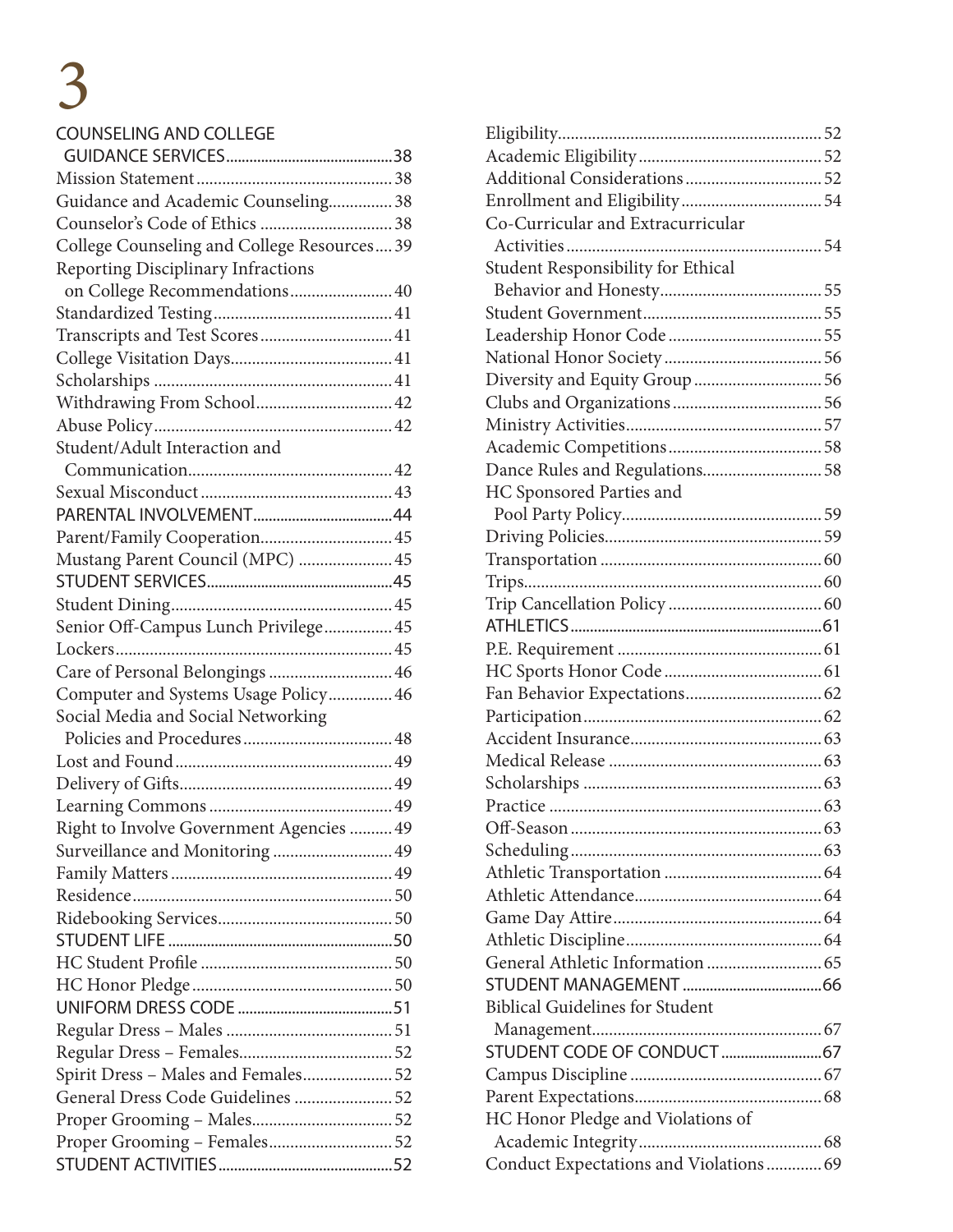|                                             | TE           |
|---------------------------------------------|--------------|
| Disruptive/Disrespectful Conduct 70         | Ш            |
|                                             | $R_6$        |
| Parking and Automobile Violations/Passenger | La           |
|                                             | FI           |
|                                             | D            |
| <b>Online Learning Management Systems</b>   | In           |
|                                             | Pı           |
|                                             | $\mathsf{C}$ |
|                                             | $D \mid$     |
| Hazing/Bullying, Abusive Language72         | D            |
|                                             | Fı           |
|                                             | Fı           |
| Destruction/Misuse of Property74            | М            |
|                                             | Þ            |
|                                             | A            |
|                                             | S            |
|                                             |              |
| Extortion/Organized Gambling  76            |              |
|                                             |              |
|                                             |              |
|                                             |              |
| Levels of Disciplinary Response  76         |              |
|                                             |              |
|                                             |              |
|                                             |              |
|                                             |              |
|                                             |              |
|                                             |              |
|                                             |              |
| Teacher/Parent or Principal/                |              |
|                                             |              |
|                                             |              |
|                                             |              |
|                                             |              |
|                                             |              |
|                                             |              |
|                                             |              |
| Interrogations and Searches by              |              |
|                                             |              |
| Reporting of Infractions to Colleges,       |              |
|                                             |              |
|                                             |              |
|                                             |              |
|                                             |              |
|                                             |              |
|                                             |              |
|                                             |              |

#### 70 TECHNOLOGY GENERAL

| Responsible Use of Technology 82   |  |
|------------------------------------|--|
|                                    |  |
|                                    |  |
|                                    |  |
|                                    |  |
|                                    |  |
|                                    |  |
|                                    |  |
|                                    |  |
|                                    |  |
|                                    |  |
| Marketing/Public Relations and     |  |
|                                    |  |
| Acknowledgement and Receipt of the |  |
|                                    |  |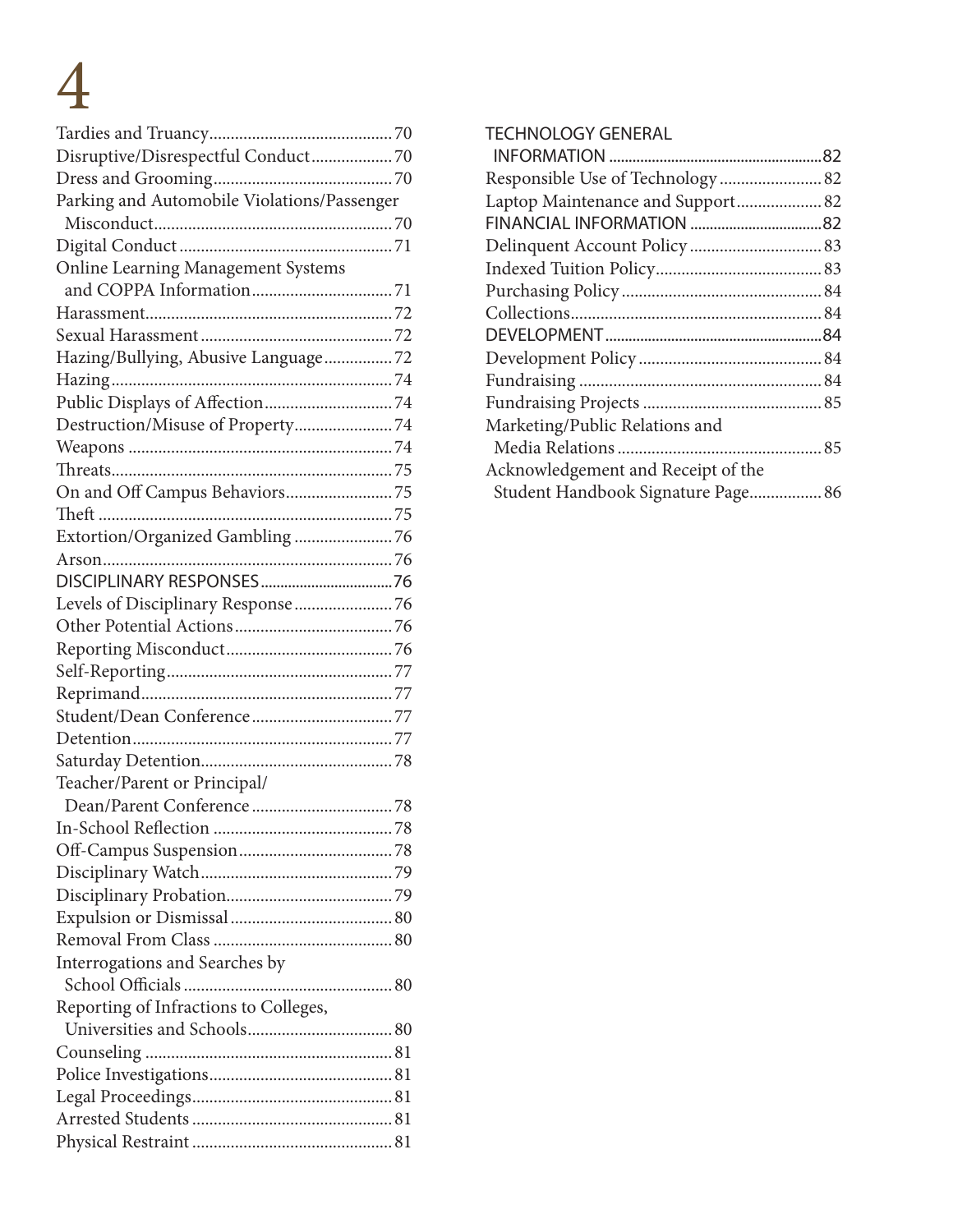### 5 IMPORTANT TELEPHONE NUMBERS

| Position                                                | Name | Phone        |
|---------------------------------------------------------|------|--------------|
|                                                         |      | 713-580-6025 |
| Executive Assistant to Head of School  Michele Gonzales |      | 713-580-6025 |
|                                                         |      | 713-580-6036 |
|                                                         |      | 713-580-6010 |
|                                                         |      | 713-580-6014 |
|                                                         |      | 713-580-6012 |
|                                                         |      | 713-580-6063 |
|                                                         |      | 713-580-6074 |
|                                                         |      | 713-580-6092 |
| Director of Counseling/College Guidance  Jan Pearson    |      | 713-580-6022 |
|                                                         |      | 713-580-6017 |
|                                                         |      | 713-580-6093 |
|                                                         |      | 713-580-6099 |
|                                                         |      | 713-580-6019 |
|                                                         |      | 713-580-6035 |
|                                                         |      | 713-580-6037 |
|                                                         |      | 713-580-6020 |
|                                                         |      | 713-580-6004 |
|                                                         |      | 713-580-6027 |
|                                                         |      | 713-580-4368 |
|                                                         |      | 713-580-6030 |
|                                                         |      | 713-547-4365 |
|                                                         |      | 713-580-6089 |
|                                                         |      | 713-580-6061 |
|                                                         |      | 713-547-4362 |
| Distinguished Scholars Program Director  Patricia Droz  |      | 713-580-6049 |
|                                                         |      | 713-580-6070 |
|                                                         |      | 713-580-6078 |
|                                                         |      | 713-580-6029 |
|                                                         |      | 713-580-6057 |
|                                                         |      | 713-580-6058 |
|                                                         |      | 713-580-6072 |
|                                                         |      | 713-580-6043 |
|                                                         |      | 713-580-6047 |

Parents are urged to make carpool, lunch and other arrangements with their students before school in the morning. If an emergency does occur, you may call the school office to have a message sent to your student. No message, however, may be assured of delivery if received 30 minutes prior to school dismissal. As we are stressing time on task in the classroom, we urge that you do not ask us to deliver messages other than those of actual severe emergencies.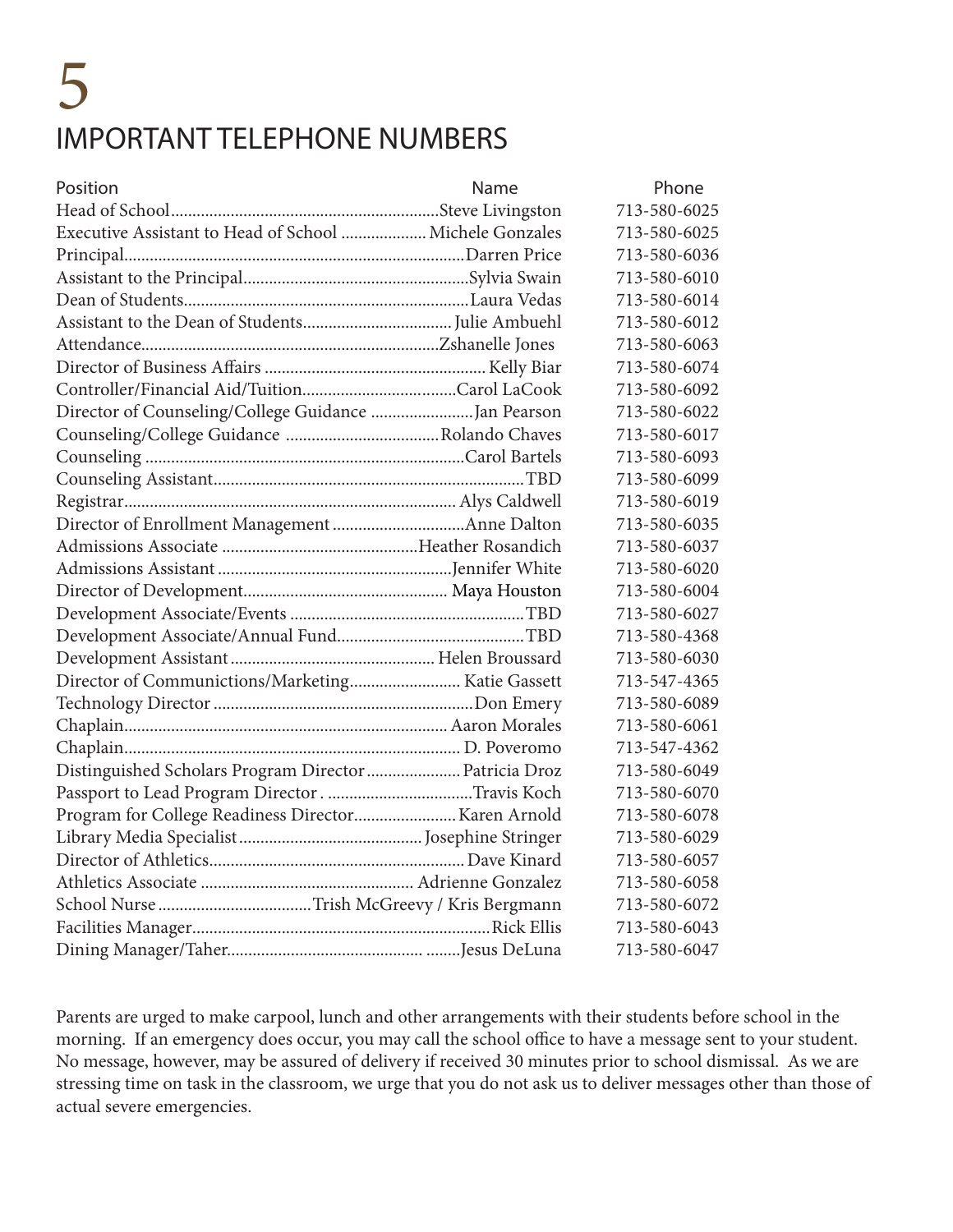### 6 FACULTY AND STAFF 2021-2022

Teachers at HC are committed to academic excellence within the context of a totally Christian atmosphere. Each has completed the necessary college training to teach students in their respective areas of assignment. Each teacher has been assigned to his or her own area of college specialization. Each has ascribed verbally and in writing to the HC Statement of Faith. HC teachers are among God's most dedicated educators and are committed to incorporating Houston Christian's religious mission and beliefs into every aspect of the curriculum. They continually have the students' best interest at heart and stand willing to assist parents in fulfilling their Godgiven responsibility to educate their children. The relationship of the school and the home becomes one of sharing and caring for the mutual benefit of each.

( ) Number of completed years of service at HC

\* Less than one completed year of service at HC

| Administration                                   |                         |                                                                                                                |  |
|--------------------------------------------------|-------------------------|----------------------------------------------------------------------------------------------------------------|--|
| Head of School                                   | Stephen Livingston (23) | B.S., Ball State University<br>M.Ed., University of Houston<br>Ed.D., University of Houston                    |  |
| Principal                                        | Darren Price (6)        | B.A., University of North Carolina<br>M.A., Michigan State<br>Ed.D., Lehigh University                         |  |
| Dean of Students                                 | Laura Vedas*            | B.B.A., University of Texas at Austin<br>M.P.A., University of Texas at Austin<br>M.Ed., Vanderbilt University |  |
| Director of Enrollment Management                | Anne Dalton (8)         | B.A., University of Texas, San Antonio<br>M.S., National University                                            |  |
| Director of Business Affairs                     | Kelly Biar, CPA (11)    | B.B.A., University of Texas, Austin                                                                            |  |
| Director of Counseling and<br>College Guidance   | Jan Pearson (30)        | B.S., Stephen F. Austin University<br>M.Ed., Stephen F. Austin University                                      |  |
| Director of Development                          | Maya Houston (5)        | B.A., Trinity College, Hartford<br>M.B.A., Rice University                                                     |  |
| Director of Communications and<br>Marketing      | Katie Gassett*          | B.A., University of Alabama                                                                                    |  |
| <b>Program Directors</b>                         |                         |                                                                                                                |  |
| <b>Athletics Director</b>                        | Dave Kinard (2)         | B.S., University of California, LA<br>M.S., University of Kentucky                                             |  |
| <b>Technology Director</b>                       | Don Emery (10)          | MCSE, CCNA, CSPFA, CNE, CNA,<br><b>CCDA</b>                                                                    |  |
| Passport to Lead Program Director                | Travis Koch (1)         | B.S., U.S. Air Force Academy<br>M.S., Air Force Institue of Technology<br>M.A., Air War College                |  |
| <b>Innovation Programs Associate</b><br>Director | Lisa Hawkins*           | B.A., University of North Carolina<br>M.S., Montana State University                                           |  |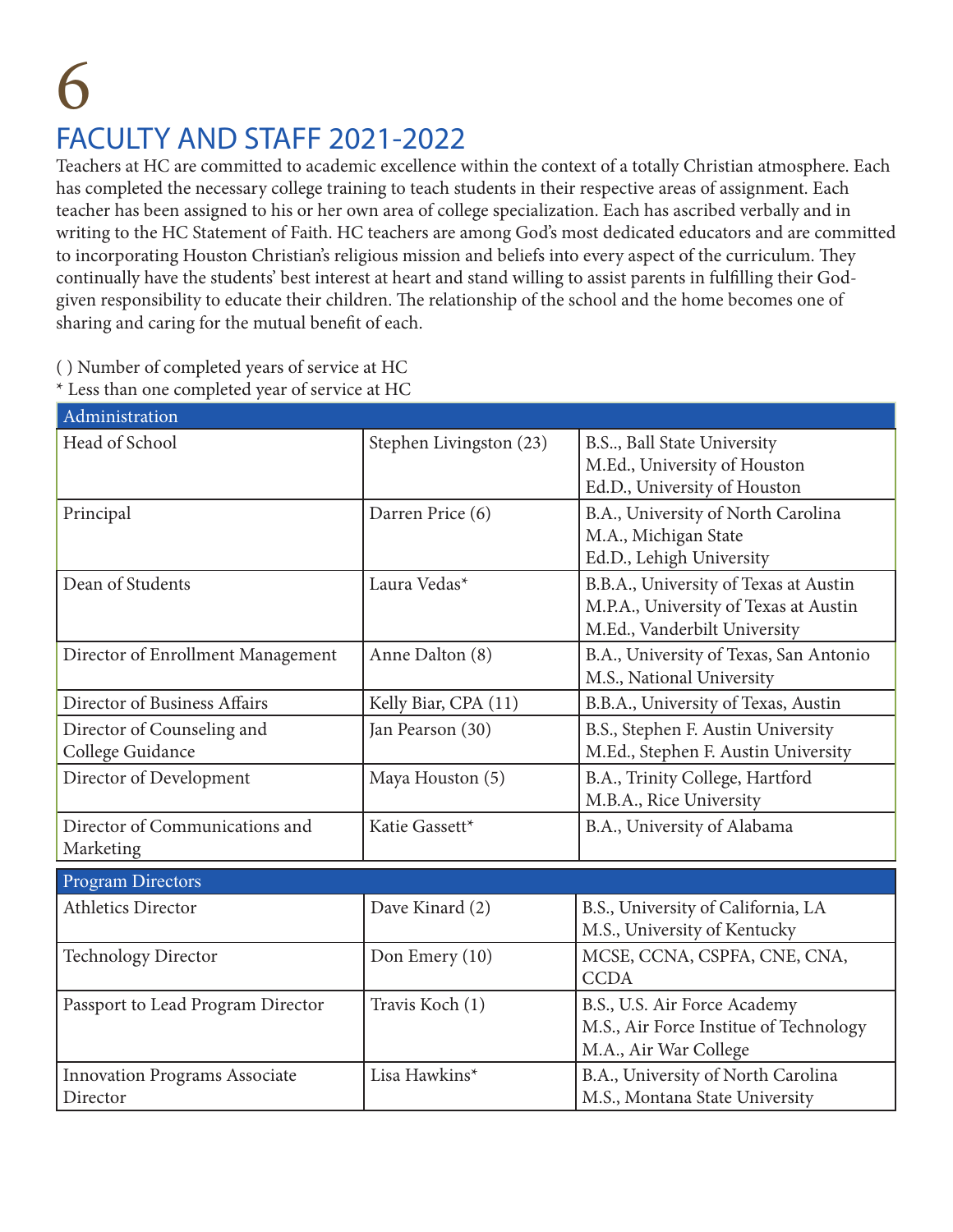| <b>Program Directors</b>            |                    |                                                                 |
|-------------------------------------|--------------------|-----------------------------------------------------------------|
| Program for College Readiness       | Karen Arnold (6)   | B.A., Edgewood College                                          |
| Director                            |                    | M.Ed., University of St. Thomas<br>Ed.D., University of Houston |
|                                     |                    |                                                                 |
| Distinguished Scholars Program      | Patricia Droz (1)  | B.A., University of Michigan                                    |
| Director                            |                    | M.A., Texas A & M University                                    |
|                                     |                    | Ph.D., Texas A & M University                                   |
| Curriculum and Instruction Director | Rochelle Hobbs (2) | B.S., Texas A & M University                                    |
|                                     |                    | M.Ed., Texas A & M University                                   |

| Program Instructors / Staff            |                    |                                        |
|----------------------------------------|--------------------|----------------------------------------|
| Distinguished Scholars Program         | Jenna LaFlamme (1) | B.A., Eastern CT State University      |
| <b>Assistant Director / Instructor</b> |                    | M.A.T., Sacred Heart University        |
| Leadership Instructor                  | Jenny Honeck (1)   | B.A., Crown College                    |
|                                        |                    | M.A., Crown College                    |
| Program for College Readiness          | Diane Schulte (1)  | B.S., Louisiana State University       |
| Instructor                             |                    | M.Ed., University of Houston           |
| Program for College Readiness          | Jake Powers (4)    | B.B.A., University of Texas, Arlington |
| <b>Test Center Coordinator</b>         |                    | M.A., Dallas Baptist University        |

| Library                  |                        |                                   |
|--------------------------|------------------------|-----------------------------------|
| Library Media Specialist | Josephine Stringer (1) | B.A.S., Dallas Baptist University |
|                          |                        | M.L.S., Texas Woman's Univeristy  |

| <b>Bible Department</b> |                    |                                    |
|-------------------------|--------------------|------------------------------------|
| Department Chair        | Jill Skufca (7)    | B.A., Texas A & M University       |
|                         |                    | M.A., Dallas Theological Seminary  |
|                         | Jeff Faircloth (4) | B.S., Sam Houston State University |
|                         |                    | M.A., Sam Houston State University |
|                         | Samantha Sapaugh*  | B.S., Sam Houston State University |
|                         |                    | M.A., Dallas Theological Seminary  |
|                         | Adam Schwing (4)   | B.S., University of Oklahoma       |
|                         | Elisabeth White*   | B.A., Houston Baptist University   |
|                         |                    | M.Litt., University of St. Andrews |

| <b>English Department</b> |                   |                                     |
|---------------------------|-------------------|-------------------------------------|
| Department Chair          | Dennis Dawson (4) | B.A., Trinity University            |
|                           |                   | M.Ed., Sam Houston State University |
|                           | James Alidor*     | B.A., Louisiana State University    |
|                           |                   | M.A., Relay/GSE                     |
|                           | Karen Diven (8)   | B.S., University of Houston         |
|                           |                   | M.S., Houston Baptist University    |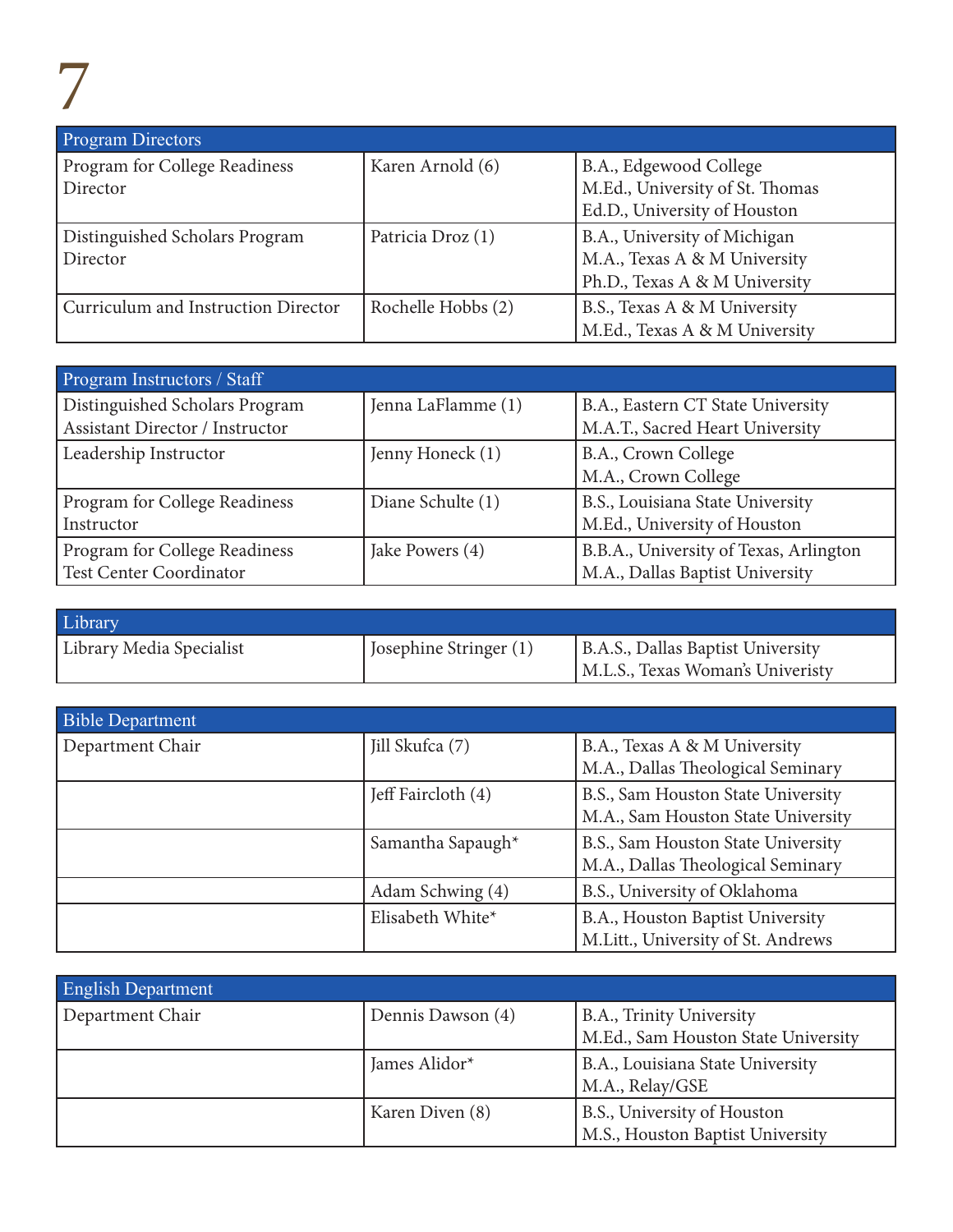| <b>English Department</b> |                |                                 |
|---------------------------|----------------|---------------------------------|
|                           | Matt Moore (2) | B.S., Dallas Christian College  |
|                           |                | M.A., Dallas Baptist University |
|                           | Jill Read (2)  | <b>B.A., Malone University</b>  |
|                           |                | M.A., University of New Orleans |

| Fine Arts Department: Performing |                    |                                      |
|----------------------------------|--------------------|--------------------------------------|
| Department Chair                 | Nady Benyamine (5) | B.M.E., Wayne State University       |
| Orchestra and Piano Director     |                    | M.M.E., VanderCook College of Music  |
| <b>Band Director</b>             | Brian Brown (1)    | B.M.E., Murray State University      |
|                                  |                    | M.A., Ed Western Kentucky University |
| Choir Director                   | Ken Sink (2)       | B.A., Michigan State University      |
|                                  |                    | M.M.E., University of St. Thomas     |
| Dance Director                   | Melissa Tyler*     | B.A., Point Park University          |
|                                  |                    | M.S., California University of PA    |
| Theater Director                 | Bobby Linhart (9)  | B.A., Southwestern University        |
|                                  |                    | M.M., University of Houston          |

| Fine Arts Department: Visual |                    |                                        |
|------------------------------|--------------------|----------------------------------------|
| Department Chair             | Heidi McCurdy (29) | B.S., Northeastern State University    |
|                              | Erin Neve*         | B.A., Texas Tech University            |
|                              |                    | M.A., Texas Tech University            |
|                              |                    | M.A., Texas Tech University            |
|                              |                    | M.F.A., University of Minnesota        |
|                              | Lori Reese*        | B.A., Sam Houston State University     |
|                              | Charlotte Stuart*  | B.S., Southwest Texas State University |
|                              |                    | B.S., Southwest Texas State University |

| <b>Math Department</b> |                    |                                                                                                           |
|------------------------|--------------------|-----------------------------------------------------------------------------------------------------------|
| Department Chair       | Regan Ray (4)      | B.S., Texas A & M University                                                                              |
|                        | Staci Brown (13)   | B.S., Texas A & M University<br>M.S., University of North Texas                                           |
|                        | Wenche Fosli (4)   | B.A., Math, University of Oslo<br>Grad. Cert. Ed., University of Stavanger<br>M.A., University of Houston |
|                        | Carlos Fuentes (1) | B.S. Ed., University of the Ozarks<br>B.S. Math, University of the Ozarks                                 |
|                        | Ryan Klasen (8)    | B.S., Houston Baptist University                                                                          |
|                        | John Lister (12)   | B.S., University of Houston<br>M.Ed., University of Houston                                               |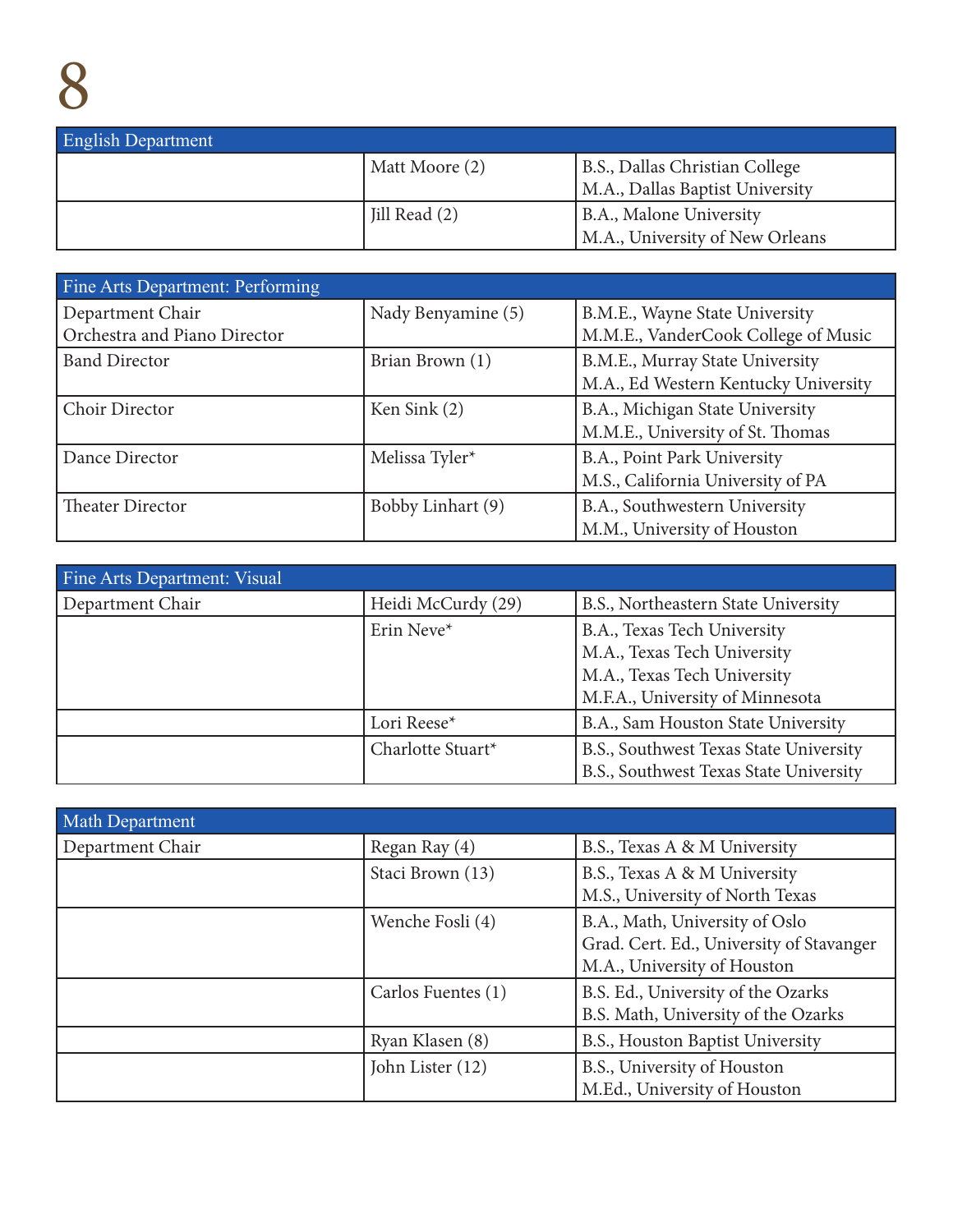| Science Department |                      |                                                                         |
|--------------------|----------------------|-------------------------------------------------------------------------|
| Department Chair   | Lukas Rieke (2)      | B.S., Northwest Nazarene University<br>M.Ed., Columbia Intl. University |
|                    | Jon Bergmann (2)     | B.S., Oregon State University<br>M.A., University of Colorado           |
|                    | Michael Bredeweg (4) | B.S., Grand Valley State University                                     |
|                    | Greg Dmitrowicz (6)  | B.A., Vanguard University<br>M.Ed., National University                 |
|                    | Amy Lindsay (19)     | B.S., New Mexico State University                                       |
|                    | Andrea Moon*         | B.S., Calvin University                                                 |

| <b>Social Science Department</b> |                    |                                   |
|----------------------------------|--------------------|-----------------------------------|
| Department Chair                 | Pam McClendon (10) | B.A., University of Houston       |
|                                  | A.J. Eisenman (3)  | B.S., University of Houston       |
|                                  | Jay Harmon (8)     | B.S., Louisiana State University  |
|                                  |                    | M.Ed., Louisiana State University |
|                                  | Kevin Sivils (18)  | B.S., Greenville College          |
|                                  |                    | M.S., Louisiana State University  |
|                                  | Trisha Young*      | B.A., Baylor University           |

| World Language Department |                       |                                          |
|---------------------------|-----------------------|------------------------------------------|
| Department Chair          | Sam Mendizabal (22)   | B.A., International Christian University |
| Spanish                   |                       | M.Ed., Florida University                |
| Latin                     | <b>Brooke McLane-</b> | B.A., Evergreen State College            |
|                           | Higginson $(1)$       | M.A., Carnegie Mellon University         |
|                           |                       | M.A., St. John's College                 |
|                           |                       | Ph.D., University of Pittsburgh          |
| Mandarin                  | Grace Chang (12)      | B.A., Fu-Jen Catholic University         |
|                           |                       | M.S., University of Texas, Austin        |
| Spanish                   | Andrea Carrabia*      | B.A., Concordia University, Chicago      |
|                           |                       | M.S., University of Oxford               |
| Spanish                   | Michele Webb (10)     | B.A., Baylor University                  |
|                           |                       | M.S., Texas A & M University, Commerce   |

| Professional Staff and Associates |                            |                                                                            |
|-----------------------------------|----------------------------|----------------------------------------------------------------------------|
| Athletics Associate Director      | Ron Crandall (14)          | B.S., Baylor University                                                    |
| Head Football Coach               | David Nelson (3)           | B.S., Sam Houston State University<br>M.Ed., Prairie View A & M University |
| School Nurse                      | Trish McGreevy (3)         | B.S.N., UT Health Science Center                                           |
| School Nurse                      | Kris Bergmann <sup>*</sup> | B.S.N., University of Iowa                                                 |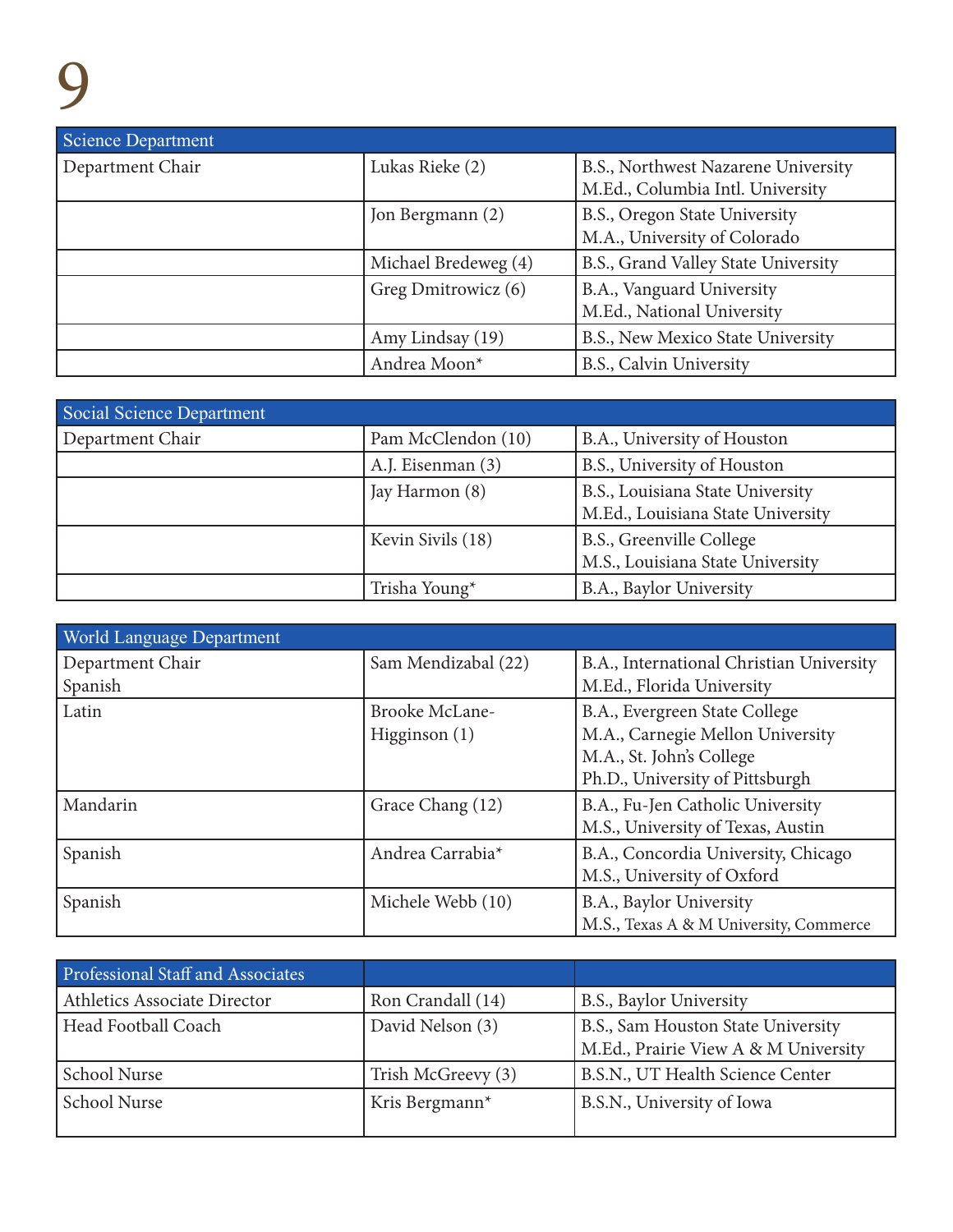| Professional Staff and Associates  |                        |                                        |
|------------------------------------|------------------------|----------------------------------------|
| Athletic Trainer                   | Danny Ruiz, ATC, CSCS  | B.S., Quinnipiac University            |
|                                    | (9)                    | M.S., Florida International University |
| Male Chaplain                      | Aaron Morales (4)      | B.A., University of Houston            |
|                                    |                        | M.M.L., Southeastern University        |
| Female Chaplain                    | D. Poveromo (1)        | B.S., Baylor University                |
| Counselor                          | Carol Bartels (11)     | B.S., Concordia University             |
|                                    |                        | M.A., University of Houston            |
|                                    |                        | M.A., Liberty University               |
| Counselor                          | Rolando Chaves (13)    | B.S., John Brown University            |
|                                    |                        | B.S.F., John Brown University          |
|                                    |                        | M.S., Masters College                  |
| Registrar                          | Alys Caldwell (1)      | B.B.A., Texas A & M University         |
| Controller                         | Carol LaCook, CPA (12) | B.S., Northwestern State University    |
| <b>Business Associate</b>          | Ellen Lozano (5)       | B.S., University of Houston            |
| Human Resources Manager            | Linda Peterson (10)    |                                        |
| <b>Facilities Manager</b>          | Rick Ellis (9)         |                                        |
| <b>Campus Security Coordinator</b> | Erin Burns (4)         |                                        |
| Diversity Initiatives and          | Teddy Wheeler (1)      |                                        |
| Summer Programs Coordinator        |                        |                                        |
| Audio and Media Specialist         | Calvin Venus (7)       |                                        |
| <b>Admissions Associate</b>        | Heather Rosandich (6)  |                                        |
| Development Associate /            | TBD*                   |                                        |
| <b>Annual Fund</b>                 |                        |                                        |
| Development Associate /            | Sarah Villaseñor (4)   | B.A., Austin College                   |
| Alumni Relations                   |                        |                                        |
| Development Associate /            | TBD*                   |                                        |
| Special Events                     |                        |                                        |
| Communications and                 | Diana Mumford (3)      | B.F.A, University of Houston           |
| Marketing Associate                |                        |                                        |

| Support/Administrative Staff              |                      |
|-------------------------------------------|----------------------|
| Executive Assistant to the Head of School | Michele Gonzales (8) |
| Assistant to the Principal                | Sylvia Swain (5)     |
| Assistant to the Dean of Students         | Julie Ambuehl (22)   |
| Admissions Assistant                      | Jennifer White (4)   |
| <b>Counseling Assistant</b>               | $TBD^*$              |
| Fine Arts Assistant                       | Caroline Nixson (2)  |
| <b>Athletics Assistant</b>                | Adrienne Gonzalez*   |
| <b>Technology Assistant</b>               | Brian Minson (2)     |
| Receptionist/Attendance                   | Zshanelle Jones*     |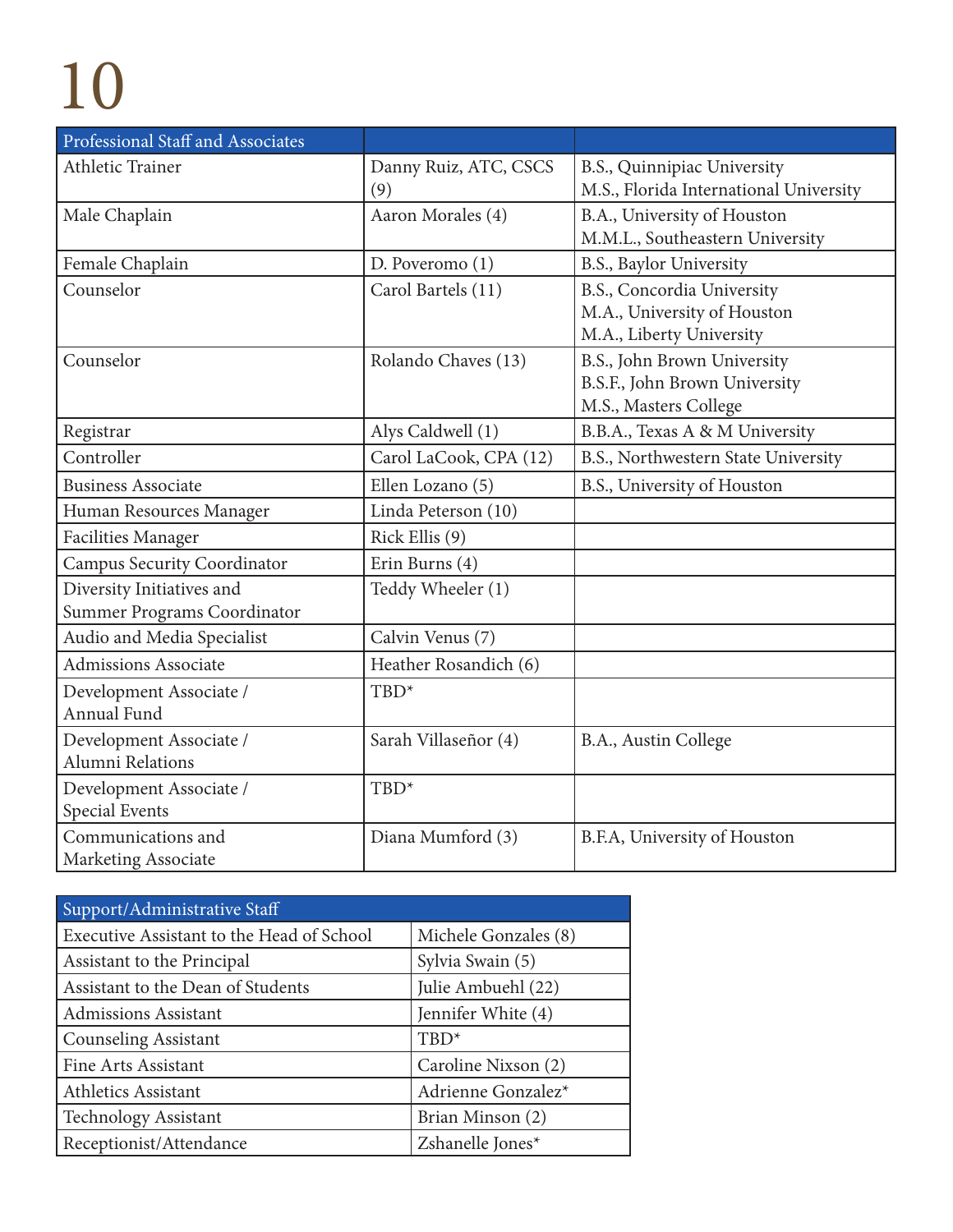| Support/Administrative Staff  |                     |
|-------------------------------|---------------------|
| Donor Records                 | Helen Broussard (1) |
| Facilities Maintenance Tech   | Carlos DeLeon*      |
| Custodian                     | Deyci Castillo (5)  |
| Groundskeeper                 | Jorge Arizpe (36)   |
| Maintenace Worker             | Johnny Castillo (9) |
| Maintenance Worker            | Anthony Perez (5)   |
| Bus Driver/Maintenance Worker | Jerry Waters (1)    |

### ORGANIZATION AND GOVERNANCE

### Accreditation and Governance

Houston Christian High School is a private, Christian school consisting of grades 9 through 12 and is fully accredited by the Independent Schools Association of the Southwest (ISAS) and the Texas Education Agency under the umbrella of the Texas Education Private School Accreditation Commission (TEPSAC). The school is an independent, Texas, non-profit corporation.

Houston Christian High School is administered by the Head of School, who functions both as superintendent and ex-officio member of the Executive Committee of the Board of Trustees. The Principal reports directly to the Head of School and has delegated authority including formulating and administering the curriculum; supervising and evaluating teachers; authorizing and monitoring student activities; and direct involvement with parents.

#### Mission Statement

Houston Christian High School is a college-preparatory school dedicated to the highest academic standard for the development of moral character, the enrichment of spiritual lives, and the perpetuation of growth in Christian ideals.

#### Vision Statement

Inspiring young people to lead by uniting faith, intellect, and gifts to reach their greatest promise.

### Statement of Faith

To ensure the perpetuation of these basic concepts, it is resolved by the founders of the school that all those who become associated with Houston Christian High School as a trustee, officer, administrator, faculty or staff member must believe and publicly acknowledge their belief in the divine inspiration of the Bible, that God created the world out of nothing, that Jesus Christ our Lord and Savior is the preexistent Son of God and was born of a virgin, that He died to pay the price of the sins of all people, that He was bodily resurrected from the grave, and that, by repentance and acceptance of and belief in Him, by God's grace, the individual is saved to abundant and eternal life in the presence and power of the Triune God. It is further resolved that the teachings of this school shall never deviate from the above principles.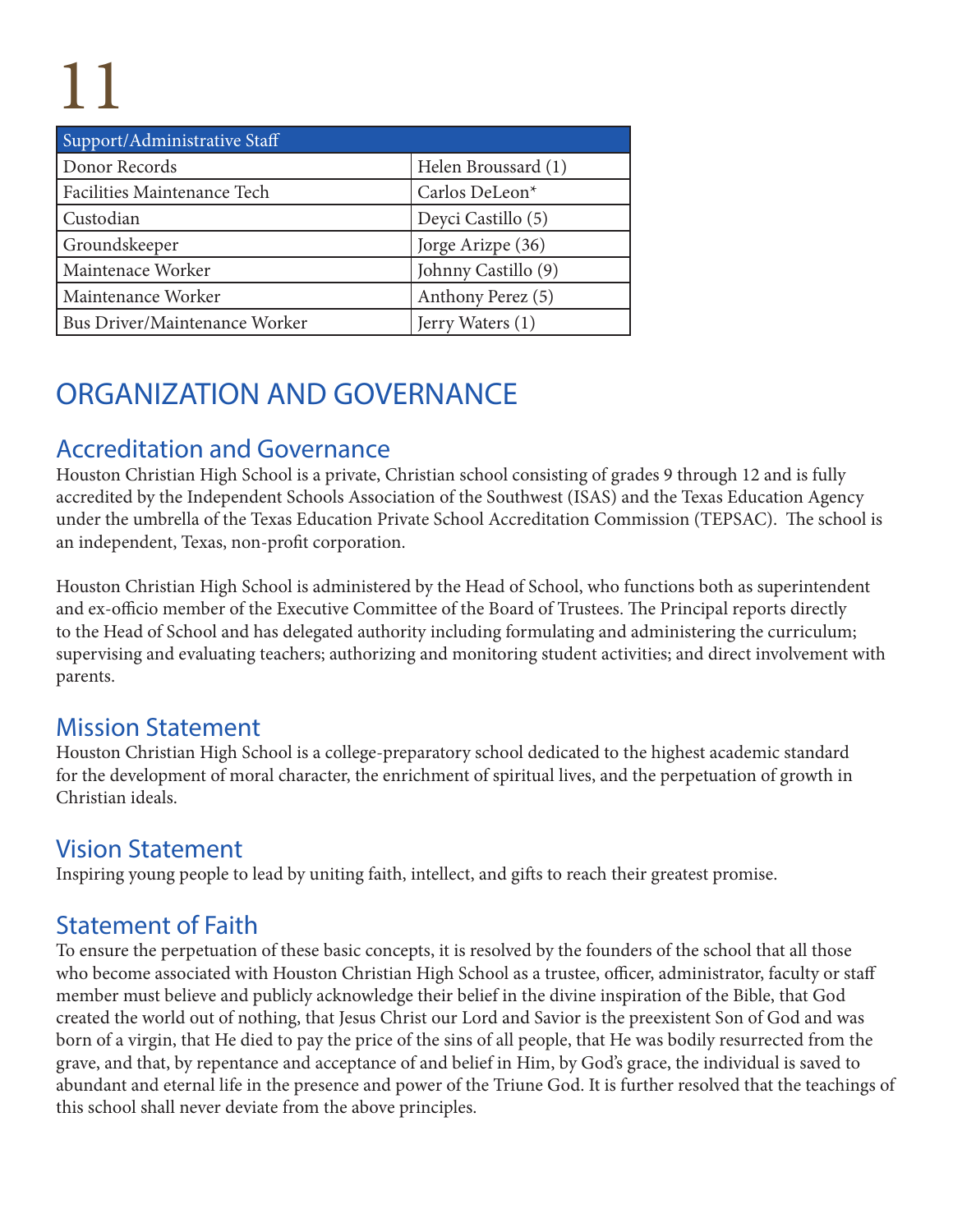#### Missional Beliefs

The basis of all matters and affairs of HC shall be consistent with the following beliefs:

- We believe the Bible as the inspired Word of God (2 Timothy 3:15).
- We believe there is only one God, eternally existent in three persons Father, Son and Holy Spirit (Genesis 1:1; Matthew 28:19; John 10:30).
- We believe in the deity of Christ (John 10:33); His virgin birth (Isaiah 7:14; Matthew 1:23; Luke 1:35); His sinless life (Hebrews 4:15; 7:26); His miracles (John 2:11); His vicarious and atoning death (1 Corinthians 15:3; Ephesians 1:7; Hebrews 2:9); His resurrection (John 11:25; 1 Corinthians 15:4); His ascension to the right hand of the Father (Mark 16:19); and His personal return in power and glory (Acts 1:11; Revelation 19:11).
- We believe in the absolute necessity of regeneration by the Holy Spirit for salvation because of the exceeding sinfulness of human nature; and that men are justified on the single ground of faith in the shed blood of Christ and that only by God's grace and through faith alone we are saved (John 3:16-19; 5:24; Romans 3:23; 5:8-9; Ephesians 2:9-10; Titus 3:5).
- We believe in the resurrection of both the saved and the lost; they that are saved unto the resurrection of life, and they that are lost unto the resurrection of damnation (John 5:28-29).
- We believe in the spiritual unity of believers in our Lord Jesus Christ (Romans 8:9; 1 Corinthians 12:12- 13; Galations 3:26-28).
- We believe in the present ministry of the Holy Spirit by whose indwelling the Christian is enabled to live a godly life (Romans 8:13-14; 1 Corinthians 3:16; 6:19-20; Ephesians 4:30; 5:18).
- We believe in the sanctity of life (Exodus 20:13; Psalm 139:13-16; Job 12:10).
- We believe that God's design for the gift of sexuality is to be exercised and enjoyed only within the covenant of marriage between one man and one woman (Genesis 2:18-25; Exodus 20:14; 1 Corinthians 6:18; 7:2-5; Hebrews 13:4).
- It is our firm conviction that we uphold the dignity of each individual as we embrace the unchanging and long-standing principles of scriptural truth. We believe that God wonderfully and immutably creates each person as male or female. The gift of gender, as predetermined by God and revealed at conception, is part of the goodness of God's creation. Together, the two distinct and complementary genders reflect the image and nature of God (Genesis 1:26-27).

#### Lifestyle

As a condition of their enrollment, all students and their families are required to acknowledge and respect Houston Christian's Statement of Faith, Missional Beliefs, philosophy, core values and all provisions therein. All students are subject to discipline up to and including dismissal from school for conduct both on and off campus that is inconsistent with the school's Code of Conduct.

### Philosophy

Houston Christian High School is founded under the providence of God and with the conviction that there is a need for a school in this community which will train the minds, develop the moral character, and enrich the spiritual lives of all those who may come within the ambit of its influence. This school shall inculcate in each student an awareness of and appreciation for the true heritage of this country and the principles upon which it was founded. Houston Christian High School shall stand as a witness for Jesus Christ expressed directly through its administration, faculty, staff, and students.

The educational philosophy of Houston Christian High School is based on the Bible as the inspired Word of God. God created all things and sustains all things. We acknowledge and affirm that every person has been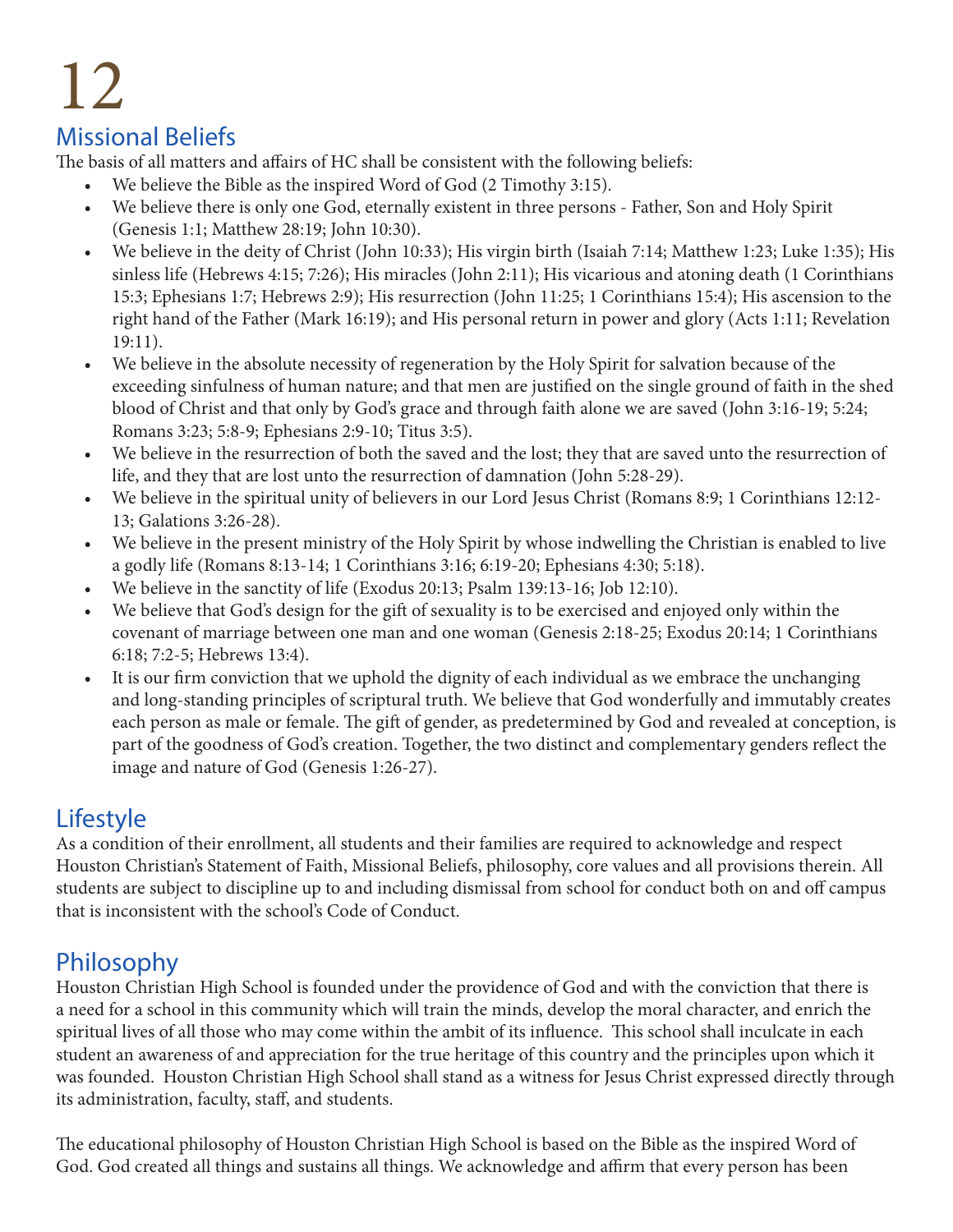created in the image of God with a unique identity. Within each person there exist individual strengths and weaknesses, capabilities and limitations. By grace through faith in Jesus Christ, the individual enters into a relationship with God whereby he is nurtured and matured. We want every person in our school to grow as an individual; acknowledging, appreciating and using the identity which God has given in following the course which God has established; thus, the spiritual development of each student shall be given highest priority so that each may come to a knowledge of Jesus Christ and God's plan and purpose for his or her life.

Therefore, Houston Christian High School is a Christian school dedicated to the development of moral character, the enrichment of spiritual lives, and the perpetuation of growth in Christian ideals. Through its curriculum, Houston Christian High School challenges students to attain academic, emotional, physical, and spiritual excellence to the glory of God. Our religious mission and philosophy are incorporated into all aspects of our curriculum. We consider each of our teachers and employees to be ministers of the gospel. This philosophy guides our endeavors to promote high academic standards while helping students to achieve skill in creative and critical thinking using a religious, integrated curriculum across all subject areas. Thus, students will be able to pursue the post-secondary education of their choosing, preparing them to be knowledgeable Christian participants in our nation and the world.

Houston Christian High School admits students of any race, color, religion, national or ethnic origin to all rights, privileges, programs and activities generally accorded and made available to students. HC does not discriminate on the basis of race, color, national or ethnic origin in the administration of its educational policies, scholarships, athletic or administered programs. Consistent with these principles, specific situations and involvement may, at the school's sole discretion, be reserved for students who are committed to living their lives consistently with HC's Mission Statement, Statement of Faith, and Missional Beliefs.

#### Enrollment

Prior admission to the school does not guarantee admission any subsequent year. The school reserves the right to suspend or dismiss, or require to withdraw, during the school year, or to decline to re-enroll any student whose enrollment is deemed by the school not to be in the best interest of the school. Reasons may include, but are not limited to the student's unsatisfactory academic performance, disciplinary infraction, or behavior by the student or parent if deemed by the school to be detrimental, disruptive, or disrespectful of the school's mission, philosophy, religious tenets, expectations and/or rules. Additionally, no student may be considered for reenrollment or indexed tuition for succeeding academic years unless their account is considered current.

The parent/guardian agrees to be bound by and to comply with, and to require parent/guardian's child to be bound by and to comply with this handbook, and all rules, policies, and procedures of the school, as amended from time to time with or without notice. Any violation of these rules, policies or procedures by the parent/ guardian or student may result in discipline up to and including dismissal from the school or non-renewal for future academic years, at the sole discretion of the school. A student's continued enrollment is also dependent on the student achieving satisfactory educational performance. Accordingly, if in the sole discretion of the school, a student fails to achieve a satisfactory educational performance, the school shall have the right, in its sole discretion, to dismiss the student or cancel enrollment for the student for future academic years.

### Responsibilities of Students and Parents

Each Houston Christian High School student and parent must be familiar with the policies and practices in existence. This handbook has been prepared for the purpose of serving as a guide to school officials, students and parents. If the contents of this handbook are known and the guidelines followed by all, the school will function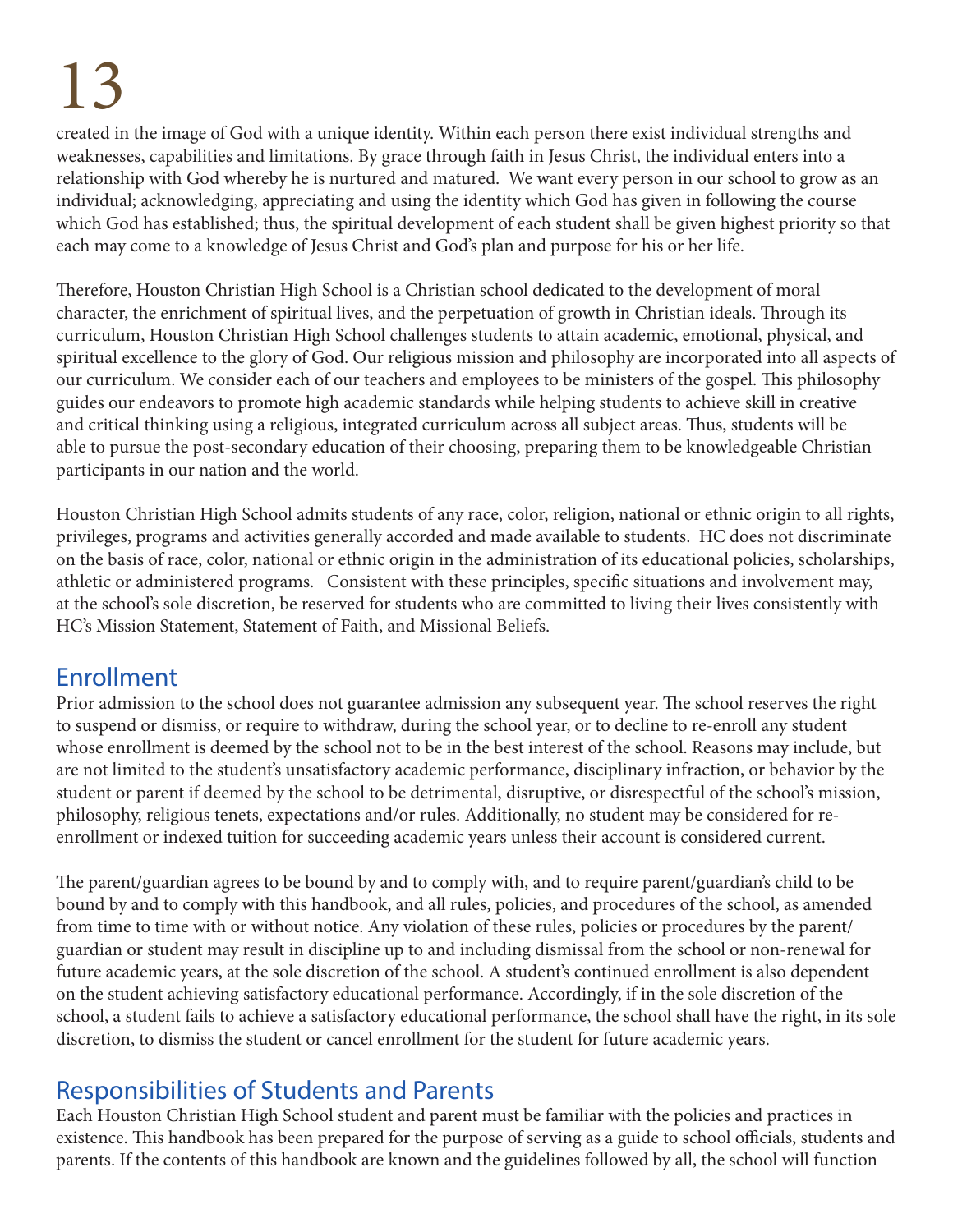smoothly and efficiently, resulting in increased academic achievement and satisfaction.

Enrollment in Houston Christian High School is a privilege and not a right. Students who are enrolled in the school and their parents must continually and consistently obey all rules. Students who violate school rules may be disciplined up to and including dismissal or non-renewal for future academic years at the sole discretion of the school. Lack of knowledge of a particular policy provided herein will not excuse a parent or student from the responsibility of obeying it.

HC believes that a positive and constructive working relationship between the school and the students' parents/ guardians is essential to the fulfillment of the school's mission.

HC reserves the right to cancel enrollment of a student if the school reasonably concludes that the actions of a parent/guardian or student make a positive and constructive relationship impossible, or seriously interfere with the school's mission or negatively impacts the school's reputation.

We recognize this handbook is silent on some issues that may arise. In case of differences in interpretation, school administrators will render decisions that consider the best interests of both the student and school.

HC reserves the right to change policies and procedures at any time without notice. The handbook does not constitute a contract between the school and the student/parent, and the school reserves the right at its discretion to change or amend the handbook at any time in the future.

HC reserves the right to make changes and additions to the rules, regulations, and policies contained in this handbook in order to serve the best interest of the school, its students, and its standards. Additionally, HC reserves the right to withdraw curricula and specific courses, alter course content, change the school calendar, and to impose or increase fees as it deems necessary and appropriate.

Failure to enforce any provision of this handbook does not waive any of the school's rights with respect to that provision or any other provision of this handbook nor does it change a student's or parent's obligation to comply with the handbook.

### Core Values

Houston Christian High School is committed to the following four core values: Honor – Demonstrate integrity through ethical decision-making. Community – Serve one another in harmony with honesty and humility. Heritage – Pursue the ideals of the Christian faith in heart, mind and action. Scholarship – Cultivate intellectual vitality through the curriculum.

#### HC Founders' Honor

In honor of the founders and Houston Christian High School's heritage, the HC community does not walk on the grass in the Founders Circle.

### HC Leadership Honor Code

"I understand that Houston Christian High School takes an open stand for the Lord Jesus Christ and encourages students to grow in grace and in knowledge of Christ. As a leader, I pledge to live according to the Student Code of Conduct outlined in this Handbook, which has been established for my own good and for the good of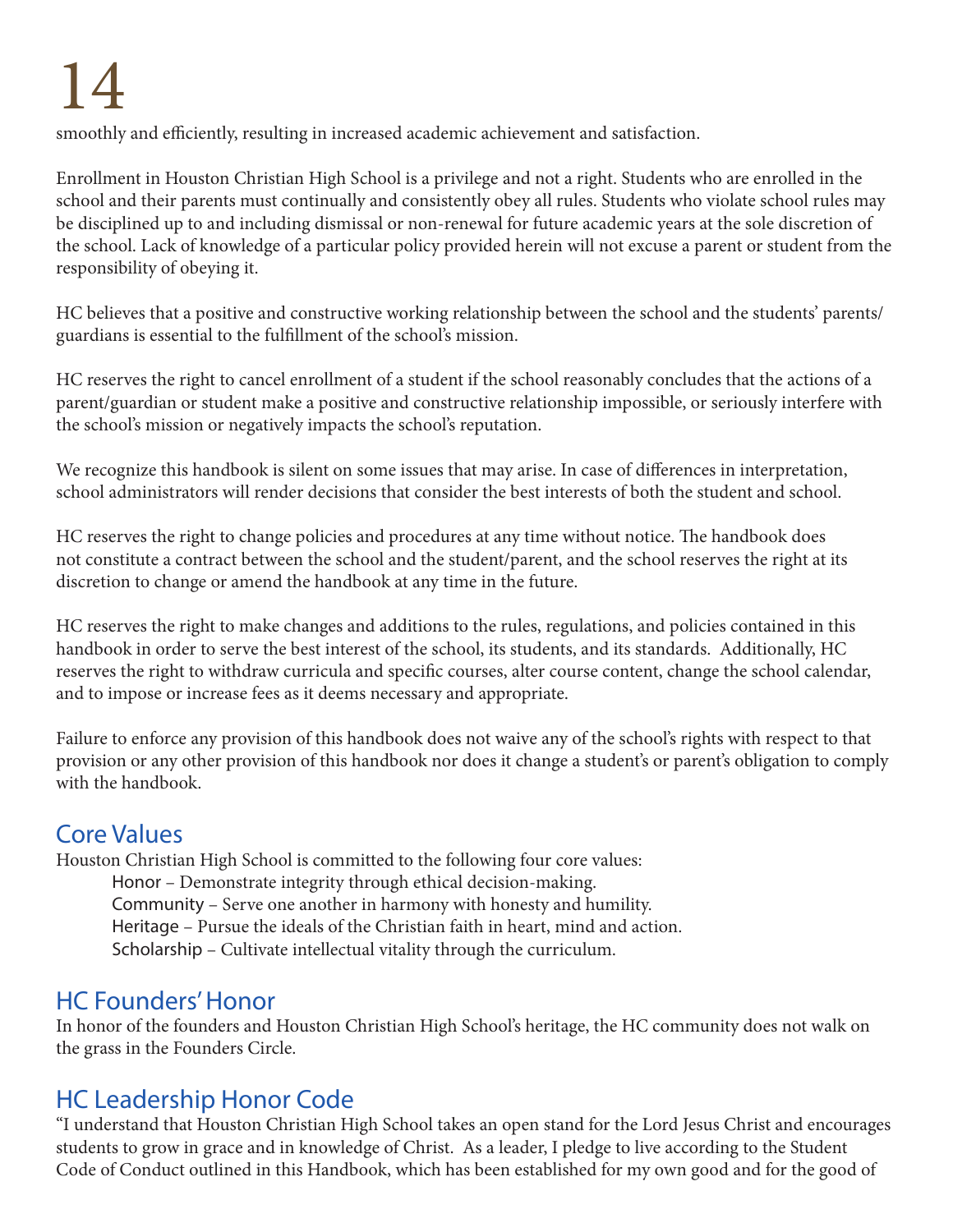the entire school community. I further understand that if I violate or witness other members of the Houston Christian High School community violating any of the Code's standards, I am obligated to immediately report such violations to campus administration."

#### HC School Colors

The Houston Christian High School colors are royal blue, black and white.

#### HC Mascot

The Houston Christian High School mascot is the Mustang.

#### HC Alma Mater

Onward, up, oh Houston Christian. Strong and mighty blue and white. God before us, He will lead us down the path of right. Hearts afire press on to victory. Teach us in the ways of truth. We will bear the Light forever, reaching for the sky. Houston Christian High.

#### HC Fight Song

Houston Christian, mighty are we, charging onward to victory. God will give the strength to fight. Show off your colors, blue, black and white. We never falter, we never fall. Give God the glory, give it your all. Houston Christian Mustangs, we will win the victory.

#### Institutional Goals

Over arching Goal Houston Christian High School seeks to be a preeminent college-preparatory school in pursuit of truth and excellence to glorify God.

### Leadership

In order to fulfill our mission in the area of leadership instruction, the faculty at HC will equip students to make a distinctive impact upon the world by becoming skillful and honorable servant leaders.

#### Resources

In order to fulfill our mission in the area of resources, HC will exhibit good stewardship over human resources, physical assets, and financial gifts, and acquire the necessary capital and endowment needed to assure exemplary programs.

### Spiritual Formation

In order to fulfill our mission in the area of spiritual formation, HC will focus on biblical literacy, discipleship, and service in order to develop servant leaders who have a personal relationship with Jesus Christ and yield to His will for their lives.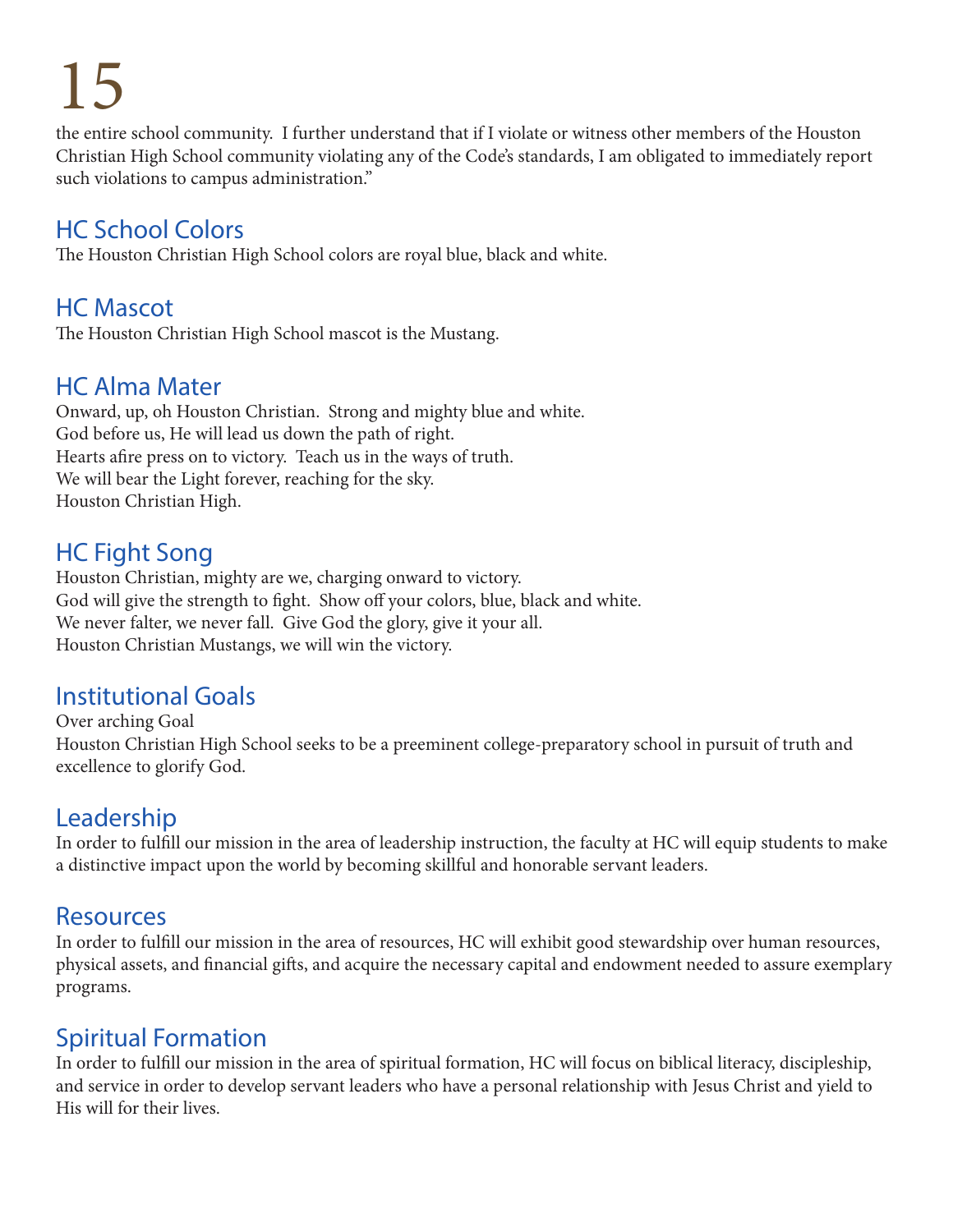### Equity and Diversity

HC values, cultivates and celebrates diversity among its students and faculty and is committed to strengthening the students' vision of honor, community, heritage, and scholarship by modeling cultural, ethnic, religious, and academic diversity through classroom experiences, curricular programs, and leadership initiatives. Consistent with these principles, specific situations and involvement may require express commitment to the Statement of Faith.

The Equity and Diversity Committee exists to:

- 1. Create an environment in which diversity is united in mission, defined in scholarship, fortified through faith, and strengthened by campus programs and initiatives.
- 2. Promote an understanding of cultural, religious, and ethnic differences among the HC student body and the larger global community.
- 3. Assist new families of diverse backgrounds in transitioning into the HC community.
- 4. Attract, retain, and support initiatives that enhance the HC community with a diverse student body, faculty, and administration.
- 5. Promote professional growth opportunities for faculty on diversity and equity.

The HC Diversity Club meets regularly to celebrate the cultural and ethnic diversity of the student body. The focus of the meetings centers on fellowship, expanding knowledge of local and regional cultural representations, and to provide opportunities for students to impact all cultures by serving within the community, the nation, and globally.

### RISK MANAGEMENT

#### Reopening Health and Safety Plan

The School has adopted a Reopening Health and Safety Plan and students and parents should be familiar with it. The Reopening plan, which is subject to change, will control if there is any discrepancy between the Plan and a handbook provision. The policies in this Handbook and the School's Honor Code apply whether students are on campus or engaging in distance learning.

#### COVID-19 Risk Acknowledgement

The School cannot promise that even with the steps we are taking, that your child(ren) will not be exposed to COVID-19. By sending your children to our School, you acknowledge the contagious nature of COVID-19 and knowingly and voluntarily assume the risk that you and your child(ren) may be exposed to or infected by COVID-19 by coming to our campus and participating in School activities, such as but not limited to the sharing of supplies, belongings, and equipment, and that such exposure or infection may result in personal injury, illness, permanent disability, or death.

#### Closed Campus/Student and Parent Visitors

Houston Christian is a closed campus. Students from local schools and their friends are not allowed on campus during the school day. Students are not to leave the school grounds for lunch unless approved by the administration. Students are not to order food from outside vendors. Only immediate family and alumni, with prior approval from campus administration, may visit during lunch.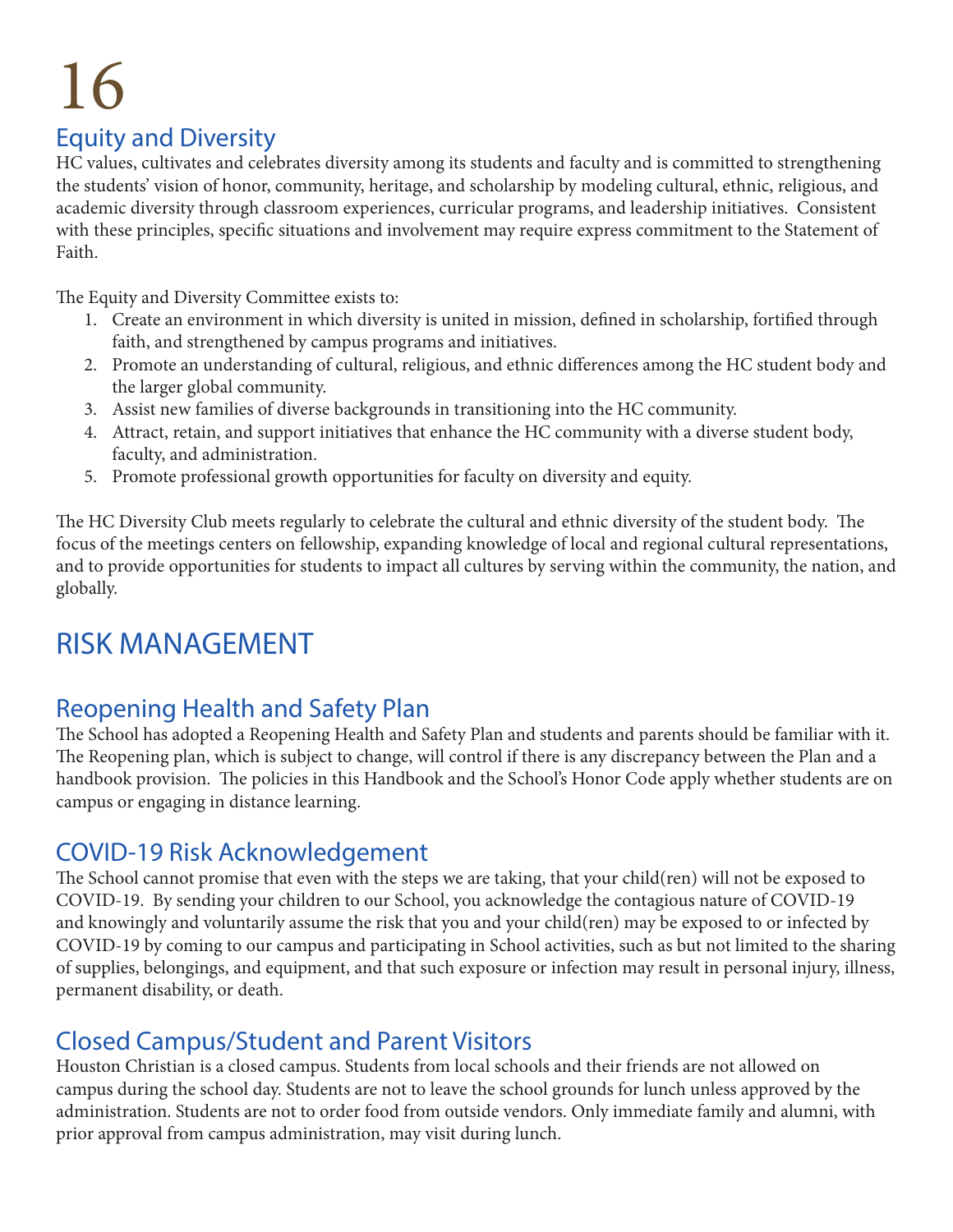All parents and visitors must check in at the security kiosk or the Attendance Office and obtain a visitor's badge. No one may be on campus without a badge. Parents are requested to limit lunch visits to special occasions and obtain prior approval from the Dean of Students. The school may, in its sole discretion, prohibit any visitor from being on campus.

#### Emergency Drills

Emergency drills are conducted during the school year. Each alarm should be considered a true emergency. Students should be familiar with the emergency drill regulations and procedures described by teachers and posted in each classroom. These include the need to walk without speaking and to move quickly and quietly to the designated area.

### Emergency Closing of School

An emergency closing of school may be necessary either before school begins or after a school day has begun.

The HC Brightarrow text system will be used in the event that the school would be closed before or during a school day. Please keep HC's Registrar updated on any important contact information changes to ensure that the school always has current phone number(s) on file.

#### Four Phase Emergency Plan

The HC Risk Management Plan is on file in the Dean of Student's office. All staff are trained in emergency procedures.

### On Campus After School

Houston Christian does not provide supervision after completion of school activities and is not responsible for students after the end of the school day. Students must leave the campus by 4:00 PM unless participating in a school-sponsored and supervised activity. Parents and students must arrange for rides home immediately after classes or practices have ended. Students are expected to behave responsibly and cooperatively while waiting for rides home or to other after-school activities.

### Ridesharing/Student Transportation Policy

Houston Christian cannot guarantee the safety of students when releasing them to an unknown third party. Therefore, for the safety of all students on campus, Houston Christian will not allow ride sharing services on campus for the purpose of transporting students. Many ridesharing services such as Uber and Lyft prohibit their drivers from transporting individuals under the age of 18 without being accompanied by a parent or guardian. Parents and guardians may provide a list of emergency contacts and individuals who are authorized to pick up their student in the event that the parent or guardian is unavailable.

### Asbestos Inspection Compliance

The School complies with federal regulations regarding the periodic inspection for asbestos and the management of any asbestos-containing materials. There is no identified asbestos on the School's campus. Inspection reports and management plans are available for public inspection by contacting the Director of Business Affairs.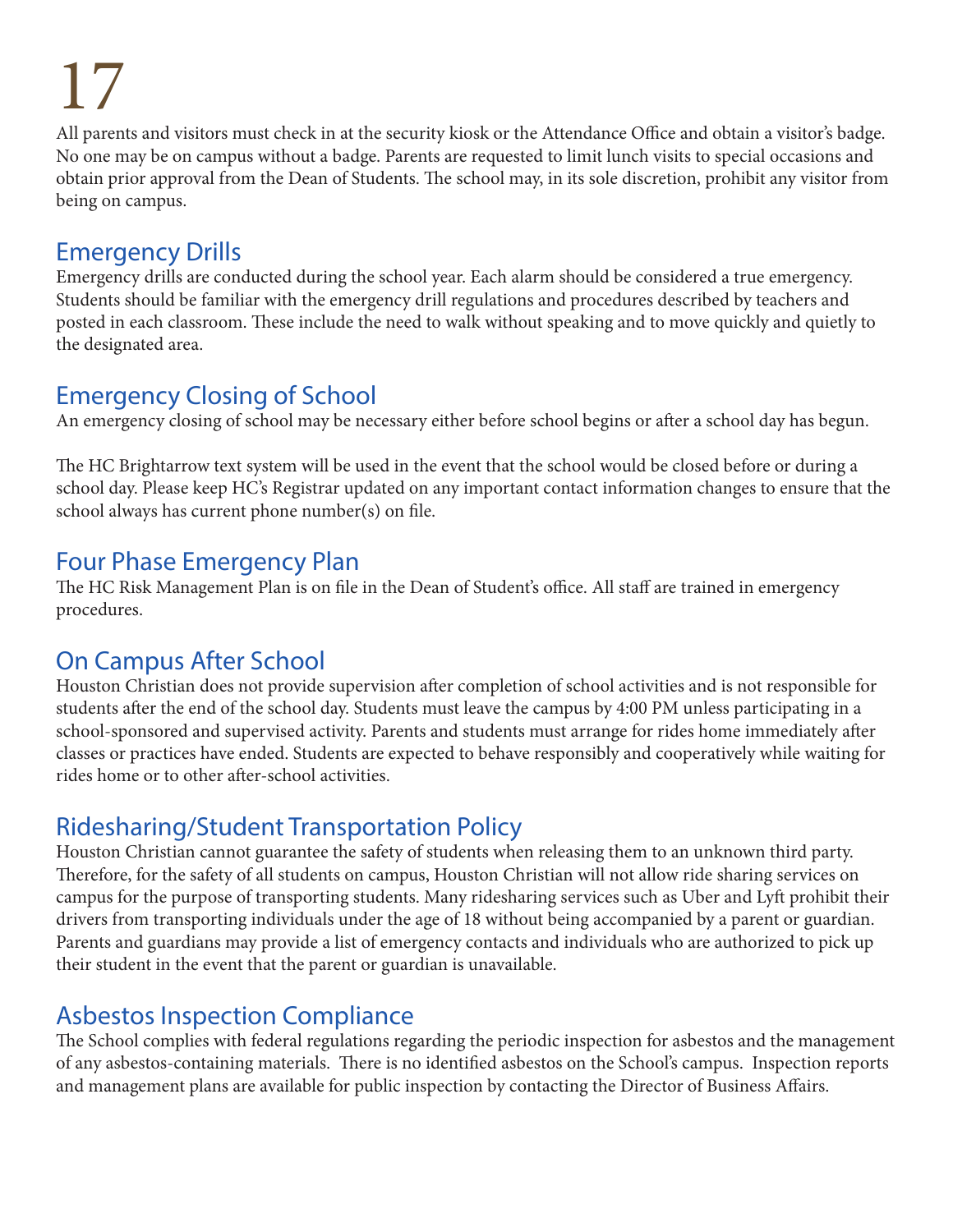### 18 HEALTH ISSUES

#### Health Care/Accidents

Houston Christian High School believes that the body is God's temple; therefore, we emphasize wellness and health maintenance. A registered or licensed vocational nurse is on duty from 8:00 AM to 3:30 PM, Monday through Friday. Additionally, HC employs a full time Athletic Trainer and has other staff members who have medical training that may respond to student needs outside of the nurse's scheduled hours. The school nurse or a school staff member that is First Aid Certified may administer minor first aid treatment.

Emergency Medical Services will be called if an illness or injury is more severe. Parents must submit an online Release Form (Emergency Contacts and Medical Information) as part of the annual Parent Update, which provides physician and emergency contact phone numbers for the physician and hospital preferred in the event parents cannot be reached. This authorization must be kept current. If any changes occur during the school year, notification must be given to the Registrar immediately. A student visiting the clinic for illness may only remain in the clinic for 30 minutes and then must either return to class or be sent home.

We understand that students will have procedures/surgery that require use of controlled substances postoperatively. It is our desire that students be taking only over-the-counter medication when returning to school. It is assumed that students on pain medication will find it difficult to concentrate due to the effects of the surgery or procedure and the accompanying medication. Therefore, a student may be sent home at the discretion of the school nurse and prohibited from driving until pain medication is discontinued. If pain becomes excessive during the school day, the student may access doctor-prescribed medication in the clinic (medication brought to campus is limited to 1 or 2 doses only) as long as accompanying permission forms are included and the medication is brought in its original bottle with the pharmacy label.

### Student Illness and Communicable Diseases

The School has a responsibility to provide a safe and healthy environment for employees, parents, students, and visitors. In the case of global or local threats of a communicable disease, the School will take all reasonable measures that may be necessary to protect the safety and health of members of the School community. These may include implementing infection control guidelines designed to stop or slow the spread of infectious diseases. The School will apply guidance from the Center for Disease Control (CDC) and its affiliate, NIOSH, state and local health departments, and World Health Organization (WHO), and other agencies and resources as appropriate. Each communicable disease is unique. The School's response depends on public health guidance for the specific communicable disease, the nature and stage of the disease, whether mitigation methods are or can be used, and public health guidance on the risk and exposure. Response may include, without limitation, a determination that no risk exists or that no action is required, immunization programs may be put into place, mandatory health screening may be implemented, mitigation steps may be needed such as a student refraining from some activities, utilizing bandages or other barriers, enhanced housekeeping, cancellation of field trips, a medical exam and release, and being sent home from school. Depending on the event, the School may require parents to disclose upcoming travel plans and to self-quarantine their child upon return. School closure may be necessary or the School may need to modify its curriculum, schedules, length of the school year, and/or means of learning and teaching methods. During certain communicable disease events, threat levels may change rapidly and the School may need to modify various measures as additional information becomes available.

Examples of communicable diseases include seasonable influenza; tuberculosis; measles; chicken pox; mumps,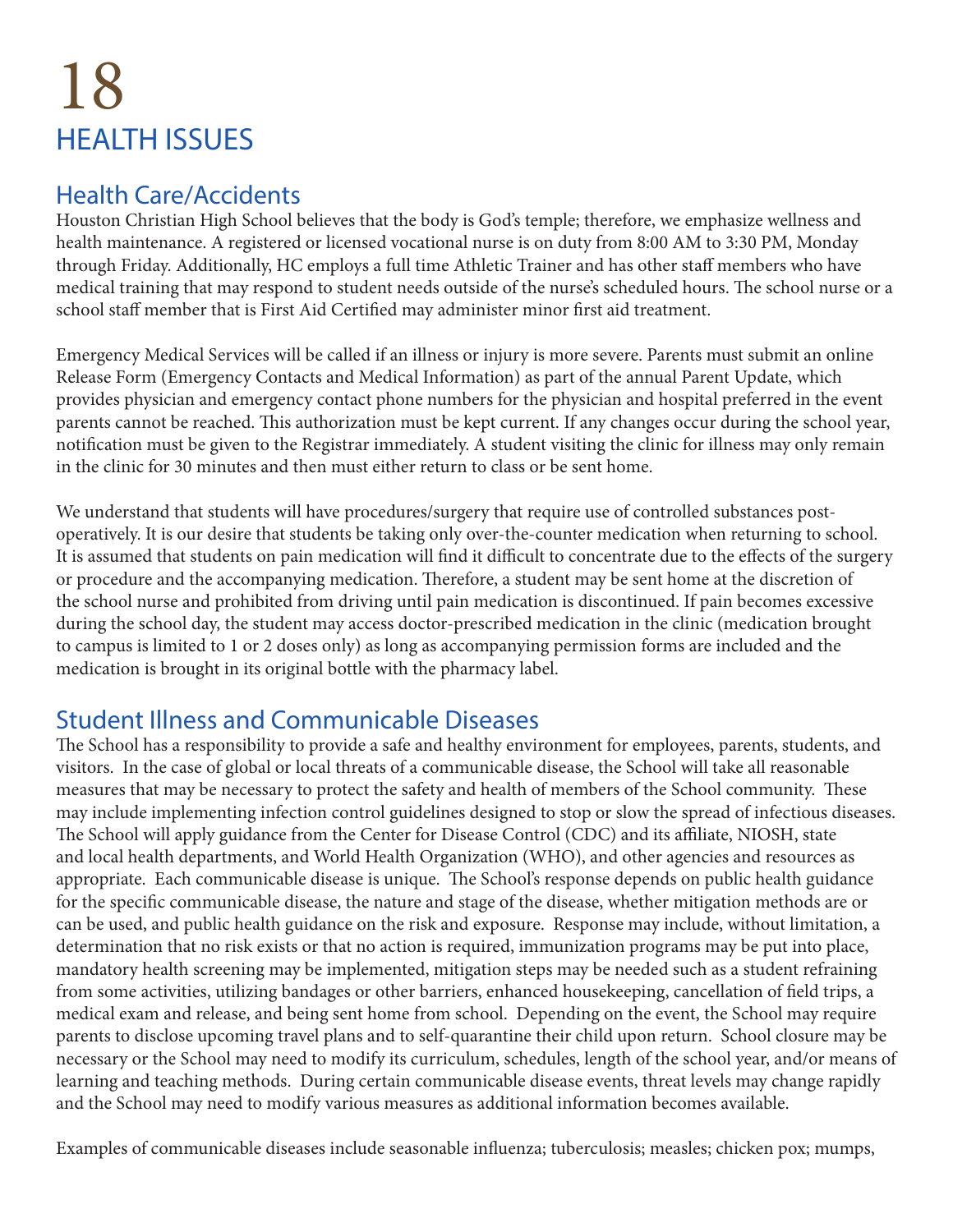scarlet fever, hepatitis A, C, and D; meningitis; antibiotic-resistant staph; Severe Acute Respiratory Syndrome (SARS); H1N1 Flu; Swine Flu; Avian Flu; Ebola; and novel coronavirus - COVID-19. Lice, ringworm, pinworms, impetigo, pink eye, strep infection, hand, foot and mouth disease, mononucleosis, and other similar childhood illnesses are covered by this policy. We recognize that some diseases may not be infectious under certain circumstances.

We rely on our parents as the first step in preventing infection in the school environment. We count on them to use good judgment in protecting our school community. A sick child should not be in school but should remain at home in an environment where proper care may be given. The School nurse is available to students daily. If a student is not feeling well, he/she should inform the classroom teacher and ask to be excused to go to the nurse's office. If the student is not feeling well, he or she may receive over-the-counter medication if the parents have submitted a permission form and provided medication. (myHC Parent Portal, Resources) The school nurse or staff member will make the determination of whether or not the parent needs to pick up the student from school.

If a student asks to go home, the student will be released only with permission from the parent/guardian or from the person designated on the student's emergency card. A student who presents at school with symptoms of an illness and/or is unable to participate in the day's activities will be removed from the classroom and the parents, or an emergency contact if the parents cannot be reached, will be contacted. Students must be picked up within the hour of the School's request that the child be sent home due to illness. The student should be signed out by the clinic. Teachers will be informed of the student's dismissal for illness. To prevent the spread of infection through direct contamination (coughing, sneezing, talking, sharing articles, etc.) students must be asymptomatic without the aid of medications before returning to School. In other words, students must have no fever, vomiting, etc. for 24 hours prior to their return to School.

Parents/students who know or have a reasonable basis for believing that a student has a communicable disease that may pose a threat to other students, parents, school employees, visitors, or the public should immediately contact their health provider. Parents/students have a "reasonable basis" for believing that a student has a communicable disease when they show or feel signs or illness, such as coughing, sneezing, fever, joint aches, have an overall ill feeling, or when they know that they have been exposed to someone with a known communicable disease or suspected communicable disease. For the health and safety of the School community, parents should report to the School nurse or School administrator if their child has a confirmed communicable disease that poses a risk to others in the School community. The Department of Health shall be notified when a student is sent home because of a communicable disease. In case of student absence due to the reportable communicable disease, a release card from the Department of Health or a letter from the family physician indicating that the Department of Health regulations have been fulfilled must be presented when the student returns to school (indicating that the student is no longer infectious).

The School will generally not identify an infected student to School employees or other students or their parents, although public health guidance will guide the School's communications. It may be necessary to alert others in the community who were in certain areas or at certain times that exposure could have occurred. The School will disclose sensitive medical information of students no further than is necessary to ensure the health and safety of our employees, students, parents, and visitors in a manner consistent with applicable law. The School will comply with all federal and state laws in regard to confidentiality and privacy requirements.

### School Closure or Modifications Due to a Force Majeure Event

Should events beyond the control of the School, including, but not limited to, any fire, act of God, hurricane,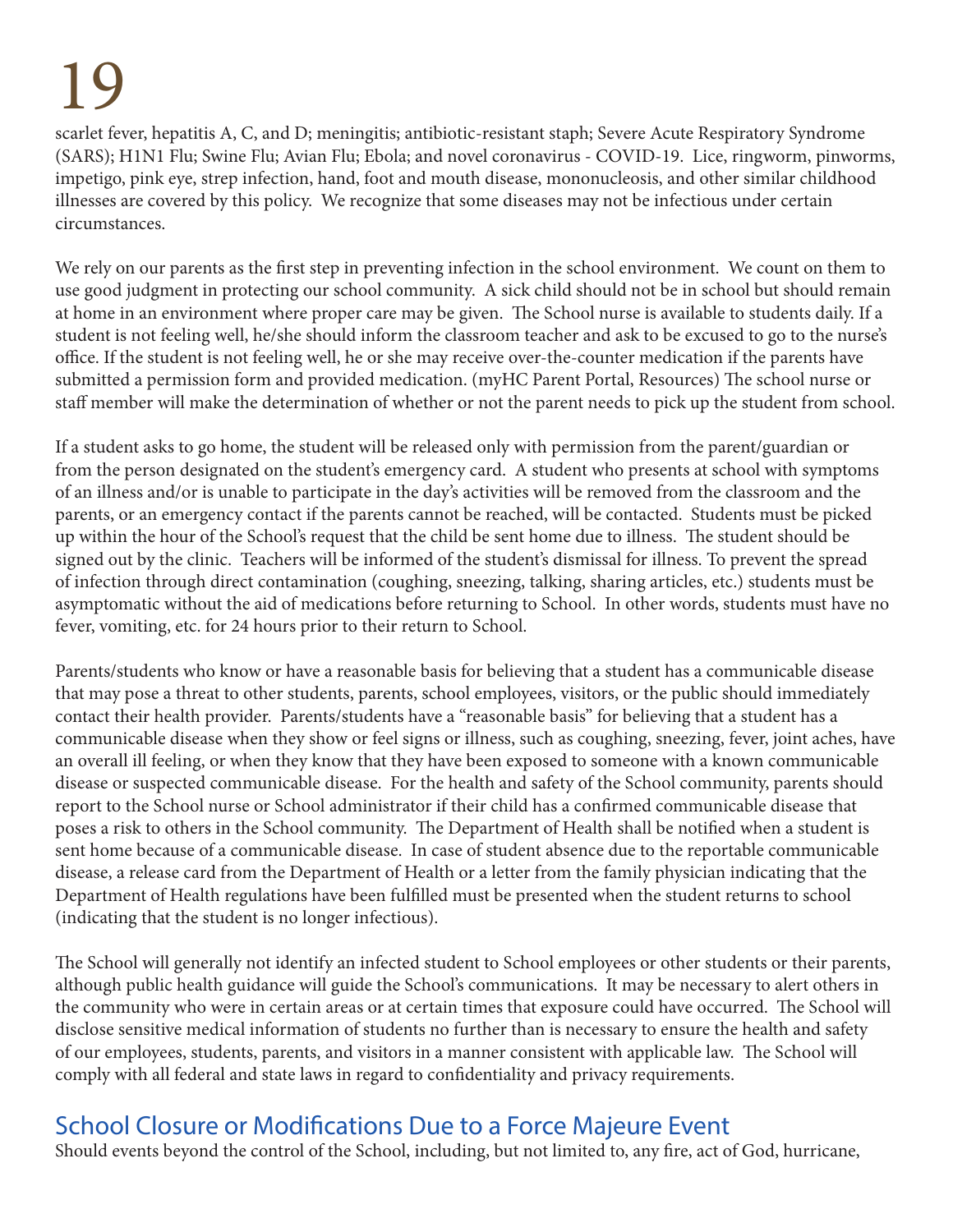tornado, flood, extreme inclement weather, explosion, war (including armed conflict), governmental action, act of terrorism, risk of infectious illness, epidemic, pandemic, shortage or disruption of necessary utilities (water, electricity, etc.), or any other event beyond the School's control, occur, the School has the discretion to close the School and/or modify its operations, curriculum, schedules (including, without limitation, the provision of instruction on Saturdays and/or Sundays), length of school day, length of school year, and/or means of learning and teaching methods. The family's contractual financial obligations for tuition and fees remain in full force and effect. Should the School close, the School's duties and obligations shall be suspended immediately without notice until such time as the School, in its sole and reasonable discretion, may safely reopen. If the School cannot reopen due to a force majeure event, the School is under no obligation to refund any portion of tuition paid.

#### Bacterial and Viral Infections

A student may be sent home with a bacterial or viral infection such as a rash, eye infection, or suspected or diagnosed illness such as flu. If there is a question of contagion, the student may return to school when a physician states the student is no longer contagious, or when symptoms disappear. If a viral infection has been diagnosed, the student may return to school with a doctor's note confirming that the incubation period has passed. If a bacterial infection has been diagnosed, the student may return to school 24 hours after starting antibiotic treatment.

### School Entrance Requirements

- By law, all students attending school in Texas are required to be immunized against various diseases. All new students must submit a completed physical exam (form provided by HC) and immunization record (from birth to present) signed by the student's healthcare provider prior to the first day the student attends school. Please refer to the list of current Texas vaccine requirements at www.immunizetexas.com to determine if your student is up to date. Please share documentation of ongoing immunizations with the school so we may update our records as required by law.
- Vision and hearing screenings will be done at school for all new students; however, scoliosis and acanthosis nigricans screening is to be done by your student's health care provider.
- All athletes must submit a completed physical exam prior to participation in their sport and complete the Student Medical Information Form included in the online Parent Update. Current physicals expire one year from the date on the form and are offered annually on campus for a small fee, usually in May each year.
- Students are considered "provisionally enrolled" until they meet minimum immunization requirements. Provisional enrollment is permitted by the Texas Department of State Health Services for up to 30 days. During this 30-day period, the parent is responsible for ensuring the student receives the necessary vaccine(s) as soon as medically feasible, and/or providing a complete and current immunization record to the school. Any student who is noncompliant with Texas immunization requirements after 30 days from initial notice by the clinic will be removed from class until he or she has demonstrated compliance or submitted a Medical Contraindication or Conscientious Objection affidavit to the school nurse.
- Should local, state or federal authorities issue a communicable disease warning that includes Houston Christian, any non-vaccinated student who might be at risk may be asked to leave school for the safety of the entire school community until notified the disease is under control in our area.
- Meningitis Update: Effective January 1, 2014, students must either have their initial Meningitis vaccination or a booster dose no earlier than five years before entering a private, public or independent institution of higher learning in Texas. This means that your student should either be getting their initial vaccination or booster dose sometime during their high school career.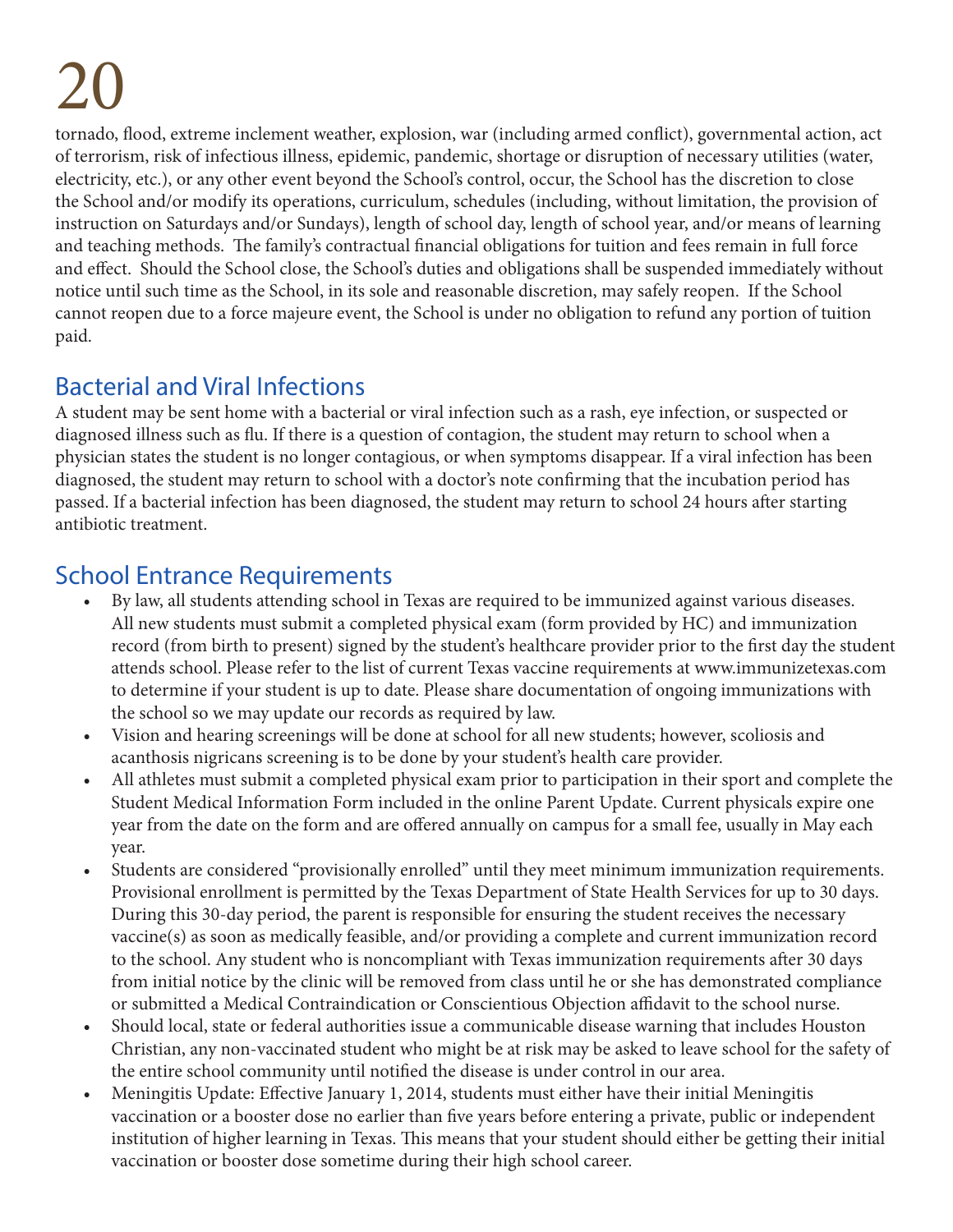#### Medication at School

Authorized medication, with an up to date prescription, may be given at school if necessary. All prescription medications must come to the clinic in original containers with the pharmacy label along with a completed authorization form. Parents are responsible to provide written notification regarding changes in administration of all medications. All prescription medications must be kept in the clinic and parents are responsible for insuring an adequate supply of medication that is not expired. Some exceptions for emergency medications may be made if planned for in advance and approved by the school nurse. If you are requesting medication to be given to your student, please complete the appropriate medication forms signed by the prescribing physician included on the myHC Parent Portal, Resources, as described below:

#### Prescription or Daily Medications

If your student takes daily or prescription medication that needs to be given at school, please complete the Rx Medication Permission Form located on the myHC Parent Portal, Resources (including the doctor's signature if the medication will be given more than 15 days) and bring it to the clinic with the medication in its original container with the pharmacy label.

#### Over the Counter Medications

Occasional over-the-counter (OTC) medications (Tylenol, Advil, etc.), may be given at school. Send original container to the clinic along with the completed OTC Permission Form. Frequent use or requests for doses exceeding medication label directives require a doctor's signature. During the school day, students needing OTC medications must request them from the school nurse.

#### Inhalers

If your student uses an inhaler for asthma symptoms (even occasional use), please bring an additional inhaler to the clinic and complete the Inhaler Request Form (including physician's signature) located on the myHC Parent Portal, Resources. The Student-Held Inhaler Contract section of the form should also be completed and submitted if the student wishes to carry his/her inhaler.

#### Allergies

If your student has an allergy for which emergency medications such as Benadryl and Epi-Pen need to be available at school (such as severe food allergy, bee stings, etc.), please complete the Epi-Pen Form (requires doctor's signature) located on the myHC Parent Portal and return to the clinic. The Student-Held Epi-Pen Contract section of the form should also be completed and submitted if the student wishes to carry his/her Epi-Pen. All students who require an Epi-Pen should bring a spare to keep in the nurse's office.

#### Action Plans

Students who have known life-threatening allergies and/or anaphylaxis, or other life-threatening conditions such as diabetes or asthma requiring regular or emergency assistance from school representatives are required to have an action plan with written instructions for handling anaphylaxis and all necessary medications for implementing the student-specific order on an annual basis signed by their treating physician on file in the nurse's office. A new action plan must be provided at the beginning of each school year and any time an update is required as a result of a change in the student's medical needs. All action plans, medical supplies and medications must be delivered to the nurse's office prior to or on the first day of school. Medical supplies and medications must be properly labeled by a pharmacy or healthcare provider and must not be expired. Parents are responsible for restocking medical supplies and medications for their child and ensuring that they are not expired. No expired medications will be administered.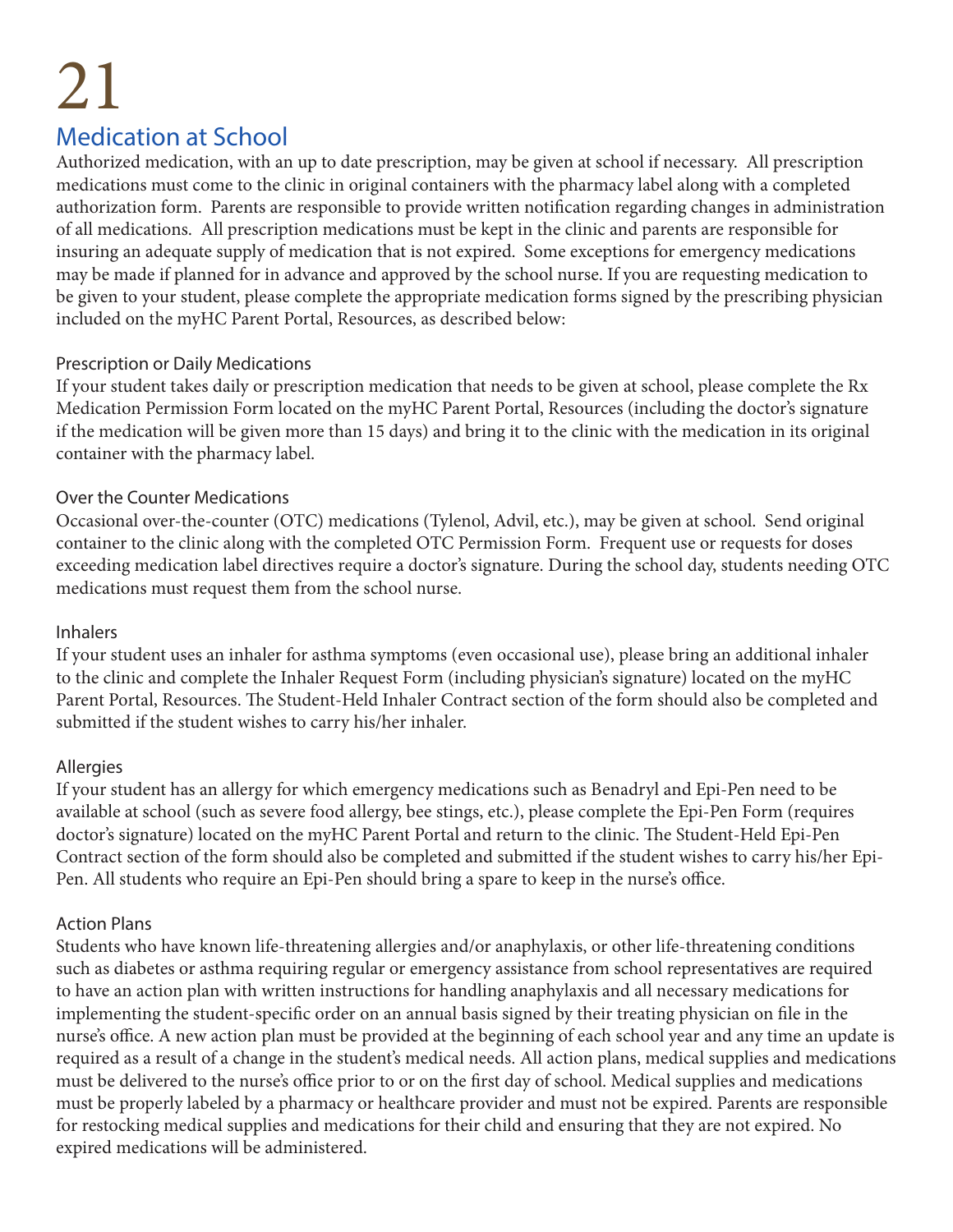Possession of medication not authorized by the school may result in disciplinary action. Students are responsible for reporting to the clinic at the required time for prescribed medication. Students must have a pass to visit the clinic. Parents are responsible for picking up unused medications within one week after school ends at which time the medication will be destroyed. Products that are not approved by the Food and Drug Administration, such as supplements, may not be taken at school.

#### Services for Students with Disabilities

We understand that there may be circumstances when a parent may request that the School provide an adjustment or accommodation for a student's medical needs or physical, mental, or learning disability. As the range of requests has grown over the years, the School believes that it is appropriate at this time to outline the School's policy and general guidelines for addressing such requests.

General Policy: In general, it is our School's policy to provide accommodations or adjustments for a student's minor needs in circumstances in which the administration determines, in its sole discretion, that doing so is within the reasonable ability of the School and/or its staff and will not result in a significant disruption to the teacher's ability to instruct other students, to classroom or school order and discipline, will not require a threat of harm to the safety of other students or employees, will not require a fundamental change to our educational environment or mission, and will not impose responsibilities on school employees for which they are not trained. We also ask parents to realize that, given the size of our school and our available resources, we may not be able to provide all requested accommodations. To the extent we agree to provide accommodations, we may require a sharing of responsibility for the accommodation.

Request and Documentation: For any type of accommodation (including administration of medication at school), the parent must contact the School nurse of the need. The School nurse will then advise the parent of the type of medical documentation needed, which generally will state the student's diagnosis, how the condition limits the student, the recommended accommodations, and the length of time that the accommodation(s) will be needed.

Release for Communications with Physician: Sometimes, the documentation received from the physician may raise questions or be unclear as to the recommendations. For that reason, the parent(s) must sign a Release of Information form, permitting the School to contact the medical professional, when necessary. In addition, if there is any cost associated with the physician's cooperation (i.e., to answer a set of questions submitted, etc.), the parent must agree to bear the cost of such process.

Assessment of Request: Once the parent's request and medical documentation has been received by the School, appropriate persons within the administration will meet with the parents to clarify information and to discuss whether the School will be able to implement the accommodation requested. In some cases, the parent may be asked to provide (at the parent's cost) any special equipment needed, training for the school's staff, or other associated matters. In addition, the School may advise the parent that the School will allow a particular accommodation, but the full responsibility for doing so will rest with the parent. For example, if the student needs to be tested or have certain types of medicines administered during the day that the School or nurse believe are beyond the scope of the School's responsibility, the School may allow the parent to make arrangements to visit the campus for the purpose of testing and administering.

Limitations on Requests: Please understand that the School is not a medical facility and does not have the personnel, training, or equipment to handle certain types of medical procedures best left to the student, parent,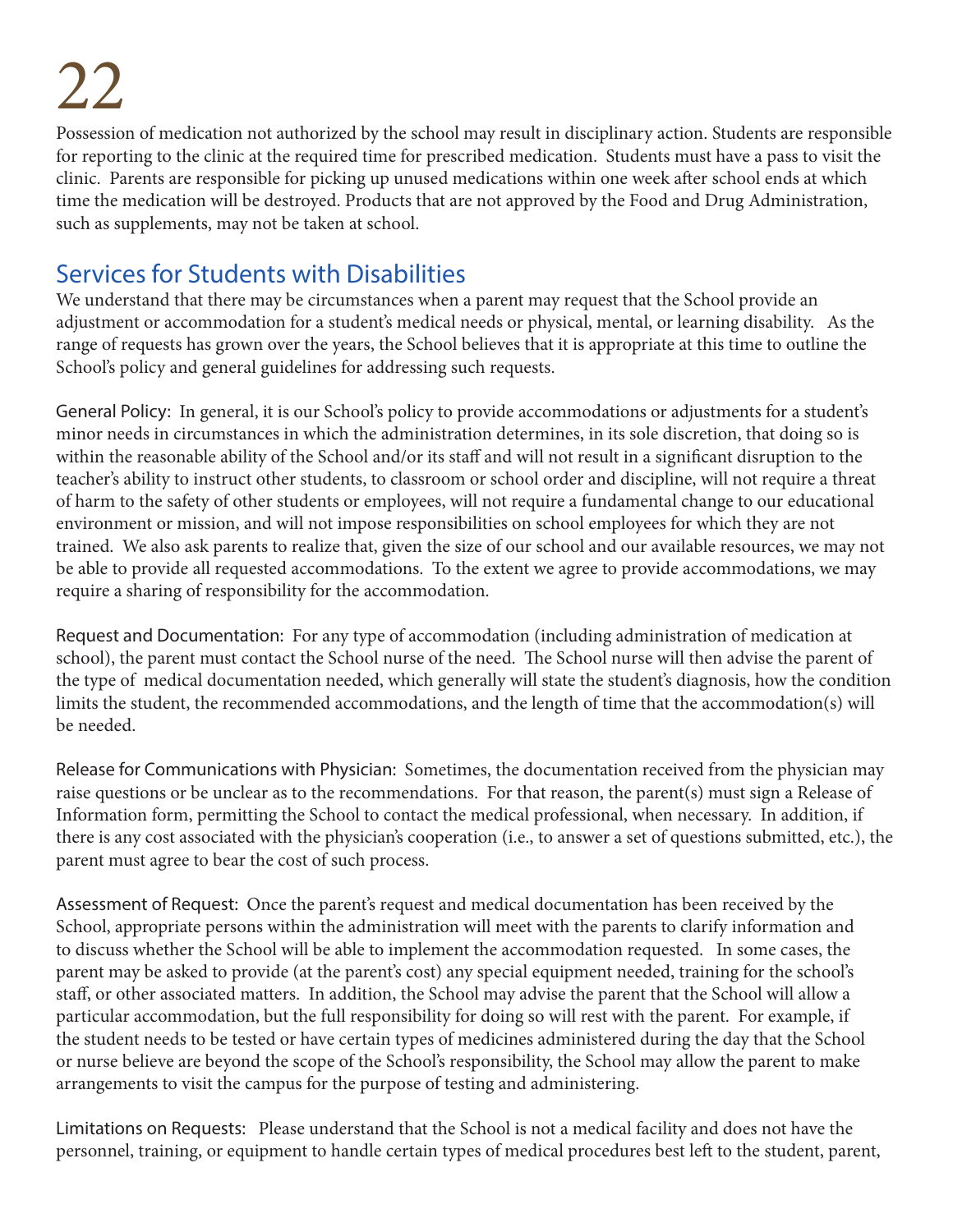or physician. In addition, the School reserves the right to deny a request for accommodation or to modify any consent to previously granted accommodation requests.

Responsibilities for Implementing Accommodations: Depending on the nature of the request, the School may agree to provide the accommodation directly; may require the student to provide the accommodation (such as taking prescribed medications with observation by the nurse), or may require that the parent provide all aspects of the accommodation. In addition, to the extent that a student may need some type of adjustment or accommodation during off-campus activities, the School may condition the student's participation in such activities upon the parent agreeing to participate in the activity for purposes of monitoring and addressing the student's needs.

Release and Waiver: Depending on the nature of the request and the type of the accommodations, the School may require the parent to execute a release and waiver in favor of the School as a condition to providing the accommodations.

### **ATTENDANCE**

#### School Attendance

Regular and punctual attendance is the greatest single factor in school success. Being absent or tardy unnecessarily from school places a handicap on the student's opportunity to succeed in his or her studies. It also indirectly encourages the development of poor attitudes toward his or her work obligations.

All correspondence regarding attendance issues or questions should be sent to attendance@houstonchristian.org. The school day begins at 8:30 AM. Fine Arts Block (FAB) courses begin at 7:40 AM and are considered official courses by HC. All HC policies apply to all blocks. Students who are absent from school or not in class without following attendance guidelines are considered truant. Truancy is a serious matter and disciplinary consequences will be enforced. For more information see the Truancy section of this handbook.

Any student arriving or departing during school hours must sign in or out at the Attendance Office and receive a pass.

### Class Attendance

Students missing more than half of any class period will be counted absent in that class, including students remaining in the clinic more than half the period.

### Reporting Absences

When a student is absent from school, the parent or guardian is required to contact the Attendance Office by email at attendance@houstonchristian.org or by phone at 713-580-6000 on the day of the absence between 8:30 AM and 10:00 AM.

Any student that is absent for more than half of the school day (2 or more blocks of class) may not participate in any practices/contests/activities the day of the absence. The student must sign in before noon on a regular day and before 1:00 PM on a chapel or assembly day.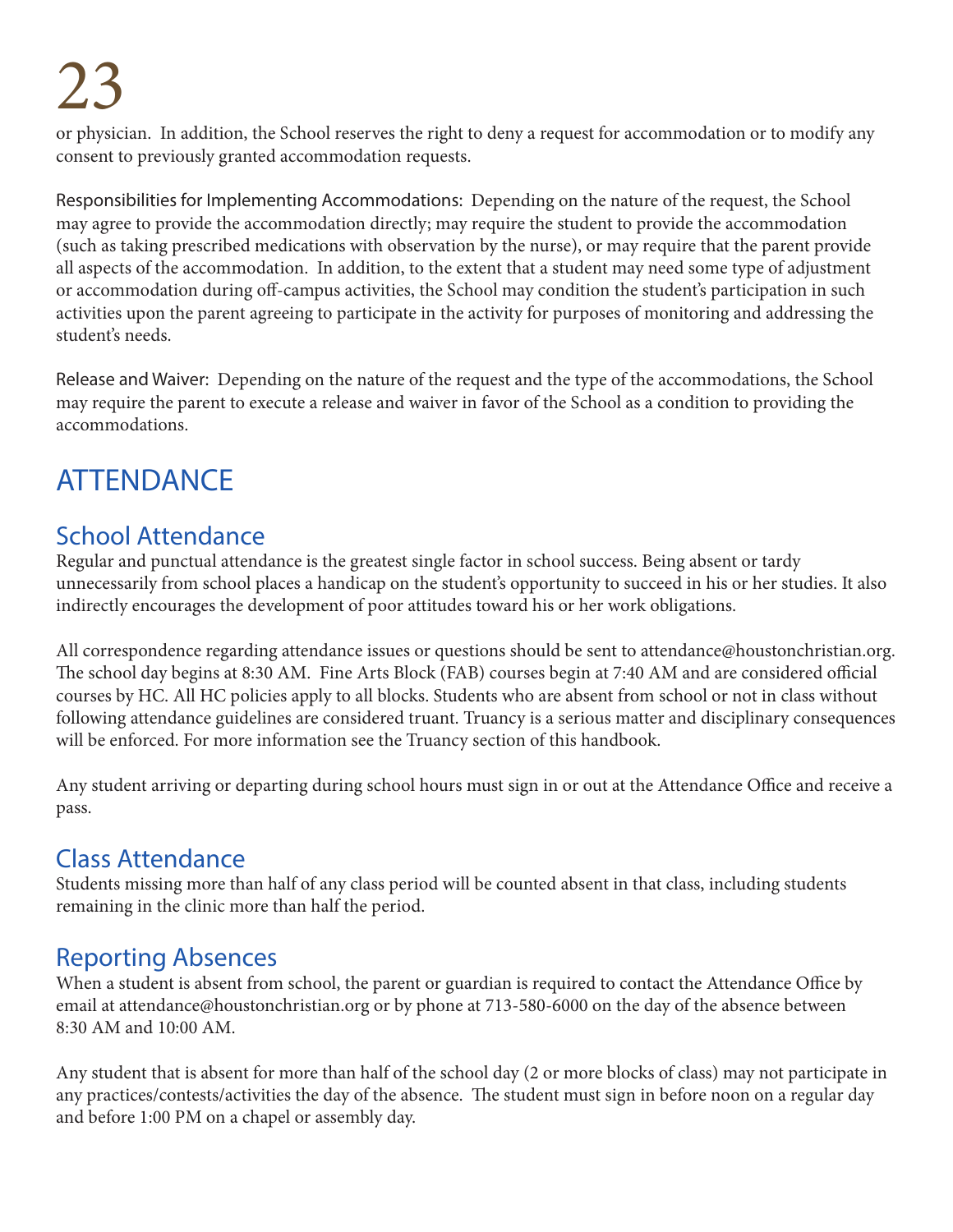#### Excused Absences

All absences must be verified as follows. Absence of one to three days requires a note or email from a parent. An absence of more than three days requires a doctor's note. When a student is absent from school and a phone call from a parent is not received, the Attendance Office will call or email in an attempt to notify the person responsible for that student. If the parent does not respond verbally or by email to the Attendance Officer within one school day of the absence, the absence may be considered unexcused.

Student absences may be excused for the following reasons:

- 1. Personal illness of no more than 3 consecutive days with a call, email, or note from a parent
- 2. Personal illness of more than 3 consecutive days with a required doctor's note
- 3. Illness or death in the family
- 4. Quarantine
- 5. Doctor's appointment
- 6. Any other unusual cause acceptable to the Dean of Students
- 7. College visitation days (2 per year) are not counted toward the maximum allowable absences of 5 days (block course) per semester. The deadline for college days to be taken is May 1st. See "Special Absences" section below for how to request permission for college visitation days.
- 8. School sponsored trips (sports, fine arts, field trips, etc.)

#### Unexcused Absences

Students who are absent for reasons other than those listed above will be given an unexcused absence. Work due during an unexcused absence is considered late and will be subject to the late work policy, including major grades. Students who receive an unexcused absence in a course during the spring semester will not be eligible for exam exemptions in that course. More than two unexcused absences per semester will trigger a follow up phone call and/or a parent conference with the administration.

All students must remain on campus during their Independent Learning Time (ILT)/Conditioning Period (CP), including seniors. Failure to do so will result in an unexcused absence.

#### Special Absences

Upon the parent's request, the Dean of Students may approve special absences. Without prior approval, special absences will be unexcused. Make-up work and test policies for these absences are as follows:

- 1. Students will be allowed a maximum of 5 excused absence days per year for such things as family or educational trips. A parent must request a special absence via email to the Dean of Students for approval a minimum of 3 days in advance of the trip (includes college visitation trips).
- 2. These days will count as part of the 5 absences allowed per semester for credit purposes.
- 3. All work due during the absence must be done either before the student leaves or handed in when he or she returns. The student is required to schedule make-up work with his/her teacher before the trip.
- 4. All work and tests are due the day (A or B) the student returns from a special absence.

#### **Tardies**

1. Three "grace" tardies to a student's first block will be allowed per semester. After this, three subsequent tardies will count as one absence. Whether the absence is excused or unexcused will be subject to the absence policy. Students with excessive absences may be required to restore credit, or lose credit, in accordance with the attendance policy.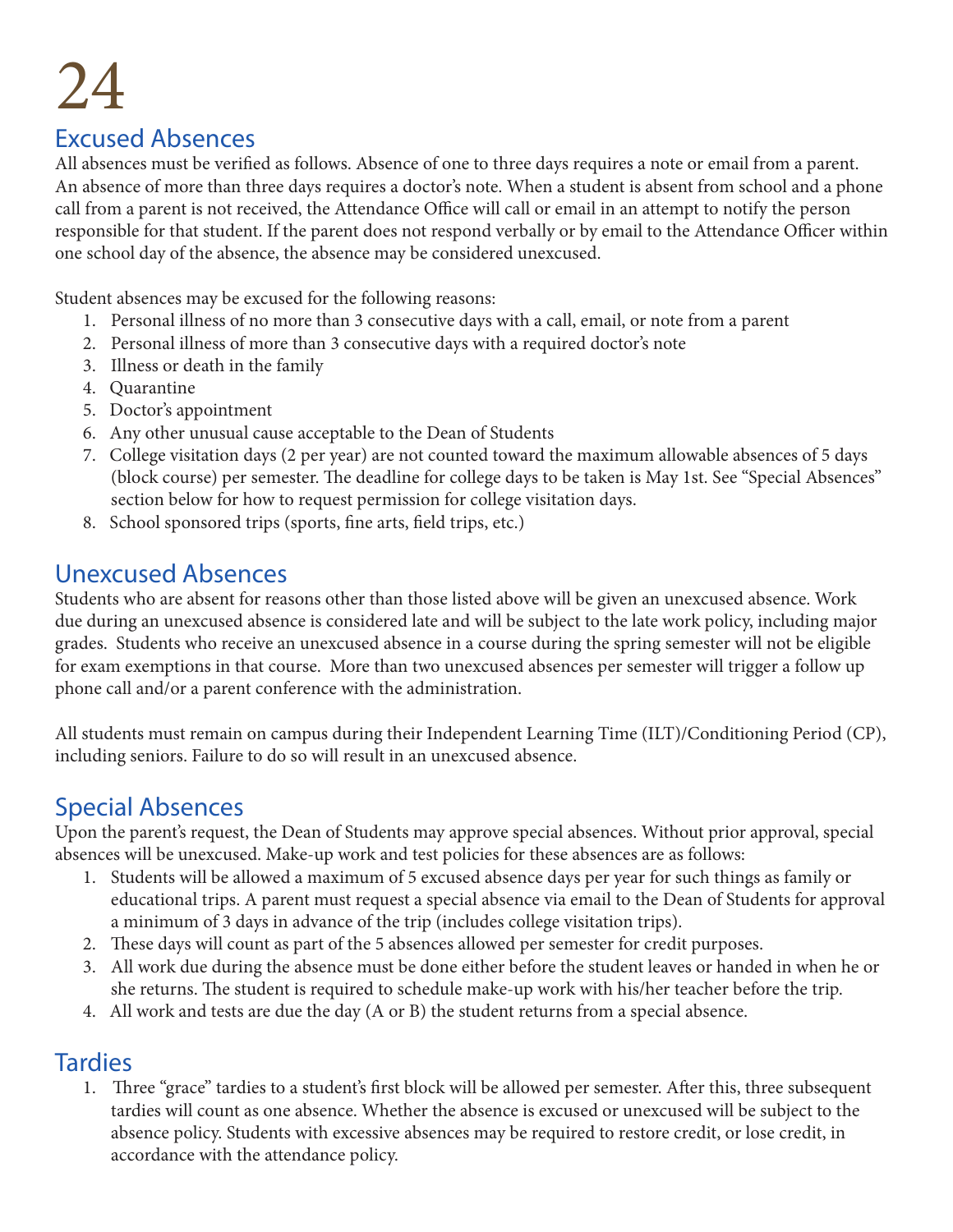- 2. No "grace" tardies to a student's classes during the day will be allowed. A detention will always be given unless deemed unnecessary by the Dean of Students.
- 3. Students who are tardy to their first block or anytime during the school day must report to the Attendance Office to obtain a pass to enter class.
- 4. Students missing more than half of any class period without a written excuse will receive an unexcused absence for that class period and a detention.

### Early Dismissals

Students are required by state law to be in school unless they are ill. The school can grant an early dismissal only for emergencies or for medical or dental appointments when those appointments cannot be scheduled outside of school hours. All other activities should be scheduled after school. No student may leave for illness unless they have first been to the school nurse. The school nurse will contact the parent for permission to release the student to go home. Students must present the nurse's note to the Attendance Officer and sign out before leaving the campus. Parent requests for early dismissal for reasons other than medical will not be honored and will be considered an unexcused absence.

- 1. All parent requests for an early dismissal for doctor appointments must be made verbally or in writing. Requests for early dismissals should be made no later than 9:00 AM. For the safety of our students and so the school can fulfill its responsibility to parents in caring for students' safety, students are required to report to the Attendance Office where they will sign out.
- 2. Students who have their own transportation and need an early dismissal must also report to the Attendance Office before leaving.
- 3. Students excused for a medical or dental appointment are expected to return to school at the end of the appointment with a doctor's/dentist's note or the absence may be unexcused. Students are to check in at the Attendance Office immediately upon returning to campus.

### Excessive Absenteeism or Tardiness

Excessive absenteeism or tardiness may result in disciplinary consequences up to and including dismissal from the school or non-renewal for future academic years, at the sole discretion of the school.

### Loss of Credit

Students who miss more than 5 days of a block course or 10 days of a Fine Arts Block (FAB) course per semester will lose credit for the course. Two college visitation days per year and any school-sponsored trips are not counted towards this total. Once this many absences have been accrued, the student and his or her parents or guardian will meet with the Dean of Students and the Principal. If there are extenuating circumstances, they will render a decision regarding credit restoration. Students with more than the allowed absences in a FAB course must see the director/teacher for credit restoration guidelines. Students who withdraw from choir, band, video tech or orchestra before the year ends will be given a WF (Withdraw Failing) on their transcript. Exceptions may be made for medical illnesses.

Students who miss more than 10 days in a block course per semester will not be able to receive credit for the course nor have the opportunity for credit restoration, regardless of the severity of the illness or situation.

### Credit Restoration

Students must spend one hour in credit restoration for each absence beyond the maximum allowed for each course where absences exceed the maximum. For example, if a student has 8 absences in a block course (only 5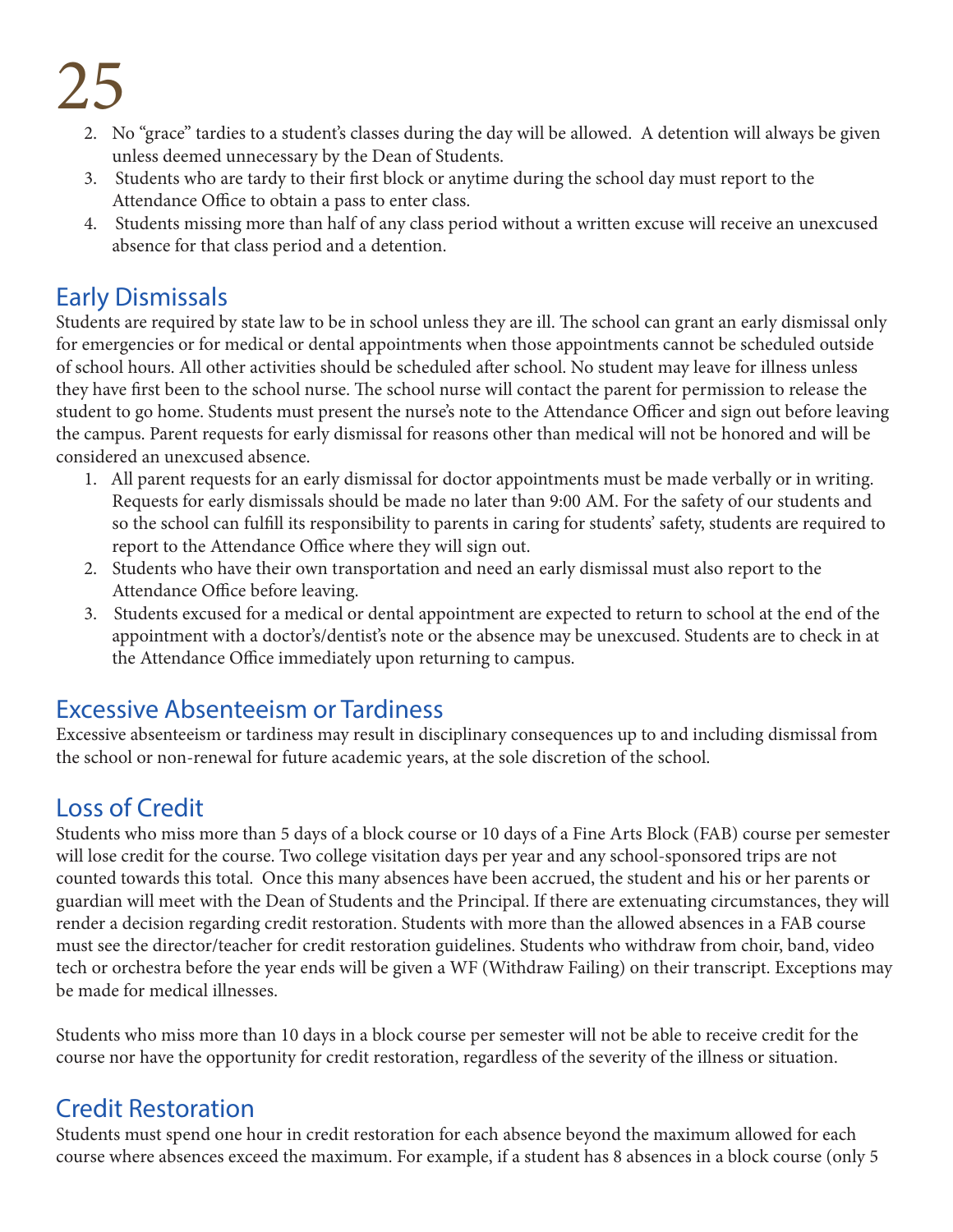are allowed) and the student is offered credit restoration, then he/she must spend 3 hours in credit restoration, which will place them back in the acceptable range of absences. Students who have not met the deadline set forth by the Attendance Office for fulfilling credit restoration may be assigned to Saturday Detention.

The Principal has the right to extend or withhold the opportunity for offering credit restoration to a student based upon the reason for the absences. The Principal may exempt exceptional cases such as extended illness, but in such cases, a doctor's note or other supporting evidence must be submitted at the time of occurrence.

### ACADEMICS

In order to fulfill our mission in the area of academics, HC will pursue superior academic performance as characterized by a dynamic, comprehensive curriculum, excellent teaching, and outstanding student achievement.

#### Curriculum

Houston Christian High School offers a college-preparatory curriculum emphasizing academic excellence with the integration of God's truth into every field of study. In such an environment, each student is expected to take full advantage of the educational program, using all available home and school resources in order to perform at his or her highest academic level.

Houston Christian High School's scripturally integrated curriculum is based on God's holy and inerrant Word and is distinctly applicable to the HC Philosophy and Mission Statement. Achieving a college-preparatory, biblically based, scripturally integrated curriculum has warranted many evidences of success in our graduates, our families, and our faculty. This originally written and researched curriculum continues to be a challenging motivation for all students to glorify God through excellence—both spiritually and intellectually.

#### Graduation Requirements

HC graduates are required to complete at least 3 math credits and 3 science credits during grades 9th-12th, plus one additional credit in math or science. All credits must be earned in 9th-12th grade and all students must complete Algebra 2. It is expected and advised that students continue to take 4 years of core courses to enhance their college application and university entrance options, but the final decision rests with the student and family. HC students must meet the following credit requirements.

HC DIPLOMA - 28 required credits

- 4 credits in English
- $4$  (or  $3^*$ ) credits in Math (\*only 3 if the student prefers and is taking a 4th science course)
- 4 (or  $3^*$ ) credits in Science (\*only 3 if the student prefers and is taking a 4th math course)
- 3 credits in Social Sciences (must include World History, U. S. History and Government/Economics)
- 2 credits in World Languages (at least one must be earned in 9th 12th grade)
- 4 credits in Bible
- 5 (or  $6^*$ ) credits in Electives (\*1 additional elective for those taking only 3 math or science; may not include P.E. credit)
- 1 credit in Fine Arts
- 1 credit in P.E. (earned through after school sports/activities)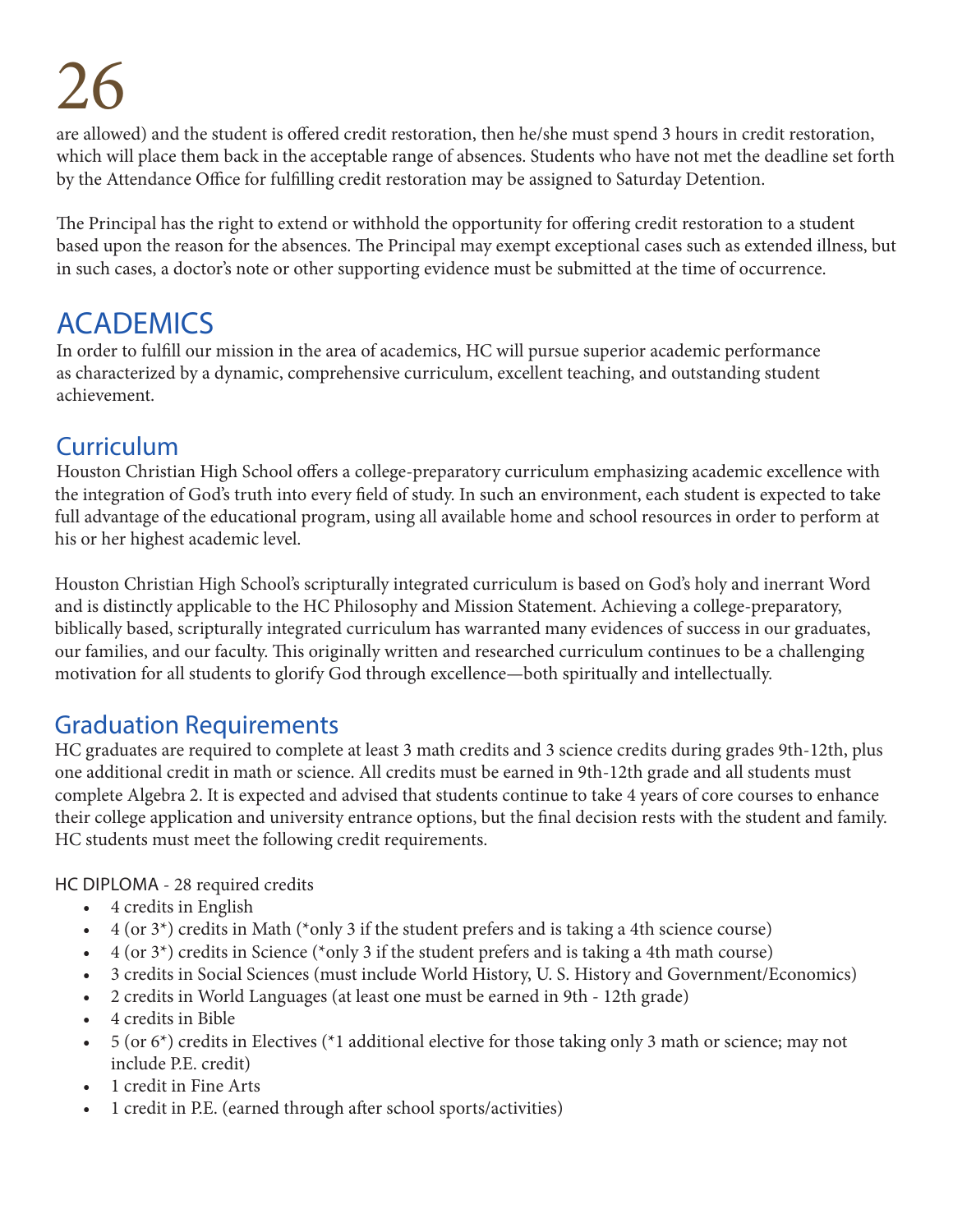Additional notes:

- 1. One-half  $(\frac{1}{2})$  P.E. credit per semester is awarded for any HC sport, band (if needed), drill team, cheerleading, conditioning, or a documented off-campus activity. Eighty (80) clock hours of off-campus P.E. must be documented for those earning credit through off-campus P.E..
- 2. HC students must earn required math and science credits during 9th–12th grade, regardless of high school credits earned in middle school, with the exception of world languages where only 1 credit (of the same world language) must be earned in high school.
- 3. Students who take Geometry in 9th grade must take Algebra 2 in 10th grade and Pre-Calculus in 11th grade. Students can take Physics in 11th grade if they meet appropriate math requirements. Seniors may choose their math and science courses; we recommend the most rigorous course that is appropriate.
- 4. Students may not take more than 2 non-core academic electives in one year (ex: art, guitar, piano, etc.)

#### P.E. Requirement

(See Athletics Section)

#### Block Schedule

Houston Christian High School's schedule is built around 8 blocks of study covering two school days. The cycle follows an "A" Day, "B" Day, "A Flip" Day, "B Flip" Day Schedule. The block schedule has many proven benefits, some of which are greater in-depth course coverage, less fragmented day for tests and preparations, more conducive for discovery and cooperative learning, allowance for enrichment and evaluation (formative and summative), and remediation. Daily tutoring opportunities are offered, as well as the opportunity for more students to participate in extracurricular activities.

#### Grading Scale

The numerical system of marking is used to record grades on student report cards and transcripts. Numerical marks and letter designations are as follows:

A  $90 - 100$  $B = 80 - 89$  $C$  75 – 79 D  $70 - 74$  $F = 0 - 69$ 

### Grade Point Average (GPA) and Class Rank

HC uses a weighted grade system in computing grade point averages at each semester for class rank and eligibility for National Honor Society.

Each student has a cumulative numerical average based on all semester marks earned in grades 9 through 12. The following policies govern computation of grade point averages based on a 100-point scale.

- 1. Additional points will be added to the GPA calculation of the semester average of any Pre-AP/Honors,
	- AP or DSP courses taken at HC. Transcripts and report cards will reflect the actual grade earned while the GPA calculation will include the extra points:

| Pre-AP/Honors | 4 extra points per semester |
|---------------|-----------------------------|
| AP            | 5 extra points per semester |
| <b>DSP</b>    | 4 extra points per semester |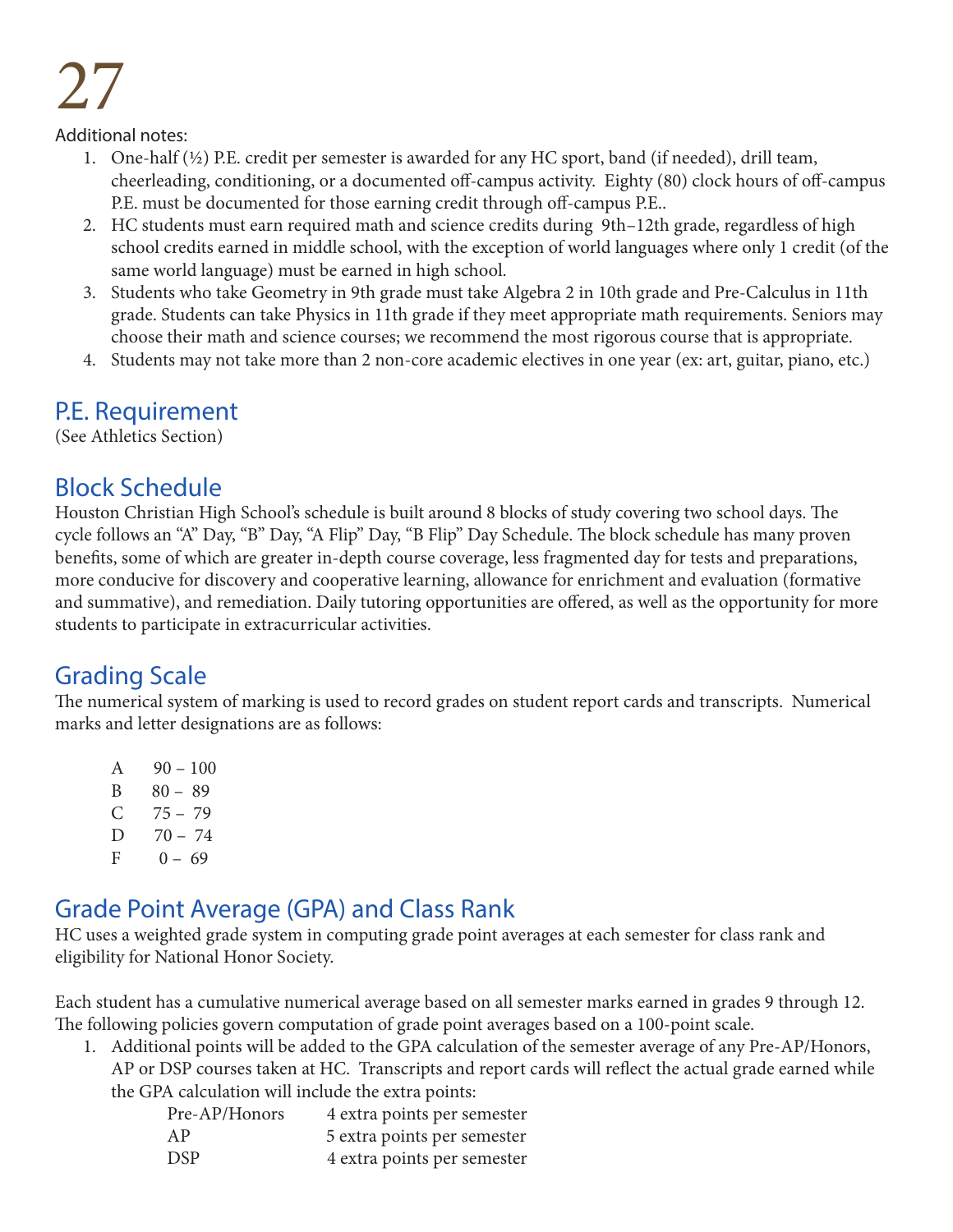- 2. Computations are rounded off to the fourth decimal place.
- 3. Students attending HC for less than six consecutive semesters will only receive a quartile ranking. Students receive updated rankings at the end of each semester; therefore, a new junior will receive their ranking upon completion of their first semester at HC.
- 4. Local credits (those listed on the transcript as "local credit" or courses not on the TEA approved list) do not transfer to HC.
- 5. Courses taken in middle school for high school credit will not be included in the GPA, although they might be listed on the transcript.

It is the Registrar's responsibility to compute the numerical average of each student at the end of each semester. Class ranks are reported in quartiles for each grade level at the end of each semester. Students who are in the top 10% of their class receive a numerical ranking. GPAs and quartile rankings may be obtained after the completion of any semester. Please see the Registrar for more information.

#### Grade Translation Policy for Transfer Students

Any transfer student beginning classes after the start of the fall semester of 2021 will not have any grades included in the HC GPA calculation other than those earned at HC. Grades earned at any previous high school will be posted on the transcript.

Official HC rankings, inclusive of Valedictorian and Salutatorian awards and top 10 percent rankings, require attendance at HC for the 6 consecutive semesters prior to graduation. Students must be in attendance at HC at the beginning of the 10th grade year in order to be eligible for these awards.

Transfer students entering HC must have completed at least 1 foreign language credit during high school. Students who completed 2 high school credits of the same foreign language during middle school are required to take a placement test to validate competency for the second year of foreign language credit. If competency for second year is not shown, the student may repeat the second year at HC (or both year 1 and 2 if necessary).

#### Quartile Ranges

| GPA of 90.000 to 100.000 |
|--------------------------|
| GPA of 85.000 to 89.9999 |
| GPA of 80.000 to 84.9999 |
| GPA of 79.9999 and below |
|                          |

#### Averaging Course Work and Failed Courses

- 1. In a two-semester (full year) course, both semesters are averaged together to compute the yearly average. Students who fail the fall semester of any course will only receive full credit for the year if the average of the fall and spring semester is 70 or higher. Students who fail the spring semester, regardless of the yearly average of the fall and spring semesters, must attend summer school to make up the failed ½ credit for the spring semester.
- 2. When a student receives a failing grade (69 or below) for a semester (1/2 year) course (Government, Economics, Finite Math, or Statistics), the course must be repeated successfully to receive credit.
	- If a student repeats a failed course at HC, he or she will receive the higher numerical grade when the course has been repeated.
	- Course(s) repeated at another school, through evening school or summer school, or taken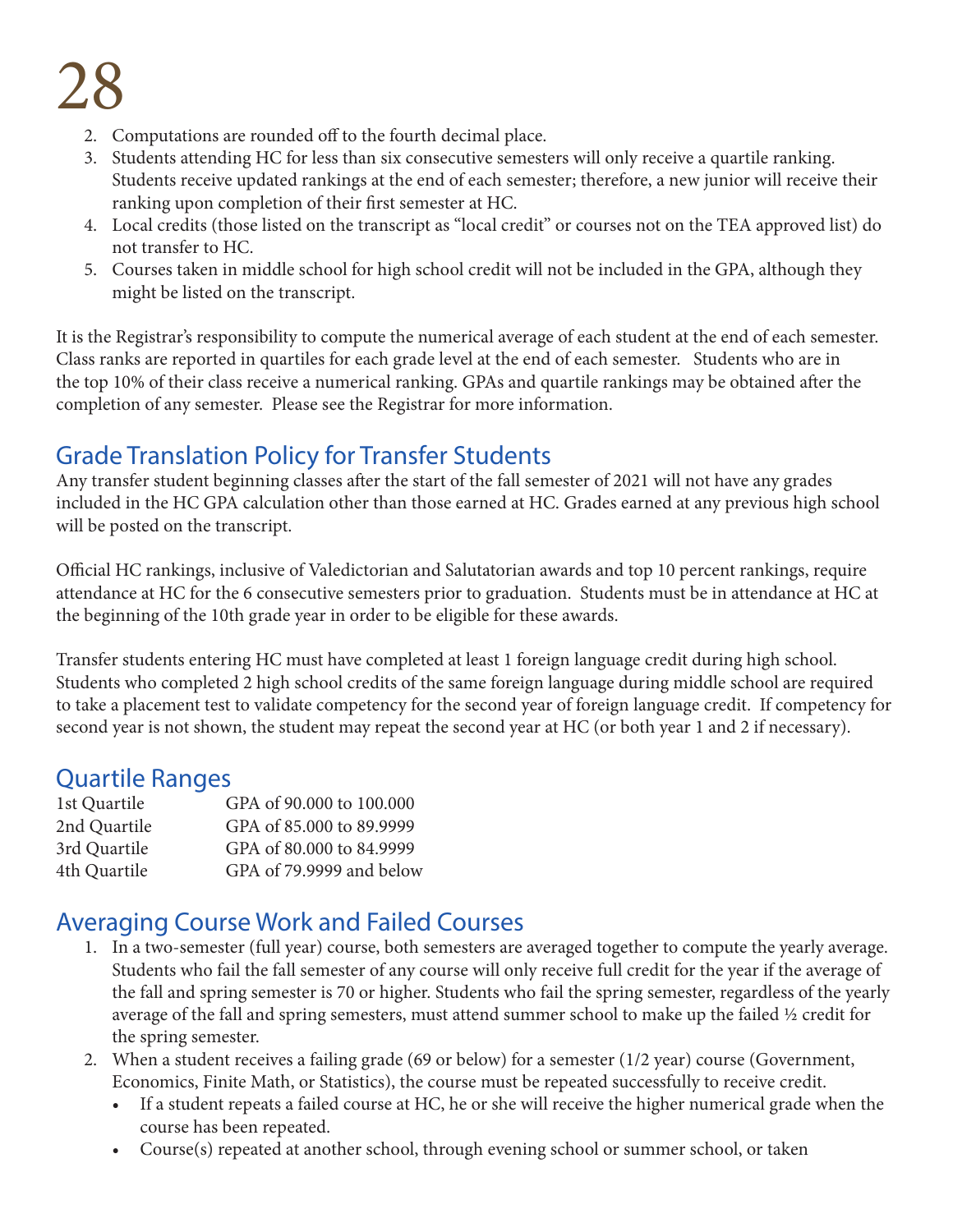concurrently during the academic year are noted on the transcript with a "P" for passing or "F" for failing.

- Grades earned from repeating a course in evening school or summer school are not used in computing the overall grade point average, unless earned at HC. All others receive a "P" or "F" on their transcript.
- Credits for make-up or original credit must be earned from an accredited school. HC does not accept or allow credits from non-accredited organizations, online courses, or correspondence courses unless approved in advance by HC counselors.

### Summer School

Students may earn original credit through summer school courses offered at HC with prior approval from the Counselor. HC does not allow summer courses to be taken for original credit through any other summer school program. Correspondence and distance learning courses are not offered or allowed at HC. College courses may be approved on a case-by-case basis only for high performing students who are entering their senior year at HC.

Students who want to take a course in HC's summer school must consider their elective options prior to enrolling in summer school. This is to ensure their schedule adheres to the elective policy that students may not take more than 2 non-core academic electives in a given year (not including Fine Arts Block or Independent Learning Time/Conditioning). Examples of non-core academic electives are art, drama, music, and dance. HC does not offer study hall classes.

Students who take a summer school course at HC will:

- Receive a numeric grade for each semester of the course which will be posted on the HC transcript.
- Have the grades included in the calculation of the GPA.
- Be allowed to take an elective course in place of the successfully completed summer course, but will not be guaranteed to receive their first or second choice of elective.

Students may earn make-up or accelerated credit through summer school classes at any accredited high school or similar organizations approved by HC counselors. The following criteria must be met and have the Counselor's approval:

- 1. Course was attempted at HC and failed and credits are needed to meet graduation requirements. Students who fail the fall semester of any course will only receive full credit for the year if the average of the fall and spring semesters is 70 or higher. Students who fail the spring semester, regardless of the yearly average of the fall and spring semesters, must attend summer school to make up the failed  $\frac{1}{2}$  credit for the spring semester;
- 2. Course is not offered at HC;
- 3. Course is needed to accelerate the diploma program to open options for advanced course work;
- 4. Students who re-take a course that is taught at HC, through any school other than HC, will not receive the grade earned. They will only receive a "P" (passing) or "F" (failing) on the HC transcript. Courses taken which are not offered at HC will only receive a "P" (passing) or "F" (failing) on the HC transcript and therefore not included in the student's GPA.
- 5. Credits earned or made-up must be taken from an accredited school (public or private).
- 6. Only two make-up credits may be earned and applied towards graduation requirements. No more than one credit may be earned during a summer;
- 7. Credits may not be earned by correspondence or online;
- 8. For Bible make-up options, see Principal; and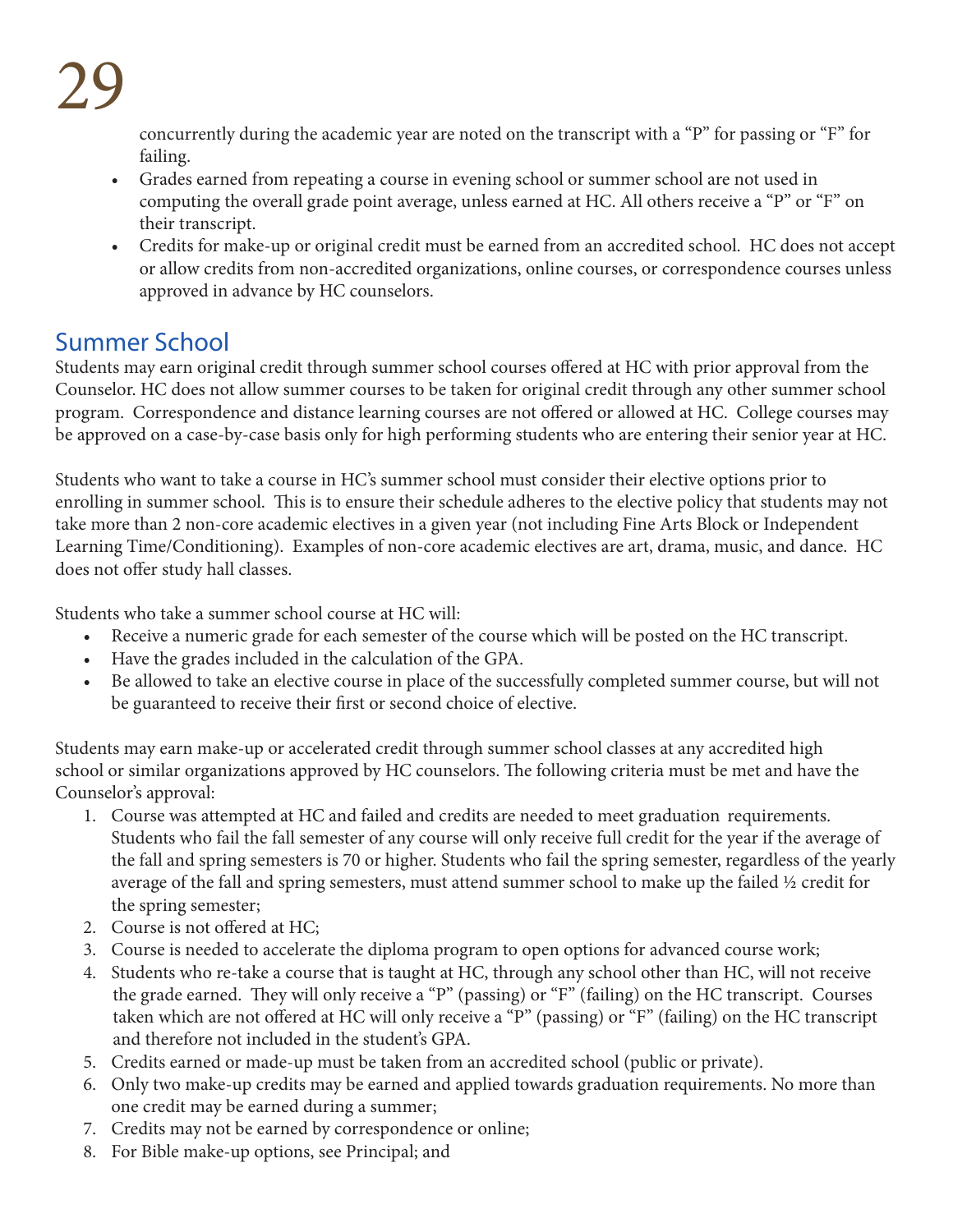9. For HC summer classes (blended learning courses), all PCR students must apply and meet criteria to enroll. Approval from the Counselor is required.

Students must limit elective choices to two per school year (excludes world language, academic and social science electives).

English and Math courses for original credit may not be taken in summer school and only rare exceptions might be considered for science courses.

### Exemptions for Final Examinations

Final exam exemptions will be offered in the spring semester of each school year. The following policy will govern final exam exemptions:

- Juniors may exempt up to two spring final examinations as long as the average of their third and fourth quarter grades is 90 or above and they have no unexcused absences in the classes they are wishing to exempt. They must also be free of major disciplinary infractions.
- Seniors may exempt all of their spring final examinations as long as the average of their third and fourth quarter grades is 90 or above and they have no unexcused absences in the classes they are wishing to exempt. They must also be free of major disciplinary infractions.
- Some course's final assessments may not be exempted.
- HC requires all students who are enrolled in an AP course to take the AP exam at the conclusion of the course and are required to pay the AP exam fee. If an unusual circumstance leads a student to believe they should be exempt from taking the AP exam, the student must first have separate conversations with both the AP teacher and the Director of Counseling prior to April 15, stating the specific reason they should be exempt from the AP exam. The student then makes the request to the Principal who will make the final decision. Students who cancel an AP exam must pay the cancellation fee.
- Campus administration reserves the right to make final determination regarding exam exemption privileges.

#### Valedictorian

The senior class valedictorian is the graduating senior whose cumulative high school grade point average at the end of the second semester of the senior year is the highest in the class. The valedictorian must have been enrolled in HC at the beginning of his or her sophomore year and attended HC for the entire six consecutive semesters of their sophomore, junior and senior year in order to be given this distinction. If academic achievement or conduct deteriorate during the senior year, the Principal may not allow the student selected to serve as valedictorian.

If there is a need for a tie-breaker, the student who attended Houston Christian High School the longer period will earn the honor. If this test produces a tie, there may be two or more valedictorians.

Students who have only grades of "P" on their transcript from validating credits via CBE's are not eligible for top 10% or valedictorian. However, if a student enters HC and has taken all course work that HC offers and needs more advanced courses than HC offers, the student may be allowed to take a college course which will be recorded on the transcript with a grade of "P" and will be eligible for valedictorian status. An example of such a course might include Advanced Multivariable Calculus, which is beyond the curriculum of HC.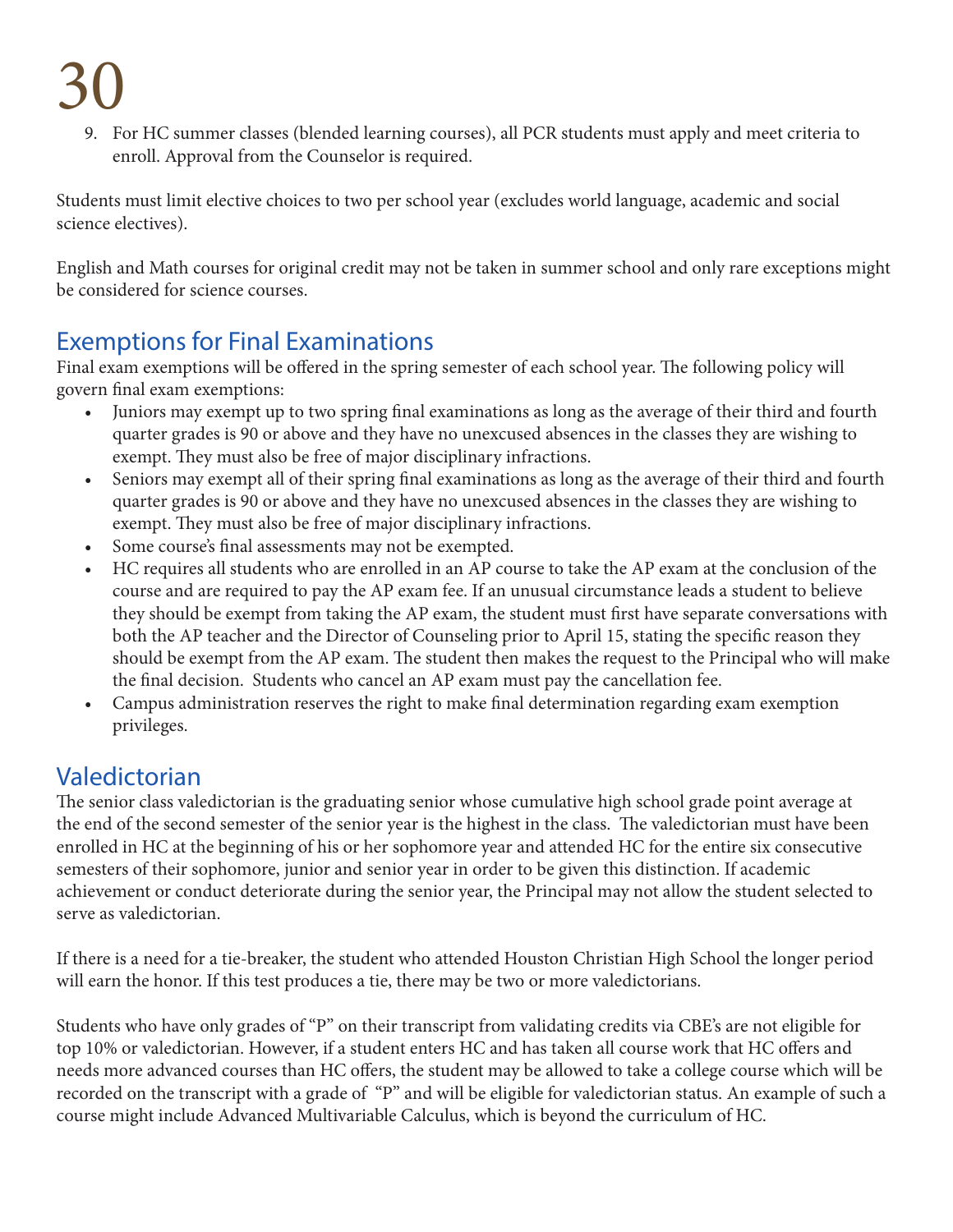### 31 Salutatorian

The senior class salutatorian is the graduating senior whose cumulative high school grade point average at the end of the second semester of the senior year is the second highest in the class. The salutatorian must have been enrolled in HC at the beginning of his or her sophomore year and attended HC for the entire six consecutive semesters of their sophomore, junior and senior year in order to be given this distinction.

If a tie occurs between the two highest-ranking seniors and if the tie-breaker has eliminated one student from serving as valedictorian, he or she will become the salutatorian.

If a tie occurs between two or more students for salutatorian, the tie-breaker listed will be used. If this test produces a tie, there may be two or more salutatorians.

Students who have only grades of "P" on their transcript from validating credits via CBE's are not eligible for top 10% or salutatorian. However, if a student enters HC and has taken all course work that HC offers and needs more advanced courses than HC offers, the student may be allowed to take a college course which will be recorded on the transcript with a grade of "P" and will be eligible for salutatorian status. An example of such a course might include Advanced Multivariable Calculus, which is beyond the curriculum of HC.

#### Servant Leadership Award

The Servant Leadership Award is given to a graduating senior who has consistently demonstrated a heart for service with knowledge, foresight, initiative and an ability to lead others towards a better vision for tomorrow within the global perspective of service to all mankind. Additionally, the award recognizes a student who exhibits the characteristics found in the nature of Christ based on Galatians 5:22-23. This award is limited to a maximum of two seniors and may not be awarded each year.

#### Honor Graduates

Students who graduate with a cumulative GPA of 93 or higher will receive the recognition of "Honor Graduate".

#### Honor Roll

After each nine-week grading period, the Registrar publishes the Academic Honor Roll which recognizes students who earned all A's (90+) in every course for the nine-week grading period. These grades do not include extra points added for PAP/Honors/AP courses. Additionally, HC will publish a Semester Academic Honor Roll reflecting the same criteria as the quarterly Academic Honor Roll each semester.

### Awards and Recognition

#### Annual Honor Roll Award

Any student who has been on the Honor Roll for the first 3 nine-week periods receives an award certificate (See Honor Roll).

#### Course Award

An award for the Most Outstanding Student will be given in most subject areas. To qualify for selection, the student is chosen who exemplifies excellence and accomplishment in the subject area, positive conduct, and attitude.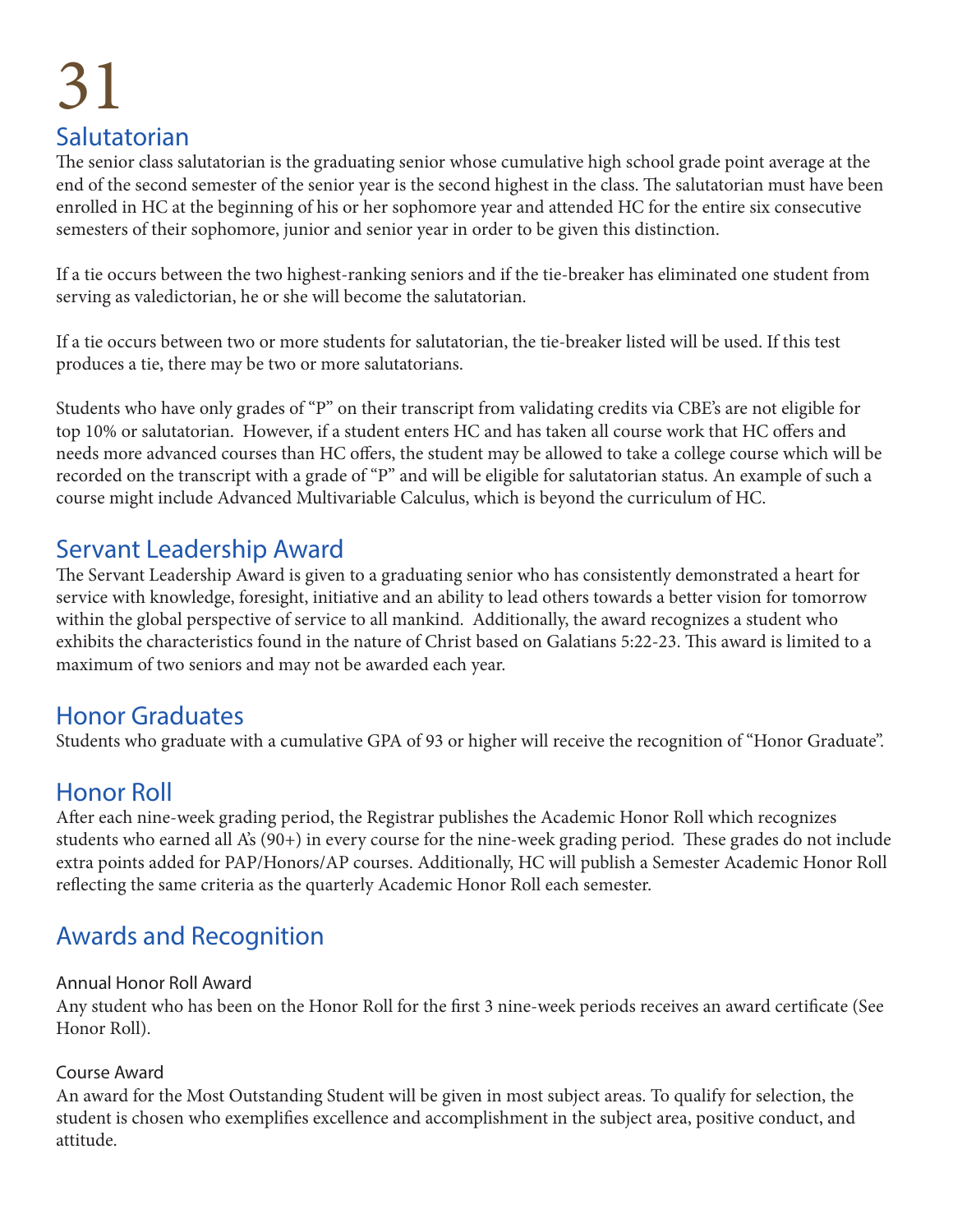#### Mickey Riggs and Janie Neighbors Awards

These awards are given by the Athletic Department to a male and female graduating senior who have participated in 2 or more sports during 12th grade and have the highest GPA.

#### Military Appointments

Students receiving military appointments will be recognized at the Senior Awards Assembly.

#### Graduation Regalia

Students at HC have a history of great accomplishments which are recognized throughout the school year at appropriate venues such as grade level awards programs, school assemblies, chapel programs, and commencement. Due to the size of the graduating class, HC is not able to publicly recognize all student achievements at commencement. Students who will be recognized at commencement with cords and/or stoles are the class valedictorian, salutatorian, those who have earned the Passport to Lead endorsement, honor graduates, members of National Honor Society, members of the International Thespian Society, members of Student Council and DSP Scholars. National Merit scholars and the recipient of the Servant Leader Award will be recognized in the program. No other recognitions may be added to a student's graduation attire or program other than those specified and approved by HC.

#### Schedule Changes

Students may request a change to their academic schedule in the fall semester on or before the end of the third week of school. All requests must be submitted to the Counselor on the Schedule Change Request Form with signatures from the sending and receiving teachers and parents. Only changes within the same discipline will be approved (drop a math, must add another math). Rarely will course changes be granted after the fourth week of the fall semester. Class size, teacher approval, Counselor and Principal approval, and appropriateness of the change are considerations for granting schedule changes. No changes will be granted in the spring semester. Students who drop a course after the deadline will have a WF (Withdrawn Failing) or WP (Withdrawn Passing) reflected on their report card and transcript and will not be able to receive credit if they begin a new course. If a course is dropped by the designated deadline:

- Student's grade is transferred to the new course in the same discipline and will be averaged in without penalty. This means that the student does not have to complete all work they may have missed as a result of transferring into the new course, if the new class is within the same discipline as the one that was dropped (example: dropping PAP/Honors Algebra 2 and going to Algebra 2).
- If the new course is in a different discipline (example: dropping Pre-Cal and adding Statistics), the student will be required to make up any work that was missed.

If a course is dropped after the deadline:

- Student will be given a WP (Withdrawn Passing) or WF (Withdrawn Failing) and no credit will be awarded for the dropped course.
- No credit will be awarded in the new course selected for that semester.
- Transcripts will be updated to reflect the change and colleges will be notified.
- Students who drop any Fine Arts Block course (choir, band, orchestra, video tech) any time after the fourth week of the year will receive zero credit for the course (even if attendance was maintained for the entire fall semester) and will receive a WF (Withdrawn Failing) on the transcript. Fine Arts Block courses are meant to be taken for an entire year and students who withdraw negatively impact the program, planning, cost and supplies.

Students that meet the criteria and receive approval to change from a Pre-AP/Honors or AP course to a regular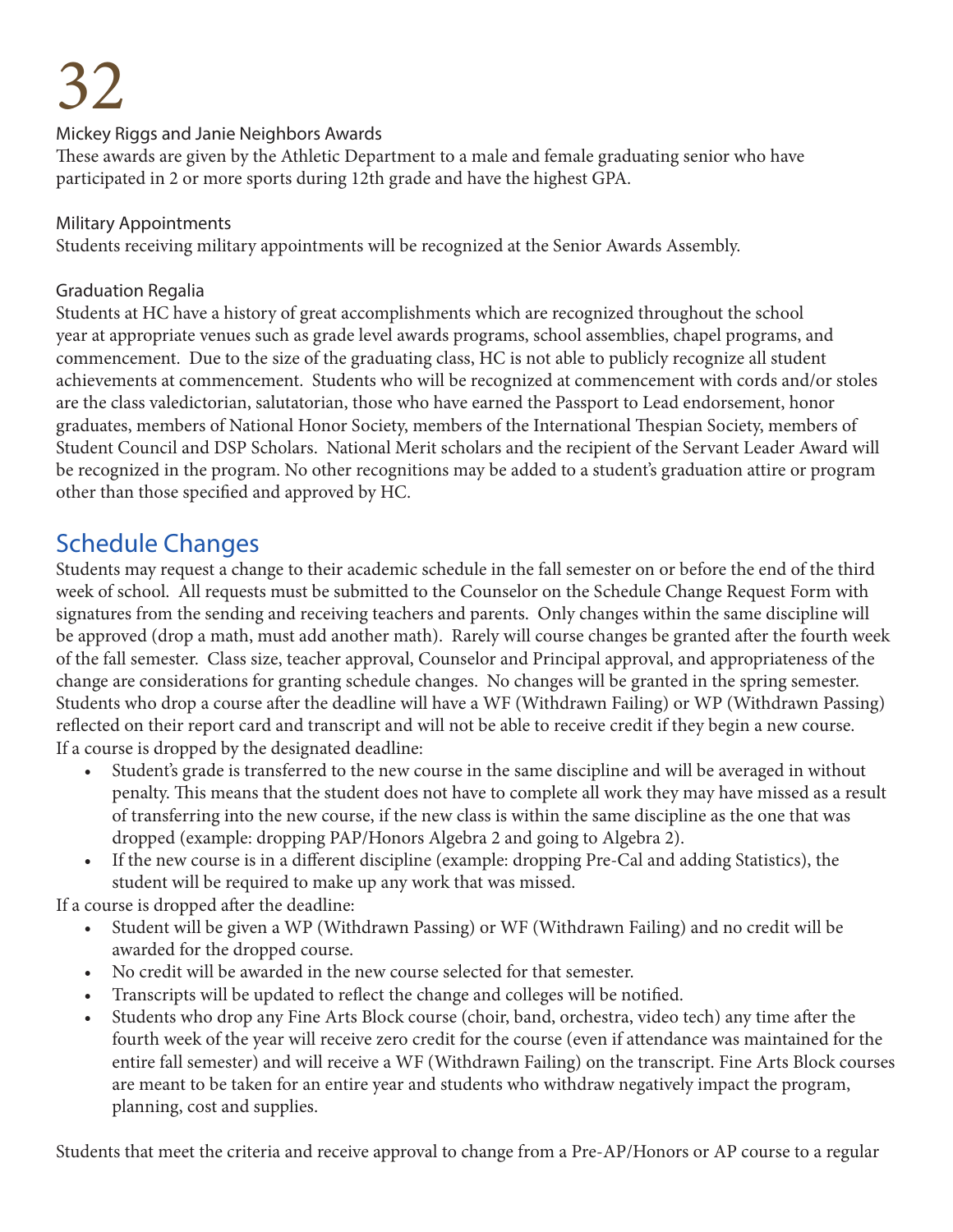course must take all grades earned in the previous course to the new course. The nine-week average or semester average will include all marks earned in the course that was dropped. Scores will be averaged in with their other grades from the course that was dropped. HC only places students in advanced courses who meet requirements for predicted success and strongly discourages students from dropping courses or changing from Pre-AP/Honors or AP courses to regular courses.

### High School Credit for Middle School Courses

HC will honor high school credits earned while in middle school if the course was taken at an accredited school and if the course was taught for high school credit and so indicated on the middle school transcript. Any student entering ninth grade earning high school credit for any course will be subject to the same requirements as other students in the same courses. All students must earn the required number of credits within each discipline, except for world languages. Even if a student earned 2 credits of world languages in middle school they must take a mastery exam prior to enrolling at HC in order to validate competency and mastery for the two credits. If the student does not prove mastery of the second year on the HC exam, he/she must retake the second year of world languages at HC. The mastery exam will be chosen and administered by the HC World Languages Department. Students may choose not to attempt the mastery exam, but will be required to retake the second year of world languages at HC. Credit earned in middle school is denoted on the transcript but is not included in the GPA and does not count towards credit requirements for graduation.

#### Distinguished Scholars Program

The Distinguished Scholars Program (DSP) offers gifted students the opportunity to study in an interdisciplinary environment comprised of a rigorous research and experience-based curriculum. Within the framework of a Christian world view, Distinguished Scholars develop innovative research and discovery skills based upon recognized works. Due to the rigor of DSP courses, students will receive 4 points added to their semester average if 70 or higher (beginning with the 2018-19 school year). Transcripts and report cards will reflect the actual grade earned while the GPA calculation will include the extra points. In order to graduate as an HC Distinguished Scholar, a student must complete their sophomore, junior, and senior years enrolled in the DSP. Additional program tuition applies.

#### The Program for College Readiness

The Program for College Readiness (PCR) is designed to address the academic needs of students with a diagnosed mild to moderate learning disability and/or attention deficit disorder. A student must be accepted for enrollment into HC prior to consideration for PCR placement. Educational diagnostic testing by a licensed evaluator is required for PCR application. The program consists of three levels of support services. For further information, please contact the Program for College Readiness Director. An additional fee is charged for enrollment in the Program for College Readiness.

#### Beyond These Walls Program

Houston Christian High School offers optional travel opportunities for all students through the Beyond These Walls Program. This program is designed to complement and extend classroom instruction in the areas of the humanities, sciences, missions and leadership. Trips are hosted and led by HC faculty and administration. Trip participation is contingent upon meeting academic and disciplinary standards. The school may, in its sole discretion, prohibit a student from participating in this program. For example, students on Disciplinary Probation will not be allowed to travel for a specified period of time, and students whose tuition and fee accounts are past due may be required to pay the overdue balance in order to be eligible to purchase optional travel.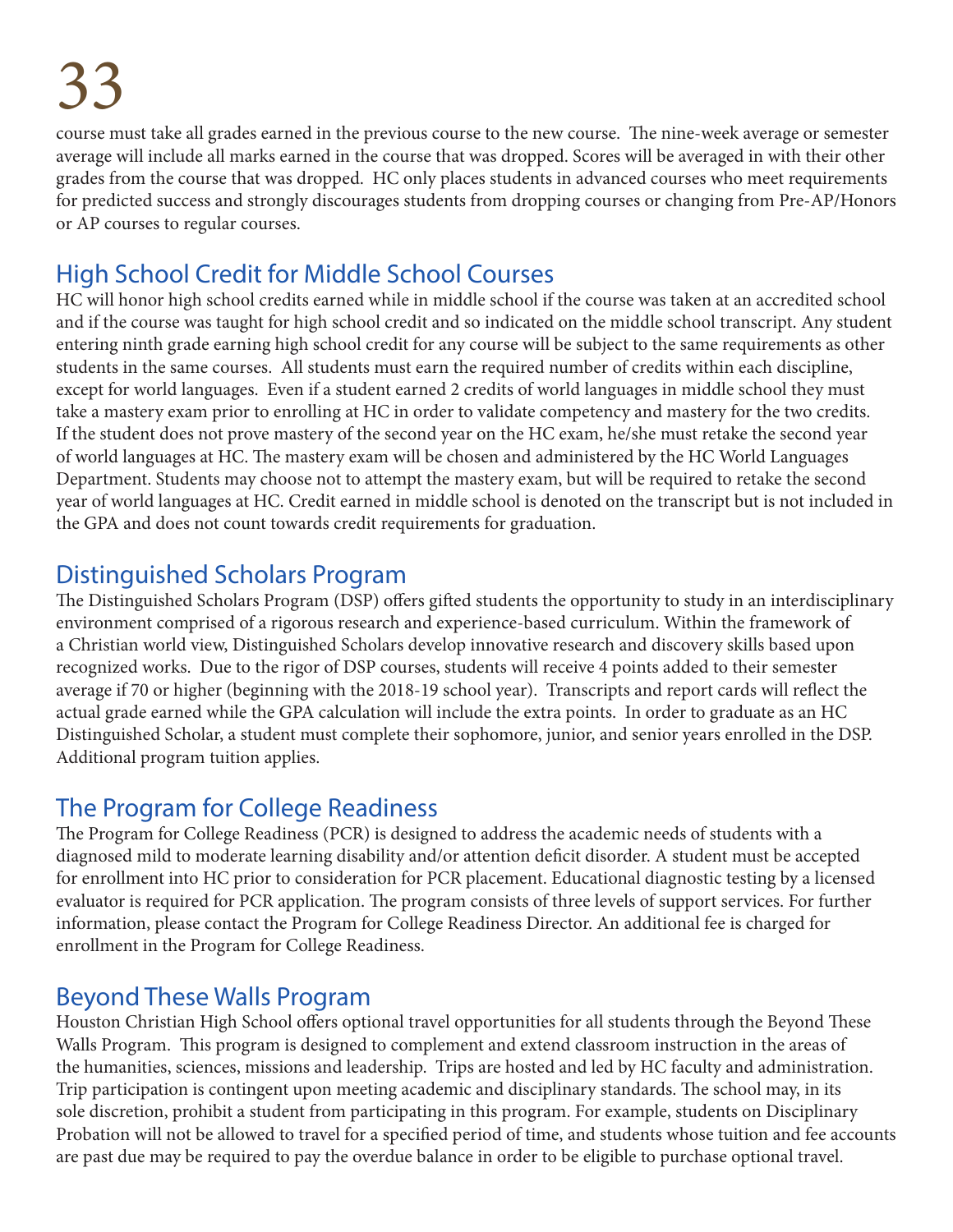#### Passport to Lead Program

The Passport to Lead Program, a signature program at Houston Christian, is designed to train and inspire our students to lead by uniting their faith, intellect, and gifts to reach their greatest promise. We do this by training our students in the five dimensions of leadership: spiritual, personal, interpersonal, managerial, and organizational leadership.

The Program is comprised of two components: Core (all students receive this training) and Elective (students may choose to complete this part of the program).

Core (All Students)

- All freshmen will take Leadership Studies 1: Introduction to Christian Leadership
- Thematic Leadership Curriculum Integration in all courses (about one lesson per quarter in all courses).
- Monthly leadership/mentor chapels

Elective (Optional)

- External opportunities for leadership development
- Students complete 25 activities in the five dimensions of the program
- Elective Studies in Leadership Courses
- D-Groups

Incentives include a wilderness trip, college recommendations and leadership endorsement.

**Other** 

- The program also includes a distinguished speaker series (attempting one per semester).
- An end of year "Mustang Challenge" which is a series of 10-15 physical, mental, and tactile events to test and to teach competitors the importance of endurance, persistence, and the will to finish strong.

#### Tutorial Guidelines and Expectations

The purpose of tutoring is to build a student's confidence in order to actively participate in their own education and gain mastery of the subject area. HC encourages and teaches students to be their own advocate in addressing solutions to their individual learning needs. The relationship between the HC teacher and student is an important component for academic success.

Any student may request and receive academic assistance before or after school or during ILT. It is the student's responsibility to make an appointment with the desired teacher for tutoring and to take advantage of tutorials offered within the school day. Employees may not charge for this additional help nor may they be a hired tutor to a student who is in their class, in the class under theirs, or who may be under their supervision in administrative or other areas.

HC believes the best tutor for its students is the classroom teacher; therefore, the hiring of outside tutors is discouraged. Students have 24/7 access to online classroom assignments/updates so it is not necessary for any tutor to be in contact with an HC teacher.

For further information, please contact the Principal for a copy of the HC Tutorial Guidelines and Expectations Policy.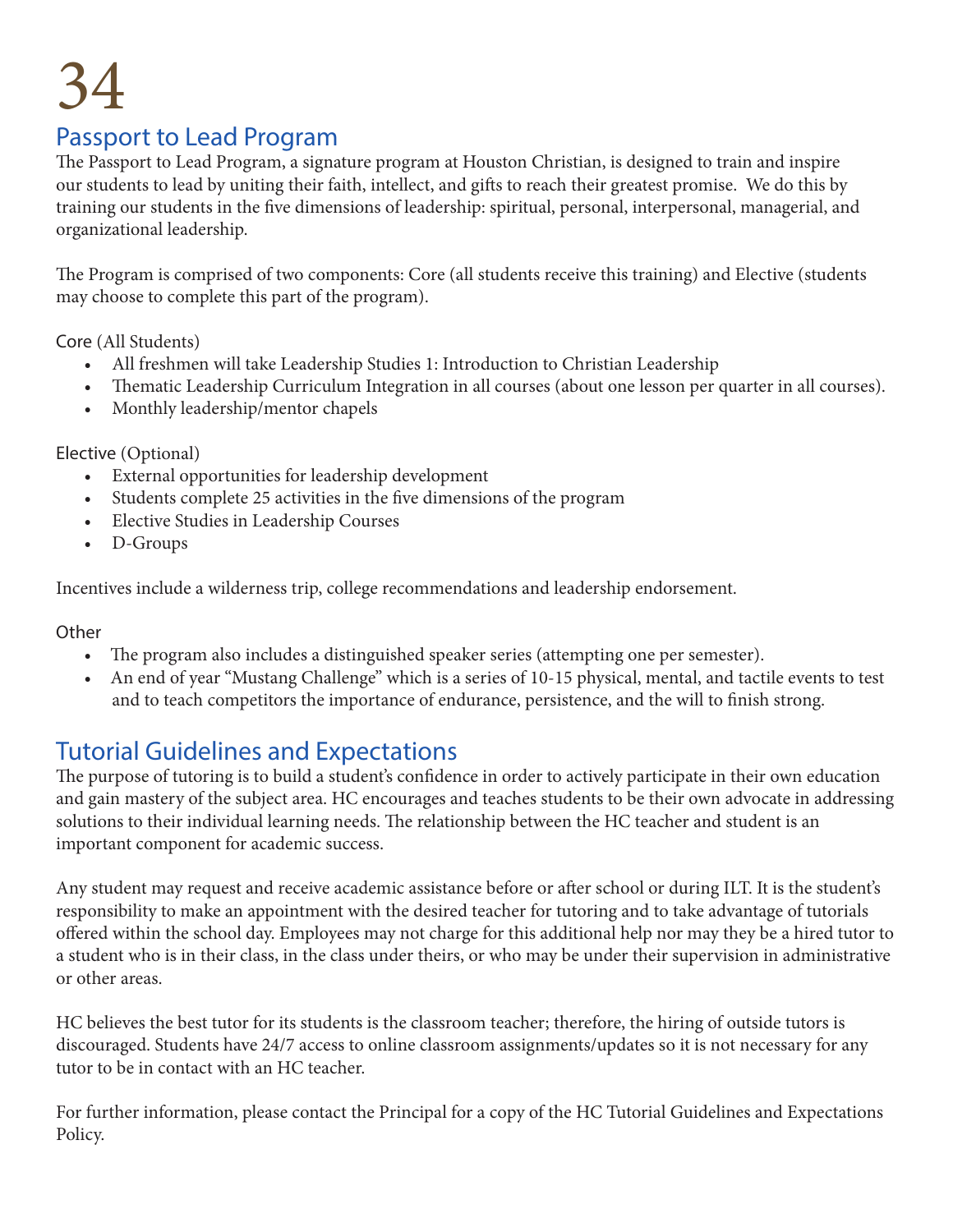### Peer Assisted Learning (PAL Center)

The PAL Center is an academic enrichment center dedicated to providing effective, high-quality individual and small group tutoring for the HC student body. The center is supervised by PAL facilitators (HC classroom teachers) and provides all HC students with highly qualified and well-trained peer tutors in every subject area. In addition, the center provides specialized, small group study sessions throughout the school year.

The PAL Center is open during Independent Learning Time to provide students with additional academic support. Note: Students must provide proof that they are using their ILT efficiently before the HC Counseling Department can arrange for additional academic support. Students are encouraged to take advantage of the PAL Center and the NHS Tutoring Program.

#### Incomplete Work

If a student receives an "I" (incomplete) at the end of a nine-week or semester grading period for any class tests or work, ten (10) school days will be allowed for completion of work to receive a grade. Failure to clear an incomplete within 10 days of the close of the grading period will automatically result in an "F" for that course. It is the student's responsibility to complete all incomplete work in a timely manner.

#### Late Work

As a school, we must always endeavor to teach our students responsibility; therefore, a 10% penalty for late work will be assessed on any assignment not turned in on time as long as the assignment is turned in by the end of the next school day. Any assignment turned in on the next class period (2 school days with our A/B day schedule) will receive a cumulative 20% penalty. Any assignment turned in after the third day will result in an "F". Exceptions on late work acceptance of research papers and/or major projects will depend on departmental protocols, or as noted in the course syllabus. Students who are scheduled to miss a class due to a co-curricular/ extracurricular activity are expected to turn in the assignments on the due date or make arrangements with their teacher prior to their departure. Students who do not turn in the assignments nor make arrangements with their teacher prior to their departure will be subject to the late work policy as described above.

#### Make-Up Work/Tests

Students out of school due to illness are expected to make up work in a timely fashion. It is the student's responsibility to collect all school work missed due to absence by communicating with the teacher and checking the teacher's portal page. Students are discouraged from depending on classmates alone for this information.

| Day of Absence | Catch $Up$ $Day(s)$ | Day Work Due |
|----------------|---------------------|--------------|
| A              | В                   | Next A       |
| B              | А                   | Next B       |
| A & B          | А                   | Next B & A   |
| <b>B</b> & A   | В                   | Next A & B   |
| <b>ABA</b>     | BA                  | Next B & A   |
| <b>BAB</b>     | AB                  | Next A & B   |

Students who are absent from school should use the make-up work chart below as a guide for turning in work:

It is the policy of Houston Christian High School that students make up any tests (for which test material was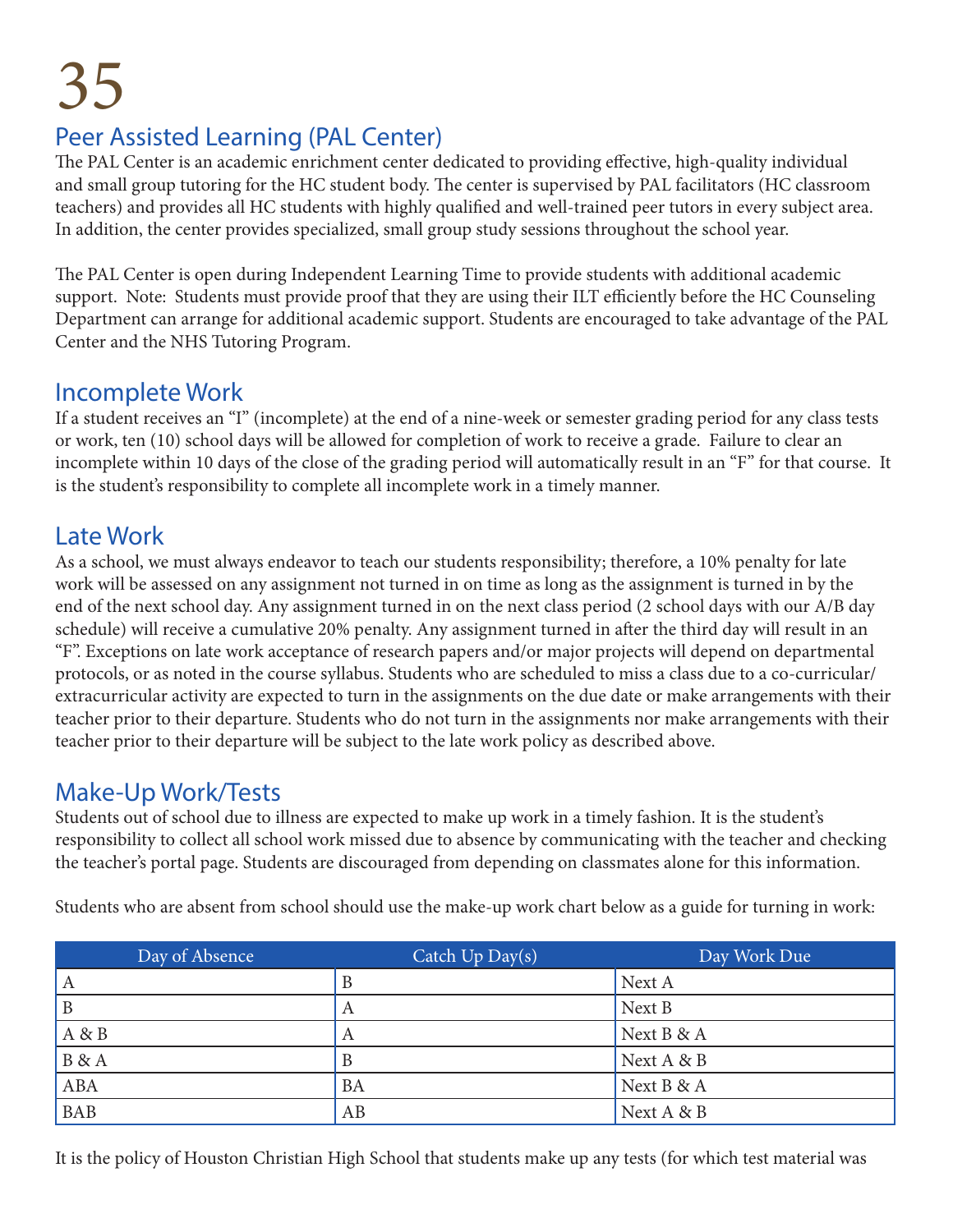not covered in class while the student was absent) on the first day the student returns to the missed class unless other arrangements have been made with the teacher.

Teachers can work with individual students as needed to manage make-up work and tests. Students who fail to make arrangements with the teacher to make up work in a timely fashion or turn in work that is due according to the make-up work chart will be subject to the Late Work Policy including point deductions made to major projects and tests.

#### Homework

Believing that homework is an integral part of the school program, each teacher is at liberty to give homework to encourage students to advance his or her studies. Homework should average no more than 30 minutes per class period except for AP classes which may require an average of no more than 45 minutes per class period.

#### **Textbooks**

All textbooks and resources are purchased by the student.

#### Free Inquiry

The educational philosophy of Houston Christian acknowledges and affirms that every person has been created in the image of God with a unique identity. Within each person there exist individual strengths and weaknesses, capabilities and limitations. All students are expected to successfully meet the challenge of the rigorous academic curriculum while learning to manage the many co-curricular programs offered as an enrichment and extension of the classroom experience. At Houston Christian High School, free inquiry is predicated on the Bible as the revealed truth from God.

Free inquiry is encouraged in all classes to allow students to search, study, compare and understand various bodies of knowledge in relation to a Christian world view based on the principles of Scripture.

Students have the freedom of personal application in all subjects. Mastery of subject matter must be demonstrated. When appropriate, diverse sources of knowledge are presented for the purpose of discovering and understanding new aspects of God's world, and enlightening the student to the existence of other world views that may differ from Scripture. However, the emphasis in teaching centers upon the search for truth and building Christ-like character into the lives of students as a foundation for excellence in scholastic achievement.

#### Academic Standards

While the Student Code of Conduct is a major component of the Student Management Plan, HC's academic standards and expectations are also of great importance.

HC offers a college-preparatory curriculum emphasizing academic excellence, leadership, and the integration of God's truth into every field of study. In such an environment, each student is expected to take full advantage of the educational program, using all available home and school resources, in order to perform at his or her highest academic level.

Student academic progress is consistently monitored through an established reporting system. To aid parents in their responsibilities, HC will communicate with parents when academic concerns arise. In return, HC expects parental cooperation in support of actions or requests communicated by the school.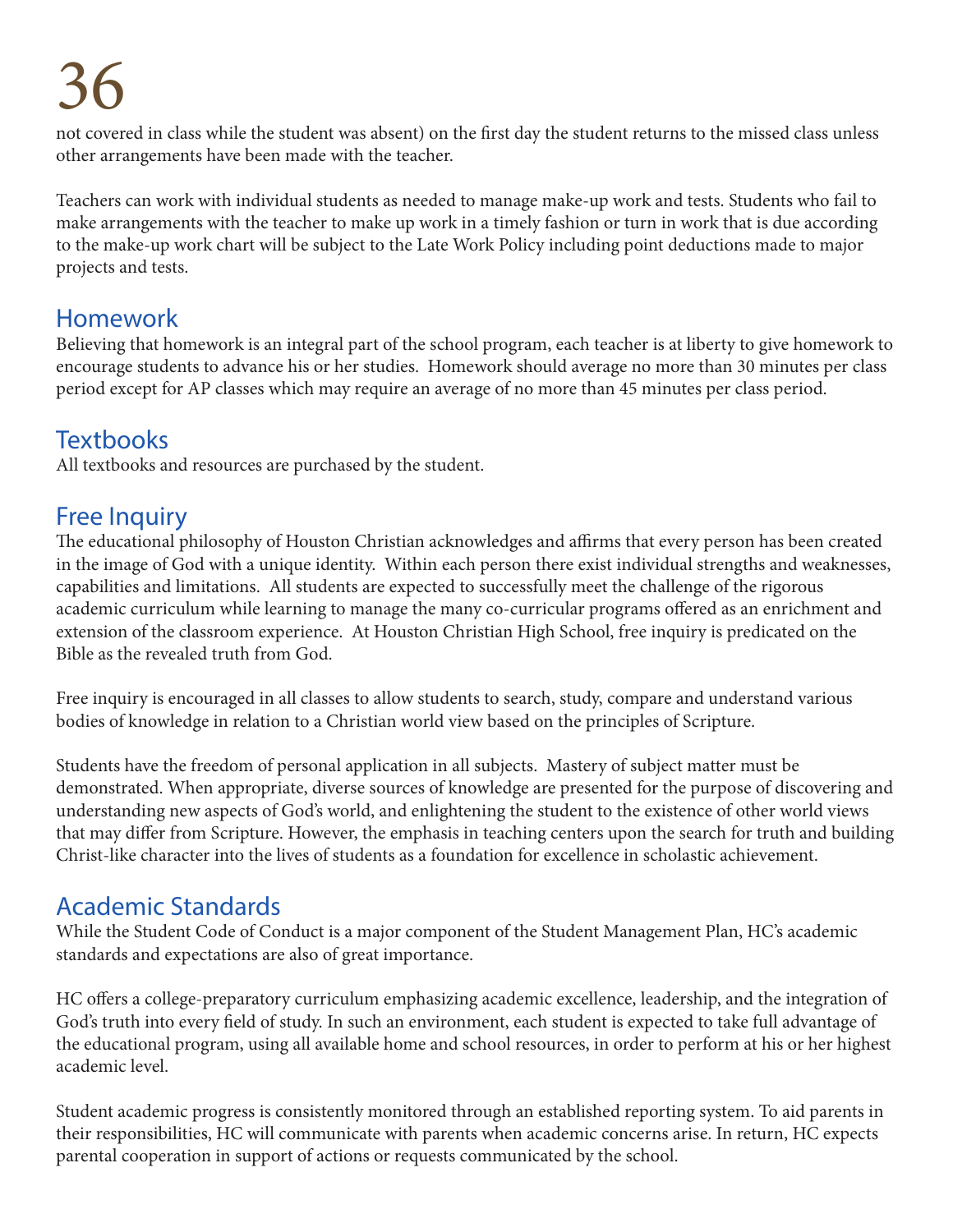Teachers are encouraged to telephone or email parents or arrange conferences to discuss the progress of any student whose work seems out of the ordinary. Parents are strongly urged to check their student's grades on a weekly basis and are encouraged to contact a teacher by email, check the teacher's web page, or call the teacher's voice mail when a question or concern arises over their child's progress. Students are encouraged to take advantage of the PAL Center and the NHS Tutoring Program.

# Report Cards

Report cards are posted on myHC (houstonchristian.myschoolapp.com) at the end of each nine-week grading period as an official notification of student academic performance. Report cards for the spring semester will be held until the school year has ended to assure that students have fulfilled their obligations to courses and extracurricular activities. Report cards will not be mailed. Parents are encouraged to check grades on the Parent Portal of myHC.

If the parent is behind in tuition or fee payments, if the student has not turned in all school property, or if immunization records are not current, the report card will be held. No academic information will be forwarded to any other school or agency for a family whose financial records are in arrears.

# At-Risk Management Program

Any student who has demonstrated poor academic performance (two or more F's on a report card), inconsistent adherence to disciplinary guidelines, or does not reflect the profile of an HC student (see Student Profile section of Student Handbook) will be counseled by HC personnel to determine actions that will assist the student in correcting issues of concern. Parents will be notified if their student is at-risk and encouraged to provide support at home to strengthen the student's understanding of issues and to help establish actions for correction. HC reserves the right to deviate from these procedures in its discretion.

# Academic Probation

Probation is invoked when a student has a serious academic problem. It is intended to give notice to the parent and student so that a mutual effort on the part of both school and home may be made to correct the academic deficiency. Hopefully, the deficiency will be improved to a satisfactory or passing level. If not, the student will be referred to the Academic Review Committee, at which time a recommendation will be made as to whether the student will be able to continue attendance at HC. Probationary status will be reviewed by the Academic Review Committee at the end of each semester. (See Conditional Admissions Policy section.) Academic Probation will be invoked in the following manner:

1. A student who receives two "F's" at the conclusion of a semester will be placed on Academic Probation for a minimum of one semester. A student who receives numerous "D's" and one "F" over the course of a

- semester may be placed on Academic Probation, at the discretion of the Principal.
- 2. A letter of notification will be sent to parents.
- 3. After being placed on probation, a student who receives less than two semester "F's" may be removed from probation.
- 4. After being placed on probation, if a student's grades initiate a second academic probation period, the Admission Review Committee will review the student's lack of progress and will make the appropriate recommendation as to whether the student will be allowed to remain at Houston Christian High School.
- 5. Following dismissal or withdrawal from HC for academic reasons, a student may apply to be re-enrolled on academic probation if the following conditions are fulfilled:
	- a. The student has attended another accredited traditional school for a minimum of one full semester;
	- b. The student has completed a full academic load during the previous semester; and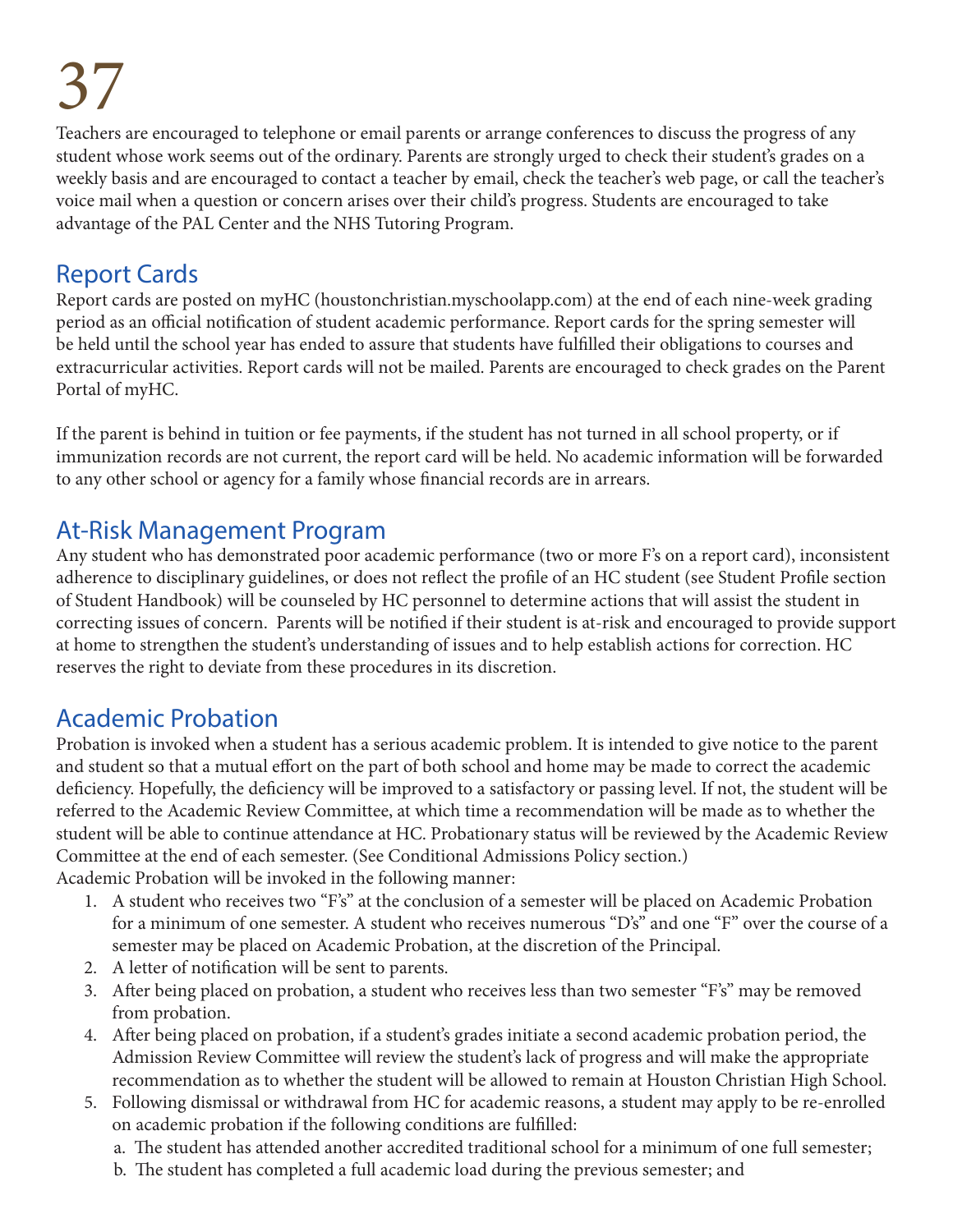c. The student received no semester grade lower than a 75 in any subject.

# COUNSELING AND COLLEGE GUIDANCE SERVICES

### Mission Statement

The HC Counseling Department uses a Biblical approach to support each student's educational, spiritual, and emotional well-being by guiding and equipping them to maximize their God-given potential, progress for future studies and college preparation.

## Guidance and Academic Counseling

The HC Guidance Program provides the student assistance in aspects of personal, spiritual, and educational growth and development. In cooperation with parents and teachers, the counselors provide personal help to the student as needs arise. In situations requiring in-depth or long-term assistance, professional referrals may be suggested. HC reserves the right to require appropriate outside professional intervention as a condition for continuance at HC. Any questions regarding a student's four-year plan of academic study should be directed to a Counselor.

## Counselor's Code of Ethics

#### Responsibilities to Student and School

HC counselors adhere to a Biblical model of counseling within the ethical standards of the American School Counselor's Association (ASCA). Counselors serve the school by supporting and protecting the educational program against any infringement not in students' best interest. Counselors inform appropriate officials in accordance with school policy of conditions that may be potentially disruptive or damaging to the school's mission, personnel and property while honoring the confidentiality between the student and Counselor. HC counselors are knowledgeable and supportive of the school's mission and connect his/her program to the school's mission. Their primary obligation is to the student, who is to be treated with respect as a unique individual whose concerns may be educational, academic, career, personal, spiritual or social. Counselors serve in a similar capacity to HC parents, when appropriate. HC counselors respect the student's values and beliefs and do not impose the Counselor's personal values. HC counselors are knowledgeable of laws, regulations and policies relating to students and when appropriate, strive to protect and inform them of their rights. The Counseling Department seeks to deliver services to students in collaboration with school administration, teachers and staff. Further, the HC Counseling Department seeks to minister to school administration, teachers, and staff, in addition to students, whenever possible. The HC Counselor respects the rights and responsibilities of parents/ guardians for their children and endeavors to establish, as appropriate, a collaborative relationship with parents/ guardians to facilitate the student's maximum development.

### Confidentiality

The HC Counselor keeps information confidential unless disclosure is required to prevent clear and imminent danger to the student or others or when legal requirements demand that confidential information be revealed. The Counselor protects the confidentiality of students' records and releases personal data in accordance with prescribed laws and school policies. Student information stored and transmitted electronically is treated with the same care as traditional student records. The Counselor recognizes his or her primary obligation for confidentiality is to the student but balances that obligation with an understanding of the legal and inherent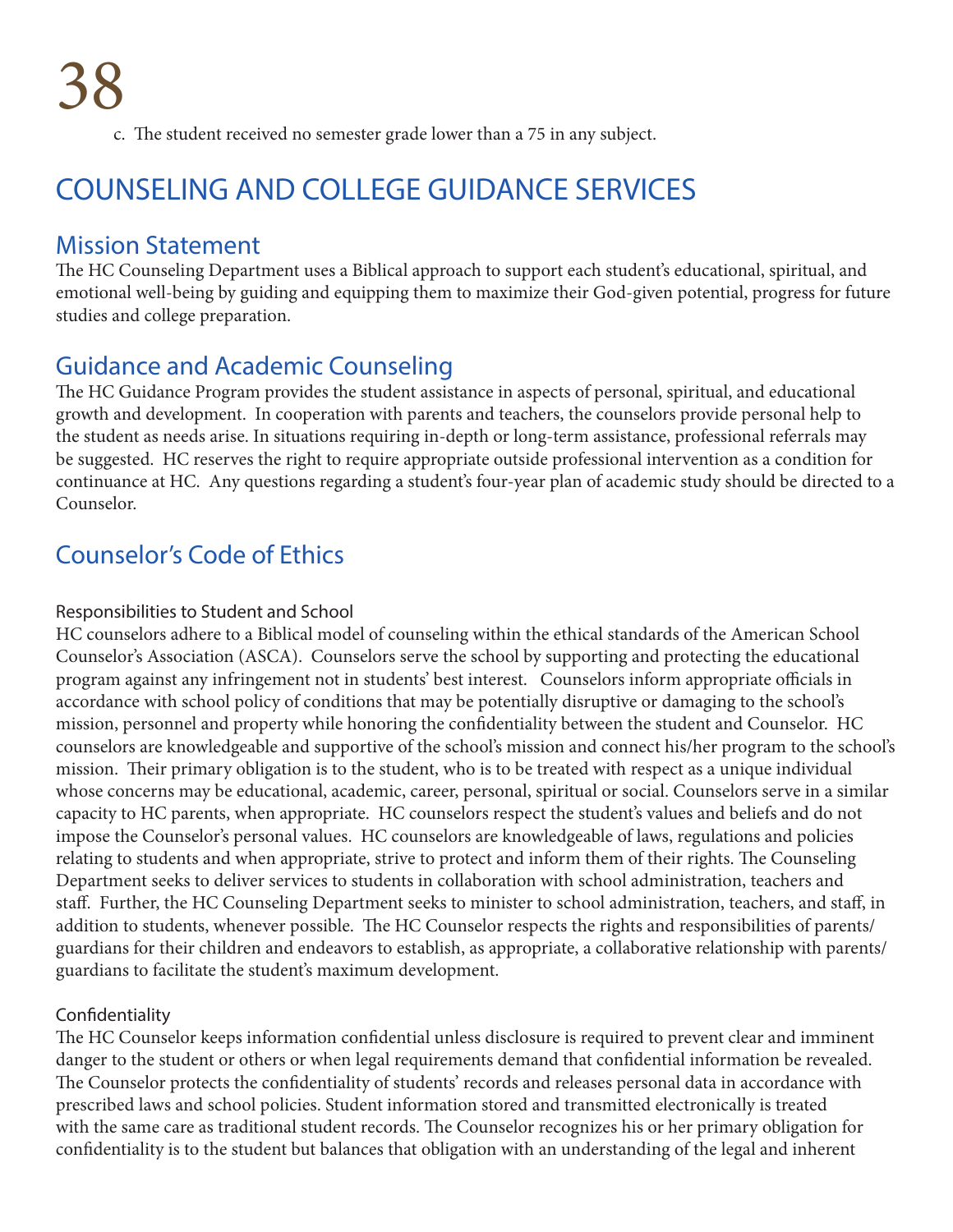rights of parents/guardians to be the guiding voice in their children's lives. Counselors may consult with appropriate professionals when in doubt as to the validity of an exception to confidentiality.

### Appropriate Referrals

The HC Counselor makes referrals when necessary or appropriate to outside resources. Appropriate referrals may necessitate informing both parents/guardians and students of applicable resources and making proper plans for transitions with minimal interruption of services.

### Danger to Self or Others

The HC Counselor informs parents/guardians or appropriate authorities when the student's condition indicates a danger to the student or others. Counselors attempt to minimize threat to a student and may choose to 1) inform the student of actions to be taken; 2) involve the student in a three-way communication with parents/guardians when disclosing confidential information; or 3) allow the student to have input as to how and to whom the disclosure will be made. The school may remove any person from campus that in its sole discretion believes is a danger to himself/herself or others. The school may also require a psychological evaluation at a cost to the individual/parent before allowing the individual to return to campus.

### Student Records, Evaluation, Assessment and Interpretation

The HC Counselor and Registrar maintain and secure records necessary for rendering professional services to the student as required by laws, regulations, institutional procedures, and confidentiality guidelines. In order to assure the authenticity and accuracy of school records, official transcripts will be sent directly from HC to educational or military institutions or to organizations for employment purposes. The HC Counselor adheres to all professional standards regarding selecting, administering, and interpreting assessment measures and only utilizes assessment measures that are within the scope of practice for school counselors. The Counselor is guided by the findings of the evaluation data in planning programs and services.

# College Counseling and College Resources

### College Resource Center

The Counseling Office houses college catalogs, files on colleges across the U.S., and brochures for any interested student or parent. All students and parents are given a personal account with Naviance that students are required to use for college searches, career and personality assessments, college applications, and other areas that are too broad to describe here. The Counseling Office posts information on college guidance in Naviance as well as an online Academic Newsletter that provides a schedule of college representatives who plan to visit HC, along with other important dates and information pertinent to academic guidance.

### Naviance

Naviance/Naviance Student is a college and career planning software tool that will be used by all HC students as they search for colleges and apply for college admission. New parents and students are given their own accounts to Naviance after school begins in August. Students will use Naviance Student to research colleges and careers, take personality and career assessments and apply to colleges of their choice. All students and parents are expected to be frequent users of their Naviance accounts as it is a critical component of college counseling at HC.

### College and Career Counseling

Information about preparing for and choosing a college is distributed by the Counseling Office to each 9th through 12th grade student. Through an annual college day, student conferences, the online Academic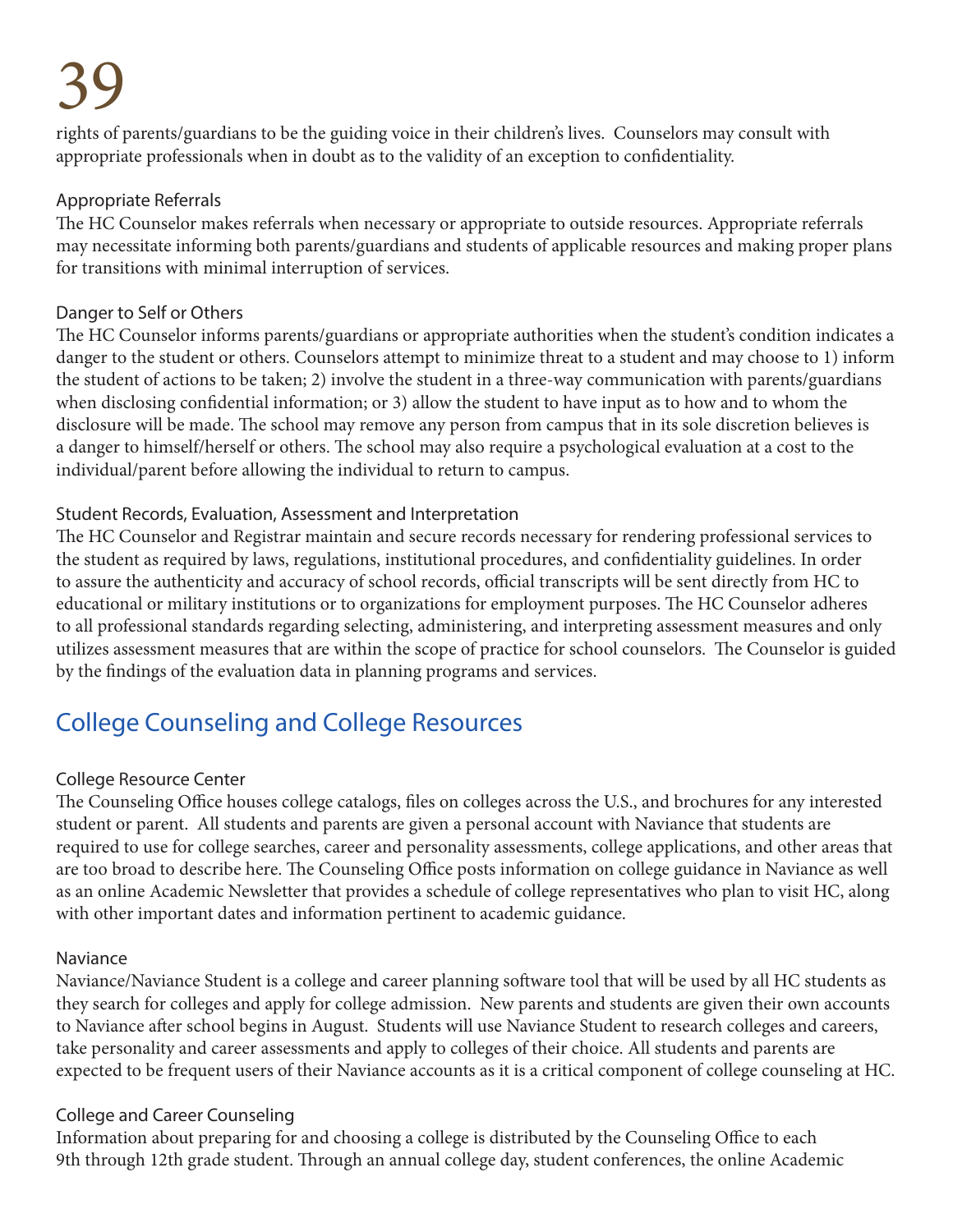Newsletter, questionnaires, interviews and parent conferences, the counseling program seeks to provide help in making specific post-high school plans. Information on individual colleges, scholarships, and college entrance examinations is available from the Counseling Office. Grade level meetings for parents and students are held annually as well as one-on-one conferences.

NOTE: HC reserves the right to print student names and college acceptances/selections in school publications and the commencement program. Parents desiring to keep this information confidential should make requests in writing to the Counseling Office.

The guidance program seeks to put students in touch with career information from a variety of sources. This begins with the tools available to students in Naviance, but may also include a referral for the Birkman Assessment, books, audiovisual presentations, career fairs, and individuals in the community. Please call the Counseling Office if you are interested in the Birkman Assessment.

# Reporting Disciplinary Infractions on College Recommendations

HC is a member of the National Association for College Admission Counseling (NACAC) and complies with the NACAC Statement of Principles of Good Practice (SPGP). The SPGP states that counselors have a responsibility to "report any significant change in a candidate's academic status or qualifications, including personal school conduct record between the time of recommendation and graduation."

### At the Time of Application

If a college application requests information about a student's disciplinary record, any student who has been suspended or expelled should consult his or her HC Counselor immediately to discuss how the student will respond to the question. HC will report violations that lead to suspension or expulsion/dismissal, and we expect the student to do the same. If requested by the college, the Counselor is responsible for reporting the disciplinary situation to a college in the school report. The student is responsible for outlining the truth of the situation as well as the lessons learned and growth experienced. The student's infraction will only be provided to colleges that specifically pose a question about behavioral or academic misbehavior. Please note that a question addressing disciplinary records is customary in many applications, including the National Common Application.

### After the Application Has Been Submitted

In accordance with NACAC's SPGP, any suspension or expulsion/dismissal that occurs within the senior year, regardless of the time in which it occurs, must be reported to colleges by both the student and the Counselor.

### Honor Code Violations

If the school to which the student is applying asks whether they have been found guilty of an honor code violation, and they have been found in violation of HC's honor code, the student must provide the college with an explanation of what happened. Please consult an HC Counselor before responding to any such question.

### Sample Questions from National Common Application

If an answer is "yes" to either or both questions, please attach a separate sheet of paper that gives the approximate date of each incident and explains the circumstances.

- Have you ever been found responsible for a disciplinary violation at an educational institution you have attended from 9th grade (or the international equivalent) forward, whether related to academic misconduct or behavioral misconduct, that resulted in your probation, suspension, removal, dismissal, or expulsion from the institution?
- Have you ever been convicted of a misdemeanor, felony, or other crime?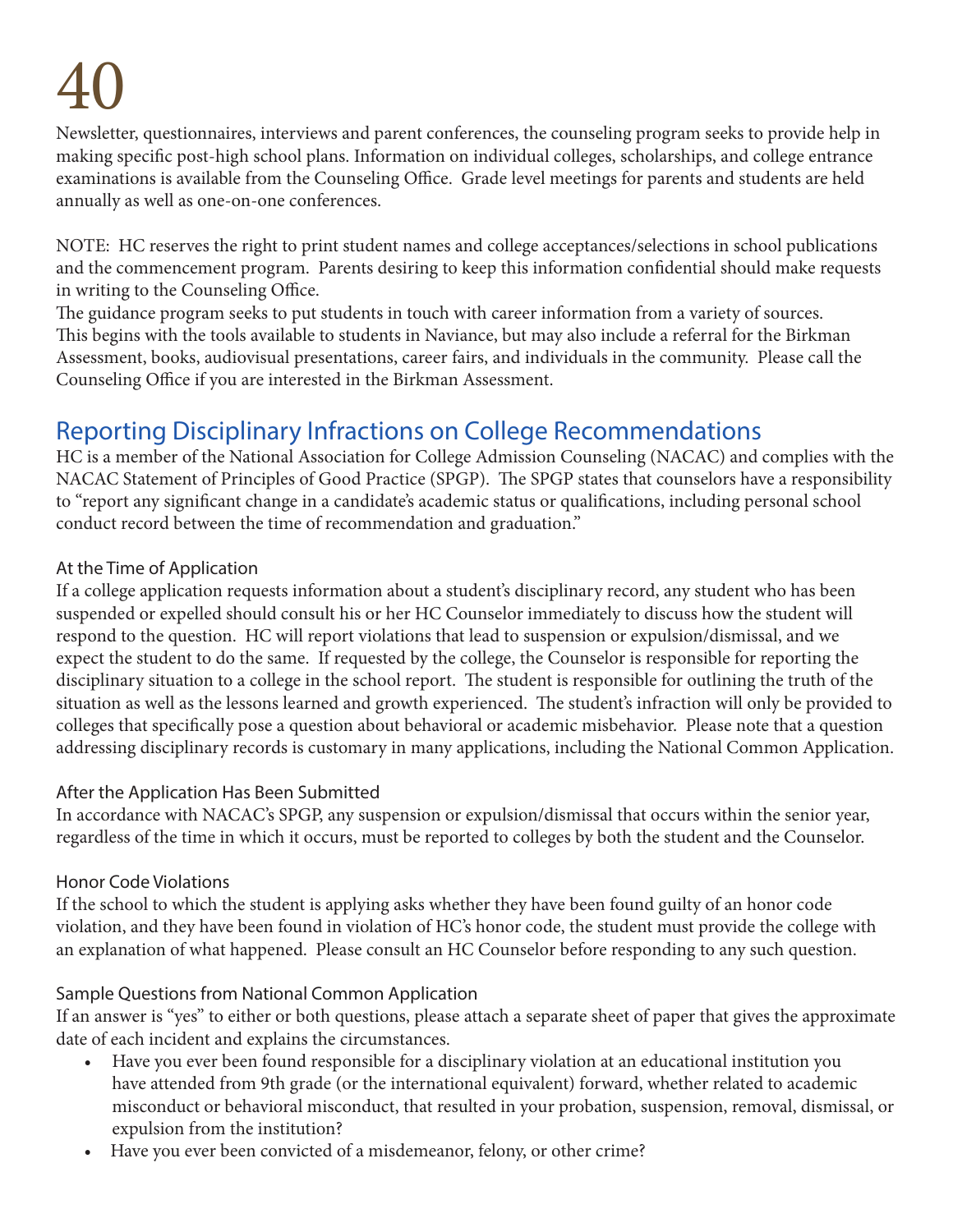# Standardized Testing

All freshmen and sophomore students take the Pre-ACT test, which is a curricular-based test, published by the ACT Corporation. The Pre-ACT is used as an achievement test at HC. Students who take the Pre-ACT as tenth graders also receive a predicted ACT (college admission test) score, in addition to the evaluation of their achievement in English, math, science and social science.

All sophomore and junior students are required to take the PSAT (Preliminary Scholastic Aptitude Test/National Merit Scholar Qualification Test) at parent expense. The results of these tests are reported to parents so they may gauge the individual progress of their child and guide them in making realistic and proper plans for the future. Houston Christian High School uses test results to evaluate changes in the curriculum and in course placement. Because of the need for accurate information from these tests, students are encouraged to give their best effort.

Junior students are required to take college admission tests, the SAT (Reasoning Test) and ACT, at parent expense. Seniors are required to take a second SAT at parent expense. Transfer students who did not take the SAT during the junior year must take the SAT and ACT. Students are responsible for registering online for the SAT and ACT and expected to take their first exams in December or January of their junior year. See the College Board and ACT websites for test dates.

## Transcripts and Test Scores

In order to assure the authenticity and accuracy of school records, official transcripts will be sent directly from HC to educational or military institutions or to organizations for employment purposes. Students and parents may access an unofficial transcript in myHC at any time while they are enrolled. Students/parents must make all requests for official transcripts to the Registrar or Counselor at least 14 days in advance. HC will forward official transcripts for current or former students at no cost.

In keeping with the policy of the College Board and ACT, HC will not send SAT and/or ACT scores to colleges or organizations. It is the student's/parent's responsibility to have official scores sent directly from these agencies to the colleges or organizations that require test scores as a portion of their application process. Parents should keep in mind that it could take more than 10 working days for scores to be received by colleges or organizations and should plan accordingly.

# College Visitation Days

All HC students are encouraged to visit colleges every year. Students are allowed two (2) college days per year to visit colleges. College visit requests should be submitted to the Dean of Students via email for approval at least three days prior to the campus visit. No college visits will be approved after May 1.

# **Scholarships**

The counselors have information about local, state, federal and college scholarships, grants, loans, and work study programs. Students and parents are expected to make use of the resources available through Counselor meetings (scheduled and impromptu), Naviance, online search engines, emails and the Academic Newsletter, all of which provide information on college scholarships.

All HC students and parents will receive the Academic Newsletter via email on a weekly basis, which also contains scholarship opportunities, college counsel, and information pertinent to college planning.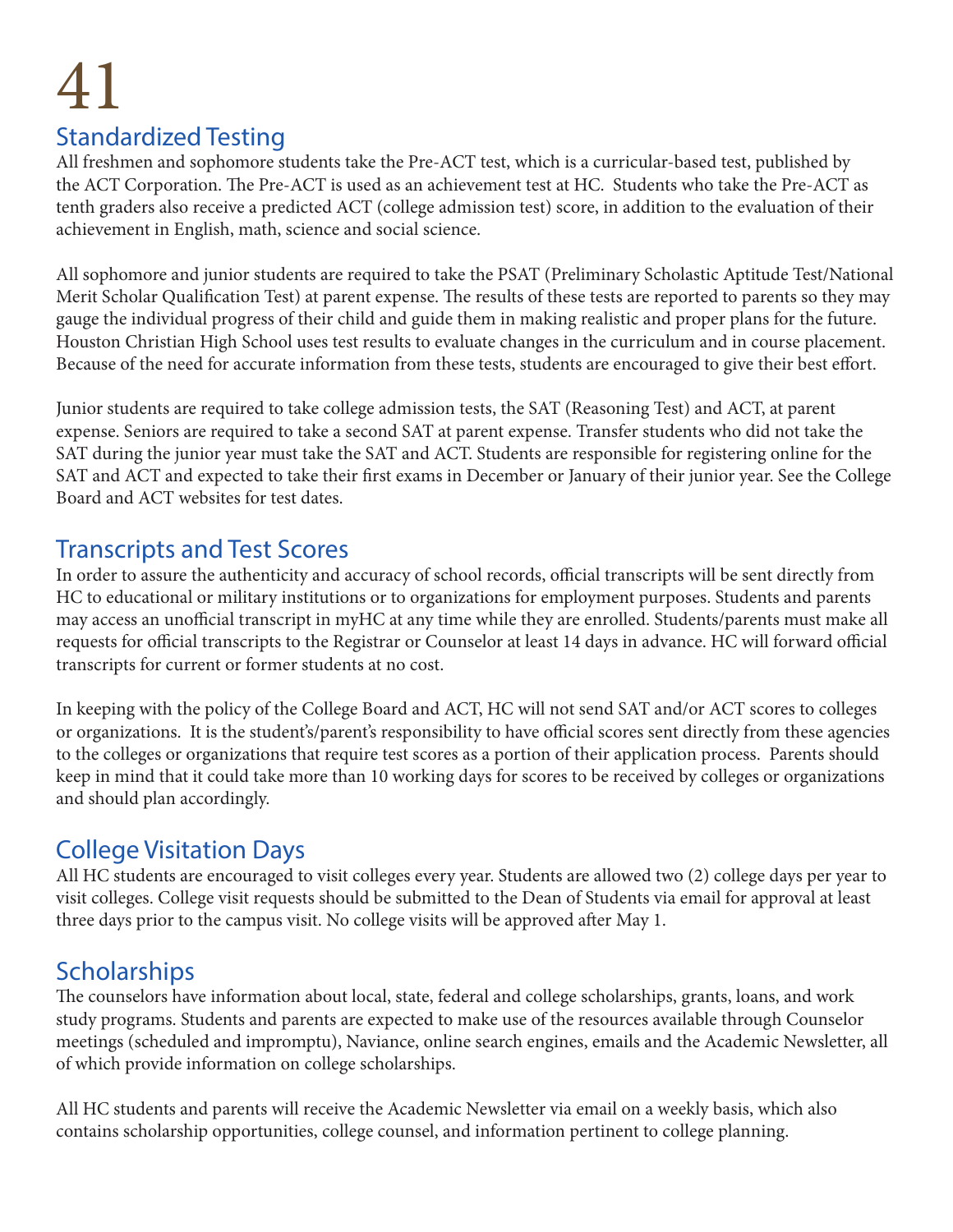## Withdrawing from School

A parent must contact the Director of Enrollment Management in person or by phone to initiate a student's withdrawal, followed by the Director of Business Affairs and Registrar. The withdrawal process for any student will not begin until the student and/or family have met with the Director of Enrollment Management.

The Registrar must be informed so that all paperwork can be completed. This process takes a minimum of 24 hours. The Registrar makes arrangements for lockers to be cleaned out and for school property to be returned. A withdrawal form must be signed by school officials and by each of the student's teachers. The form will list grades to date and will assist the student in entering another school. Records will be released only when the above process is complete and when the student's financial status is considered paid in full. (See Student Fees Policy section of this handbook.)

## Abuse Policy

School teachers and other personnel are mandatory reporters under the Texas child abuse reporting laws. Please understand that we must take our obligations seriously and if we assess that a situation requires it, we will make a report to child abuse authorities of situations that we reasonably suspect constitute abuse, neglect, or abandonment. Depending on the circumstances, we may not be able to communicate with parents about the report until authorized by child abuse authorities to do so. We ask for your understanding as we do our best to protect the children under our care.

# Student/Adult Interaction and Communication

Our students and adults (teachers, administrators, staff members, parents, and visitors) are expected to interact with each other in a professional and respectful manner based on mutual respect and trust with an understanding of appropriate boundaries between adults and students. Although our adults can and should be friendly with the students, becoming too friendly with each other sometimes results in confusion and anxiety.

If a student or the student's parents become aware of any adult's communications or actions toward one or more students that seems unusual, overly friendly, or otherwise inappropriate, such information should immediately be reported to the guidance counselor or campus administration.

Further, students and their parents should promptly notify the guidance counselor or administrator of the division if they believe an employee has engaged in any of the following prohibited behaviors or similar activities (regardless of the age of the student):

- Initiating or continuing communications with students for a non-school matter, including oral or written communications; telephone calls; electronic communications (emails, texts); social media communications, etc.;
- Touching students or their clothing in non-professional ways or inappropriate places, or touching a student with aggression or in frustration;
- Making comments that are too personal (about a student's clothing, hair, personal habits, etc. except in the case of addressing school dress code issues);
- Giving gifts to a student or exchanging cards and letters except in the case of letters of affirmation for student retreats;
- Inviting a student into their home;
- Taking students off school property other than for approved field trips and school activities;
- Flirting or asking a student on a date;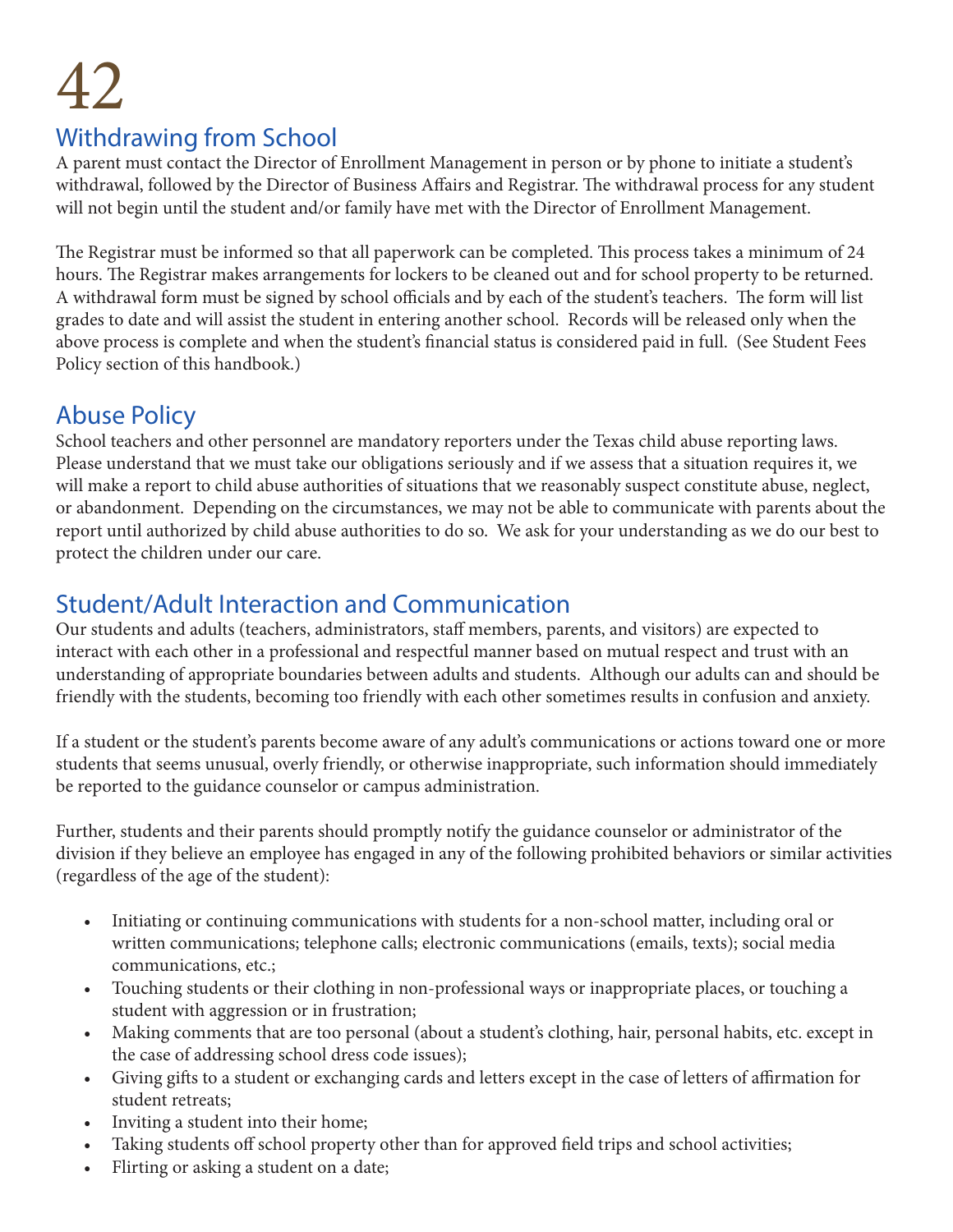- Excessive attention shown toward a particular student or students or call or referring to students by pet names or inappropriate nicknames;
- Visiting students to "hang out" in their hotel rooms when on field trips or sporting events;
- Visiting a student in their home or another location;
- Socializing or spending time with students (including but not limited to activities such as going out for meals, movies, shopping, traveling and recreational activities) outside of class or school-sponsored events;
- Asking students to sit on a teacher's lap;
- Telling secrets or telling the student not to tell something that's a secret;
- Swearing, making inappropriate sexual, racial/or ethnic comments;
- Inviting students to visit the employee's social networking profile or become a "friend" or "follower" on a social network;
- Telling off-color or other inappropriate jokes or stories, or showing pornography to students;
- Providing students with alcohol or other mind-altering substances; or
- Vaping, smoking, or drinking with students.

# Sexual Misconduct

We are committed to creating a learning environment characterized by safety, trust, and respect for all. Sexual misconduct whether between students or adults and students is contrary to the standards and ideals of our community and will not be tolerated. Sexual misconduct includes any of the following types of activities:

- Any sexual activity between students and adults;
- Any sexual activity between age appropriate students for which clear and voluntary consent has not been given in advance or in which consent has not been exceeded;
- Any sexual activity with someone who is incapable of giving valid consent because, for example, that person is under the ago of consent, sleeping, or otherwise incapacitated or impaired;
- Any act of sexual harassment, intimate partner violence, or stalking;
- Any digital media stalking and/or the nonconsensual recording of sexual behavior and the nonconsensual sharing of any recording; or
- Nonconsensual sexual advances and propositions, or other undesirable verbal or physical conduct of a sexual nature. (See the School's Harassment/Bullying policy for additional information on sexual harassment).

Consent is defined as an affirmative, unambiguous, informed, and voluntary agreement to engage in specific sexual activity. Consent can be revoked at any time.

It is not our intent to discourage dating between students or physical contact between or among students that is intended and perceived to be by those involved as positive, healthy, and appropriate to their age and experience. However, sexual conduct between or among students that is unwanted, offensive, or makes a student uncomfortable, whether it occurs on or off campus, and affects the student's ability to be comfortable in the school environment is a violation of our School values.

Reports of sexual misconduct or sexual assault are taken seriously; the safety and well-being of our students is our first priority. Parents and students who become aware of any form of sexual misconduct, whether on or off campus, should immediately report the information to campus administration. In accordance with Texas law, the School reports suspected instances of sexual abuse to the Texas Department of Family and Protective Services.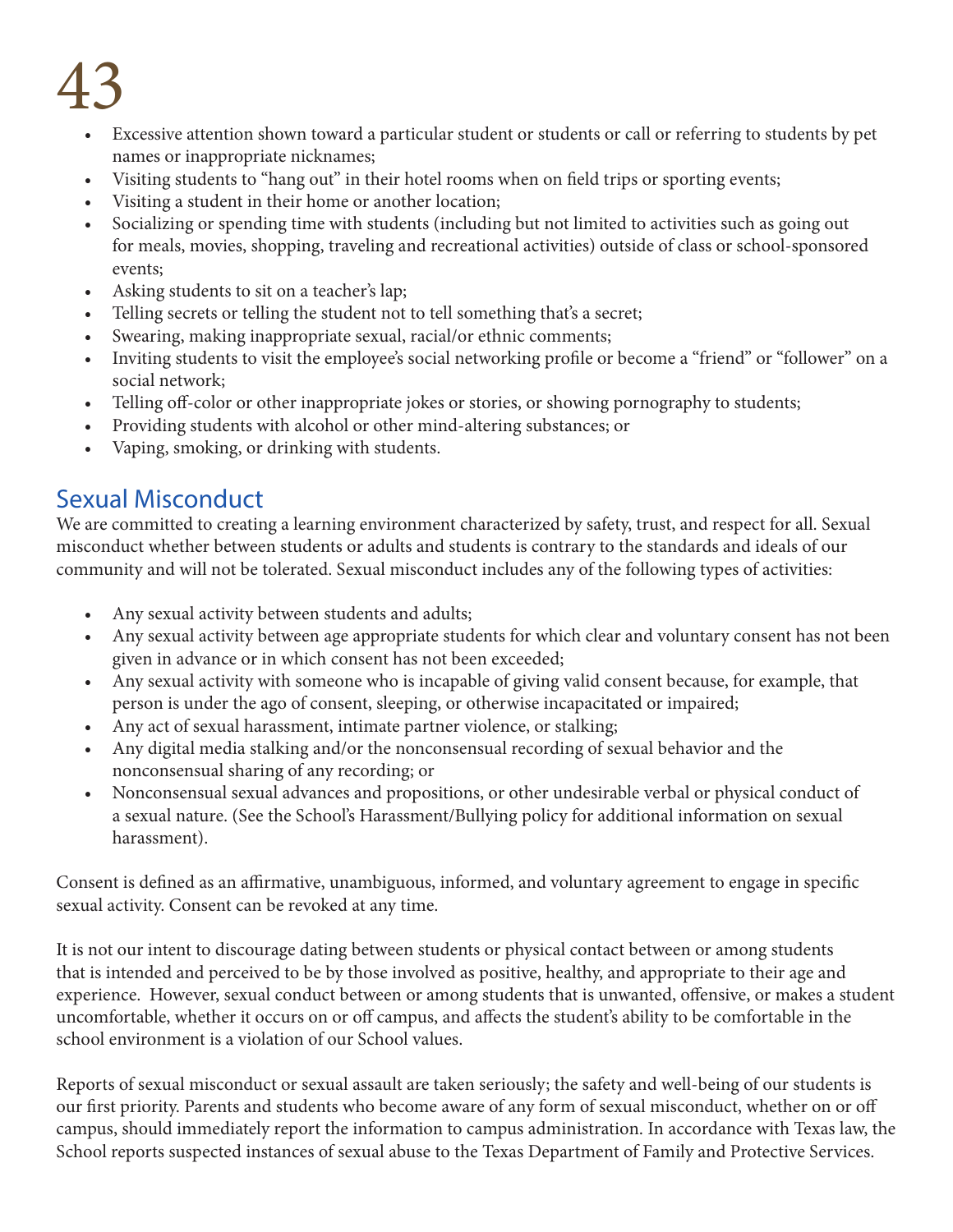Upon a report of student-to-student sexual misconduct, including harassment, the School will provide interim support and reasonable protective measures to support the complainant and/or the accused party and the safety of the community. Until all procedures have been completed, the complainant and the accused must avoid all unnecessary contact. If the School determines at any stage that a student poses a threat of harm or disruption to the school community, the School may take immediate action, including removing the student from School, restricting the student's movement on campus, and so on.

As stated elsewhere, the School expects that students will treat all persons with dignity both at School and beyond. The School reserves the right to take action if it learns that a student's actions violate the School's rules and expectations, regardless of when and where the conduct occurred or who was affected by the student's inappropriate behavior.

# PARENTAL INVOLVEMENT

# Parent/Family Cooperation

As stated elsewhere, the School believes that a positive and constructive working relationship between the School and family members (defined as parent, student, or other person associated with the student) is essential to the fulfillment of the School's educational purpose and responsibilities to its students. If the parent's or other family member's behavior, communications, or interactions on or off campus (including during schoolsponsored events) is disruptive, intimidating, overly aggressive, or reflects a loss of confidence or disagreement with the School's policies, methods of instruction, or discipline, or otherwise interferes with the School's safety procedures, responsibilities, or accomplishment of its educational purpose or program, the School reserves the right to dismiss the family or family member from the community. In addition, the School reserves the right to place restrictions on parents' or other family members' involvement or activity at School, on School property, or at School-related events for reasons that the School deems appropriate.

# Mustang Parent Council (MPC)

The Mustang Parent Council (MPC) represents the bringing together of all parent volunteer groups under one dynamic organization. Through the MPC, it is our goal to create an organization that:

- attracts 100% participation
- provides multiple opportunities for fellowship and building of life-long friendships
- creates a community that is inclusive, serves others and glorifies God
- models the highest standards of leadership and values
- unites the efforts of all its members to generate 360 degrees of support for all the programs at Houston Christian

The HC Mustang Parent Council works effectively with the staff, faculty, administration, and Board of Trustees to achieve the institutional goals of Houston Christian High School through service and enhancement activities. In doing so, the Mustang Parent Council represents the interests of parents by promoting a strong, supportive, unified community. It provides volunteers that enrich spiritual, academic, leadership, fine arts and athletic activities, and it gives parents opportunities for meaningful participation in their students' education while maintaining a healthy respect for school policies and procedures.

Any and all collection and disbursement of funds generated by parent support organizations must be approved by the Head of School.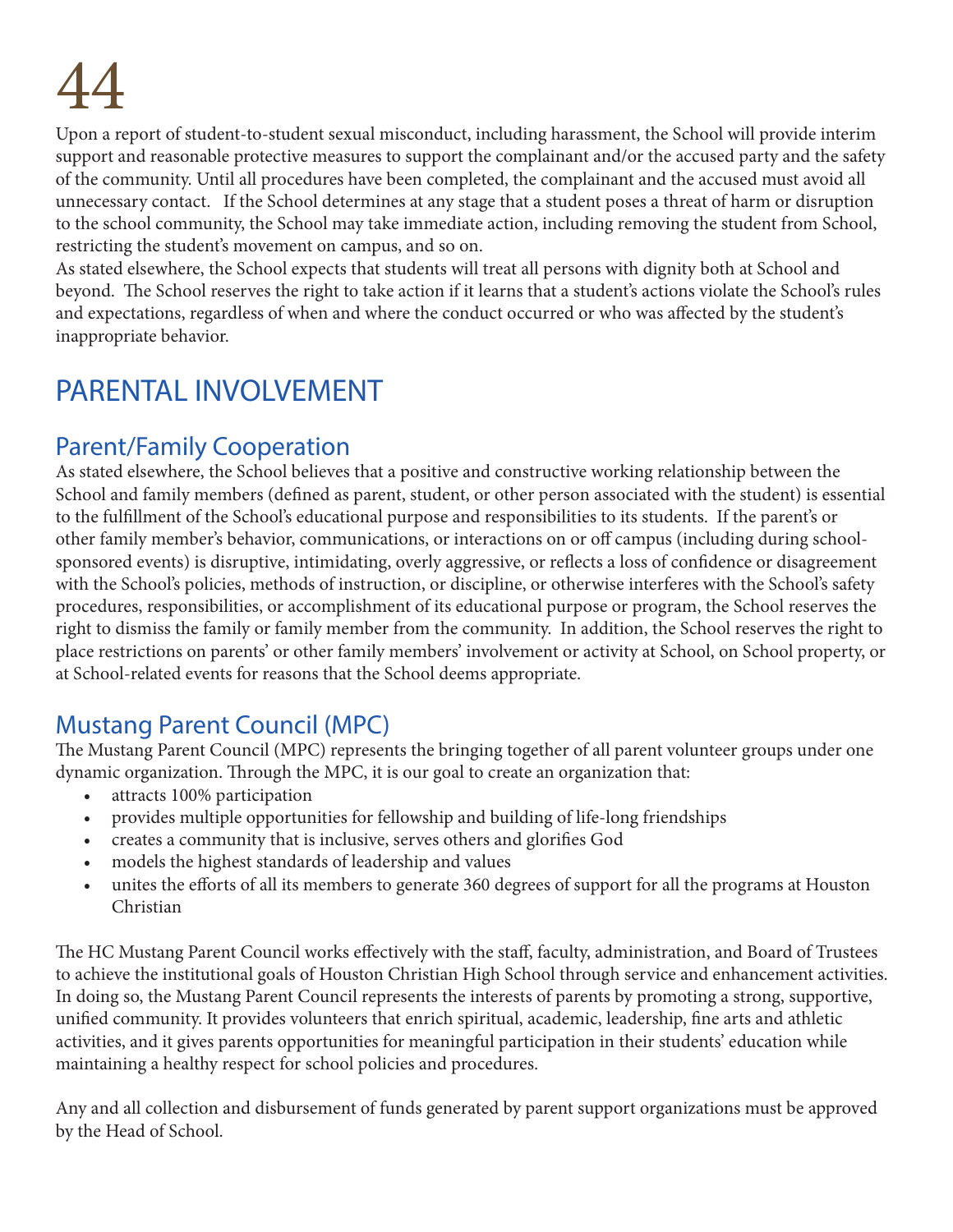### Campus Advisory Team (CAT)

The Campus Advisory Team is charged with the annual development of a School Improvement Plan for the purpose of improving student performance with respect to academic excellence. Additional areas of focus may include student life and co-curricular activities. The CAT is comprised of parents and faculty and is chaired by the Principal.

#### Spiritual Life Committee (SLC)

The Spiritual Life Committee assists the Chaplains in developing spiritual life programs at HC. The SLC is chaired by the Chaplains and comprised of the student body chaplains, 4 students (one from each grade level), two representatives from the Bible Department, one faculty member outside the Bible Department, one parent, Young Life representative, Community Service Day Coordinator, and the Praise and Worship Team Coordinator.

# STUDENT SERVICES

### Student Dining

Lunch period provides not only a time to eat but also a time to enjoy the company of others, to practice good manners and to engage in quiet talking and good behavior. Students are expected to conduct themselves in acceptable ways and help keep the campus free of litter. Trash receptacles are located throughout the area.

HC has contracted with Taher to offer a wonderful variety of options for lunch and snacks throughout the school day. The Uncommon Cup is also staffed before, after and throughout the school day. Students may deposit money to their lunch account with Taher at school or online. Students may also bring their lunch. Microwave ovens are provided for student use. HC teachers and staff members will monitor the lunch period each day. With prior approval from the Dean of Students, parents having lunch with their child should sign in and out in the Attendance Office and wear a visitor's badge while on campus. The Student Center, Courtyard and Mustang Corral are areas where students may eat their lunch. Students may eat lunch in a teacher's classroom if the teacher is present. Students are expected to help keep all areas free of litter.

## Senior Off-Campus Lunch Privilege

Seniors may leave campus for lunch if they meet the following criteria:

- 1. Written permission from a parent or guardian is on file in the Attendance Office.
- 2. Senior is not on academic or disciplinary probation.

Additionally:

- 1. Seniors may not leave class prior to the dismissal bell for lunch.
- 2. Seniors leaving campus for lunch without permission or having not signed out are truant from school and will receive the appropriate discipline, which may include the loss of all further off-campus lunch privileges for the remainder of the school year.
- 3. The administration may cancel senior off-campus lunch privileges for individual students or all students at any time if it is in the best interest of the school.

### Lockers

Every freshman, sophomore and junior student will be assigned a locker. Assigned lockers are optional for seniors. Students will be encouraged to protect their valuable possessions by leaving them at home or keeping them locked in a locker. Each student is responsible for taking care of his or her locker and should be cautioned against revealing the combination to anyone. Administrators will conduct random checks. End of year locker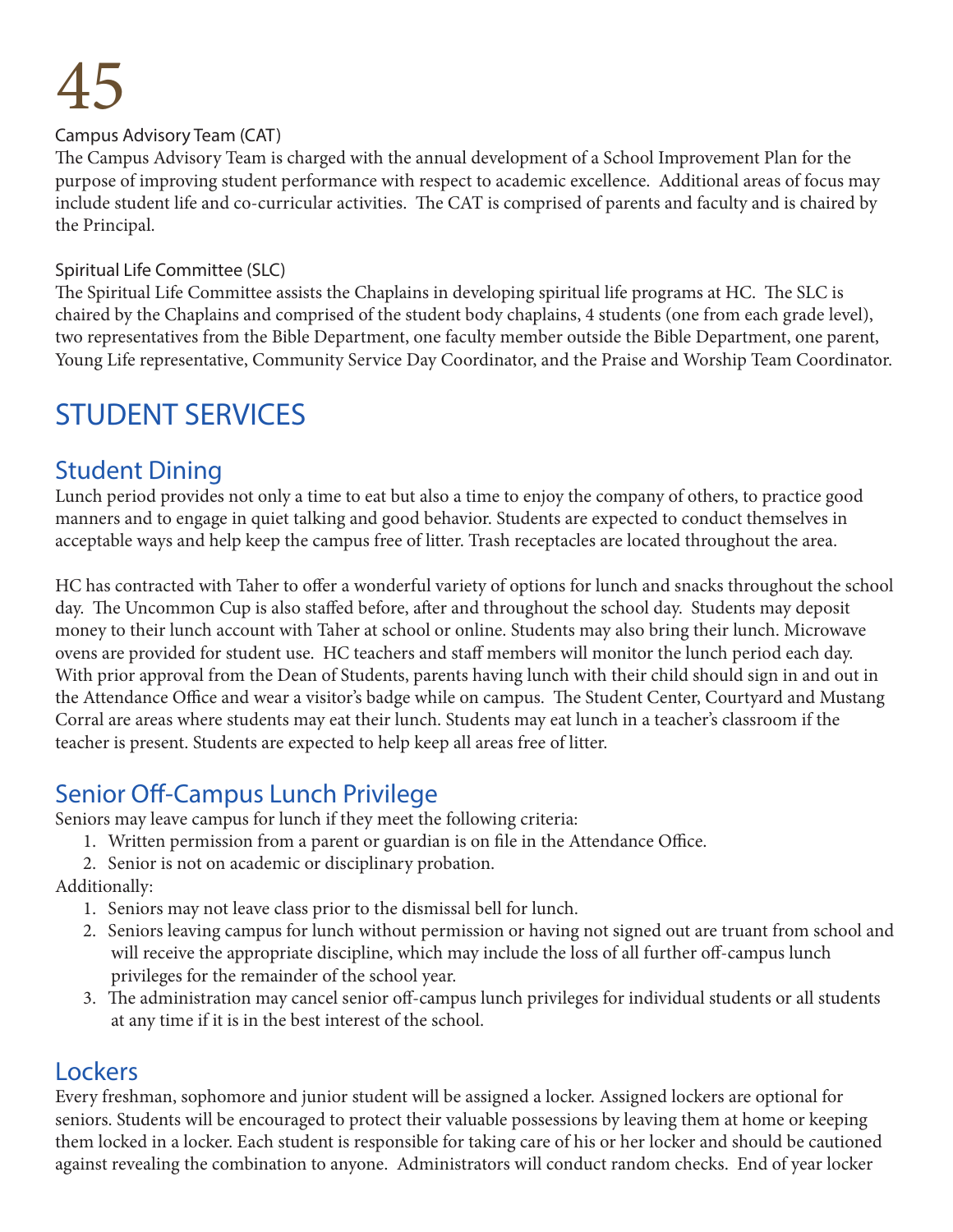checks for damage will be done and a fee will be assessed for any destruction caused to lockers (includes writing, surface abuse, etc.). No contact paper or adhesive-backed pictures are allowed inside lockers. At any time, the school may conduct searches of any locker and its contents with or without notice.

# Care of Personal Belongings

Houston Christian High School will not be responsible for lost, stolen, or damaged personal items, including but not limited to backpacks, cars, phones, computers, other electronic devices, musical instruments, and cameras. To maintain building and room security, teachers will lock their rooms whenever they leave. No keys will be given to students, but teachers may, at their discretion, physically go with them should they need to enter a classroom.

# Computer and Systems Usage Policy

All persons using the School's computers, the School's computer systems, or personal computers on School property or over the School's systems are required to abide by the following rules. This policy also applies to the use of any personal electronic devices (computers, cameras, iPhones, iPads, smart watches, smart/cellular phones, video cameras, etc.) on School property or at a School-related event. Failure to abide by these rules will result in appropriate disciplinary action determined by the School administration. All computers and devices should be used in a responsible, ethical and legal manner. Violations of the following guidelines may result in the revocation of access privileges and possible disciplinary responses, including expulsion for serious offenses.

Purpose: The purpose of providing access to the Internet and the School's computer systems is to support research and provide unique educational opportunities. The use of such resources should be limited to those activities that support the School's educational objectives.

Privilege: The use of the School's systems is a privilege and not a right. Inappropriate or illegal use of the School's systems or of the Internet will result in loss of the privilege and disciplinary action.

Internet Access: The School community - students, faculty, administrators and staff have the privilege of full access to the Internet. The School encourages students and teachers to use the Internet to expand their knowledge. The Internet allows users to send and receive e-mail, to log onto remote computers, and to browse databases of information. It also lets users send and receive files and programs contained on other computers. Files may be downloaded only to personal disks. Files are not to be downloaded to the Schools local or network hard drives.

The School Does Provide An Internet Filtering System: Filtering can eliminate access to offensive and pornographic materials, however, no filtering system is foolproof. Therefore, we expect users to act responsibly in their searches and to immediately disengage from any materials that are inappropriate and to report the situation to the faculty member or administrator in charge of the activity. Although the School cannot effectively restrict the content of information obtained by students via the Internet, obtaining material that is explicitly labeled, as not intended for minors will be considered a violation of School rules. Furthermore, making public or passing on any material that is pornographic, violent in nature, or otherwise harassing is totally unacceptable and will be dealt with immediately by the appropriate administrator. When students use their computers at home, the school does not filter Internet access.

Internet Safety: Students should never give out personal information (address, telephone number, name of School, address of School, date of birth, Social Security Number, credit card number, etc.) over the Internet.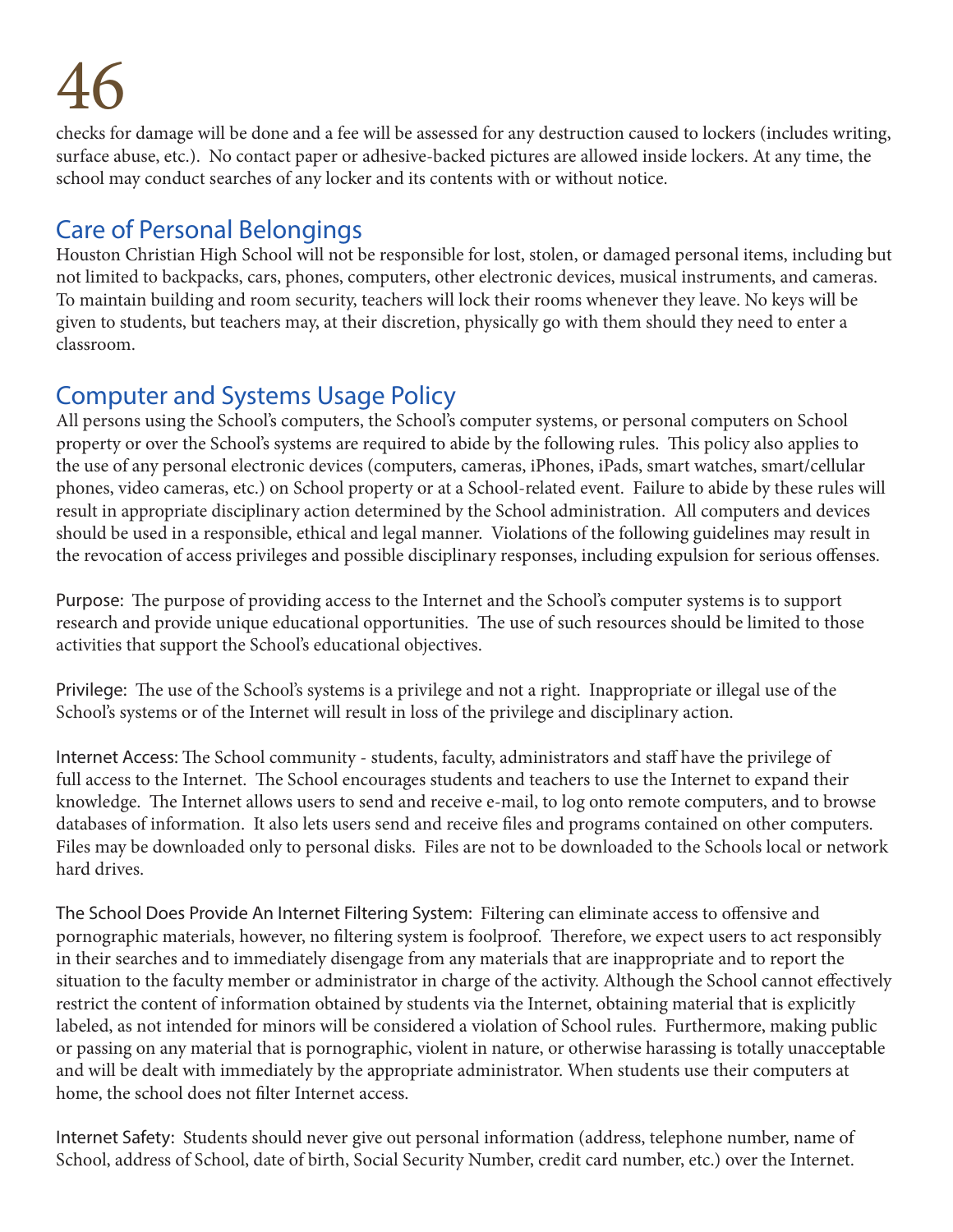Students also should not meet with someone that they have contacted on-line without prior parental approval. Safety is the responsibility of the parent and student. The School is not liable in any way for irresponsible acts on the part of the student.

Pirated Software: The term "pirated software" refers to the use and transfer of stolen software. Commercial software is copyrighted, and each purchaser must abide by the licensing agreement published with the software. There is no justification for the use of illegally obtained software. The School will not, in any way, be held responsible for a student's own software brought to School for personal use.

Network Access/Passwords: Accessing the accounts and files of others is prohibited. Attempting to impair the network, to bypass restrictions set by the network administrator, or to create links to the School's web page is prohibited. Obtaining another's password or rights to another's directory or e-mail on the network is a violation of School rules as well as a form of theft. Taking advantage of a student who inadvertently leaves a computer without logging out is not appropriate. Using someone else's password or posting a message using another's log-in name is a form of dishonesty, just as is plagiarism or lying, and will be treated as a violation. Guard your password. You will be responsible for any activity done on the school's system under your password.

School's Right To Inspect: The School reserves the right to inspect user directories for inappropriate files and to remove them if found and to take other appropriate action if deemed necessary, including notification of parents. The school also reserves the right to inspect any personal electronic devices brought onto campus. In such case, students must provide any passwords to inspect the device upon request by a School administrator. Do not assume that any messages or materials on your computer or the School's systems are private.

E-mail: Neither e-mail nor text messaging may be used to harass or threaten others. The School reserves the right to randomly check e-mail or text messages. E-mail messages must not include personal attacks and should follow the normal rules of appropriate public language. They should not contain any language or content, which the author would not be willing to share from the podium at a School meeting. Students should be made aware that deleted e-mails can be undeleted.

Any person who believes that they have been harassed or threatened by an email or text communication should immediately report the concern in accordance with the School's No Harassment/No Bullying policy.

Viruses: Every effort is made by the School to keep our system virus-free. Even with the best techniques, however, computer viruses can be transmitted to and from any computer, including those in the computer center. The School is not responsible for the transmission of any virus or for damage suffered from a virus

Computer Care: Members of the School community will not abuse, tamper with, or willfully damage any computer equipment, use the computer for other than appropriate work, or bring food or drink into any computer area. Any intentional acts of vandalism will be result in discipline and students will be held responsible for replacement or repairs.

Reporting Requirements/Discipline: Any student who accesses inappropriate material on the Internet, receives harassing, threatening, or inappropriate materials via e-mail, text, or on the Internet, must immediately report the concern to the teacher who is supervising the activity or to the Dean of Students so that the situation can be investigated and addressed appropriately. Students who violate any aspect of this Computer and Systems Usage Policy will be subject to appropriate discipline and loss of computer or Internet privileges.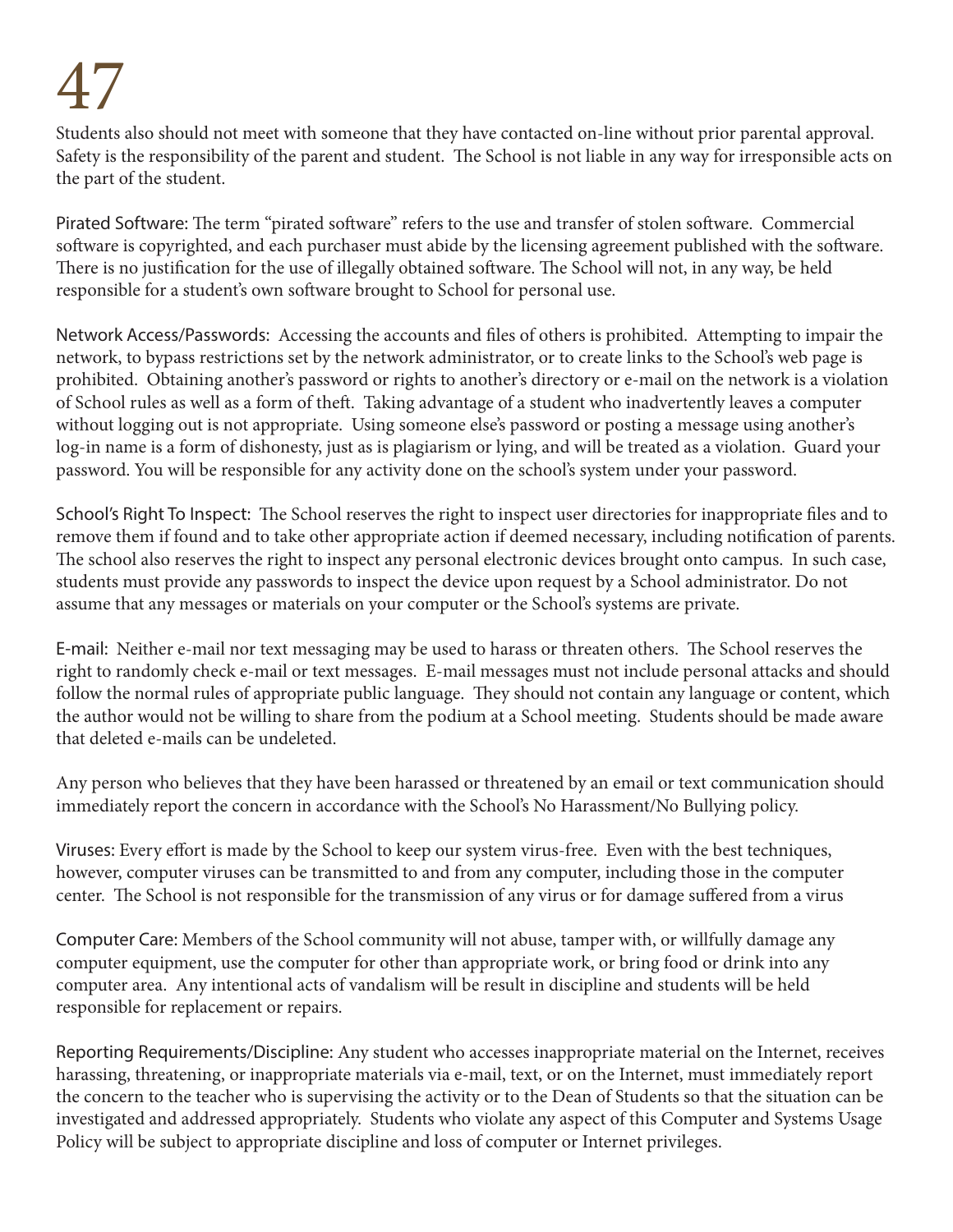# Social Media and Social Networking Policies and Procedures

Social media encompasses a broad array of online activity including social networks/media such as Twitter, Flickr, Instagram, Facebook, GroupMe, and Snapchat, blogs, and other similar online or Internet communications. Because this form of communication is vast and growing, we feel it is important to communicate to you the School's position regarding a student's use of social media or networking.

Use Away from School Property: It is not our goal to regulate a student's personal online activities when not on School property or at a School-related event. Please understand, however, that certain activities might impact a student's relationships with other students or school employees or School rights that we do reserve the right to regulate. All students should ensure that they are familiar with School's conduct policies to avoid any online communications that might violate those policies.

For example, you should ensure that your online activities do not violate a School policy regarding bullying or harassment, or other similar policies pertaining to how students interact with each other. If you post or say something online that makes another student feel uncomfortable, your activity may result in an investigation and possible discipline.

Students should also be aware that teachers and administrators periodically check such sites and may determine that off campus behavior violates the School conduct code by making disparaging or negative comments about the School, administration, or faculty members in a manner that is disruptive to the School's educational mission or activities.

Students should not "follow" or be "friends" with any faculty member or other adult member of our community (other than the student's parent) on any of these social networking sites. Any violation of this prohibition must be reported to the Administration immediately.

In addition, postings on social networking or other Internet sites of students engaging in inappropriate behavior (such as drinking, smoking, sexual actions, etc.) is prohibited.

Students are not permitted to use the School's name, logo, trademark, or service mark in online activities without permission from the school. Students are not permitted to create websites or social networking profiles to rate teachers, discuss aspects of the School, or otherwise disclose information online that the School would find offensive or inappropriate if posted in the School's newspaper. Finally, students are not permitted to disclose any confidential information of the School, employees, students, parents, or activities online.

Your Identity Online: You are responsible for any of your online activity conducted with a School email address, and/or which can be traced back to the School's domain, and/or which uses School assets.

What you publish on such personal online sites should never be attributed to the School and should not appear to be endorsed by or originated from the School.

School's Right to Inspect: The School reserves the right to inspect all electronic data and usage occurring over the School's network or on School property without prior notice. We also reserve the right to assess information in the public domain on the Internet and to discipline students for any violation of these guidelines.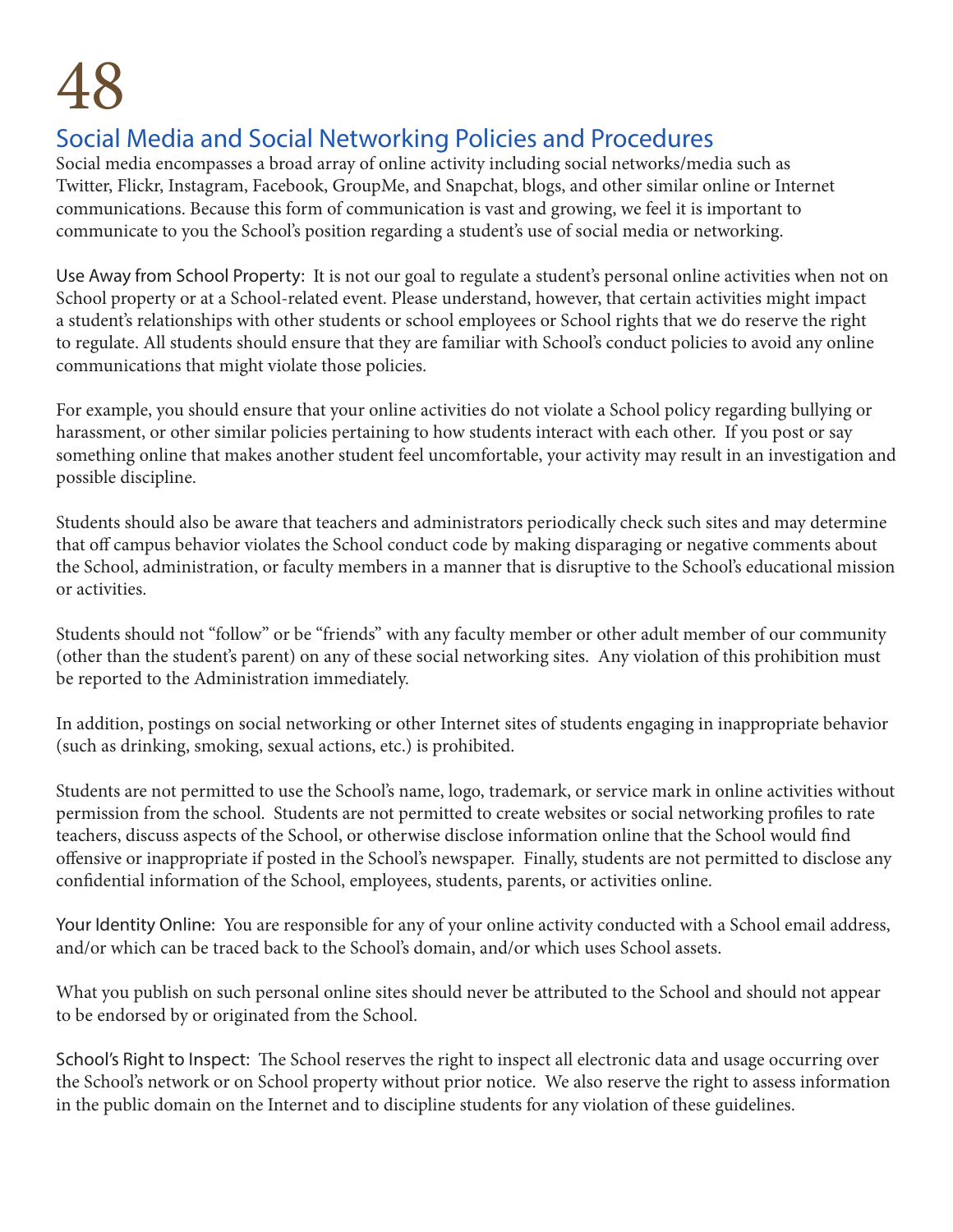## Lost and Found

Students often misplace articles of clothing, books, band instruments, and other personal property. When school employees and students find such articles, they are turned in to the Attendance Officer and kept for two weeks in the Attendance Office. At the end of two weeks, unclaimed articles will be donated to appropriate charities.

## Delivery of Gifts

The school discourages the delivery of flowers, balloons, or other gifts for students during the day. Such gifts will be held for pickup in the Attendance Office until the end of the school day.

## Learning Commons

Extended hours for the Learning Commons may be offered at the school's discretion. The library web page offers 24/7 access to the online catalog as well as ebooks and online subscription databases. Printers are available for students to print wirelessly from anywhere in the school. Students are encouraged to use the Learning Commons to study, research and work collaboratively.

# Right to Involve Government Agencies

The School has a duty to report certain situations to The Department of Family and Protective Services and/ or law enforcement. The School also may contact and/or cooperate with law enforcement personnel or other governmental agencies if the School, in its sole discretion, believes it is warranted in a particular situation. The School may assess disciplinary consequences for student conduct, even if a criminal investigation or other legal action is ongoing.

# Surveillance and Monitoring

The School may conduct monitoring to help ensure employee and student safety and security, including video surveillance of non-private areas to identify safety concerns, maintain security, detect theft and misconduct, and discourage and prevent acts of harassment and violence.

# Family Matters

The School requires that all parents (married, unmarried, divorced or separated) cooperate with one another in the best interests of their child's education at the School. Failure of parents to cooperate with one another in such a manner may lead to dismissal of their child(ren) from the School or non-renewal of enrollment for future academic years. The school may at any time require parents to seek a court order pertaining to any school matter as a condition of continued enrollment.

If your family has a court order in place including but not limited to a divorce decree that includes custodial arrangements, a custody order, or a restraining order, you must provide the school with a complete and official file-stamped copy of the court order. We require parents and guardians to abide by any court order applicable to your child(ren). If a situation arises in which the custody or possession of a child is in question, a school representative will call 911 to request an officer arrive at the school to resolve the dispute.

If a School employee or trustee is required to testify, provide information for, or otherwise participate in a legal dispute or proceeding to which the school is not a party, the School shall be entitled to recover from, at the school's discretion, either or both parents, the School's attorneys' fees and costs incurred with such legal proceeding. This includes but is not limited to the cost of legal counsel as well as costs incurred by the School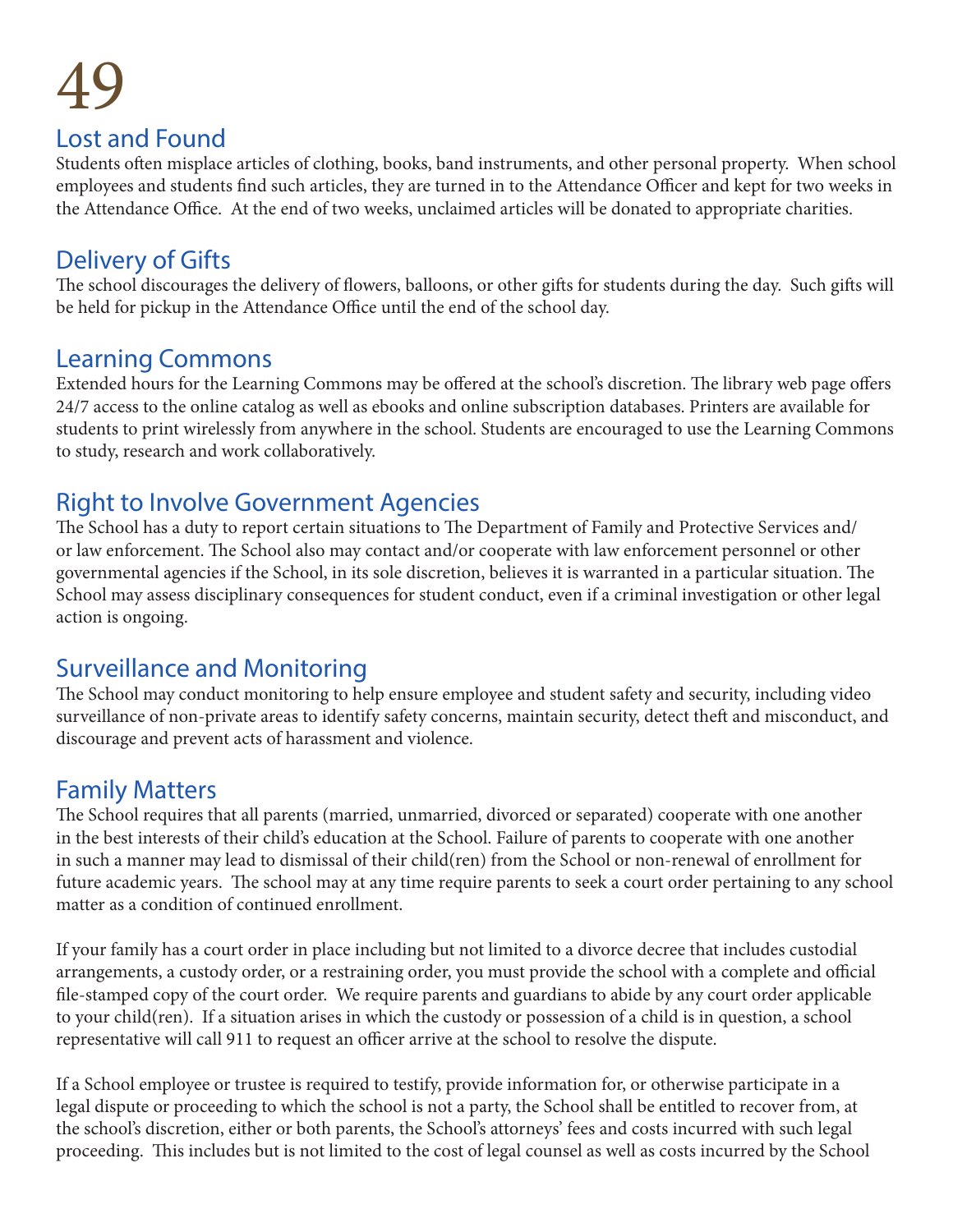such as those associated with collecting documents and hiring substitute teachers or staff.

## Residence

All students, regardless of age, must live with and be in the care, custody and control of a parent or legal guardian (as established by a court of law) as a condition of enrollment. In extraordinary circumstances, the School may in its sole discretion grant a student express written permission to reside with someone other than a parent or legal guardian.

# Ridebooking Services

Students may not be picked up or dropped off by ride-booking car services such as Uber, Lyft and other similar car services on or near campus unless accompanied by an adult.

# STUDENT LIFE

# HC Student Profile

In order to fulfill our mission in the area of admission, HC will select a diverse student body that demonstrates integrity, commitment to learning, and a desire to develop their God-given talents. All students should consistently evidence and demonstrate:

- 1. A genuine desire to attend HC and respect the school and its reputation in word and deed;
- 2. Self-discipline and responsibility;
- 3. Self-improvement;
- 4. Honesty and integrity;
- 5. Openness to learning about Jesus Christ or has committed his or her life to Jesus Christ and desires to grow in a relationship with Christ and others;
- 6. Respect for authority;
- 7. Internal motivation, leadership skills, and a desire to participate in school activities and programs;
- 8. Willingness to accept and adhere to school guidelines with a cheerful spirit and a positive attitude that communicates a desire to comply; and
- 9. An appropriate understanding of and support of the Mission Statement, Vision Statement, and Core Values of HC.

If within the course of the school year, there is a concern that the student or parent is not consistently evidencing and demonstrating adherence and support of this student profile, HC will request a meeting with both parent and student to discuss these concerns. In such a case, the school may in its sole discretion dismiss a student or non-renew the student's enrollment for future academic years.

# HC Honor Pledge

"On my honor, I have not given or received any unauthorized aid on this work."

HC students are expected to wholeheartedly support the Honor Pledge on all assignments including homework, papers, quizzes and exams. Students are required to write and sign the above Honor Pledge on all exams and papers. Students are responsible for understanding and agreeing to the MLA criteria for plagiarism and academic integrity.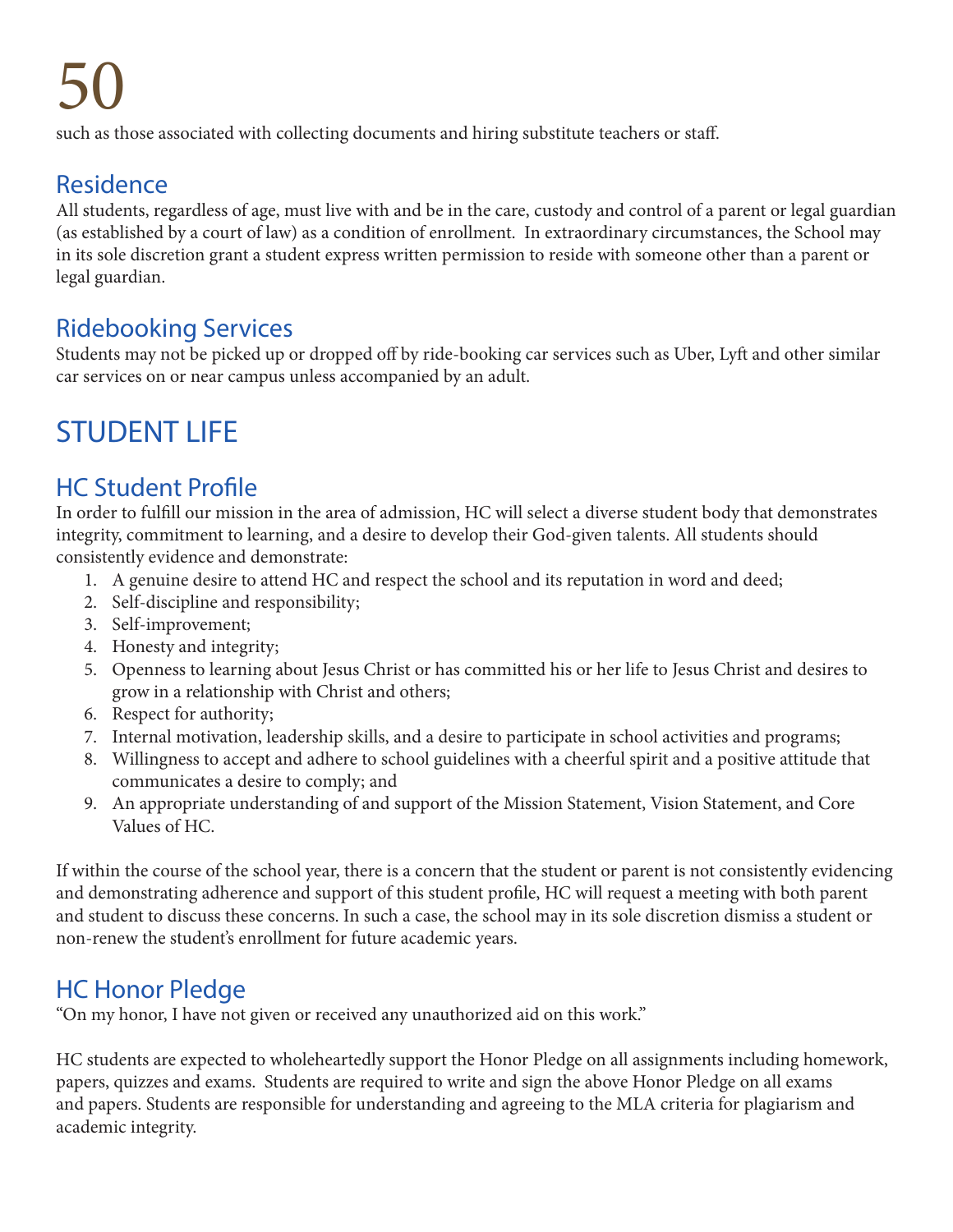# 51 UNIFORM DRESS CODE

Appropriate and modest attire has been selected for HC students to facilitate an optimum learning environment for the student body. A student's dress should not call unnecessary attention to the student or distract from the classroom learning environment. The administration may clarify and adjust the uniform dress code as deemed appropriate at any time.

The HC Uniform Dress Code (UDC) is enforced for all students while they are on campus during normal school hours unless otherwise communicated by the administration. Compliance with the UDC is the responsibility of the student.

The requirement for student's appropriate and modest attire extends to any HC off-campus or on-campus activity that is outside normal school hours and is subject to enforcement by campus administration.

Students are responsible for coming to school dressed in accordance with the UDC. Students with attire outside of the UDC will be sent to the Dean of Students' office. An attempt will be made to find a suitable uniform for the student. A parent/guardian may be notified and asked to bring appropriate clothing to school. Students may not be allowed to return to class until they are properly attired.

Violation of the UDC may also have disciplinary consequences, especially after repeated offenses. These include but are not limited to the following:

- Verbal warning
- Written warning and an email to parent/guardian
- **Detention**
- In-School Reflection (ISR)
- Unexcused absence for time spent out of class
- Student being sent home
- Saturday detention
- Potential loss of spring exam exemption eligibility

Parents are expected to support HC by helping their student(s) abide by the UDC. A list of uniform items is available from the school office. Accessories such as socks, belts and shoes may be purchased anywhere.

# Regular Dress – Males

Shoes:

- Athletic shoes, loafers, lace-up dress shoes, or boots with enclosed toe and heel
- No flip-flops, slides, sandals, slippers/house shoes, combat style boots, moccasin style shoes, Crocs or Five Fingers

Pants:

- Tommy Hilfiger or Dockers style pants: khaki or navy only, flat or pleated front, no carpenter or cargo styles
- On rare occasions, males may be required to wear pants for a specific event and will be notified well in advance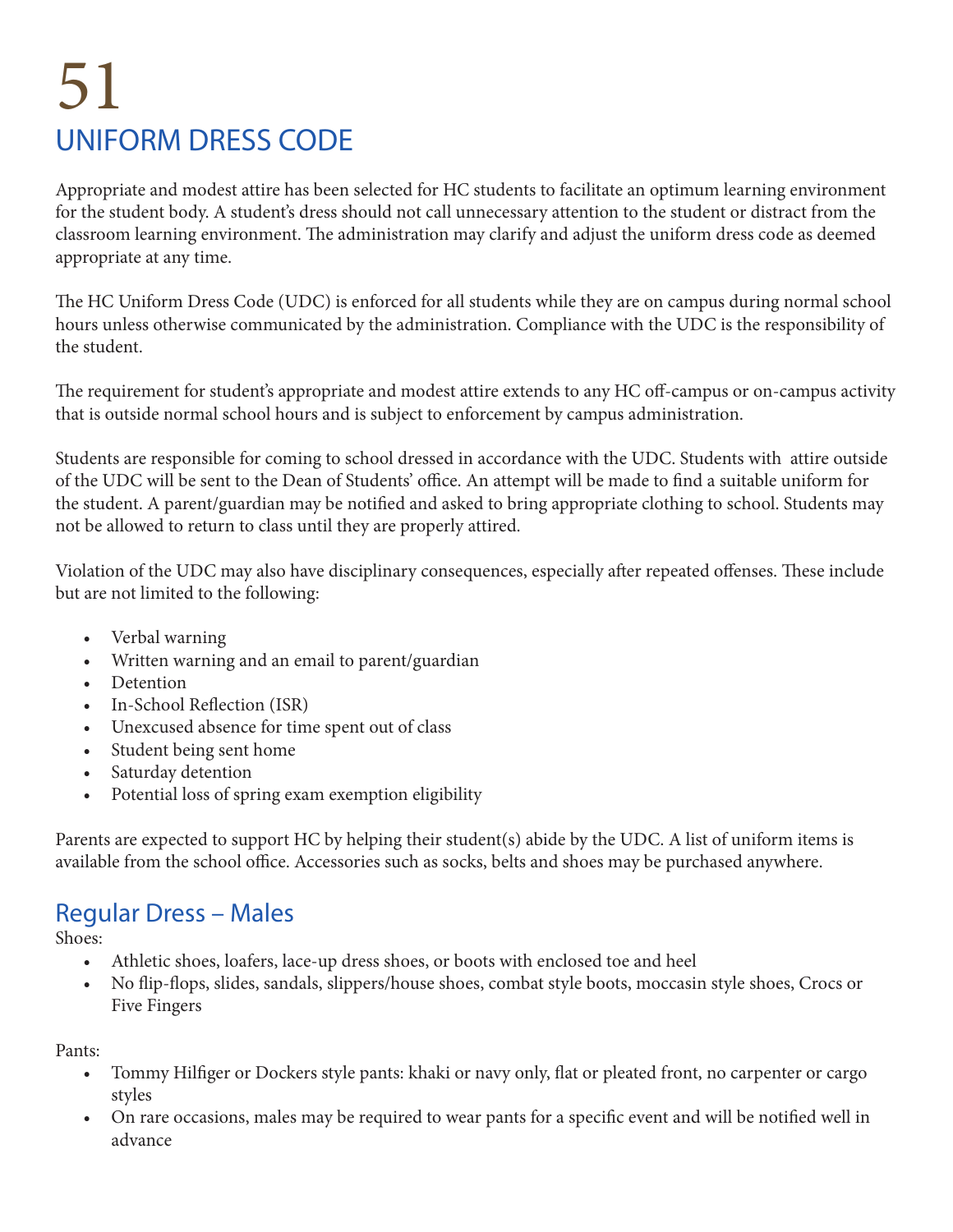Walking Shorts:

- Tommy Hilfiger, Dockers, or golf style walking shorts: khaki or navy only, flat or pleated front, no carpenter, cargo or athletic styles
- Short length must reach at or below fingertips when standing straight with hands to the sides

Shirts:

- HC monogrammed Tommy Hilfiger long or short-sleeved polo in navy, black, white or grey
- Seniors only: HC monogrammed Tommy Hilfiger polo in red

## Regular Dress – Females

Shoes:

- Athletic shoes, loafers, dress shoes, or boots with enclosed toe and heel
- No flip-flops, slides, sandals, slippers/house shoes, combat style boots, moccasin style shoes, Crocs or Five Fingers

Pants:

- Tommy Hilfiger or Dockers style pants: khaki or navy only, flat or pleated front, no carpenter or cargo styles
- Solid neutral-colored leggings are only allowed underneath a skirt

Walking Shorts:

- Tommy Hilfiger, Dockers, or golf style walking shorts: khaki or navy only, flat or pleated front, no carpenter, cargo or athletic styles
- Short length must reach at or below fingertips when standing straight with hands to the sides

Skirts:

- HC pattern skirts only in khaki, navy or plaid
- Skirt length must reach at or below fingertips when standing straight with hands to the sides

Shirts:

- HC monogrammed Tommy Hilfiger long or short-sleeved polo in navy, black, white or grey
- Seniors only: HC monogrammed Tommy Hilfiger polo in red

# Spirit Dress – Males and Females

Spirit Dress days are every Friday unless instructed otherwise. Students may wear blue, black, or white jeans with any HC t-shirt/sweatshirt/hoodie. In addition, seniors may wear a college t-shirt/sweatshirt/hoodie. HC athletic team members may wear approved team shirts on Spirit Dress days. Leggings are not allowed.

# General Dress Code Guidelines

All outerwear must have either the HC logo or be a solid color of royal blue, black, grey, or white. Non-HC outerwear must not have a logo larger than a business card and no logos or print on the sleeves or back. Final approval of appropriate outerwear rests with the Dean of Students. Seniors may wear a college sweatshirt or hoodie.

Students may not deface uniforms. No visible tattoos are allowed. Females may wear piercings in the ears only. Males may not wear earrings or any other visible piercings.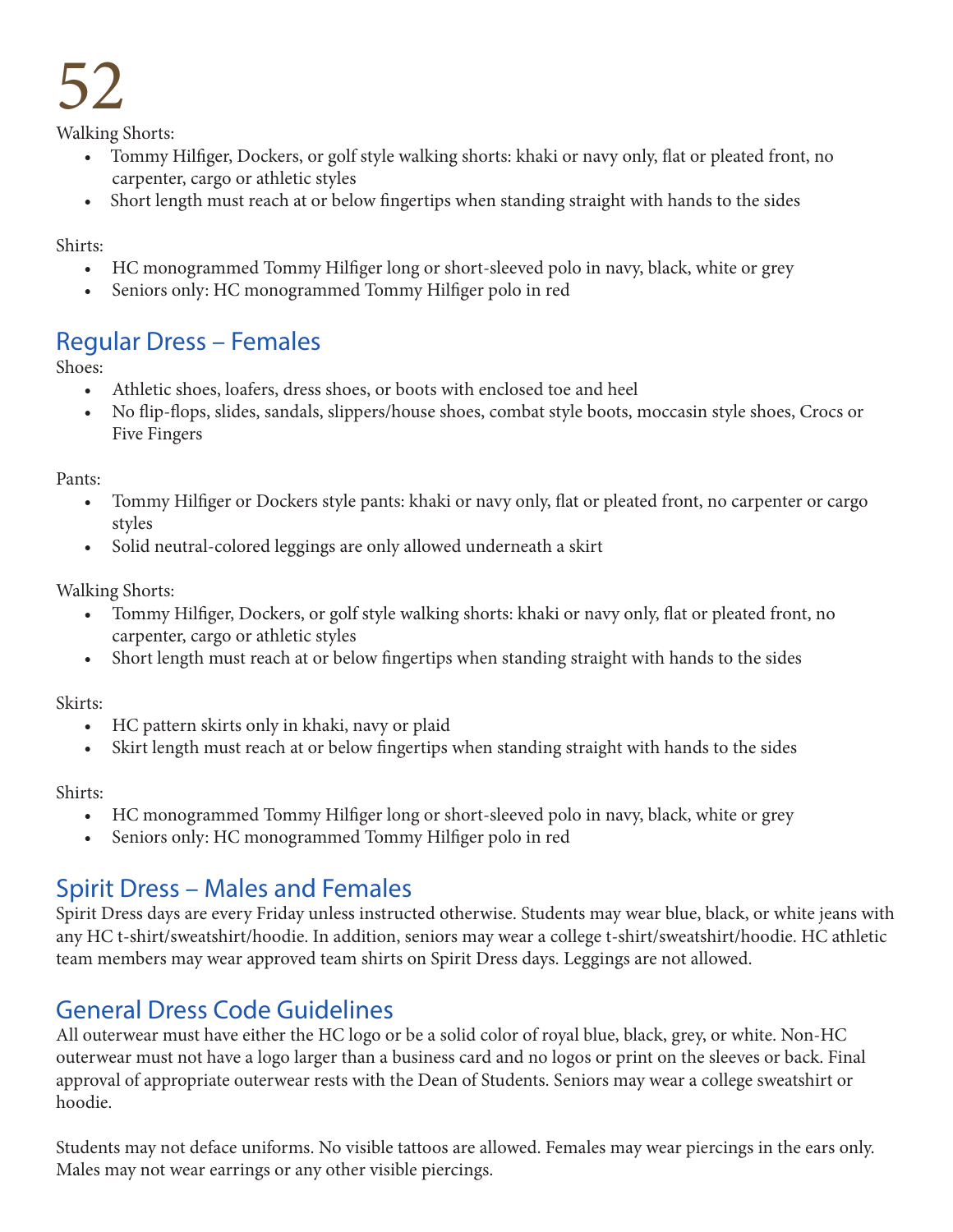No midriffs or excessively long shirts may be worn. Leggings are prohibited unless worn under a uniform skort/ skirt and of a solid, neutral color. Administration will have the final judgment on appropriateness of clothing and may require a student to change.

No hats, caps, or hoods may be worn in the building.

When students are permitted to wear "free dress" or have theme dress-up days, guidance will be provided on appropriate dress. Clothes should not contain inappropriate images or wording that is suggestive, political, crude, or distasteful. Clothes should not have images or branding of weapons, alcohol, or drugs.

Skirt and walking short length requirements will be enforced. In the event a student's skirt/walking shorts do not meet the length requirement, the student may be issued a loaner uniform or remain in the office until a parent/ guardian brings an appropriate replacement. In addition, the student may face disciplinary action as outlined above in this section. Students who repeatedly do not meet the length requirement for their skirt/walking shorts may lose the privilege to wear skirt/walking shorts and be required to wear uniform pants for a specified amount of time.

## Proper Grooming – Males

Hairstyles must be clean cut and not cover the face. Hair should not cover the ears, extend below the eyebrows, or be over the collar. Males may not wear hair in a ponytail. Hair color should be a natural shade. Faces must be clean shaven. Males may not wear makeup or nailpolish. Final approval is at the discretion of the Dean of Students.

# Proper Grooming – Females

Hairstyles must be conservative and not cover the face. Hair color should be a natural shade. Makeup should not be excessive or be a distraction from the learning environment. Final approval is at the discretion of the Dean of Students.

# STUDENT ACTIVITIES

# **Eligibility**

# Academic Eligibility

Eligibility to participate in athletics and other extracurricular activities is determined by the head coach, program director, Athletic Director and Principal. The following considerations will govern the process.

In-season athletes with two or more grades (averages) below 70 may be required to complete academic work during Independent Learning Time. The coach, Athletic Director, and/or Principal may require additional measures to promote students' academic success.

# Additional Considerations

Elected co-curricular or extracurricular leaders must maintain a 75 or higher average in each subject in order to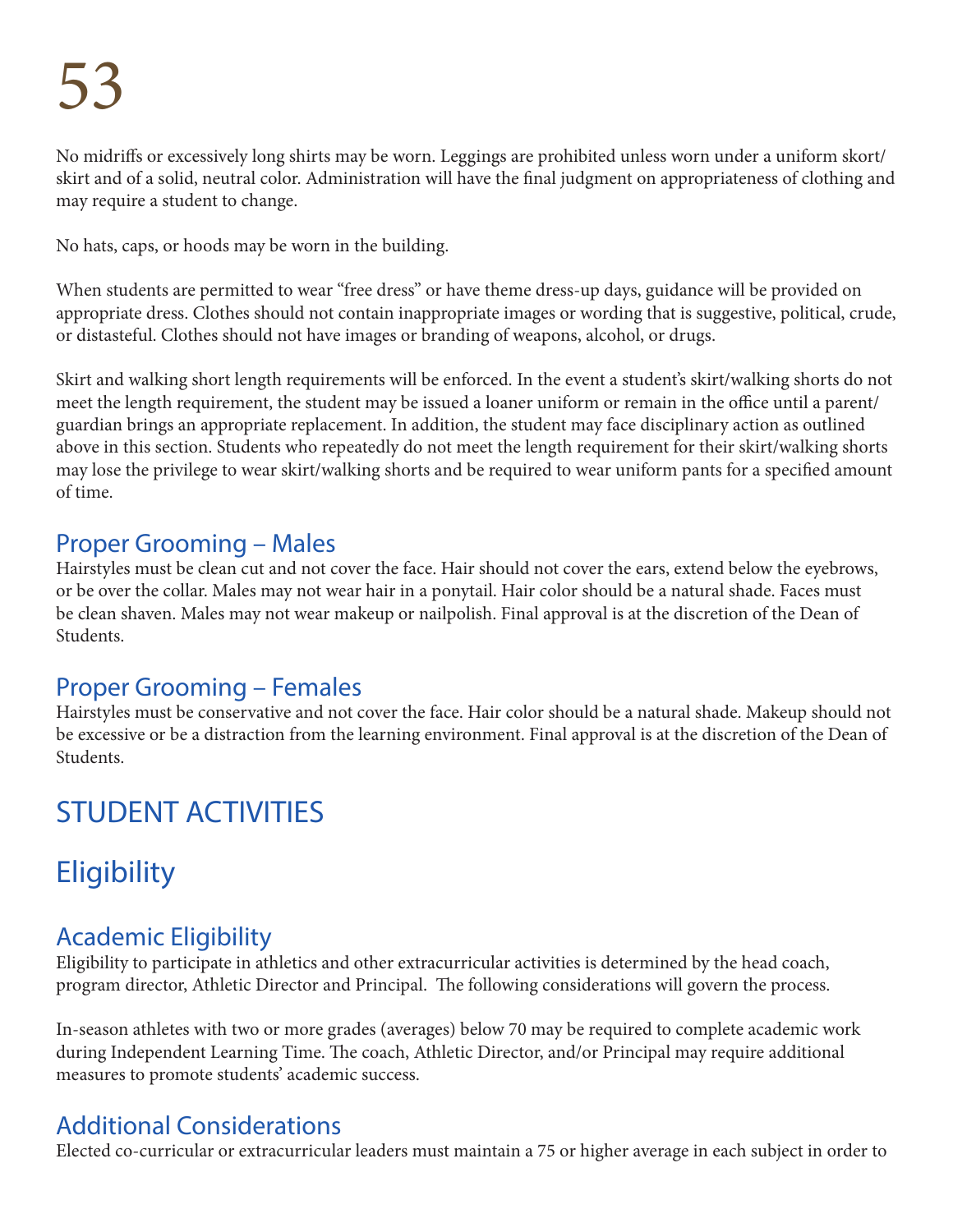retain their leadership position.

Co-curricular activities for a class grade: Eligibility does not apply. Co-curricular competition activities: Eligibility does apply. Extracurricular competition activities: Eligibility does apply. (See Co-Curricular/Extracurricular Activities under the Student Activities section of this handbook for further information.) The Principal determines at what point excessive absences make the student ineligible.

As a minimum, a student must be in attendance for half the school day in order to participate in an after school or evening performance, game, or practice.

Standards concerning organization/club officers, athletic captains, head cheerleader, etc., are unique to the organization and may be found in the organization's constitution and bylaws.

Any student that cheats or has been assigned any type of suspension may be required to forfeit any leadership position or office. Additionally, NHS and NAHS members may lose membership in these organizations.

## Enrollment and Eligibility

In order to try out for any team or role, such as cheerleader or the musical, to run for office, or to participate in summer programs, a student must be enrolled for the subsequent fall semester. It is the responsibility of the sponsor to verify every student's enrollment status (including new, transfer, and reenrolling students) before allowing them to try out or participate.

# Co-Curricular and Extracurricular Activities

### Co-Curricular

Co-curricular activities originate within the classroom curriculum and extend beyond. Performances at noncompetitive events are the basis of grading and earning of credit. Examples are choir, band, orchestra and dance.

### Extracurricular

Extracurricular activities are sanctioned and sponsored by the school. These activities are not an extension of the classroom curriculum but must meet the stated criteria developed to adhere to the HC Philosophy and Mission Statement. Examples include athletics.

All activities should center on the goals of developing the moral character and spiritual walk for each student involved in that activity. HC personnel should follow the published HC Sponsor/Coach Handbook and meet regularly with their supervisor (coaches with the Athletic Director and sponsors with the Dean of Students). Each sponsor/coach should orient students and parents about their particular activity and provide each participant with a constitution and a participation agreement to be signed by both student and parent. Proof or waiver of insurance, a student release form with emergency contacts (if parents are unavailable), fee payment for that activity, and an emergency medical form must be on file for each participating student. Sponsors/coaches should fully understand the guidelines set by the governing organizations under which they participate (SPC, ACSI, TPSMEA, etc.). All activities are prioritized as to HC membership. All activities must initially function to support HC and its student life. Outside opportunities for inclusion in an activity's schedule must defer to HC philosophy, mission, and calendar, and must be approved by the Athletic Director or Dean of Students.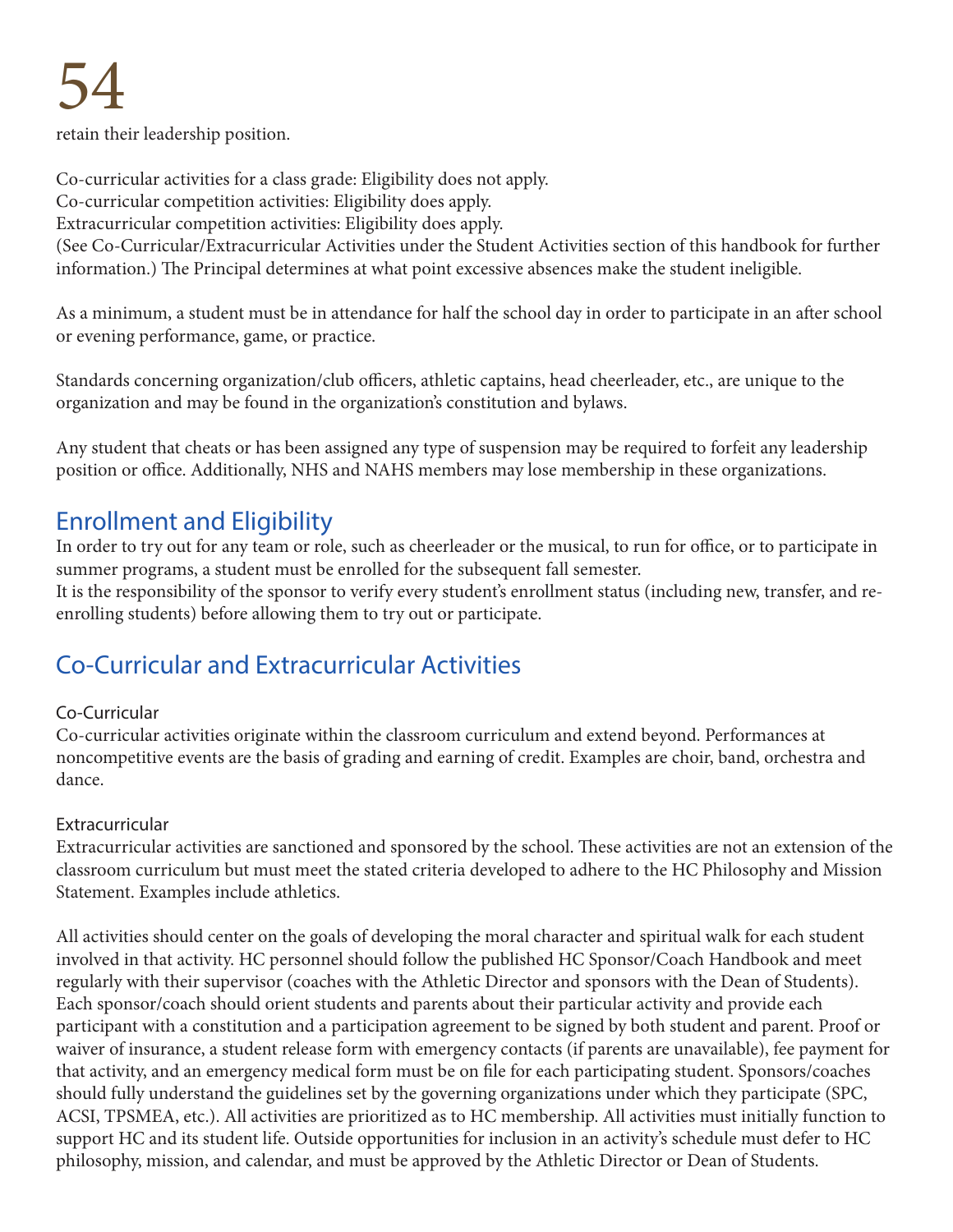To provide maximum opportunity for students to experience leadership activities, a student may only serve as president of one organization during the current school year. The responsibilities that come with a major leadership position require a strong and focused commitment to that organization.

Any student seeking the following positions must ascribe to Houston Christian Missional Beliefs: all class presidents, senior class vice president, chaplains, D-Group leaders, and Camp Mustang counselors.

Major leadership positions include president of Student Council, president of National Honor Society, president of the chorale, president of band, editor of the yearbook, drill team captain and cheer captain. Any student seeking a chaplain position must profess Jesus Christ as their personal savior (refer to HC Statement of Faith).

# Student Responsibility for Ethical Behavior and Honesty

In its sole discretion, the school may remove any student from a leadership position (elected or appointed) for any reason, including disciplinary reasons such as a suspension or Academic Integrity Violation/plagiarizing.

# Student Government

Student government at HC serves as an extension of classroom instruction in training Christian leaders for the future. The Student Council serves as a liaison between the students and the administration in the areas of academic, social, physical, and spiritual concerns and assists in managing the co-curricular program of Houston Christian High School.

# Leadership Honor Code

Houston Christian High School is a community of individuals who understands the benefit of committing to love God and one another. Our Leadership Honor Code is a covenant among the members of our community that calls for sound judgment, self-discipline, self-confidence, good citizenship, and strong moral character in a Christian academic environment. Achievement of these goals depends on establishing and maintaining standards that honor God and other people. To establish such standards for the students at HC, students are required to adhere to an Honor Code designed to serve as a guide for spiritual and moral accountability among the student body. This Leadership Honor Code is binding upon HC students both on and off campus, during the school year and during holidays and summer months throughout a student's tenure at HC. The Leadership Honor Code includes disciplinary consequences to be enforced if the administration determines that it has been violated. These consequences are intended to help the student recognize the seriousness of what he or she has done and prevent repeated violations in the future.

Breaking the policies of the Student Management Code of Conduct section of the HC Student and Parent Handbook and the Leadership Honor Code is considered a violation of one's own word and covenant with God, HC, and the student body.

All HC students in grades 9 through 12 will be required to sign the Leadership Honor Code Pledge. Refusal to do so will result in immediate dismissal from school.

"I understand that Houston Christian High School takes an open stand for the Lord Jesus Christ and encourages students to grow in grace and in knowledge of Christ. As a leader, I pledge to live according to the Code of Conduct, which has been established for my own good and for the good of the entire school community. I further understand that if I violate or witness other members of the Houston Christian High School community violating any of the Code's standards, I am obligated to immediately report such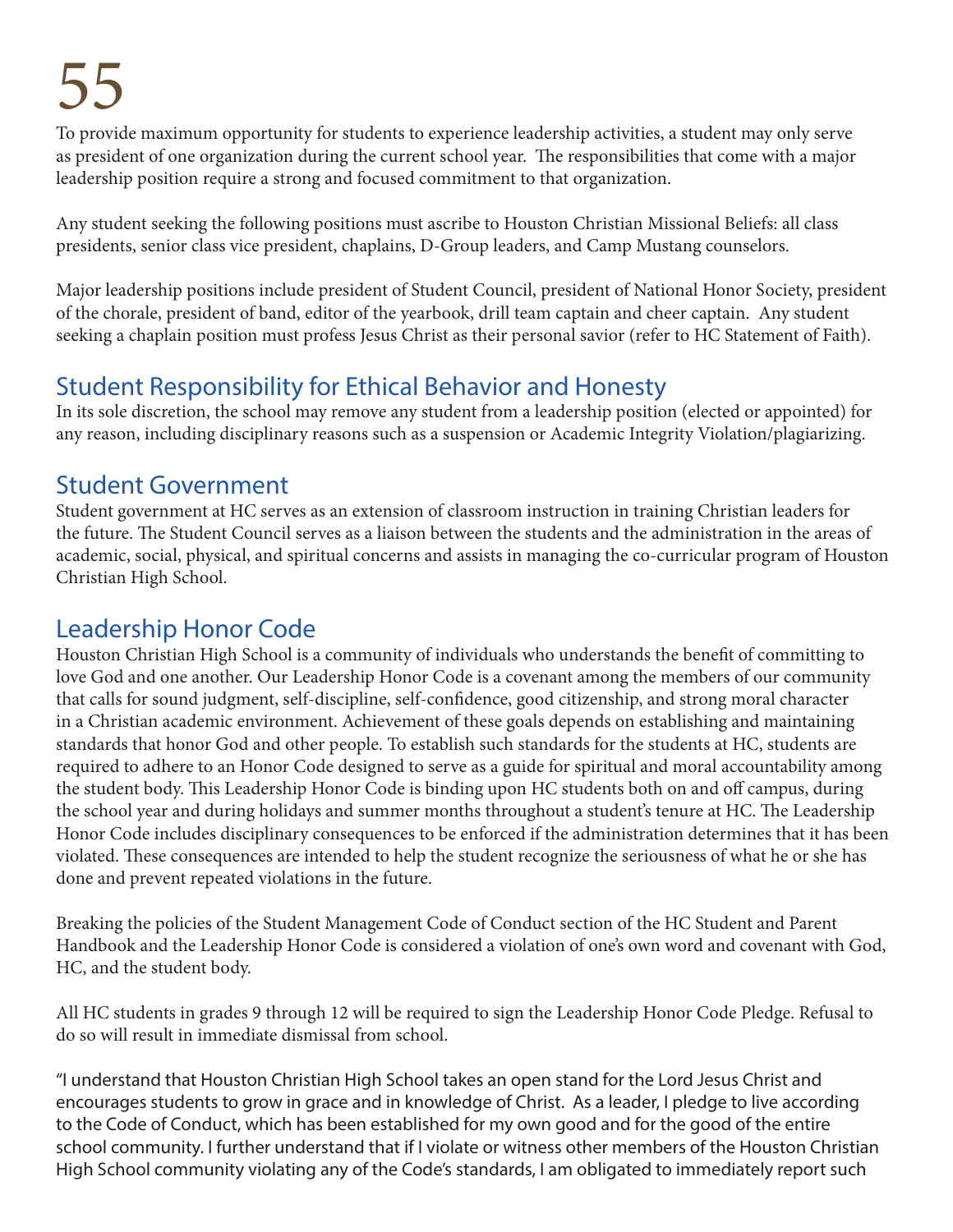violations to campus administration."

All parents of HC students in grades 9 through 12 will also be required to acknowledge the Leadership Honor Code Pledge as part of the annual Parent Update indicating their full support of the Leadership Honor Code and its enforcement as determined by campus administration.

## National Honor Society

Eligibility for pursuing membership in the National Honor Society (11th and 12th graders in the fall semester, and 10th and 11th graders in the spring semester) is based on scholarship, character, leadership, and service. Initial eligibility is first determined by academic achievement, after which the student is then invited to continue the membership process by completing a Leadership and Service Activity Form which chronicles the student's participation in a variety of school activities, assigns points for each activity and requires each teacher's/coach's/ director's verification for each activity. After being invited to pursue membership, once a student indicates interest in continuing the membership process by submitting the completed Leadership and Service Activity Form, each candidate's character is evaluated by the faculty and administration. If a student declines his or her second invitation to pursue membership, no further invitations will be extended. Final selection for membership is based on standards set by the National Honor Society and is determined by the Faculty Council, consisting of 5 voting members and 2 non-voting members. Transfer students must have completed one semester at HC to be eligible.

## Diversity and Equity Group

The HC Diversity Club meets regularly to celebrate the cultural and ethnic diversity of the student body. The focus of the meetings centers on fellowship, expanding knowledge of local and regional cultural representations, and to provide opportunities for students to impact all cultures by serving within the community, the nation, and globally. (See Equity and Diversity under Organization and Governance.)

## Clubs and Organizations

Houston Christian High School offers a wide variety of activities to meet the needs of our student body and to broaden and support their leadership experience. We encourage all students to consider investing in the enrichment opportunities provided by organizational and club memberships. Please note that a student may hold only one major leadership position within the school year. Please refer to the individual constitutional guidelines of each organization for further details.

All student clubs and organizations must submit their bylaws and be approved by the Dean of Students. All student clubs and organizations must have a faculty advisor who will be present at all club/organization functions.

Through these organizations, Houston Christian High School students will be provided opportunities to interact socially, to form lasting friendships, to develop leadership and to learn the value of assuming a responsibility and following it through to completion.

Houston Christian refrains from organizing activities or raising money for associations that either directly or indirectly support causes, such as providing abortion services, known to be inconsistent with Scripture.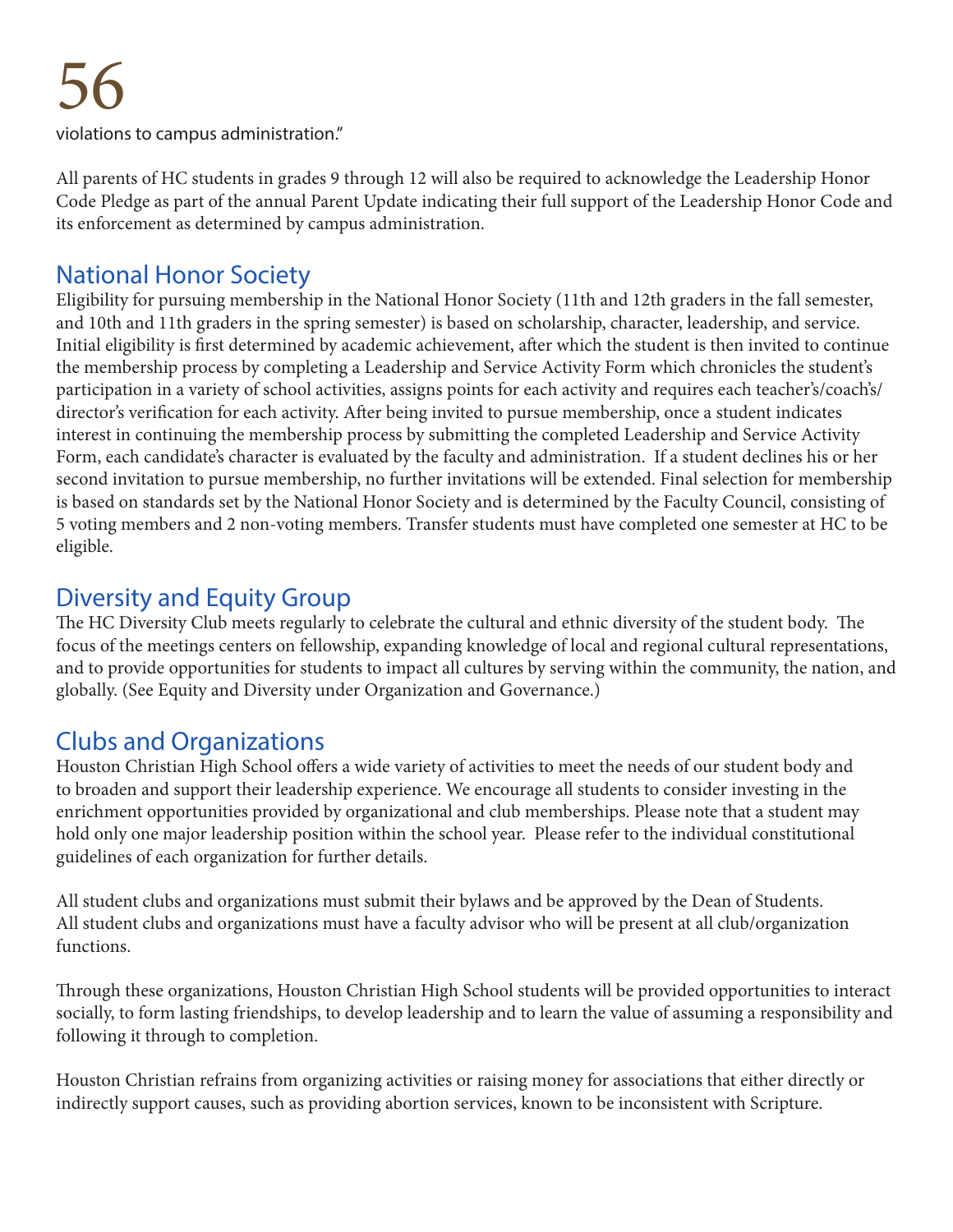# 57 Ministry Activities

### The Chaplains and the Spiritual Life Committee lead the ministry activities of HC. The following opportunities are expressions of our hopes for the spiritual life of HC. Since authentic ministry flows from the lives of the participants, certain programs may be more visible than others, depending on the gifts and passions of the leaders involved.

### Spiritual Life Program

The HC community serves in the capacity of ministering to students, faculty, and parents. Please contact the Chaplains or Bible teachers for needs or prayer requests that should be addressed. HC offers a Spiritual Life Program for all students. The Chaplains serve in the capacity of ministering to students, faculty and parents. Please contact the school via email or voice mail for items or prayer requests that need to be addressed. All chapel programs and special guest speakers are sponsored through this program. Youth pastors representing HC's sponsoring churches will participate regularly in chapel and spiritual life activities. The Spiritual Life Committee, made up of HC personnel, Bible teachers, and Chaplains, works with the administration in providing guidance and vision for the spiritual development of the HC student body. The Chaplains and the Counseling Department coordinate guidance activities to meet student needs as deemed appropriate.

### Chapel Services

Weekly chapel services provide forums for topical addresses on subjects of interest to the student body. Local youth pastors, ministry leaders, and HC students work together to encourage, praise, worship, and provide instruction to further undergird our doctrinal goals for Houston Christian High School. Student participation is heavily encouraged through song, drama, Bible readings, and personal testimonies. The Chaplains and student chaplains are responsible for annual chapel themes and programs.

### Student Retreats

To foster student fellowship, retreats are offered each year to allow time away to reflect and bond with others.

### Discipleship Groups (D-Groups)

The discipleship program is a voluntary program designed to provide a small group Bible study environment for students who want to journey with their peers in a more intimate setting in order to grow in their relationship with Jesus. Freshman and sophomore D-Groups are led by upperclassmen student mentors. Junior and senior D-Groups are led by either a faculty member or school-approved volunteer such as a local youth pastor or Young Life leader. D-Groups meet outside of regular class time whenever students in the group choose to meet. Students have the opportunity to sign up for a D-Group in chapel or in the Chaplain's Office.

### Community Groups

This informal program encourages the development of student-teacher relationships for the purpose of Christian fellowship to enable teachers to pray and share their personal testimonies with our students. Community groups sit together during Chapel. Teachers provide praise and encouragement to students by writing cards or spending time together.

### Community Outreach

The Bible Department will provide guidance for outreach activities throughout the school year. Students who sign up to participate in community outreach need to follow through with this commitment for the sake of the student's integrity and HC's reputation.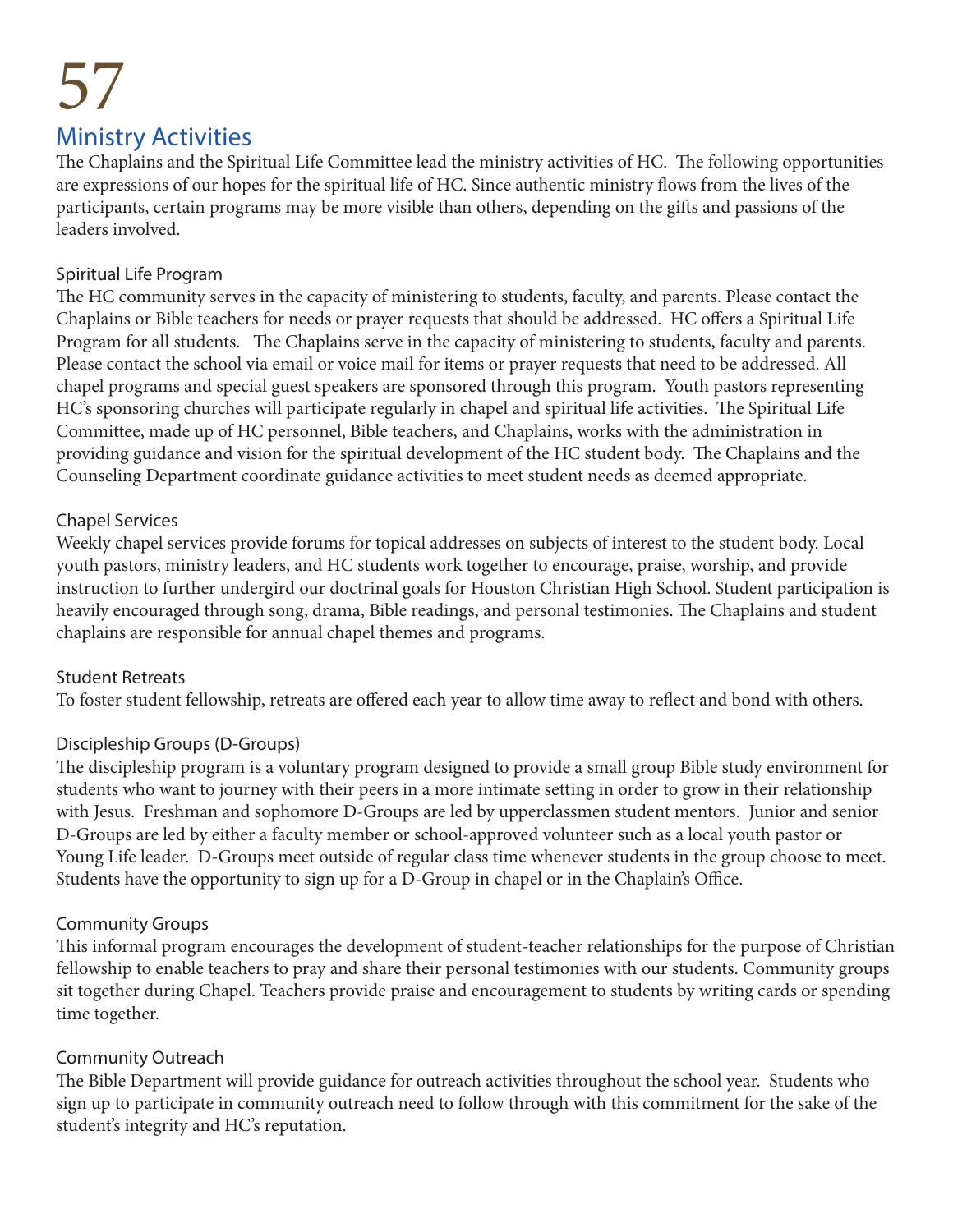#### Community Service

No hours are required for community service to graduate from HC; however, the vast majority of students complete hundreds of hours throughout the school year. We strongly encourage students and families to participate together in service to the HC community, city of Houston and the world; many in the HC community already do so in significant and powerful ways. HC sponsors a Community Service Day in the spring during Missions Emphasis Week. Here are some general and helpful guidelines for HC families:

- Performed outside the student's family
- Performed outside regular school hours
- Performed with no remuneration accepted

### Class Evangelism

Each teacher will model mature spiritual formation during the course of the year and will seek to know where each student in their class stands in regard to his or her relationship to Christ. It is the desire of HC that every student have a growing personal relationship with Christ and that the gospel be made a natural part of the process. (See Statement of Faith in this handbook.)

#### Class Prayer

Prayer is a vital ingredient in our program of Christian training. HC students are trained in the importance of establishing a consistent daily prayer life. Teachers lead students to understand how God is central to all of life and that continual communication with Him is essential to consistent Christian living. Students are trained in the habit of prayer throughout the school day, before beginning the responsibilities of each day, before eating lunch, for special needs, and to give God praise for all things. Students are encouraged to make their requests known before God and are given opportunities to pray and to share needs with others as they share their requests with Him.

### Academic Competitions

Students interested in academic and fine art enrichment opportunities are encouraged to enter competitions. Events vary throughout the year and students may enter a competition any time in a subject of interest. HC joins in TPSMEA and other sanctioned competitions in order to provide application to classroom instruction.

## Dance Rules and Regulations

School sponsored dances will be permitted provided the following conditions are met:

- 1. The number of dances in any school year shall not exceed three (3).
- 2. Permitted dances will include a football Homecoming Dance and Senior Prom.
- 3. Another dance may be added to the above to accommodate a special school event, etc.; however, the number of dances shall not exceed three (3).
- 4. The Dance Committee shall consist of:
	- a. Principal
	- b. Dean of Students
	- c. Student Council Sponsor (if Student Council initiated) or Sponsor (teacher) of other sponsoring group
	- d. Student Council President (if Student Council initiated) or officer (student) of other sponsoring group
	- e. Student Council Vice President (if Student Council initiated)
- 5. Dances must be approved in advance (prior to confirming any reservations), in writing and signed by all members of the Dance Committee. The written approval must include information regarding the dance,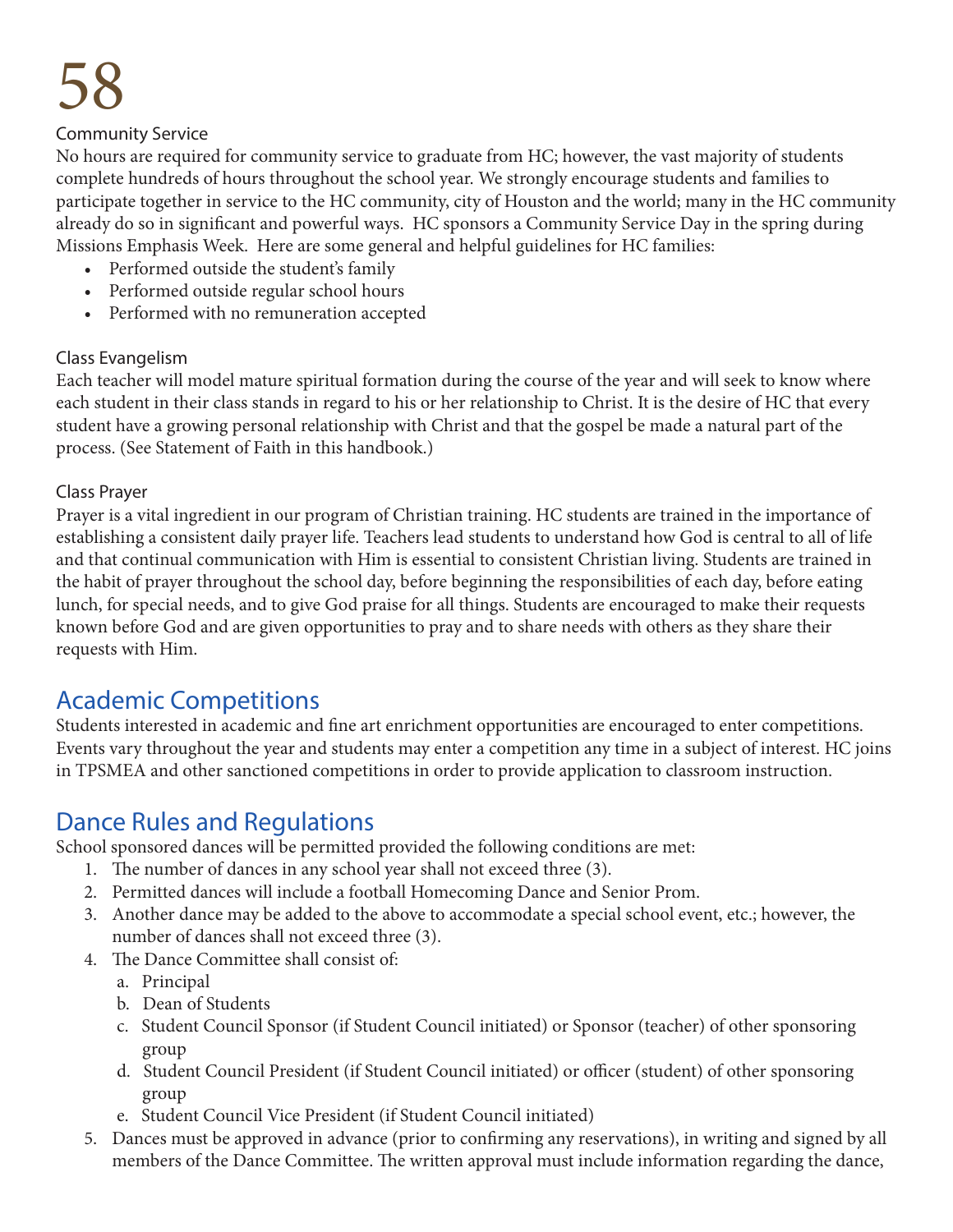including but not limited to:

- a. time (start and finish)
- b. date
- c. location
- d. approximate cost (total)
- e. source of funds
- f. type of music (disc jockey or band)
- g. approved music
- h. chaperones
- i. security
- j. decorations
- k. theme
- l. attire
- 6. Dances must be chaperoned by HC staff and teachers. There must be a minimum of five (5) chaperones per dance.
- 7. Invited school guests shall include: Head of School, Principal, Dean of Students, and specified teachers. Guests will receive complimentary tickets.
- 8. Students must check in upon arrival at the dance. During the dance, chaperones will monitor the movement of the students. Students who leave the dance early will not be readmitted.
- 9. A minimum of one (1) off duty police officer/security guard must be present at each dance. The officer must be present at all times and shall not leave until the last person has left the dance.
- 10. No alcoholic beverages or drugs will be tolerated. Any student possessing contraband or showing signs of being impaired will be removed from the dance and held until a parent/guardian can pick the student up. This includes the guest or date of any HC student. Student Handbook guidelines apply to all dances and social functions.

In addition to items 1-10 above, juniors and seniors are the only students permitted to invite guests as their date to the HC Prom. These guests must have approval of the HC administration.

This handbook will not attempt to identify every activity available at the school due to their variation from year to year, but all activities will be subject to the policies and procedures of Houston Christian High School.

# HC Sponsored Parties and Pool Party Policy

To the extent the school or a school supported organization sponsors an off-campus party, the school will have appropriate security and chaperones in attendance.

# Driving Policies

All students driving vehicles to school must register their vehicle with the Attendance Office and display an HC parking permit. Failure to register a vehicle may result in disciplinary action. Students must park in designated areas. Parking permits are available in the Attendance Office. Responsible driving is expected. Students who drive a vehicle to school are not allowed to leave campus without permission after they arrive. No loitering in, on, or around cars is permitted. Cars must be locked. Violations of driving policies will result in the student's loss of parking privileges. No student will be allowed to return to his or her car during the school day without the Dean of Student's permission. School security will supervise parking areas during the day.

Vehicles not parked in the assigned area are subject to tow at the driver's expense. All vehicles are subject to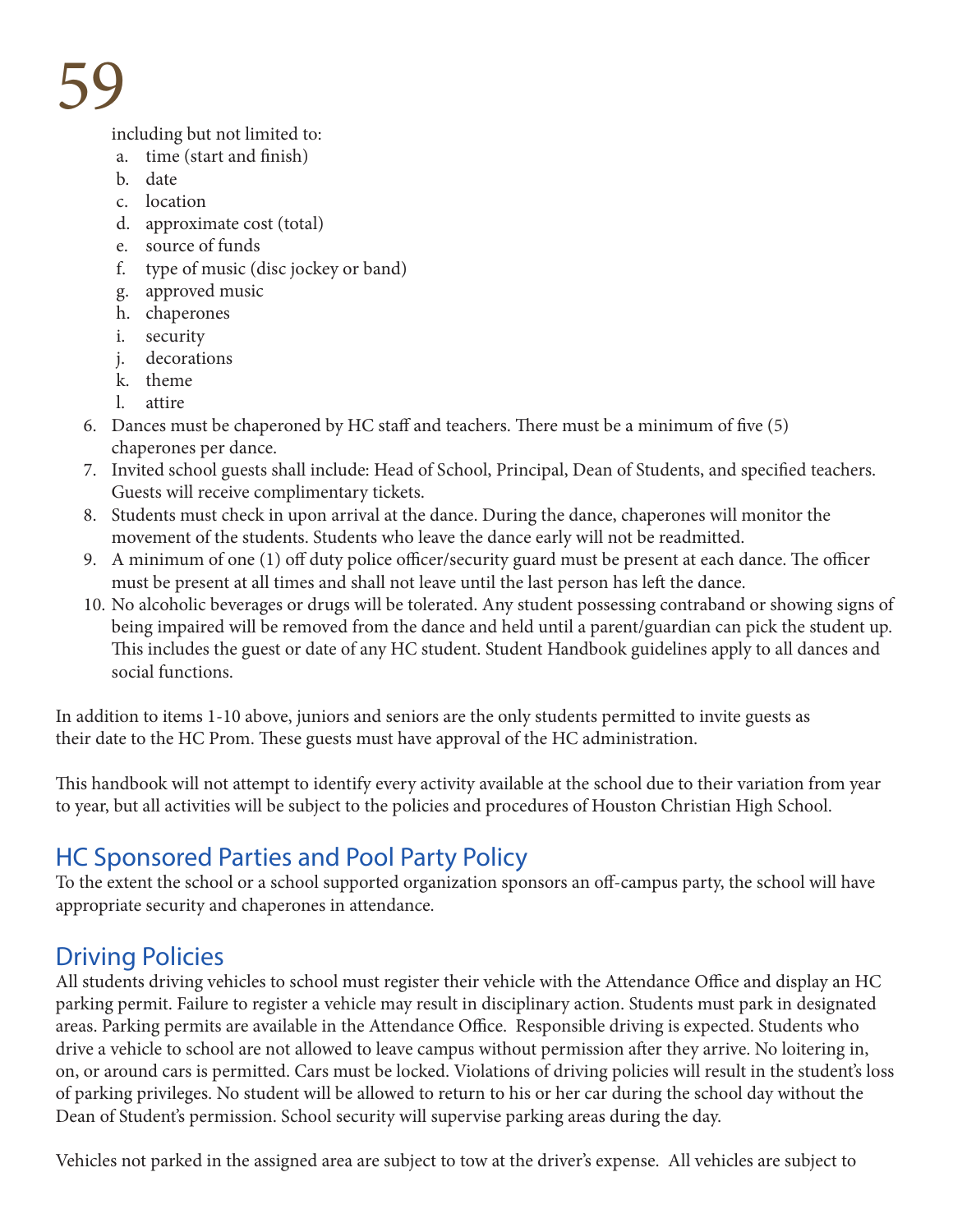search at any time at the discretion of the administration.

## **Transportation**

Houston Christian High School wants to make the commute to our school as easy as possible for families traveling from other parts of the Houston area. Therefore, the Business Office will arrange transportation to the school in the morning from areas where 6 or more families commit to a full year of transportation service. The school arranges the service and passes it on to the families at the school's cost or below. For more information, contact the Business Office.

The Admissions Office releases a carpool list at the beginning of the school year. Families have the option to opt into the carpool list through the Admissions Office so families can coordinate student transportation.

Students may not ride with another HC student or HC faculty/staff member unless indicated on the release form which parents complete online during the Parent Update each year.

## Trips

The following rules apply to field trips/athletic events:

- 1. A student must have written permission from the parent/guardian. In certain circumstances, verbal permission will be accepted.
- 2. Students must travel by transportation provided by the school except when accompanied by their parent. Parents may not transport any other child but their own.
- 3. Clothing worn is at the discretion of the administration. Students must wear modest swimwear on all trips that involve water activities. For example, boys are expected to wear knee-length, properly fitting swim trunks, and girls are expected to wear one-piece bathing suits.
- 4. All school rules are in effect during field trips and misconduct will be handled through the school's regular disciplinary process.
- 5. The administration will determine the number of sponsors necessary.

It is the student's responsibility to obtain and complete all assignments before the trip commences. Students with excessive absences, academic, or behavioral problems may be required to remain on campus. These guidelines also apply to eligibility for participation in the Beyond These Walls program.

## Trip Cancellation Policy

This trip policy applies to all trips including Beyond These Walls, trips for athletics and artistic competitions, leadership trips, etc. Once parents have committed their student to the trip, the parents assume full responsibility for all payments due on the trip including timely payment of deposit and installments. It is the parent's responsibility to notify the trip sponsor and/or the Business Office in writing if the student is being removed from the trip or is unable to attend the trip for any reason. Because the school will have already secured group travel arrangements based on the parents' commitment, the parents will forfeit all funds paid to date for the trip. Further, all unpaid funds will be due from the parent unless another student is able to be substituted. The school may hold report cards or transcripts and the student may not take final exams until all committed funds are received. (See also Delinquent Account Policy in this handbook.)

In the event that the administration has reason to believe that a school-sponsored trip must be canceled, the Board of Trustees has authorized the Head of School to cancel the trip and to notify parents of this decision. Such a cancellation may take effect at any time up to departure from Houston, Texas. Furthermore, the Head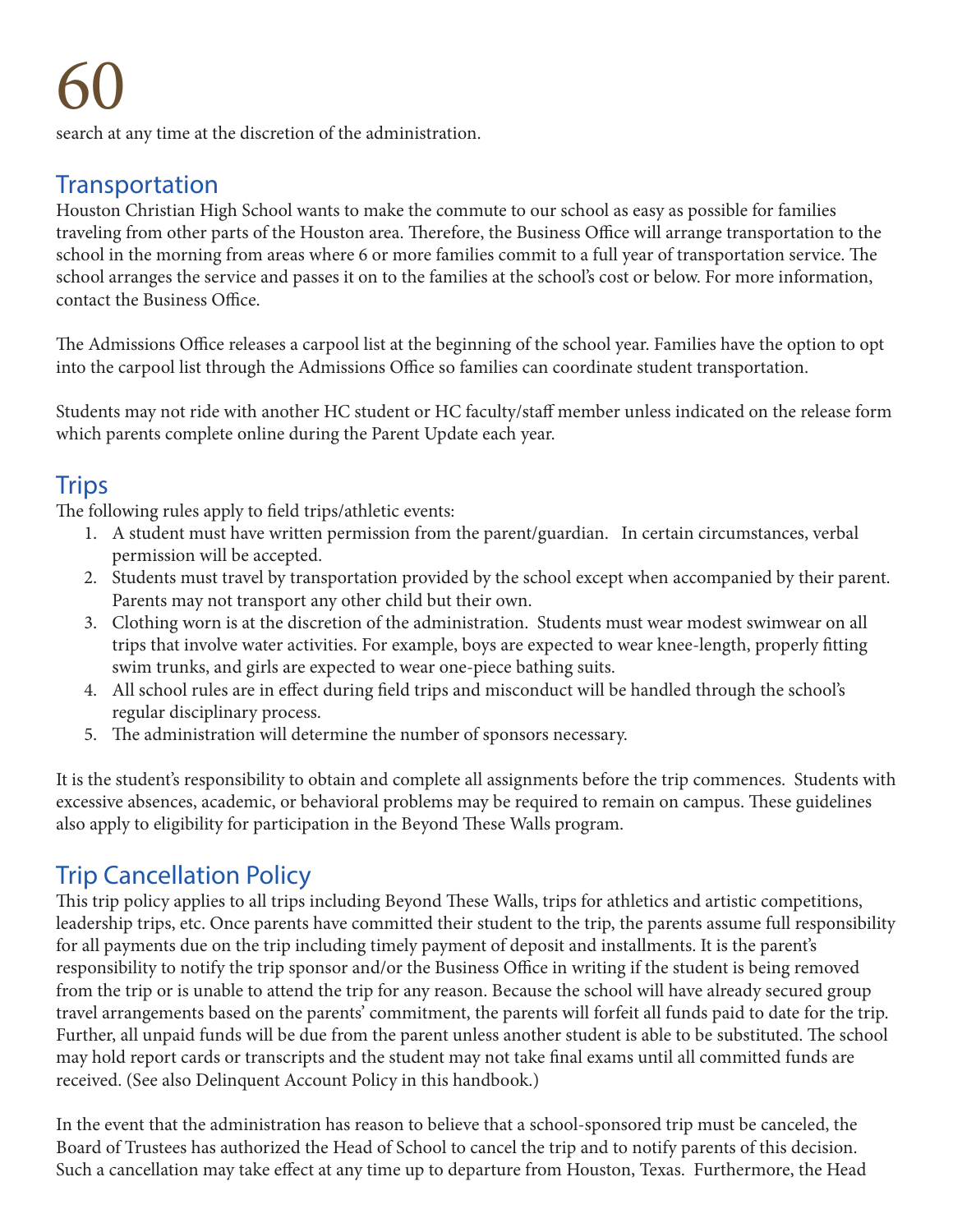of School and/or other school administrator or trip sponsor has the authority during the trip to adjust the trip schedule to ensure the safety and well-being of the participants.

# **ATHLETICS**

# P.E. Requirement

### On Campus

The Physical Education graduation requirement of 1 unit must be met through athletics, drill team, cheerleading, band, dance, conditioning, drama/musical participation, team managers, or by a school approved community sport activity. A student may earn no more than .5 P.E. credit per semester and no more than two (2) units in Physical Education toward state graduation requirements. Band students will receive .5 P.E. credit in addition to 1 credit of band if P.E. credit is needed; however, the student must contact the Registrar to have it added to the transcript. Students must be enrolled in band for the entire year to receive P.E. credit. If an athlete withdraws from a sport, no credit will be awarded. The athlete may not begin the next sport or off-season until the present season is complete.

Students may receive up to .5 P.E. credit per semester for being involved in school production(s) if they are on the stage crew or in productions that require rigorous physical activity. P.E. credit for school productions must be approved by the director or Counselor. Students must contact the Registrar to have P.E. credit for school productions added to the transcript.

Students who take a dance course for one of their 7 yearly courses may count the course for P.E. credit. Because students must earn 7 credits per year, every year, for a total of 28 credits, in order to meet the minimum credits of 28 to graduate (27 + 1 for P.E.), the student must also be enrolled in a Fine Arts Block course to earn the additional credit needed for graduation.

Students who transfer to HC after earning high school P.E. credit at another high school where a numerical grade was awarded, will not receive the grade at HC, hence it will not be calculated into the HC GPA. They will receive a "P" for passing on the HC transcript.

### Off Campus

Students may earn all of their required 1.0 P.E. credit from pre-approved off-campus physical activities. Students seeking P.E. credit for approved off-campus physical activities must participate in the activity for at least 80 clock hours to receive one-half (.5) P.E. credit, and the grade will be recorded as "P" or "F". Maximum credit of .5 may be earned each semester. Someone other than the student's parent/family member, such as dance teacher, gym/ coach personnel, etc., must supervise off-campus P.E. Off-campus P.E. hours may be earned during the summer months or during the school year. See the Registrar for off-campus P.E. forms which must be completed and approved in advance of the activity.

# HC Sports Honor Code

The HC sports program requires commitment in the following areas in order to build a quality program that will glorify God.

- 1. Practice: Required attendance at every practice on time and dressed out.
- 2. Games: Required attendance at all games on time.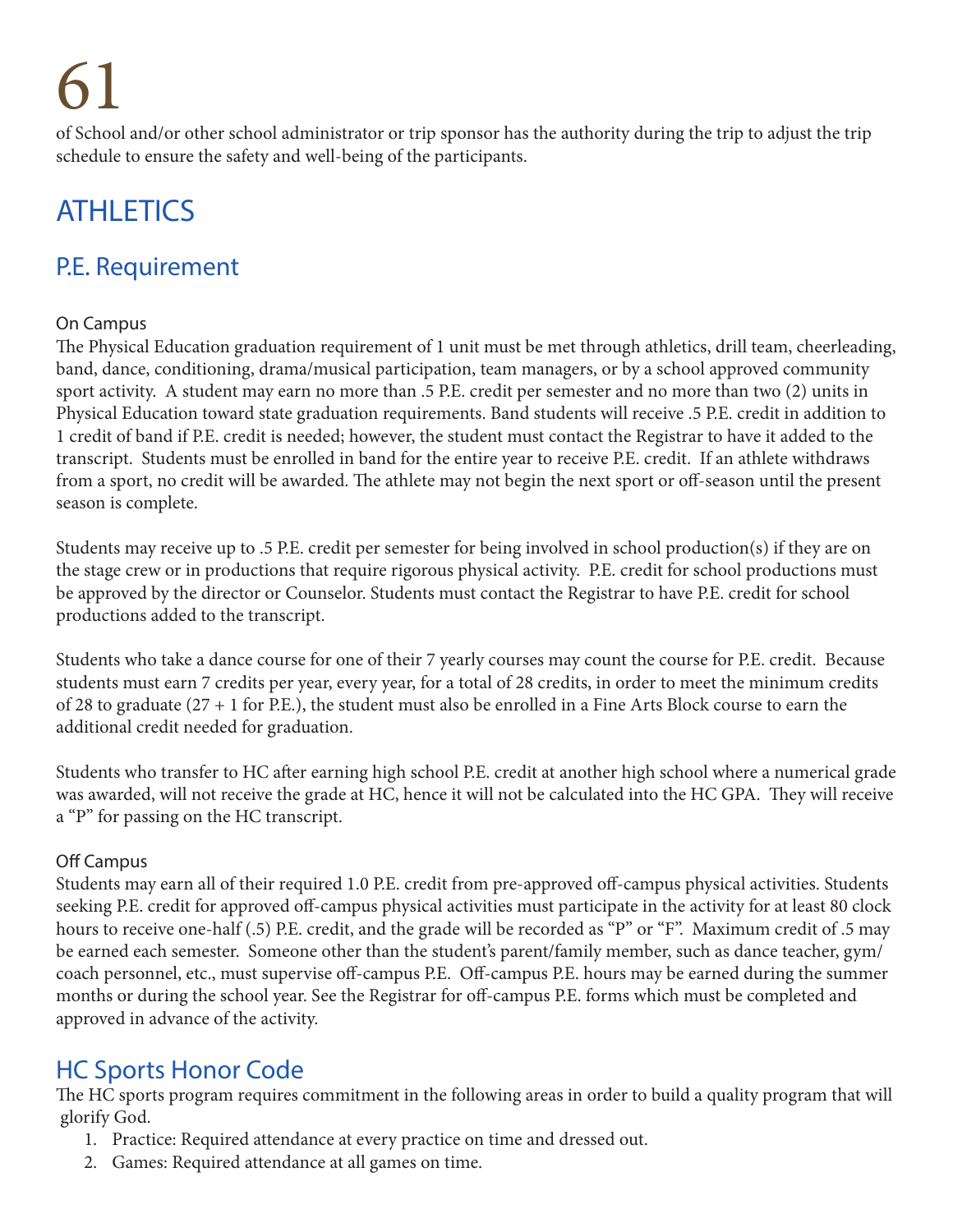- 3. Grades: Required compliance with HC policies concerning incorrect or illegal enrollment and all SPC rules and regulations. Eligibility for athletic participation will be determined by the policies stated in this handbook and the SPC.
- 4. Character: Required adherence to Christian principles of behavior and attitude while participating in HC sports, understanding that the student is a representative of Christ, family, team, and school.
- 5. Cooperation: The student athlete is required to personally contact the coach if he or she will be late or will miss practice. The student is required to notify the coach if he or she must leave school. All reasons are not necessarily excused. No call to the coach is an unexcused absence. The athlete is expected to make up conditioning missed and possible extra work if not excused. This cooperation indicates the team's priority to the student and enables the coach to make adjustments necessitated by the student's absence. Do not send messages by a second party.
- 6. Leadership: The HC coaching staff provides many opportunities for students to learn leadership skills, both as athletes and team members. All students are encouraged to participate in team leadership councils, seek leadership positions on the team and to focus on the importance of being a positive influence for the greater good of the team.
- 7. Attitude: School and team spirit are vital to a successful HC sports program. Therefore, the student will do his or her part to put the team first. The student's comments about the coach and team will be positive and uplifting.
- 8. Prayer: The student will commit himself or herself to pray for his or her coaches, team members, and opponents.

Participation in athletics develops the student mentally, physically, socially, and spiritually. The activities of the Athletic Department are a part of Houston Christian High School's total educational leadership program. Standards of conduct apply to athletes, as well as spectators, at practice sessions, home and away games, and any other times the student represents the school.

# Fan Behavior Expectations

Encouraging and promoting good sportsmanship by coaches, players, fans, and parents are extremely important to Houston Christian High School. HC is committed to an environment of school spirit and enthusiasm with actions and words that are respectful to opposing teams and their fans as well as all game officials.

- Cheer for HC and not against the opponent
- Refrain from using profanity, verbal insults or derogatory comments
- Do not use any artificial noisemaker or throw objects onto the playing surface
- Alcohol and any controlled or illegal substance are prohibited at a HC event
- Non-team personnel must stay in designated spectator areas during events
- The use of tobacco products, including the use of e-Cigs, is prohibited at a HC event
- The HC Student Handbook guidelines apply at all HC events, both on and off campus

Houston Christian High School reserves the right to remove from the event, or prohibit from attending future events, any individual violating this policy. Parents displaying inappropriate or disruptive behavior towards opposing players, fans or officials at an athletic contest may lead to the dismissal of their student from competition until such time as the school is convinced such behavior will not occur again.

# Participation

A student may participate in two sports during one season only when both head coaches and the Athletic Director approve. A student participating in a sport outside HC will be expected to resolve any conflicts in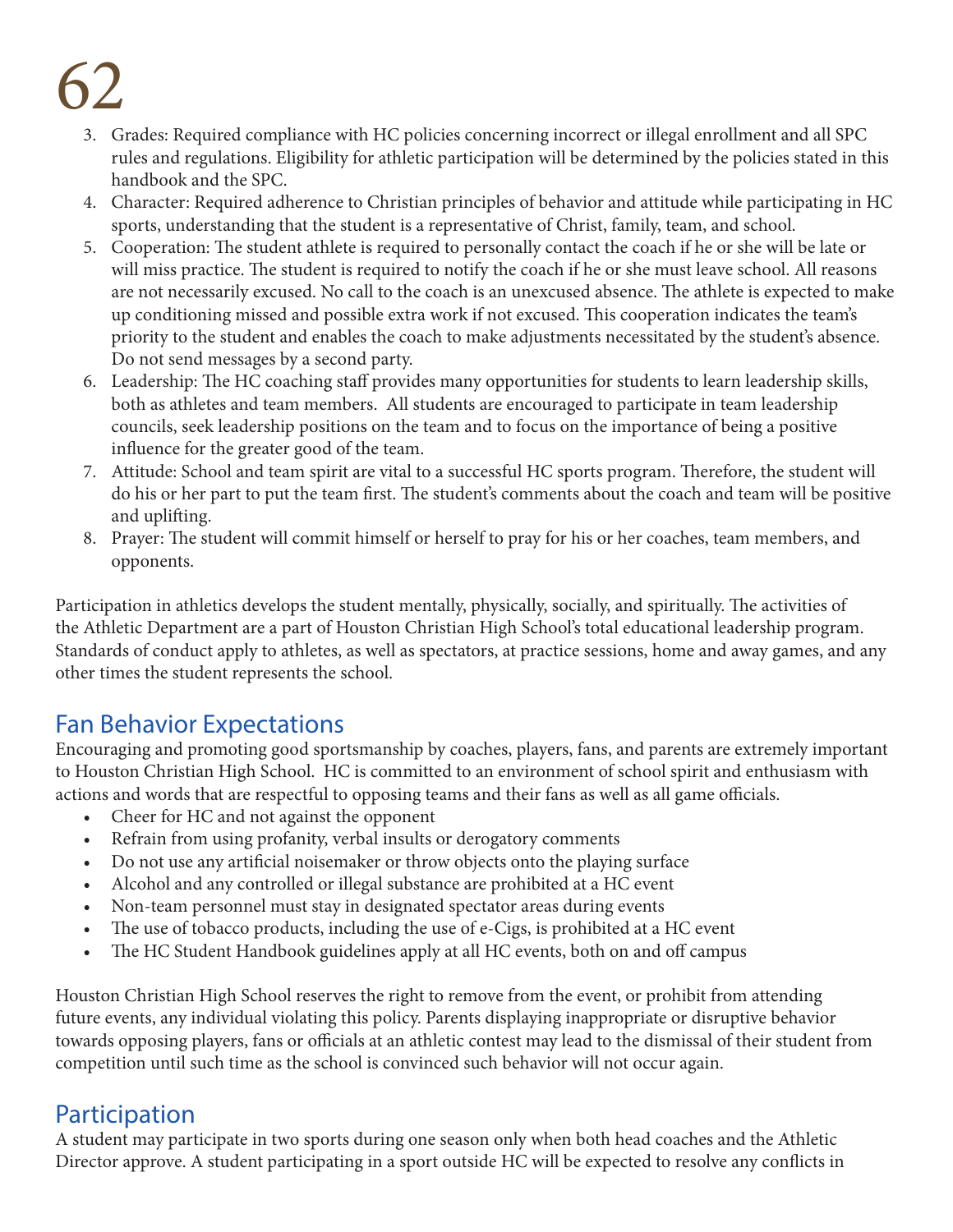scheduling by placing the HC sports schedule ahead of outside athletic activities.

If an athlete withdraws from a sport, no P.E. credit will be awarded. The athlete may not begin the next sport or off-season until the present season is complete.

Athletic cuts occur in those sports where a limited number of athletes are able to practice effectively and receive an adequate amount of playing time. Generally, 12 players are selected for each high school team. The procedure for cuts includes the following:

- 1. Players cannot be cut before completion of one week of practice.
- 2. Players will be informed personally if they did not make the team.
- 3. Players will be given an evaluation of strengths and weaknesses so they know areas where they need to improve.
- 4. No cuts should be made if only one or two players would be eliminated.

## Accident Insurance

When a student is injured in an accident while at school or while participating in a school-related activity, claims for medical expenses are to be submitted to the student's medical insurance plan. HC does not carry or provide medical insurance for its students. If there is a question about an insurance claim for a student accidental injury, please refer the question to the Business Office.

# Medical Release

All HC students participating in athletic events must have a current medical exam on file. Medical physicals are valid for one calendar year from the date of the examination. The HC physical form must be completed and submitted each year to the school nurse.

# Scholarships

Any student may apply for indexed tuition upon acceptance at HC. Indexed tuition is based on need as determined by factors such as family income, family size, and family resources, based upon the financial data provided by parents or guardians to the school. Houston Christian High School does not provide athletic scholarships.

# Practice

Practice times are established based on availability of facilities and coaches' schedules. Fall sports begin before the school year starts.

# Off-Season

If a sport has an off-season, the student athlete is expected to participate in off-season practice. Athletes may not participate in off-season practices (excluding supervised weight room activities) for one sport while actively participating in another in-season sport.

# Scheduling

All games and meets are scheduled through the head coach and approved by the Athletic Director. Game dates and times are established yearly based on availability of facilities. Athletic team schedules are available on the HC website.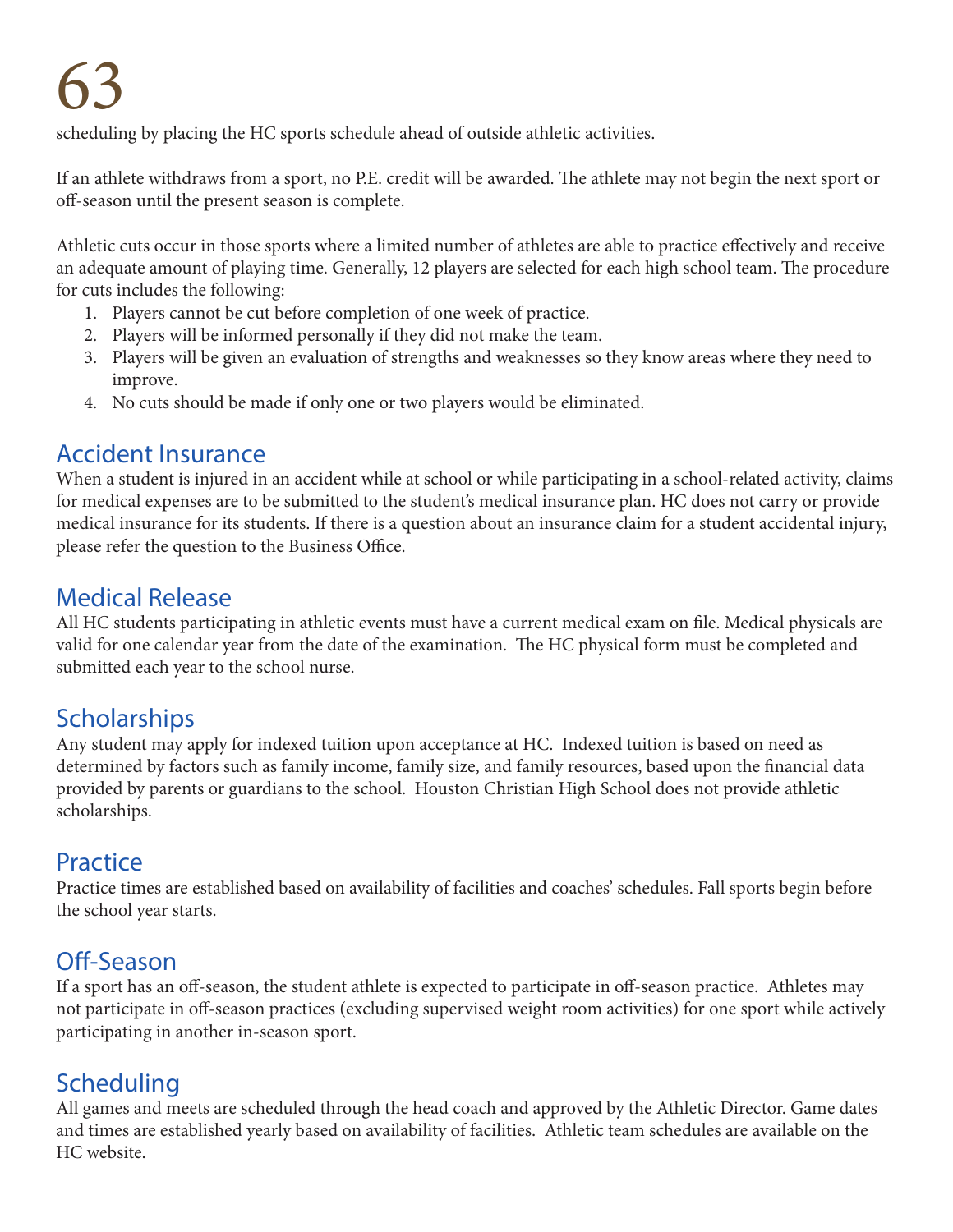### Athletic Transportation

For school related extracurricular activities, the school will arrange transportation from school to the event and return back to the school. In some circumstances, HC may require all student participants to ride in schoolowned or school-contracted vehicles together to the event. However, if a parent or student is given the option and decides not to utilize this service, HC will not assume responsibility for any accident, injury, or property damage. In order for a student to drive, the student must have permission to drive from his parents (and they must have signed a Release Form) and the head coach. The student is expected to drive alone following the school bus. A student may return home with his parents or another player's parents, if this has been communicated to the head coach in writing.

## Athletic Attendance

As a minimum, a student must be in attendance for half the school day to be eligible for an afternoon or evening practice/game/event. Students must also attend school the school day following participation in a game participation, the student must be in attendance. Any student that is absent for more than half of the school day may not participate in any practices/contests/activity the day of the absence. In the event a student misses over half the school day on the day of a tournament, the student will not be allowed to participate in the first game of the tournament series.

## Game Day Attire

Student athletes are permitted to wear official athletic, department approved game-day polo shirts or other approved attire with school uniform pants, shorts, or skirts on Fridays only.

# Athletic Discipline

Discipline is the common denominator of consistent winners. Each coach in the program must clearly communicate what is expected, see that players understand what is expected of them and accept nothing less. If these expectations are not met, the coach may recommend to the Athletic Director more stringent disciplinary action to preserve the integrity of the team.

Discipline involves being on time, attending all practices and games, dressing properly, and keeping the locker area neat. These are small tasks but very important in building team unity and morale. An athlete suspected of using alcohol, tobacco, or drugs during the season will be confronted by the coach. Therefore, if a coach suspects that an athlete has a problem in this area, a conference will be held with the athlete's parents and the head coach. Since these problems violate Houston Christian High School's Student Code of Conduct, affect one's performance, and let the team down, stringent discipline measures will be initiated. (See Student Management section of this handbook.)

Any student that receives a disciplinary consequence (i.e. Detention, Saturday Detention, etc.) will be assigned a time to fulfill the consequence. This may mean missing or being late to practice or games.

Any student stealing personal or school property in the athletic facilities will forfeit the use of those facilities for the remainder of the year. The student will face consequences through the school's normal disciplinary process.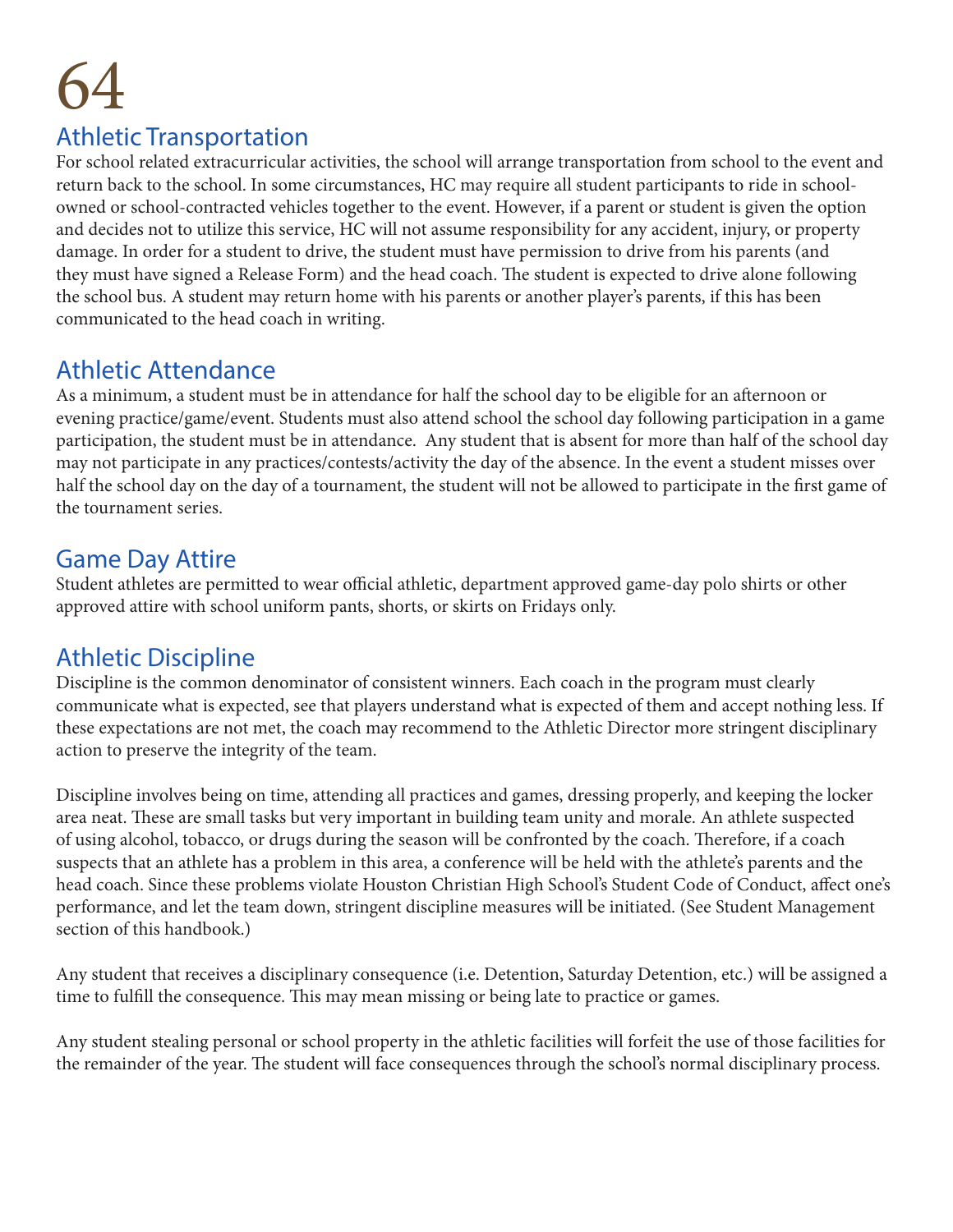# 65 General Athletic Information

### Uniforms

Coaches have specific uniform packages available at the beginning of each sports season. Students are responsible for all equipment checked out to them. If the equipment is lost, stolen or not returned to HC, the parents will be billed for the missing items. Report cards will be held until equipment is paid for or returned. The ability to take final exams will be prohibited until all equipment is returned or paid for. Student athletes purchase those items they keep, such as the practice shirt, shoes and socks.

#### **Lockers**

Lockers are assigned by the Athletic Department for student athletes. Students are required to keep all clothes and possessions in locked lockers during each athletic practice or event. Students are responsible for lost or stolen items.

#### Lost and Found

Personal clothing found in the locker room or gym is turned in to the school's lost and found in the Attendance Office. Students may claim lost items within two weeks. After two weeks, all items will be donated to charity.

#### Lettering

Students may purchase the school approved letter jacket on campus from the school approved dealer. Lettering eligibility and all athletic-related patches for the jacket must be approved by the Athletic Department prior to purchase by the individual athlete. Order forms are available from the Athletic Office.

Optional Award Purchases:

- 1. One (1) HC sanctioned letter jacket/sweater per varsity student in athletic or extracurricular activities may be earned and purchased by the student.
- 2. Band students may purchase jackets or sweaters for satisfactory completion of one year's work (10th, 11th, or 12th grade year).
- 3. Choir students may purchase jackets or sweaters for satisfactory completion of one year's work (10th, 11th, or 12th grade year).
- 4. National Honor Society members may purchase jackets or sweaters after a one-year membership.
- 5. Drill Team members may purchase jackets or sweaters after serving for a full year.

Note: All purchases must be approved by the Director of Athletics office and made through the HC representative. Notification of purchase options and time will be given to each student prior to a purchase opportunity on the HC campus.

#### Forms

The following forms, which are available in the Athletic and Attendance Offices and/or located on the HC website, must be completed and returned to the school nurse prior to athletic participation:

- Physical Examination
- Optional ECG evaluation

### Sports Offered

The following sports are offered to both male and female students, except where noted: Year Round Sports: Cheerleading (girls only), Drill Team (girls only) Fall Sports: Cross Country, Field Hockey (girls only), Football (boys only), Volleyball (girls only)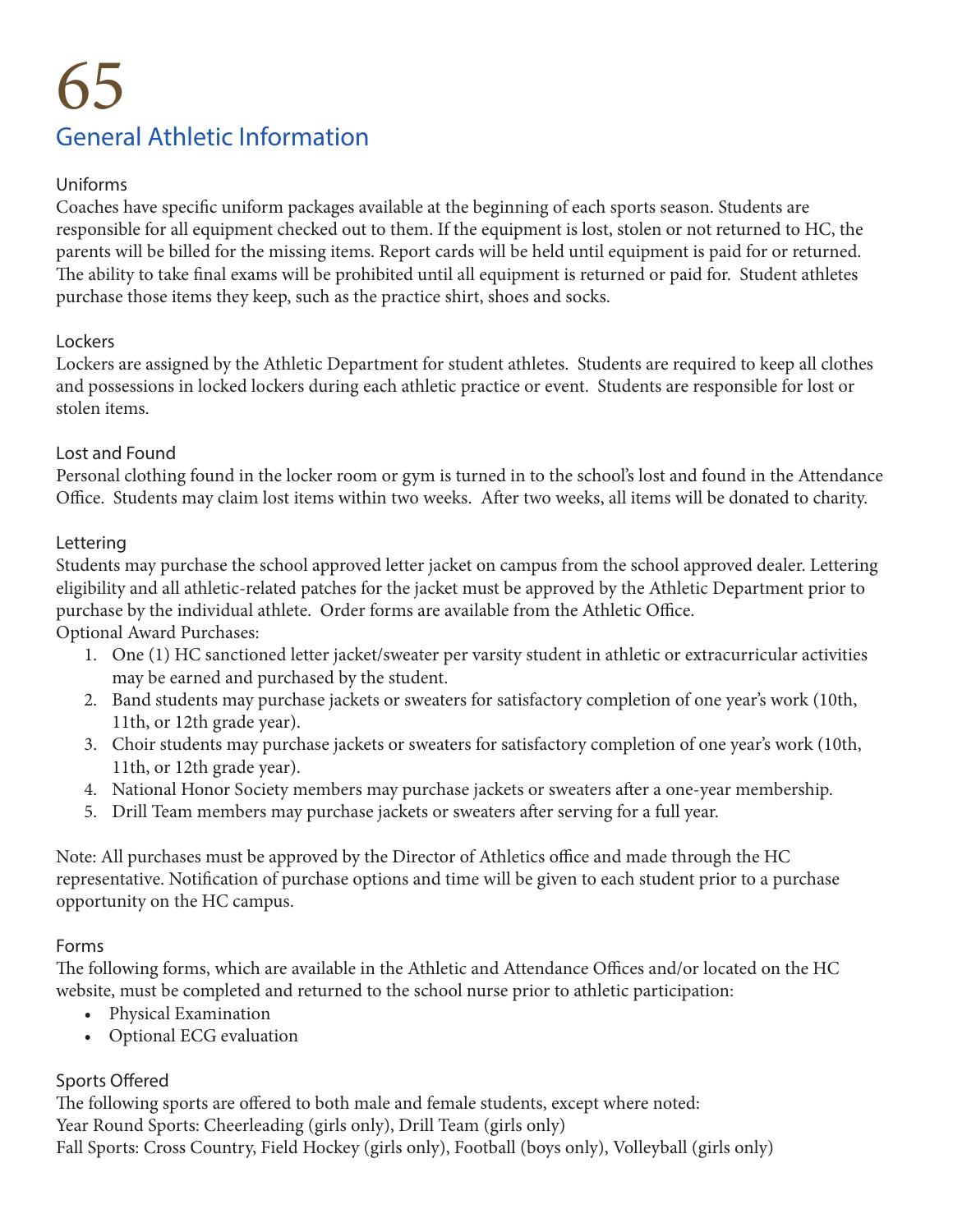Winter Sports: Basketball, Soccer, Swimming Spring Sports: Baseball (boys only), Golf, Lacrosse, Softball (girls only), Tennis, and Track

### Conference Affiliation

Houston Christian is a member of the Southwest Preparatory Conference. Enrollment at HC does not guarantee that a student is eligible for SPC athletics. The SPC has the ultimate authority in determining a student's eligibility.

# STUDENT MANAGEMENT

The Board of Trustees and administration are committed to a student management plan that effectively supports the Mission Statement of Houston Christian High School – to enroll, to educate, to encourage, and to graduate students as responsible citizens and ambassadors for Christ. Student management at HC is therefore based on biblical principles and structured so that parents, students, and school personnel benefit mutually.

Certain fundamental principles apply at Houston Christian High School that directly impact this arena of student management.

- 1. HC is committed to the philosophy that education is the product of a fully cooperative relationship between the home and the school.
- 2. As a private, Christian school, HC assumes that admission and attendance are a matter of privilege, not right.
- 3. In the admission and attendance processes or any other process of the school, HC will not in any way discriminate on the basis of race, sex, religion, or national origin.
- 4. As a private, Christian institution, HC reserves the right and indeed assumes the obligation to establish rigorous academic standards and strong disciplinary standards as well as decisive actions to be taken when these standards are not met.
- 5. While HC must be firm in maintaining an academically sound, safe, and effective environment for learning, HC is also sensitive to the well-being of each child and family.
- 6. The ongoing success and welfare of the entire school must, in the final analysis, take precedence when decisions are made regarding a student's admission or continuance at Houston Christian High School. Therefore, HC reserves the right to rescind any student enrollment contract, when in the opinion of the school, a student, parent or guardian fails to demonstrate support for school policies and/or meet established academic or disciplinary guidelines.

The Student Management Plan addresses two major concerns of student life:

- 1. Expectations for academic performance in the Student Code of Academic Standards and adherence to the HC Honor Pledge;
- 2. Behavioral expectations and standards for student behavior as articulated in the Student Code of Conduct

Neither this Student Management Plan nor the HC Student and Parent Handbook is intended to be or can be all-inclusive or define all types and aspects of student management standards. The administration reserves the right and assumes the authority to discipline for additional conduct that it determines is not consistent with the mission of the School, and to declare rules and regulations in all matters of student management not otherwise specified.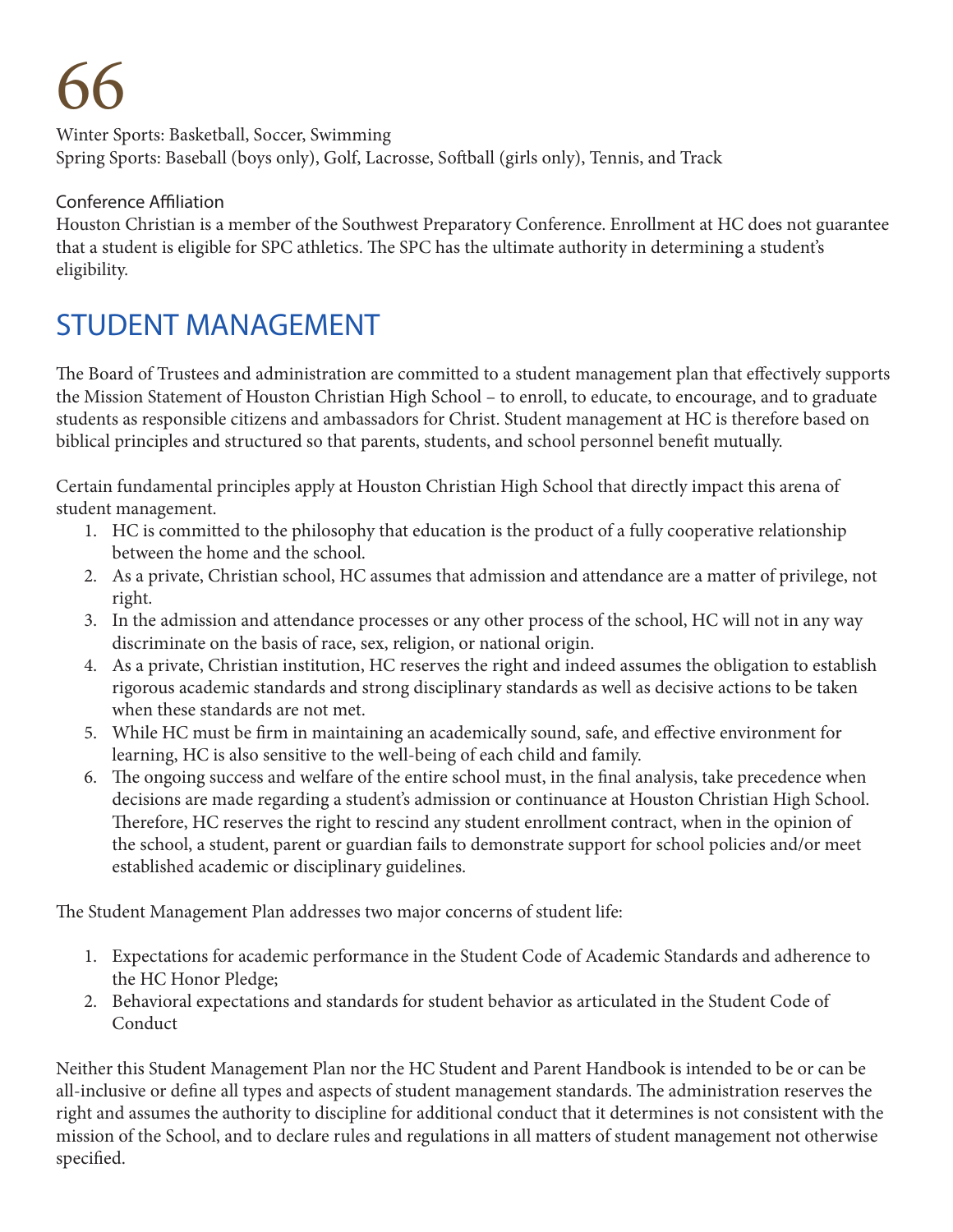# 67 Biblical Guidelines for Student Management

Respect Authority - Romans 13:1-4: "Everyone must submit himself to the governing authorities, for there is no authority except that which God has established. The authorities that exist have been established by God. Consequently, he who rebels against the authority is rebelling against what God has instituted, and those who do so will bring judgment on themselves. For rules hold no terror for those who do right, but for those who do wrong. Do you want to be free from fear of the one in authority? Then do what is right, and he will commend you. For he is God's servant to do you good."

Be an Example - 1 Timothy 4:12: "Don't let anyone look down on you because you are young, but set an example for the believers in speech, in life, in love, in faith, and in purity."

Seek Excellence - Philippians 4:13: "I can do everything through Christ who gives me strength."

Be Honest - 2 Corinthians 8:21: "Providing for honest things not only in the sight of the Lord, but also in the sight of man."

Be Truthful - Ephesians 4:25: "Therefore each of you must put off falsehood and speak truthfully to his neighbor, for we are all members of one body."

Practice Clean Speech - Ephesians 4:32: "Do not let any unwholesome talk come out of your mouth, but only what is helpful for building others up according to their needs, that it may benefit those who listen."

Reflect Jesus - Philippians 4:8: "Finally, brethren, whatever is true, whatever is noble, whatever is right, whatever is pure, whatever is admirable – if anything is excellent or praiseworthy – think about such things."

# STUDENT CODE OF CONDUCT

HC values and upholds the principle of respect for authority (Romans 13:1-4) and expects students and their families to subscribe to the same principle. As individuals associated with a school that professes and lives its Christian beliefs, we must do our best to have our actions and lifestyle choices reflect those beliefs. Therefore, HC expects its students to conduct themselves in all aspects of their lives with dignity and respect worthy of Christ, and in line with the school's behavioral expectations, both on and off campus, at school-sponsored and non school-sponsored events. HC reserves the right to discipline students who have violated the behavioral expectations set forth in the HC Honor Pledge and/or the Student Code of Conduct, regardless of time or location.

# Campus Discipline

Campus discipline is the responsibility of the Dean of Students and the Principal. Duties shall include, but not be limited to, the authority to:

- 1. Assess and implement the Student Code of Conduct and Student Code of Academic Standards in accordance with the particulars of the Student Management Plan.
- 2. Place a student on Disciplinary or Academic Probation.
- 3. Remove a student to a temporary on-campus educational setting for a period not to exceed five consecutive days.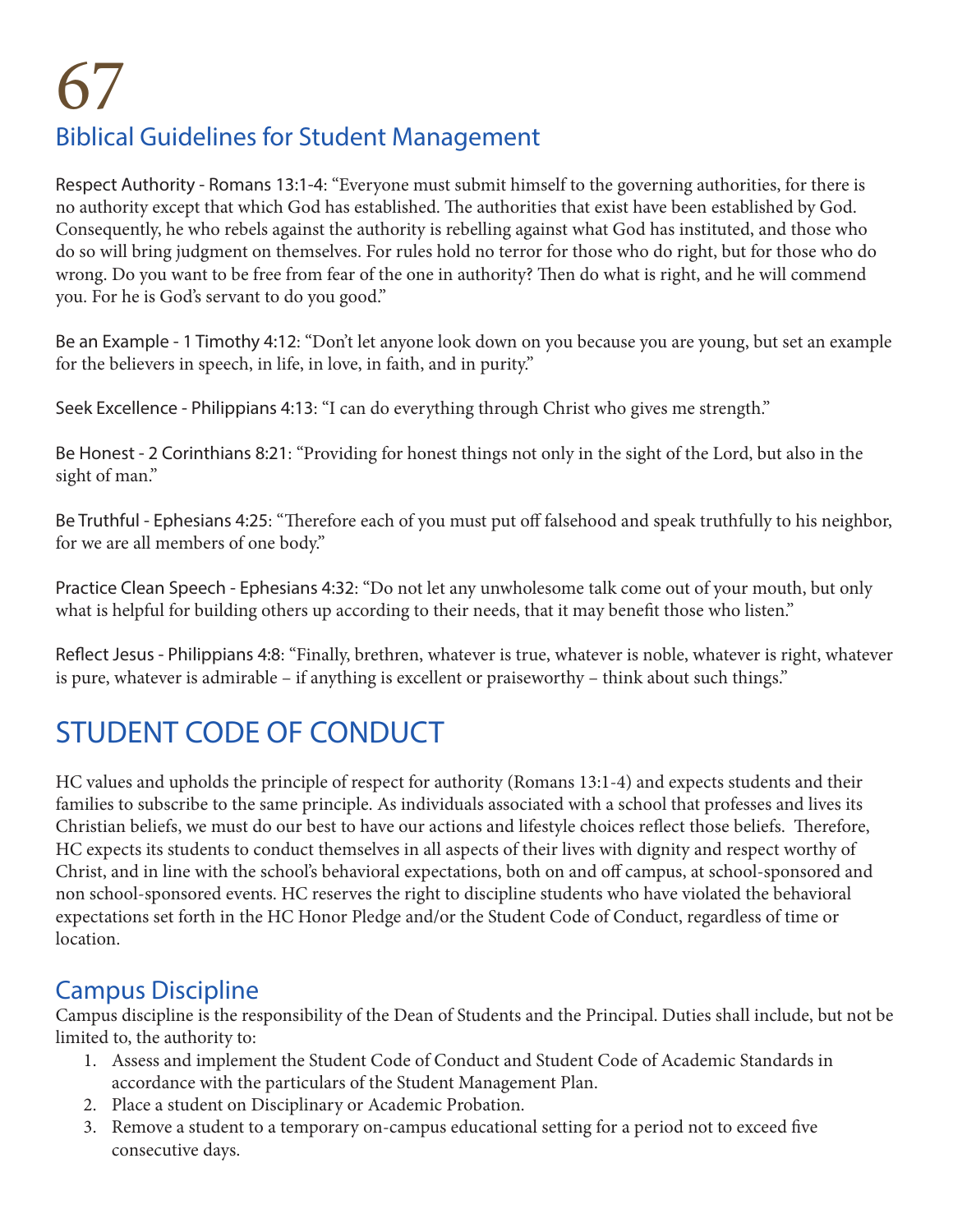- 4. Remove a student from campus for emergency reasons.
- 5. Suspend a student off-campus for no more than three consecutive school days, unless drugs or alcohol are involved.
- 6. File charges with law enforcement agencies should a student's infraction constitute a violation of the law.
- 7. Decline to extend an invitation to enroll for the succeeding semester with approval of the Disciplinary Review Committee and Head of School.
- 8. Recommend to the Head of School and Student Life Committee of the Board that a student be expelled from Houston Christian High School for any of the reasons specifically enumerated as expellable offenses in the Student Code of Conduct, or for similar conduct at the Head of School's discretion.

## Parent Expectations

HC believes that the best student outcomes occur when parents are actively engaged in the student's HC educational experience. Therefore, HC asks parents to:

- Actively support the HC Philosophy and Mission Statement.
- Encourage strong attendance habits of their student.
- Encourage students to develop proper study habits at home.
- Support the school's dress code by encouraging the student to dress accordingly.
- Monitor student's performance and recognize success.
- Bring to the attention of school personnel any learning problem or condition that impact the student's education.
- Participate in any meeting requested by teachers or school counselors.
- Follow the prescribed "chain of command" teacher, Principal, Head of School in pursuing academic issues or seeking resolution of academic disputes.
- Support the school in its efforts to administer the Student Management Plan without interference.
- Review all school-generated emails to stay abreast of information pertaining to your student.
- Keep the school up to date on home, work, and emergency telephone numbers.
- Regularly attend such activities as parent/student orientation, open house, and parent education nights.
- Pay all tuition and fees in a timely manner.
- Share time and talents by participating in the many HC volunteer opportunities.

# HC Honor Pledge and Violations of Academic Integrity

"On my honor, I have not given or received any unauthorized aid on this work."

All student work, including homework, papers, quizzes and exams, is governed and guided by the HC Honor Pledge. Students are required to write and sign the above Honor Pledge on all exams and papers.

Examples of academic integrity violations include, but are not limited to:

- Copying homework
- Sharing one's own work
- Submitting another's work as one's own
- Unauthorized use of online test banks
- Cheating such as looking on someone else's paper during a test or quiz
- Plagiarism, intentional or unintentional, as defined by the MLA Handbook. Students should consult with their teacher if unsure about MLA criteria.
- Forgery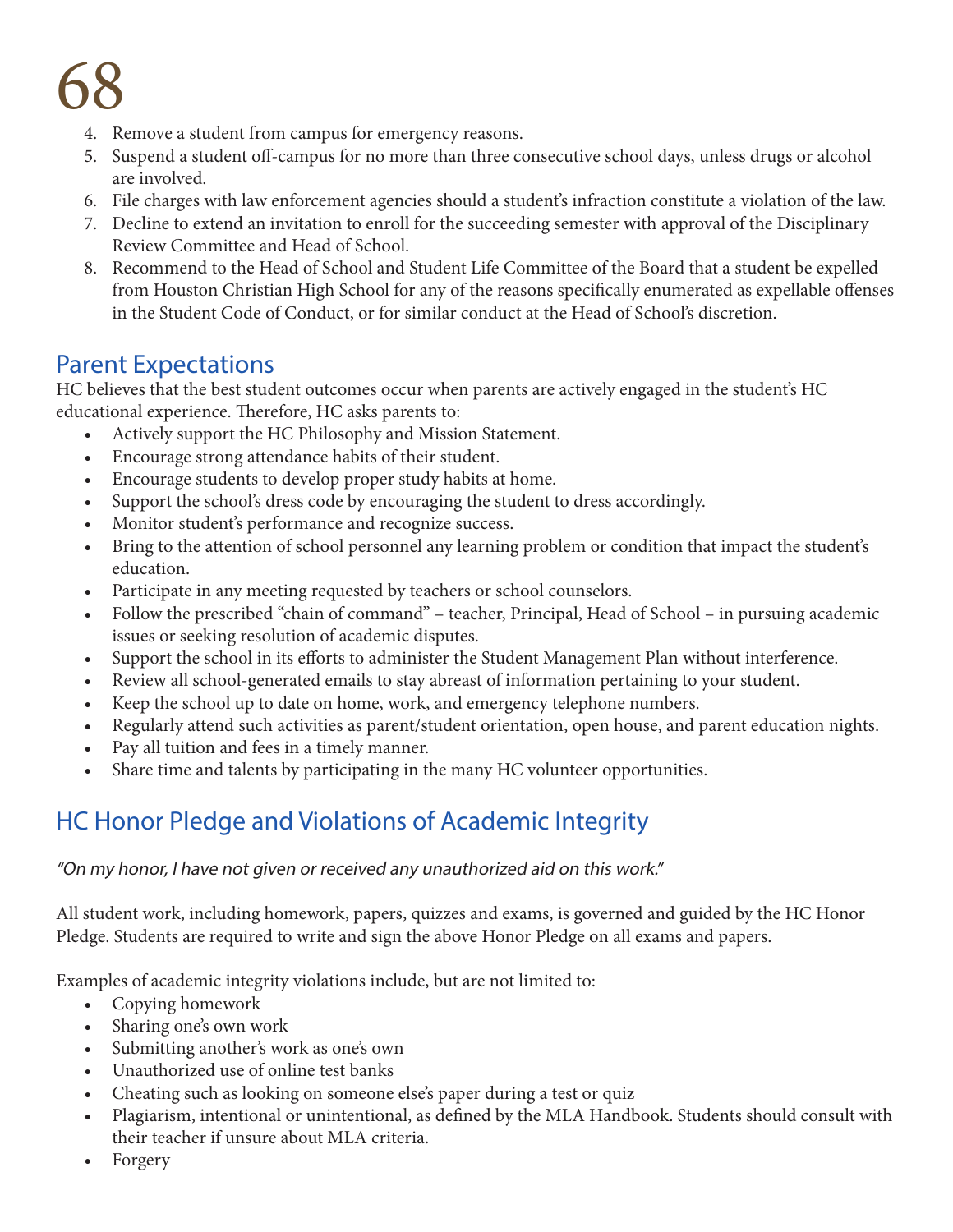The unauthorized use of online resources without proper citation

Academic integrity violations are cumulative and include all years a student attends HC.

# Conduct Expectations and Violations

#### Alcohol, Drug and Tobacco Use

Houston Christian seeks to provide a drug free educational environment. While HC is not staffed to provide drug or alcohol rehabilitation or to partner with outside organizations that manage recovery from substance abuse, we know it is important for students to seek information or assistance with drug and/or alcohol related issues. They are encouraged to visit with the counselors or spiritual leaders for guidance and support.

The possession, use, sale, purchase or transfer of alcohol, controlled substances or dangerous drugs as defined by state and federal law, any inhalable, volatile chemical substance, illegal drugs or drug paraphernalia, vapes, tobacco or nicotine products on campus or during a school-related trip or activity is not allowed. Students may not use or be under the influence of non-prescribed drugs or alcohol on or off campus or during a school related trip or activity.

The following items are prohibited:

- Alcohol or any alcoholic beverage.
- Any tobacco product, including vaping products such as the Juul and other products that contain nicotine.
- Any controlled substance or dangerous drug as defined by state and federal law, without regard to amount, including but not limited to marijuana, any narcotic drug, hallucinogen, stimulant, depressant, amphetamine, or barbiturate, and includes any unauthorized prescription medication.
- Any abusable glue, aerosol paint, or any other volatile chemical substance for inhalation.
- Any other intoxicant, mood-changing, mind-altering, or behavior-altering drugs.
- Any and all drug paraphernalia. Violation will result in stringent disciplinary response, and law enforcement agencies may be notified by HC officials.

All disciplinary responses to drug and/or alcohol use will include a meeting with parents/guardian and a counselor to determine a course of action. Minimal disciplinary consequences are as follows:

On-Campus or school functions off-campus (i.e. sporting events, dances, etc.)

| Alcohol: | 1st Offense - Automatic 4 day suspension, Disciplinary Probation initiated |
|----------|----------------------------------------------------------------------------|
|          | 2nd Offense - Automatic 4 day suspension, recommended expulsion            |
| Drugs:   | 1st Offense - Automatic 5 day suspension, recommended expulsion            |

### Off-Campus non-school function

| Alcohol: | 1st Offense - Automatic 2 day suspension, Disciplinary Probation initiated |
|----------|----------------------------------------------------------------------------|
|          | 2nd Offense - Automatic 4 day suspension, recommended expulsion            |
| Drugs:   | 1st Offense - Automatic 4 day suspension, recommended expulsion            |
|          | (See Expulsion under Student Code of Conduct in this handbook)             |

All drug/alcohol offenses are cumulative and span all years a student attends HC.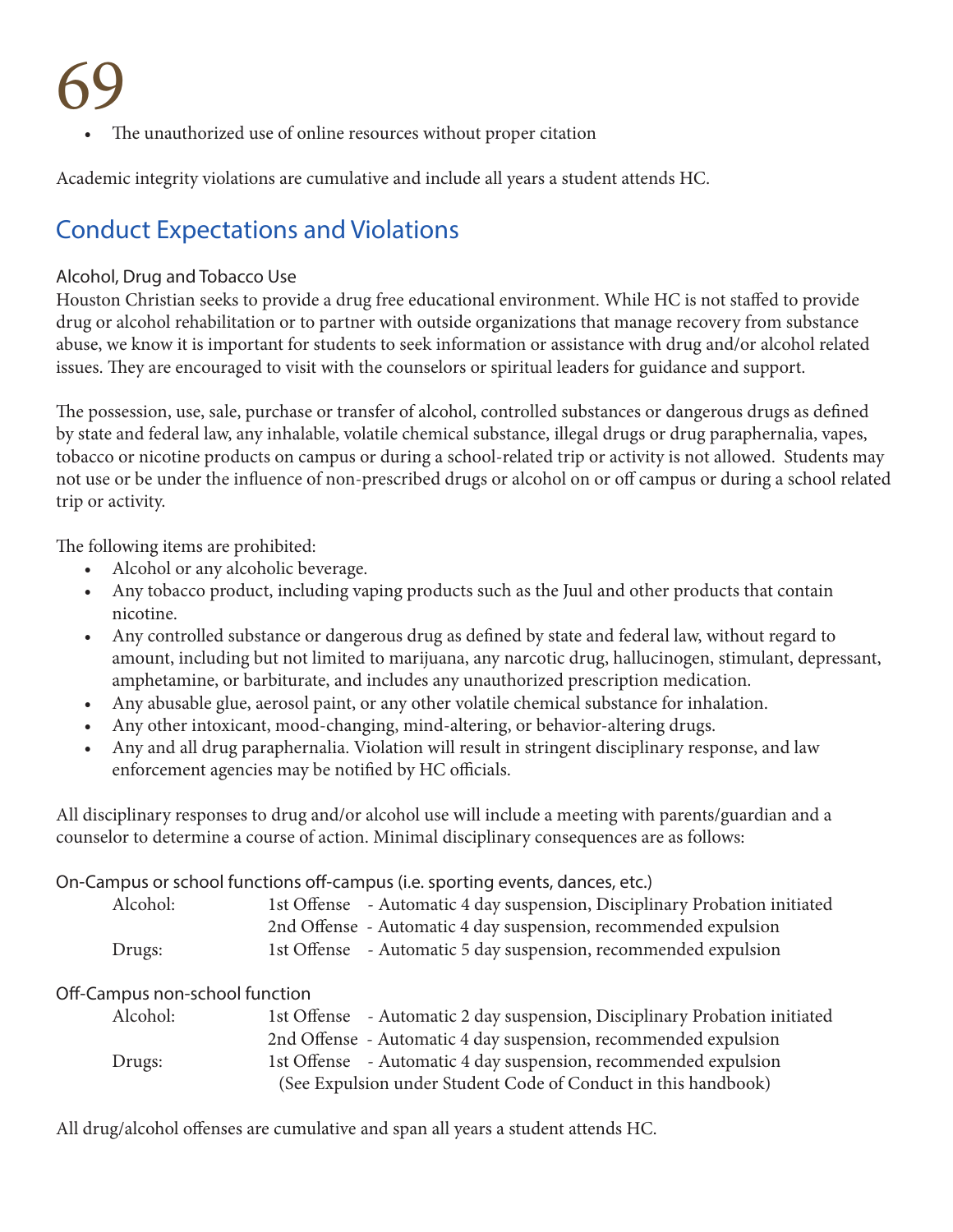The behavior of HC students is, at all times, a direct reflection upon HC. With reasonable suspicion that a student has violated the HC policy regarding drugs or alcohol, HC will require a drug and/or alcohol test from the student, and parents will be notified. Refusing consent for the required testing will subject the student to disciplinary action under the presumption that the suspected behavior occurred.

# Tardies and Truancy

Students are expected to be in their seats ready to work when the school day or block begins. Excessive tardies or absenteeism will not be tolerated. If a student is expected in class but is somewhere else on campus, such as the student center or gym, that student will be considered truant from school.

# Disruptive/Disrespectful Conduct

- HC students are expected to conduct themselves with dignity and respect for themselves and others on campus, in and out of the classroom. Conduct that disrupts class or school assembly, or that violates the rights of other students or employees at school or school-related activities, is prohibited.
- Items that detract from the spiritual and academic mission of HC or have the potential for significant disruption or distraction are forbidden at school or any school-sponsored activity. Campus administration reserves the right to determine which items are considered disruptive.
- HC students are expected to comply with the rules set forth by each teacher in the classroom.
- HC students are expected to show respect in all situations, including standing for the Pledge of Allegiance and the National Anthem. Students who refuse to show respect in this manner may be subject to disciplinary action.
- Throwing or projecting objects that may cause bodily injury, property damage, or disruption is prohibited.
- Physical altercations or assaults are strictly prohibited. Disagreements should be resolved amicably and with dignity and respect.

# Dress and Grooming

HC students are expected to be in appropriate uniform and properly groomed during the academic day. Students not in the appropriate HC uniform are subject to disciplinary action. Details regarding appropriate school uniform can be found under the Uniform Dress Code section.

# Parking and Automobile Violations/Passenger Misconduct

Parking on the HC campus is a privilege. Abuse of any of these guidelines and regulations will result in revocation of that privilege. The following HC regulations apply:

- Students must complete the online Vehicle Registration form in order to obtain a parking permit.
- Upon arrival to the HC campus, all students must park and immediately leave their cars, without lingering in the parking lot.
- Students may not go to their cars during the course of the school day without administrative permission.
- Students are expected to drive responsibly and adhere to all traffic laws while on campus.
- Buses and pedestrians always have the right of way.
- Students are only permitted to park in authorized parking spaces.
- No smoking, vaping or any form of tobacco use will be tolerated in or out of a vehicle on campus.
- Drivers may not allow anyone to sit on or hold onto their vehicle while it is in motion or allow anyone to be in the back of their pickup truck while it is moving.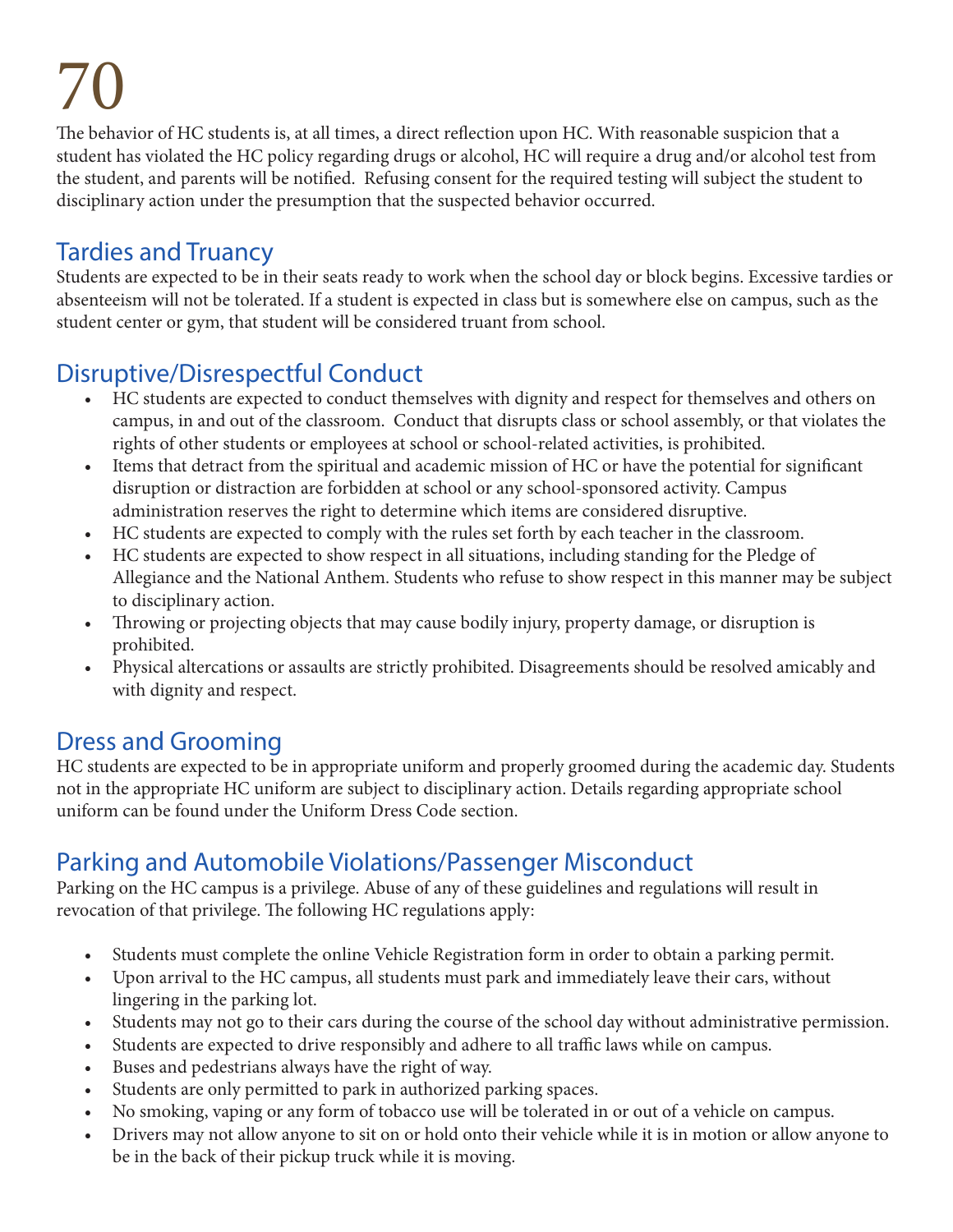• Students should be mindful that their car is always subject to being searched while on the HC campus.

# Digital Conduct

Students who use social networking sites must do so responsibly, bearing in mind that online information is public, not private, and that the rights and feelings of others must be respected at all times. Therefore, gossip, insults, negative comments, and demeaning or derogatory pictures of others, especially those in the HC community, are prohibited. Other guidelines include:

- Exercise care with privacy settings and profile content and pictures.
- Refrain from listing complete birthdays, home addresses, or phone numbers.
- Keep posts consistent with the mission of the school and protect the reputation of the school
- Refrain from asking faculty to be friends on any social networking site.

Poor behavior on social networking sites may result in disciplinary action. Student cell phones or other electronic devices may be taken and inspected at any time, without warning, by any member of the faculty or administration given suspicion that there is content that would violate the HC Student Code of Conduct or puts the student at risk. The Principal and/or Dean of Students have the right to have the student unlock any cell phone and device content in such situations. Content revealed during this process may cause the student to incur disciplinary action up to and including dismissal or non-renewal for future academic years at the sole discretion of the school.

## Online Learning Management Systems and COPPA Information

We are committed to high quality teaching and learning. We realize that part of 21st century learning is adapting to the changing methods of communication and providing rich and varied contents and experiences for our students. The importance of teachers and students engaging, collaborating, learning, and sharing in digital environments is a part of 21st century learning and provides students the opportunity to develop as literate and technologically competent individuals. Educational standards are now requiring the use of online education tools and our School uses several computer software applications and web-based/cloud-based education technology services operated not by the School, but by third parties. These applications include, but may not be limited to, Google Drive, Discovery Education, Schoology, Explain Everything, See Saw, Scratch, MineCraft, Kodable, Zoom, Canvas, Code Monkey, and other similar educational programs. A complete list of the programs with the privacy policy for each can be found on our School website.

In order for our students to use these programs and services, certain personal identifying information—generally the student's name and school email address—must be provided to the website operator. Please note that any personal information provided by the School is for educational purposes only and is used by the School solely to communicate with the service provider. Students will receive a school email address to participate in certain of these computer software applications and web-based/cloud-based services. Under federal law entitled the Children's Online Privacy Protection Act (COPPA), certain website providers must provide parental notification and obtain parental consent before collecting personal information from children under the age of 13. For more information on COPPA, please visit https://www.ftc.gov/tips-advice/businesscenter/guidance/complying-coppafrequently-asked-questions.

COPPA permits schools such as ours to consent to the collection of personal information on behalf of its students, thereby eliminating the need for individual parental consent to be given directly to the website operator. Your signature on this Handbook will reflect and constitute your consent for our School to provide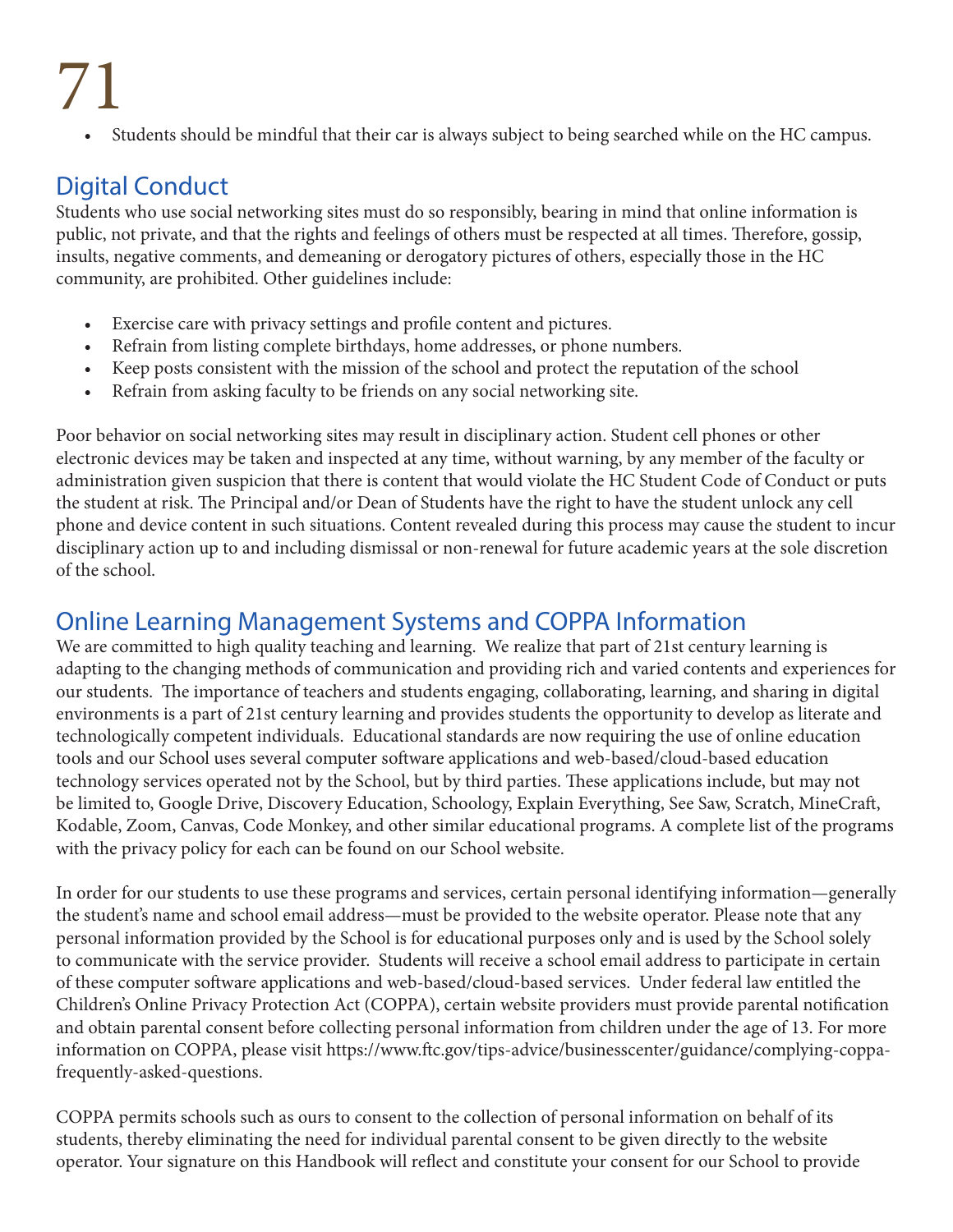personally identifying information for your child consisting of first name, last name, an email address, username, and school-related information, such as school name, class, and teacher name. Your signature will also reflect and constitute your consent for your child to participate in video conferencing, podcasts, and live chats, which means that their voice will be heard and their image displayed to others and both may be recorded. If you do not want your student to participate in these programs, please notify the Assistand Principal/Dean of Students.

## Harassment

HC prohibits all harassment of any student or school employee based on a person's race, sex, religion, national origin, age, disability, or sexual orientation. All harassment is prohibited. Students who feel they have been subjected to or who observe conduct of a harassing nature are encouraged to promptly report the matter to the Counselor, Dean of Students, Principal or the Head of School. All complaints will be promptly investigated. Every effort will be made to protect the privacy of parties involved in any complaint. However, the school reserves the right to fully investigate every complaint, and to notify a student's parent or guardian and appropriate government officials as circumstances warrant. It is against school policy to retaliate against any person who has filed a complaint concerning harassment or has testified, assisted or participated in any matter or investigation.

## Sexual Harassment

Sexual harassment means sexual advances, requests for sexual favors, and any other verbal, written, visual, or physical conduct of a sexual nature. Unwelcome sexual behavior of this type can include a wide range of conduct. Among the types of behavior which would violate this policy are:

- Unwanted sexual advances or propositions.
- Visual conduct such as leering or making sexual gestures, displaying pornography, sexually suggestive objects or pictures, cartoons or posters.
- Verbal or written conduct such as making or using derogatory comments, epithets, slurs, and jokes.
- Verbal or written abuse of a sexual nature, graphic verbal commentaries about an individual's body, sexually degrading words used to describe an individual, sexual or obscene letters, notes, or invitations.
- Physical conduct such as touching, assaulting, impeding, or blocking movements.

## Hazing/Bullying, Abusive Language

The School is dedicated to fostering an environment that promotes kindness, acceptance, and embraces differences among individuals. Therefore, the School will not tolerate any type of harassment or bullying by a student, employee, or any third party (including vendors, contractors, donors, volunteers, parents, and visitors). Students should be aware that their off campus behavior is also covered under this policy, regardless of when and where the conduct occurred or who was affected by the student's inappropriate behavior. Harassment is broadly defined to include unreasonable conduct or behavior that is personally offensive or threatening, impairs morale, or interferes with the educational environment of students and includes, but is not limited to, slurs, jokes, comments, teasing, and other offensive conduct relating to race, religion, color, sex, gender identity, sexual orientation, national origin, citizenship, or disability. Harassment also includes sexual harassment.

Examples of sexual harassment include, but are not limited to:

- Demanding sexual favors.
- Requests for pictures of a sexual nature
- Taking, sending, or posting images of a sexual nature without consent
- Spreading lies or information about another individual's sexual activity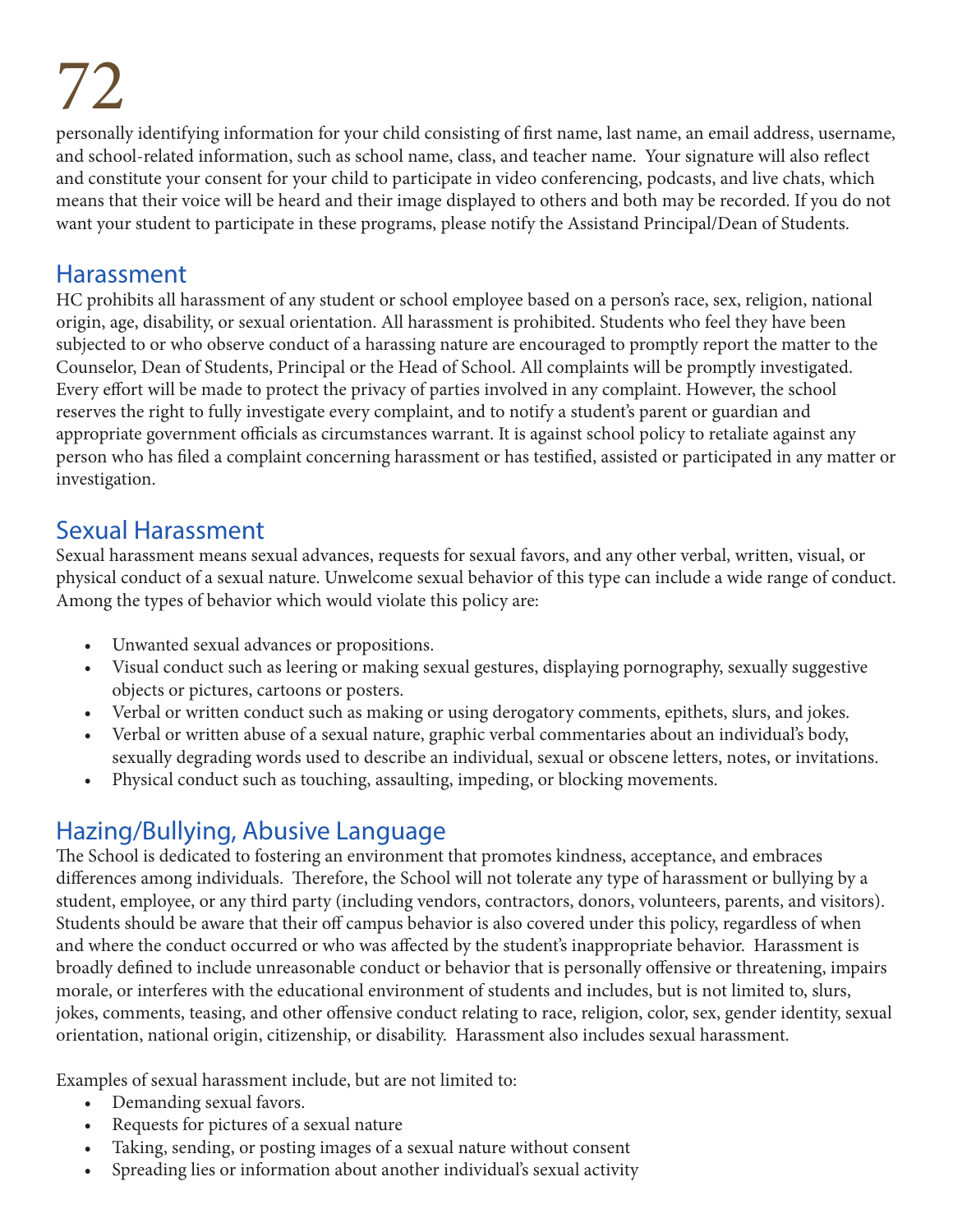- Coercing sexual activity by threat of punishment or offer of reward
- Obscene or sexually suggestive graffiti
- Displaying or sending pornographic pictures or objects
- Offensive touching, pinching, grabbing, kissing or hugging
- Restraining someone's movement in a sexual way
- Sexual or lewd jokes, remarks, leering, whistling, brushing against the body, or other suggestive or insulting gestures or comments about another's body
- Intimidating or suggestive remarks about an individual's sexual orientation, whether actual or implied

Examples of other forms of harassment based on race, religion, color, national origin, citizenship, or disability include, but are not limited to:

- Offensive, intimidating, or inappropriate comments, postings, or conduct relating to race, ethnicity, or color (using racial slurs, racial or ethnic jokes, comments, name calling based on race or ethnicity, etc.)
- Offensive, intimidating, or inappropriate comments, postings, or conduct teasing or joking about another person's disability, failure to speak English clearly, religious background, clothing, or beliefs, or similar behaviors.

Bullying includes a variety of behaviors, but all involve a person or group trying to take advantage of the power they have to hurt or reject someone else. These behaviors can be carried out, physically (hitting, kicking, pushing), verbally (calling names, taunting, teasing, threatening, ridiculing, spreading rumors, etc.), electronically, sometimes called "cyber-bullying" (posting defamatory remarks or photos, sending threatening emails, creating fake profiles, taking over an account and posting as someone else), or through relational aggression (harming or threatening to harm relationships or acceptance, friendship, or group inclusion) or emotional aggression (teasing, threatening, intimidating others).

Bullying or harassment can occur through any type of communications method, including face-to-face communications, phone, text, email, postings on social media (Facebook, Instagram, Snapchat GroupMe, etc.), camera phones, or other forms of technology. The communications can be direct or indirect, such as through friends or others. Any type of offensive conduct, whether on or off campus, on a school bus, or at a schoolrelated event, can create an uncomfortable School environment.

It is the responsibility of all members of the community to ensure that their words, actions, and interactions with others always reflect the intent to promote respect and trust. Attempts to justify behavior as a "prank" or "joke" do not change its harassing or bullying nature if the object of the joke or prank is not a willing participant. Whatever the basis for the harassment or bullying, it is prohibited.

All concerns relating to harassment or bullying should be reported immediately to the Dean of Students. We also expect that anyone, whether student, faculty, staff or family member who witnesses, or has knowledge of an incident of bullying or harassment, will report the incident to the appropriate individual identified above.

When the School administration becomes aware of harassment or bullying, the situation will be promptly investigated. Any student found to have violated this policy will be subject to disciplinary action, including dismissal from school for serious violations, even in the case of a single expression, act, or gesture. Conduct need not meet the legal definition of harassment or bullying to violate the School's expectations for appropriate behavior and be actionable. No adverse action will be taken against any person who makes a good faith report of harassment or bullying. Retaliation in any form against anyone for making a complaint under this policy or for participating in an investigation is strictly prohibited. Any retaliation should also be reported pursuant to this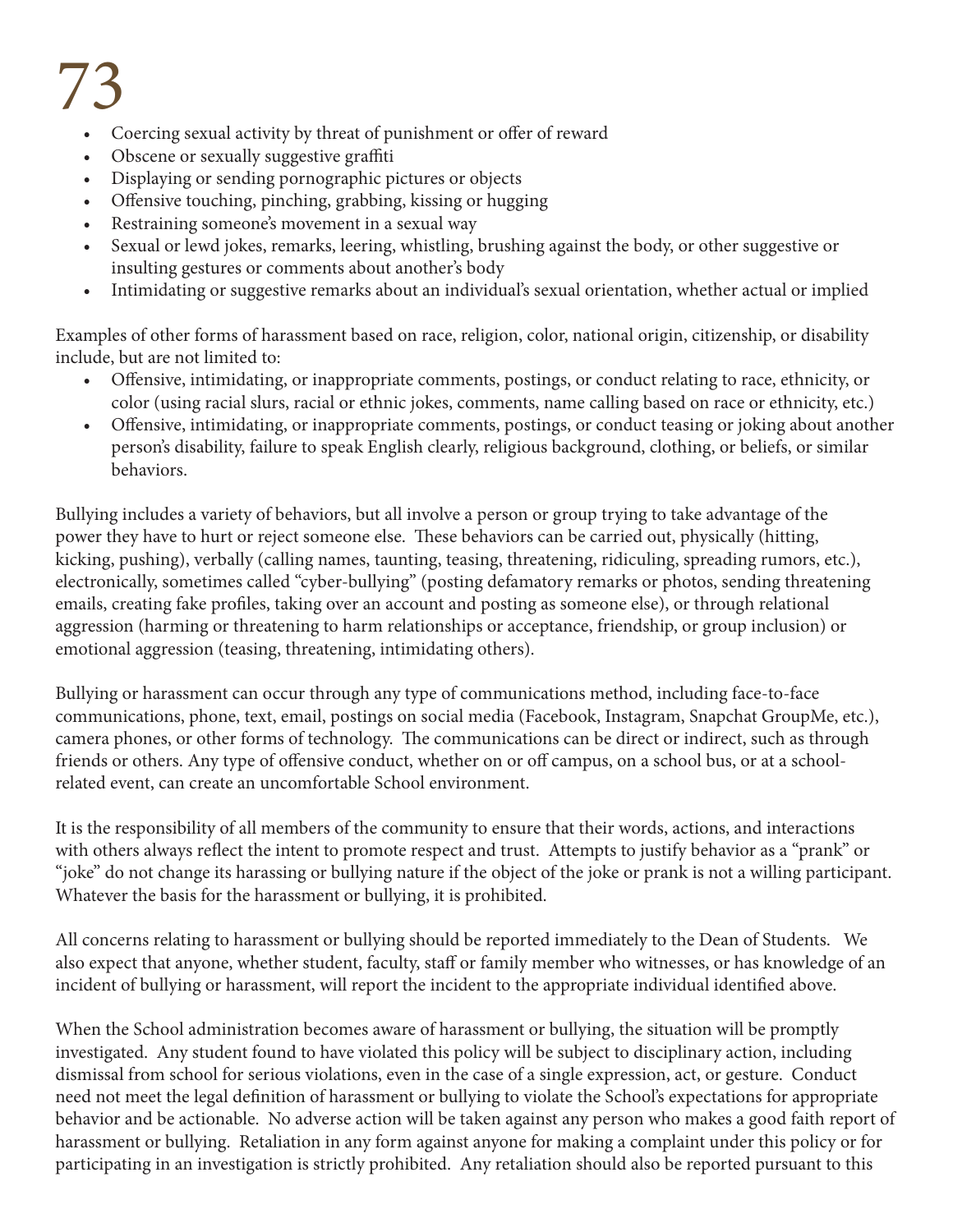policy and is itself a cause for disciplinary action.

#### Hazing

Although we encourage students to participate in School-related athletics, clubs, associations, organizations and other groups, the School prohibits all forms of hazing. Hazing refers to any activity expected of a student to join or to continue membership or participation in any group where the activity produces or could be expected to produce mental, emotional or physical discomfort, humiliation, embarrassment, harassment, or ridicule to the student, regardless of the student's willingness to participate. Hazing activities include, but are not limited to, acts of personal servitude (i.e., forced labor or service), sleep deprivation, restrictions on personal hygiene, yelling, swearing, insulting or demeaning verbal abuse, being forced to wear embarrassing or humiliating attire, consumption of vile or other non-food substances, consumption of alcohol, smearing of skin with vile substances, brandings, writing or marking on one's skin or clothes, physical beatings, paddling or other physical abuse, performing sexual simulation or sexual acts, stunts or dares that could result in physical injury or harm to a person's mental, emotional or social well-being, any act in violation of the law or School policy, and any other activity that could fall within the definition of hazing. If you think a particular activity could possibly be hazing, then it probably is. If you are not sure, then you need to contact the Assistant Prinipal/Dean of Students and ask.

A student violates this policy whenever he or she engages, assists, or attempts to engage or assist in the planning or committing of any hazing activity, whether on or off School property. Each student is also responsible for immediately reporting any hazing activity or plans for any hazing activity to the Dean of Students. The failure to make such a report is also a violation of this policy.

When the School administration becomes aware of any actual or planned hazing activity, the situation will be promptly investigated. Any student found to have violated this policy will be subject to disciplinary action, including dismissal from the School for serious violations. No adverse action will be taken against any person who makes a good faith report of hazing activity.

#### Public Displays of Affection

Students are expected to use discretion and refrain from any displays of public affection on campus or at HC off-campus events. Faculty and staff are at liberty to intervene when witnessing inappropriate public displays of affection and report as necessary to campus administration.

#### Destruction/Misuse of Property

Students are prohibited from vandalizing or otherwise damaging any property belonging to or used by HC. This prohibition extends to any private property on the premises of HC. Parents of students found guilty of such damage or destruction are liable in accordance with state law and will be responsible for full reimbursement for any damage restoration. Law enforcement agents may be notified at the discretion of HC officials and students may be subject to criminal penalties in addition to disciplinary action.

#### **Weapons**

Firearms, guns, explosives, knives and other weapons are prohibited on campus, including in all buildings and on driveways, streets, sidewalks or walkways, parking lots, parking garages, or other parking areas. Guns are also prohibited from being in locked vehicles or trunks while parked or driving on campus. Employees, students, parents and visitors shall not interfere with normal activities, occupancy, or use of any building or portion of the campus by exhibiting, using, or threatening to exhibit or use a firearm, gun, explosive, knife or other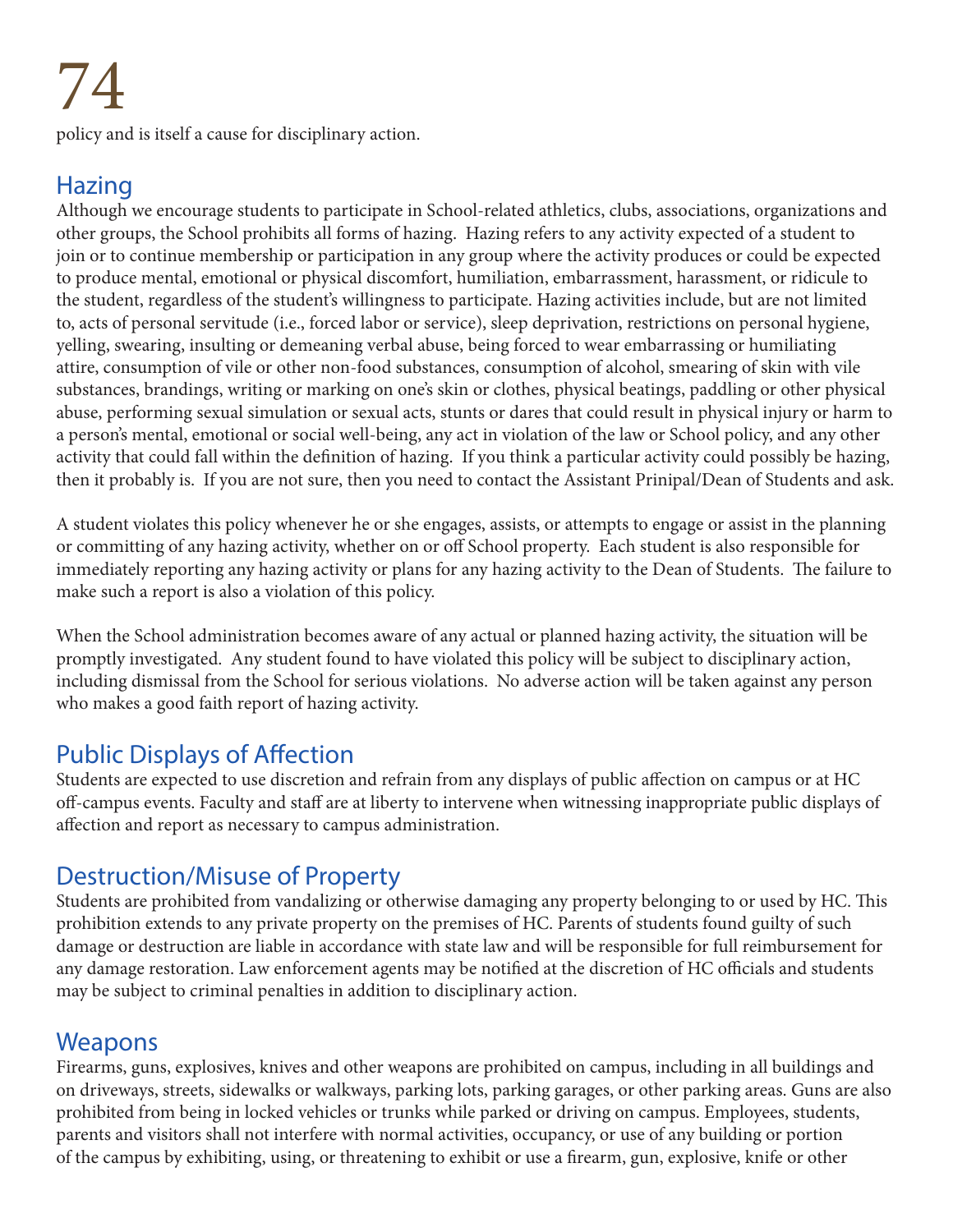weapon. Campus security officers may be allowed to be armed on campus. Students are also prohibited from bringing to school or a school-related activity any other weapons such as razors, metallic knuckles, martial arts paraphernalia, chains, or any other object used in a way that threatens to inflict bodily injury.

### **Threats**

The School takes all threats seriously, even when students make comments in jest, on the Internet, by text, or away from School toward or about another student, employee, or the School. Students are prohibited from bringing any type of weapon to School or School-sponsored events, including knives, guns (all types), fireworks, etc. This prohibition includes, without limitation, pocket knives (even those that are part of a key chain), firecrackers, matches, lighters, smoke bombs, stink bombs, or any type of explosive device. Any such item may be confiscated and, if appropriate, turned over to law enforcement. Any pictorial depictions of weapons, or verbal or written comments that the administration determines in its discretion appear to be threatening in nature, or any behavior that is threatening, will result in disciplinary consequences.

All members of our community are required to immediately report any comment, posting, text, or other form of communication or information that they receive or learn about that reflects that someone has made a threat toward or about another student, an employee or the School. If there is any communication or behavior that concerns you, report it to the Dean of Students or to any administrator.

Threats of violence or acts of violence by a student, employee, parent or other individual may be reported to law enforcement and any other authorities the School deems appropriate. The School will cooperate with investigations by authorities, and the School may also conduct its own investigation. With respect to such threats or acts by students, the School may report such threats or acts of violence to future schools, camps, athletic programs, and other organizations in which the student participates. The student's transcript or report card may also note the threat or act. In determining whether to report such threats or acts of violence, the School may consider, among other factors, the gravity and nature of the threat or act of violence, the disciplinary history of the individual, academic or work performance, behavioral history, social profile, other information available to the school (i.e. access to weapons, mental health information, family situation, etc.), and/or the outcome of any investigations.

#### On and Off Campus Behaviors

The School does not seek to unnecessarily involve itself in a student's off-campus behavior. However, the School reserves the right to take action with respect to off-campus behavior when it deems necessary, including, without limitation, when that off-campus behavior impacts the student's ability to continue at School, impacts other students' or employees' ability to be comfortable at School, compromises the welfare of other students, or damages the reputation of the School.

The policies and standards apply at all times a student is enrolled in the School, including when a student is on campus or in the immediate vicinity of campus; any time a student is participating in or attending a Schoolsponsored event on or off campus; any time a student is officially representing the School; any time a student is traveling on behalf of the School; and in the evenings, on weekends, and during school breaks, including summer break.

## Theft

Taking another's property, whether by force, deceit, or stealth, is never acceptable at HC. When appropriate, law enforcement officials will be called.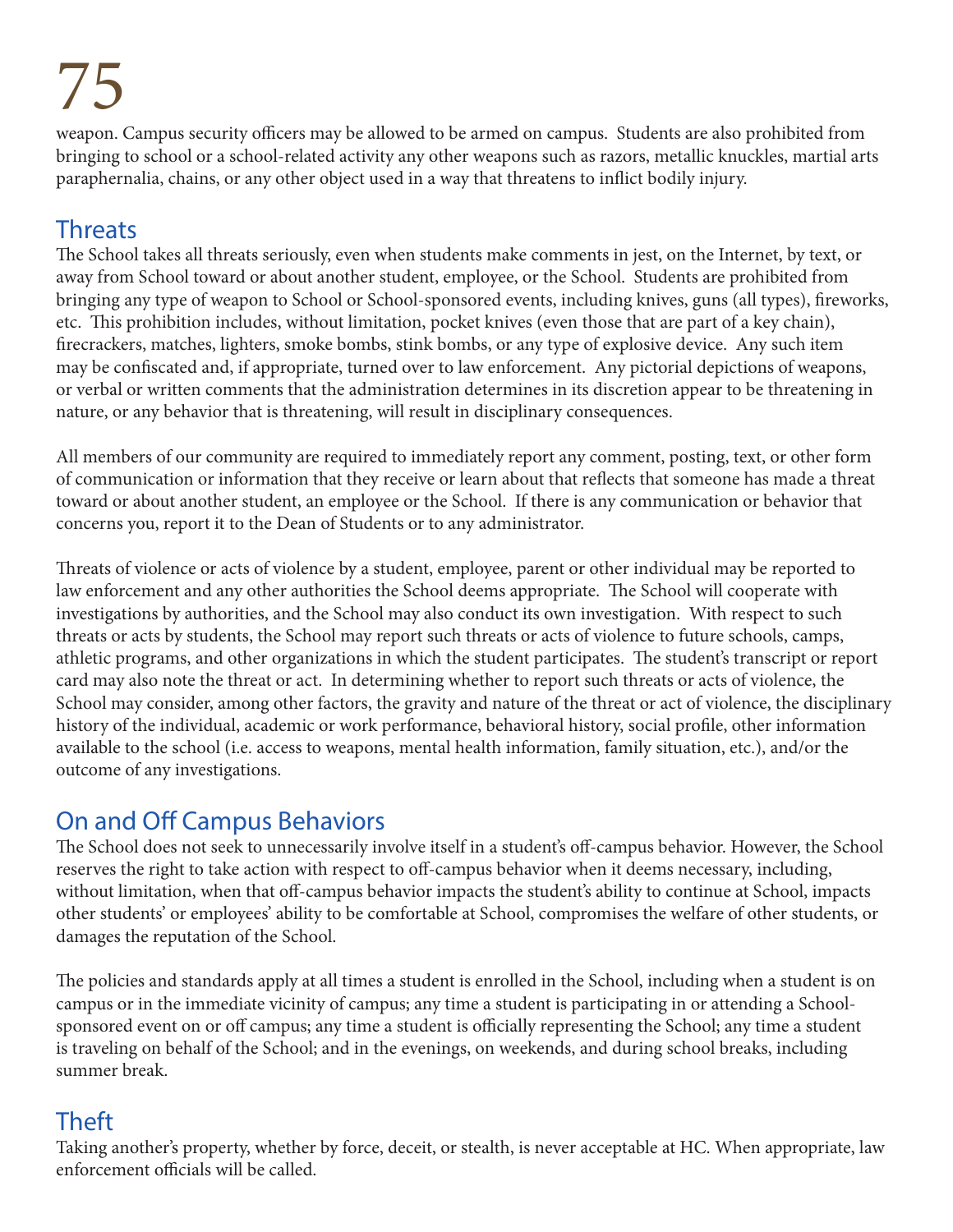#### Extortion/Organized Gambling

Obtaining money or other object of value from an unwilling person, or compelling another to act against his or her conscience or his or her own best interest through the use of coercion, blackmail, or force, is prohibited. Gambling or wagering of any form is not permitted at HC nor is the possession of paraphernalia normally associated with gambling.

#### Arson

Setting any kind of fire on the premises of HC or the false sounding of a fire alarm are considered serious offenses and may violate the law. Law enforcement authorities may be called at the discretion of HC officials.

#### DISCIPLINARY RESPONSES

The following disciplinary options, as defined, constitute an array of responses available to teachers and administrators at HC. It is obvious that nearly all these responses are, if they are to be effective tools of discipline, heavily dependent on school and home communication and cooperation. It should also be obvious that certain Code of Conduct violations, including but not limited to tardies, truancies, and academic integrity violations, carry inevitable academic consequences as well as the disciplinary consequences imposed by HC personnel. The school reserves the right to use the appropriate level of discipline based on its assessment of the misconduct at issue.

#### Levels of Disciplinary Response

- 1. Reprimand
- 2. Student/Dean Conference
- 3. Detention
- 4. Saturday Detention
- 5. Teacher/Parent or Principal/Dean/Parent Conference
- 6. In-School Reflection
- 7. Off-Campus Suspension
- 8. Disciplinary Watch
- 9. Disciplinary Probation
- 10. Expulsion/Dismissal

### Other Potential Actions

- 1. Removal from Class
- 2. Interrogations and Searches by School Officials
- 3. Counseling
- 4. Police Investigations
- 5. Legal Proceedings
- 6. Arrested Students
- 7. Physical Restraint

#### Reporting Misconduct

Within community life, stakeholders may encounter behavior that is inconsistent with the Code of Conduct for members of the HC community. Students and parents should report violations of the HC code of conduct to the Principal, as close to the time of incident as possible with appropriate details to follow up on by the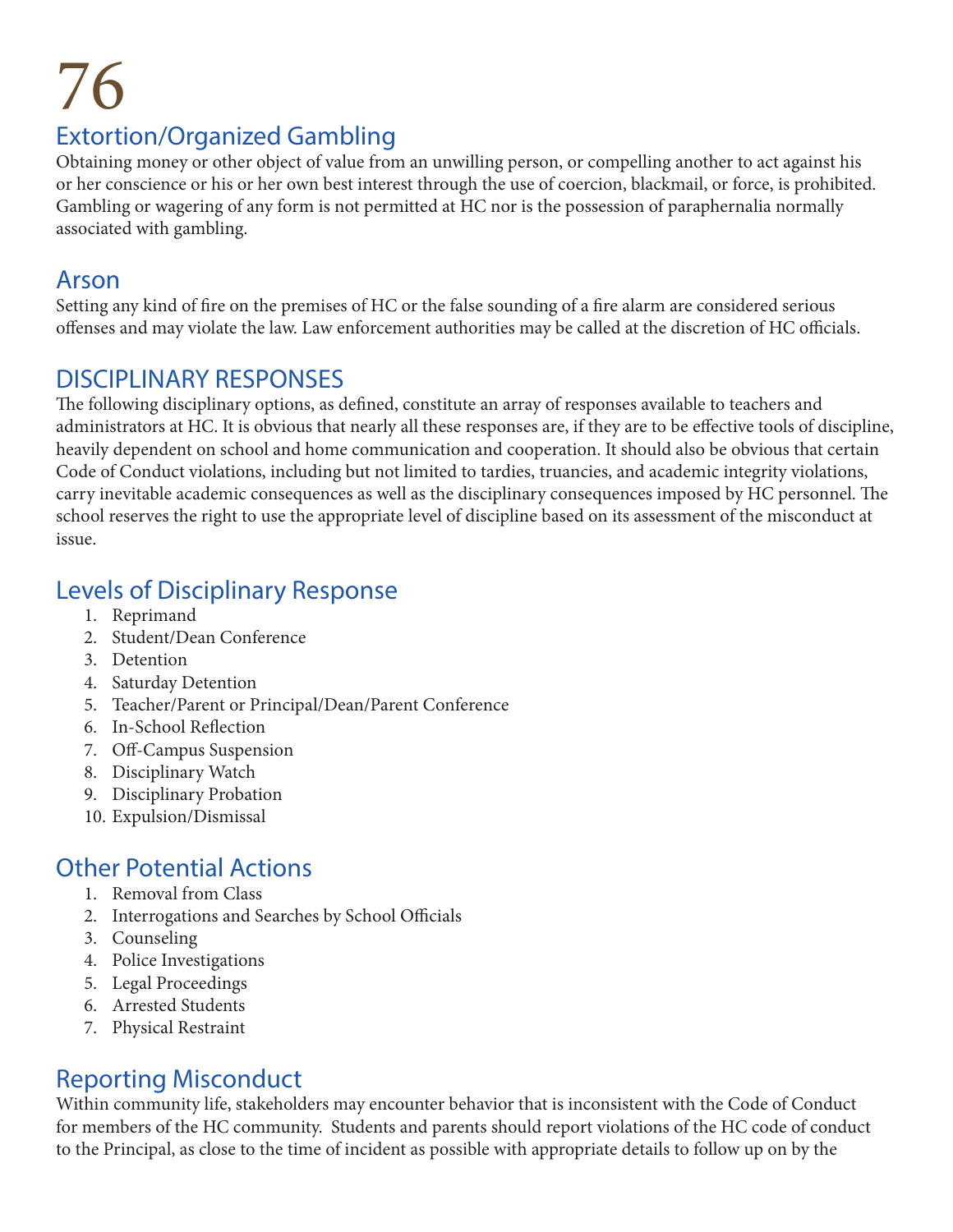administration. In addition, community members may report safety concerns via a digital form found on myHC under Resources. The information on this digital form will also go directly to the Principal. All reports will be reviewed and evaluated. In some cases, the evidence or situation may not result in school action due to insufficient evidence or other factors as determined appropriate by the school. These reports will not be discussed with the reporting party to maintain the confidentiality of all parties involved directly in the investigation.

#### Self-Reporting

A student who self-reports a conduct infraction to either the campus chaplains, campus counselors, or campus administration for the purpose of seeking help may receive mitigated disciplinary consequences at the discretion of the campus discipline officer, so long as the disclosure occurs prior to the school's knowledge of the problem and the student agrees to comply with the recommendations regarding testing and/or treatment. However, the student will be subject to the same rules as any other student and will be subject to disciplinary action for any future violations of school rules.

#### Reprimand

Many infractions of an unintentional or immature nature or even volitional infractions of a minor nature, can be and should be handled by gentle reprimand. Only when such infractions become repetitive or defiant should they be handled in more aggressive ways.

#### Student-Dean Conference

Students may be referred to the Dean of Student's office directly for especially serious offenses or when teacherdirected disciplinary responses prove inadequate to handle the discipline problems of a student. The Dean of Students, in turn, has an array of measures at his or her disposal, ranging from conferencing to the imposition of specific consequences as outlined in the Student Code of Conduct. Frequently, though not in every case, the Dean of Students may choose to involve the student's parent in the conference.

#### Detention

To deal with student disregard for established school policies and regulations, or when the management system does not appear to be correcting the problem, further options are open to the administration to address a pattern of disregard for regulations. Detentions will be used to address student misconduct in areas such as, but not limited to:

- attitude in class disrespectful or disobedient
- cell phone use during class
- disrupting class excessive talking, etc.
- dress code violations
- chewing gum, eating candy, food or drink not authorized
- lack of class materials or failure to complete class work
- laptop violations
- sleeping
- tardies and unexcused absences

Detentions earned will be processed each semester in the following manner:

1st – 4th Detention: 1 hour Detention Hall as assigned (Detention Hall is not a study hall, students will have assigned work.)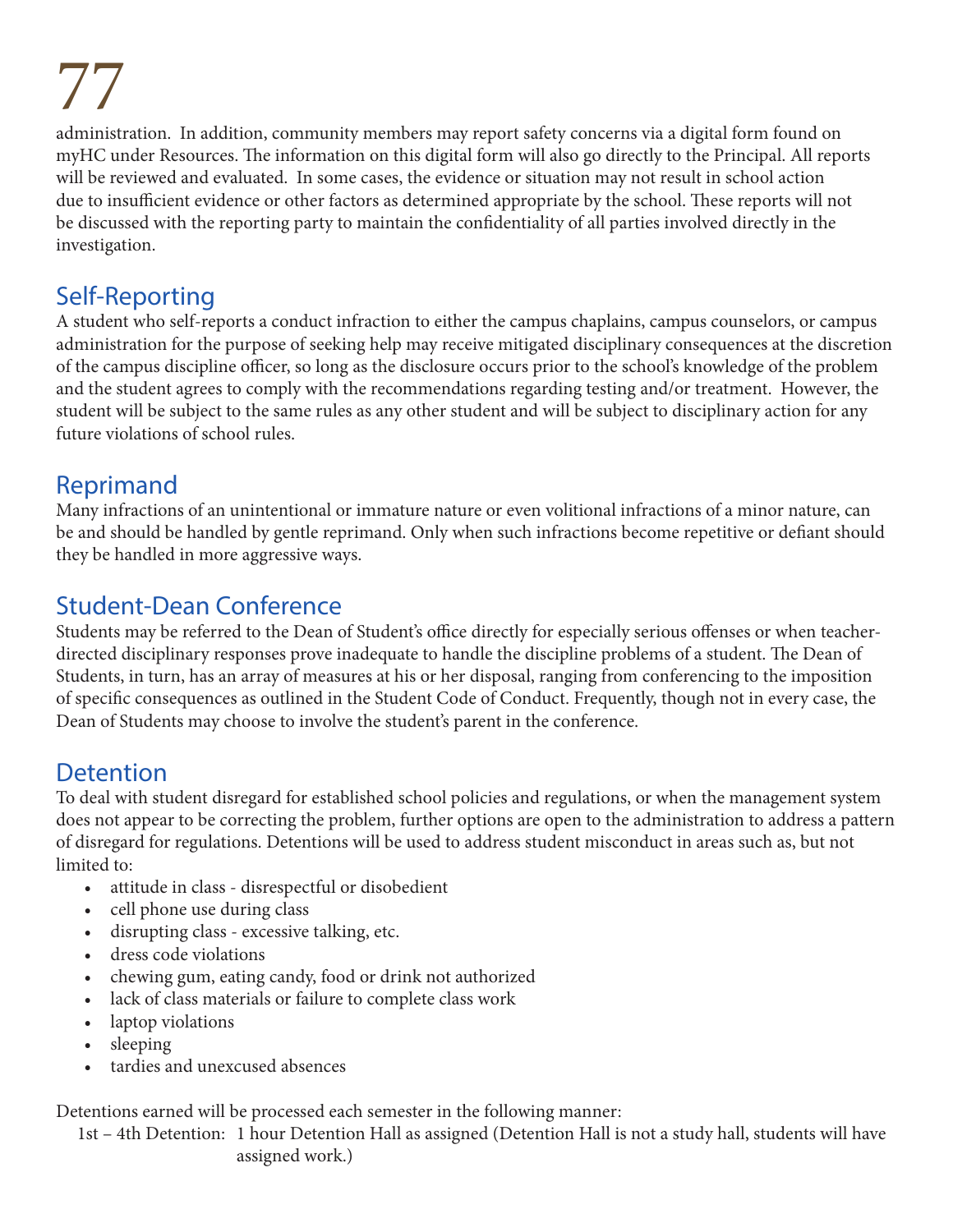5th Detention: Saturday Detention (will consist of duties as assigned)

All detentions are cleared at the end of each semester; however, the Saturday Detention record is cumulative throughout the school year.

Failure to serve a scheduled detention will result in the following disciplinary measures:

| 1st time: | Additional detention given                                                                                  |
|-----------|-------------------------------------------------------------------------------------------------------------|
| 2nd time: | 1 day of ISR (In-School Reflection) and parent conference                                                   |
| 3rd time: | 1 day OCS (Off-Campus Suspension) and parent conference, Disciplinary Probation<br>invoked                  |
| 4th time: | 2 day minimum OCS, parent conference, student to be reviewed by the Disciplinary<br><b>Review Committee</b> |

#### Saturday Detention

Students may be assigned to a four-hour (8:00 AM to 12:00 PM) session of Saturday Detention.

- 1. Saturday Detention may be re-scheduled once upon receipt of a written request by the parent.
- 2. Failure to attend will result in loss of eligibility for exam exemptions, Disciplinary Probation for the remainder of the school year with re-enrollment held until June 1 and re-enrollment possibly denied at that time, and the student will be scheduled for the next available Saturday Detention.
- 3. A second Saturday Detention may result in the student being placed on Disciplinary Probation.

Upon assignment of the student to a third Saturday Detention within the school year:

- 1. The student will be suspended for 2 days.
- 2. Re-entry to school will require a parent conference with the administration.
- 3. Disciplinary Probation will be invoked and possible non-renewal of the enrollment contract.

### Teacher/Parent or Principal/Dean/Parent Conference

A conference may be requested by the school or by the parent and is again a reflection of the premise of home and school cooperation on which the educational program of HC is built. The purpose of such a conference is to provide an opportunity to correct what has become a serious discipline problem so that the kinds of discipline processes which follow may not be required.

#### In-School Reflection

This may be assigned only by the Dean of Students or Principal. The student must report to a designated, supervised area and will remain in this area, apart from regular classes and activities, for no less than one or no more than five consecutive school days. The parent will be notified by the Dean of Students as to the following provisions:

- 1. Placement in In-School Reflection makes a student ineligible for semester exam exemptions.
- 2. Students will not be permitted to participate in any school activity/contest on the days of Reflection.
- 3. The Dean of Students will assign extra work appropriate to the offense.

#### Off-Campus Suspension

This may be assigned only by the Dean of Students, Principal or the Head of School and the following specific provisions shall apply:

1. The parents will be notified to take the student home the day of the occurrence or give permission for the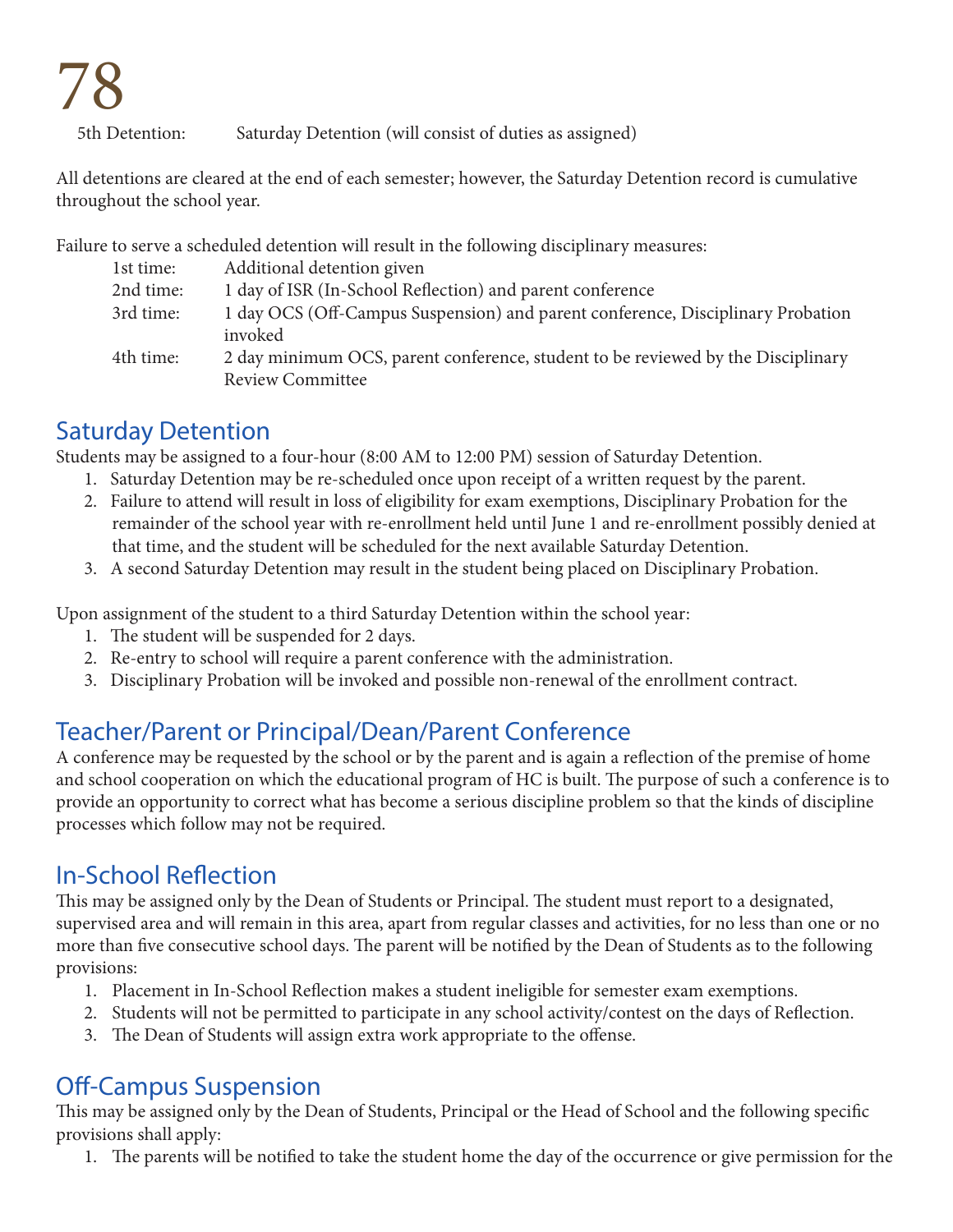student to leave campus.

- 2. If the parents cannot be notified immediately, the student will be kept in a designated area until the close of the school day.
- 3. The suspended student must meet with school administration after the suspension period.
- 4. During Off-Campus Suspension daily work is treated the same as an unexcused absence. Major assessments due on the days of suspension should be turned in electronically or other arrangements made with the teacher to avoid a late work penalty. In-class assessments (tests/quizzes) must be completed immediately upon return to campus outside of class time.
- 5. The suspended student must also complete a 3-page, single-spaced, typed essay as directed by the Dean of Students. This essay is due to the Dean immediately (before first block) upon returning to school after the days of suspension. Failure to turn in the completed essay will result in zero credit on daily work, quizzes and tests.
- 6. Suspension may initiate Disciplinary Probation or Disciplinary Watch.
- 7. Students receiving Off-Campus Suspension will not be permitted to participate in any school activity/ contest on the days of suspension and will lose eligibility for spring exemptions.

### Disciplinary Watch

As a precursor to Disciplinary Probation, a student may be placed on Disciplinary Watch. This will serve as a warning to the student and parent/guardian that, if current behavior does not improve immediately, Disciplinary Probation will be invoked, which may lead to immediate dismissal or non-renewal of their enrollment contract. During this period (to be determined by the Dean of Students) parents, teachers, and coaches will communicate regarding the student's behavior.

Additionally, if within the course of the school year, there is a concern that the student or parent is not consistently evidencing and demonstrating adherence and support of the HC Student Profile outlined in this handbook, HC will request a meeting with both parent and student to discuss concerns and assess the gravity of a student's digression and behavior as observed by teachers, peers, personal behavior, and comments. The results of the HC Student Profile Rubric will be the basis of discussion, assessment, and disciplinary action.

#### Disciplinary Probation

- 1. If a student is placed on Disciplinary Probation, the Dean of Students will notify the parents/guardians. Students placed on Disciplinary Probation are in imminent danger of losing the right to remain at HC.
- 2. Students on Disciplinary Probation will forfeit any class office or official position held in any schoolrelated organization for a specified period of time as deemed appropriate by campus administration.
- 3. The student may be deemed ineligible to receive any school honors/awards during the probationary period as determined by the campus administration.
- 4. Withdrawal from co-curricular activities beyond the days of suspension will be determined by campus administration and/or the Disciplinary Review Committee. These restrictions may include traveling with the team/organization to any contests, programs, practices or sitting on the sidelines during the probationary period.
- 5. If a student is placed on Disciplinary Probation in the spring semester, the student will lose final exam exemption eligibility for the spring semester.
- 6. Students placed on Disciplinary Probation may be required to attend counseling sessions at the expense of the family, either with a private counselor or with designated personnel, during the probationary period.
- 7. Students placed on Disciplinary Probation may not be allowed on any school trips during a specified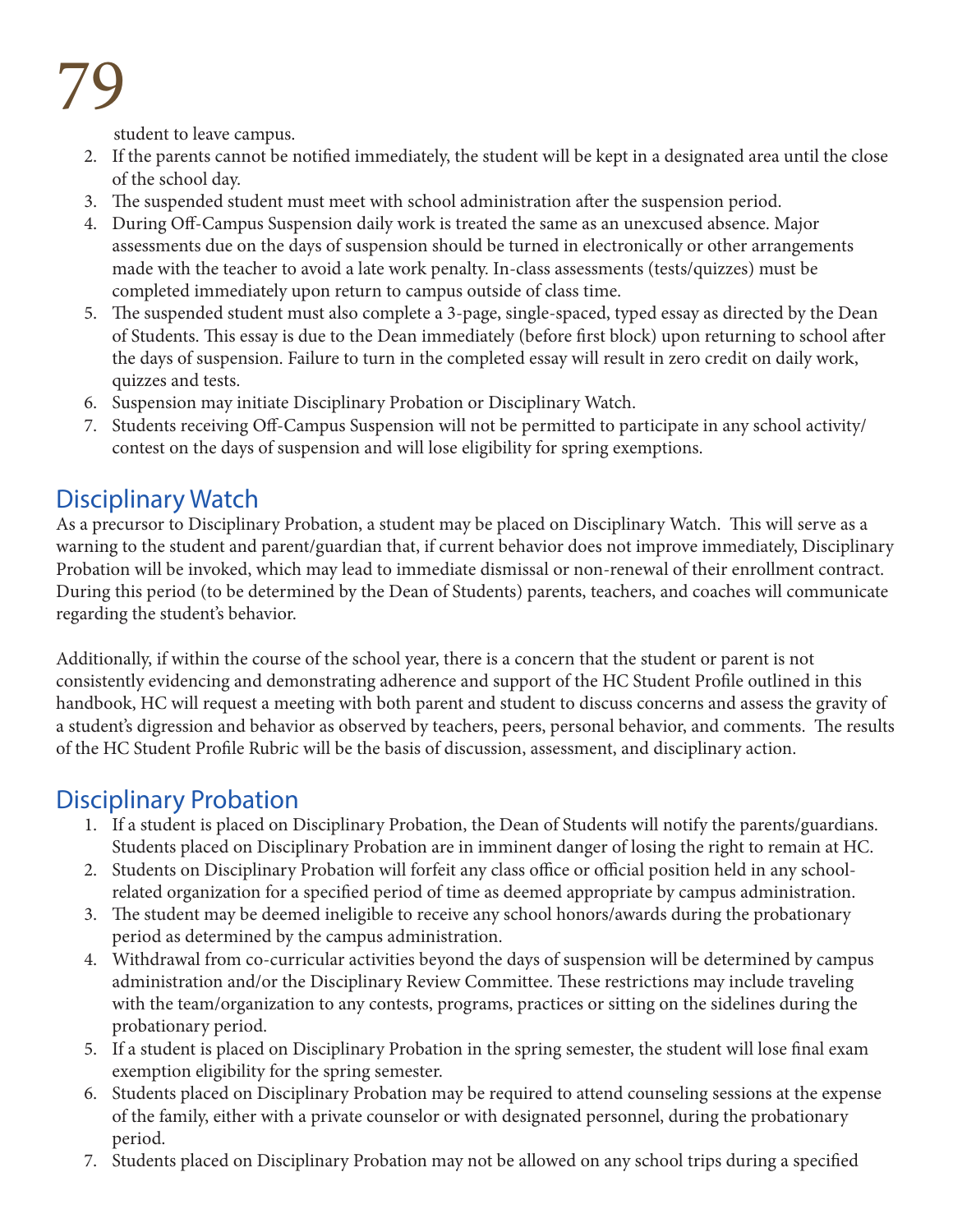period of time determined by the Dean of Students.

The Disciplinary Probation period shall begin the day the inappropriate behavior is acted upon by the Dean of Students. The probationary status of a student will be reviewed at the end of the probationary period. If sufficient correction of behavior is evident at that time, the student may be removed from probationary status. If behavior/conduct has not improved, campus administration will determine additional measures to correct behavior and/or whether or not the student will continue to attend HC.

Further disciplinary actions placing a student on probation for the second time during the current school year may eliminate an offer of re-enrollment for the next school year and/or continued enrollment during the current school year.

#### Expulsion or Dismissal

If extensive documented attempts to correct a student's misbehavior have failed, if the misbehavior persists, or if the offense is so serious as to warrant HC's most drastic sanction, then the Principal may recommend to the Head of School that a student be expelled. The Head of School has the ultimate authority with respect to expulsions or dismissals. Any student expelled or dismissed from HC will not be allowed on campus or to attend any school functions.

### Removal from Class

Immediate removal from the classroom for the duration of the class period is a response available to HC teachers to discourage improper classroom behavior. In unusual situations, the Dean of Students may choose to extend the removal to no more than five consecutive days or he or she may choose to permanently remove the student from the course if there is a consistent pattern of disruption and disrespect shown in the classroom.

Permanent removal would result in loss of credit for that course. To meet graduation requirements, the student must re-take the course at HC (if time permits) or in summer school. For any removal exceeding one day, HC shall make available to the student a supervised opportunity to remain current on assignments from that classroom. This will be considered an unexcused absence. For re-entry into class, a parent must meet with the Dean of Students or Principal.

## Interrogations and Searches by School Officials

HC officials may, in their sole discretion, search lockers, vehicles parked on campus, and a student's property including bags and electronic devices.

HC reserves the right to conduct random periodic drug searches of the campus, classrooms, vehicles, lockers and personal items, including bags and electronic devices by appropriate means. Failure to cooperate in responding to questions or an investigation will result in discipline, up to and including dismissal.

## Reporting of Infractions to Colleges/Universities and Schools

Students and parents are responsible for understanding the obligation to report and update information in a student's college application pursuant to the college's or university's reporting guidelines. Many colleges and universities require that students advise whether they have been subjected to discipline (probation, suspension, or expulsion) or have been arrested or convicted. Many colleges and universities also require that a student or school immediately report the following incidents which may have occurred after application and/or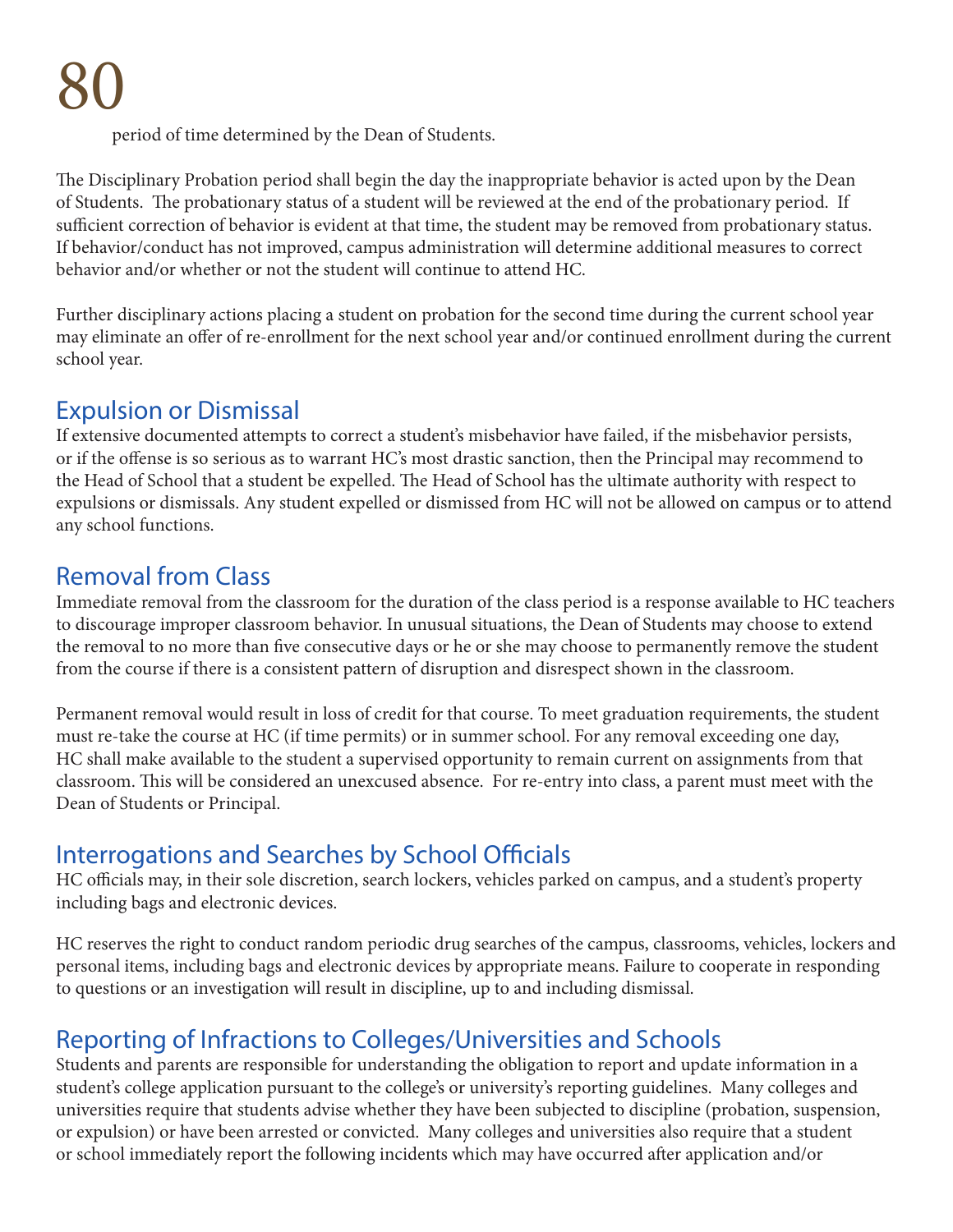acceptance: (1) disciplinary matters for which a consequence has been given; (2) arrests, convictions, or other legal changes; and (3) circumstances under which a student was withdrawn from School to avoid the possibility of a disciplinary infraction. The student and/or parent are responsible for complying with the college/university requirements and must also provide the School with a copy of the letter or other information disclosed. It is important for the student and parent to realize that the School and/or the student's college counselor will also inform the college or university of such an incident.

### Counseling

Counseling is recognition by the teacher, Counselor, or other HC staff member that the conduct the student is exhibiting may be as much a symptom as it is a problem. The purpose of counseling is to identify and address causes, not just address symptoms.

### Police Investigations

HC will cooperate with police in investigations involving members of the HC community. This includes making students or employees available for questioning upon request. The school will make a reasonable effort to inform the student's parent when police questioning is necessary.

### Legal Proceedings

In the event a student offense involves a violation of the law, HC officials will not only institute an appropriate disciplinary response within the context of this Student Code of Conduct, but will, at their discretion, refer the offense to law enforcement officials as well. The school will attempt to make known to the student's parents any decision to refer a matter to civil authorities.

### Arrested Students

If an HC student, while at school, is subject to arrest or apprehension by a law enforcement officer, the Dean of Students shall first request to see the summons or warrant before delivering the student into the officer's custody. The Dean of Students shall notify the Principal and Head of School immediately and make reasonable and immediate efforts to contact the student's parent.

### Physical Restraint

Any HC employee may, within the scope of the employee's duties, use and apply physical restraint to a student that the employee reasonably believes is necessary in order to:

- 1. Protect the student from injury to him or herself.
- 2. Protect another person, including the person applying physical restraint, from physical injury.
- 3. Obtain possession of a weapon or other dangerous item.
- 4. Protect property from serious damage.
- 5. Remove a student from a specific location who refuses a reasonable command from a school employee, including from a classroom or other school property, in order to restore order or to impose disciplinary measures.
- 6. Control and subdue an irrational student.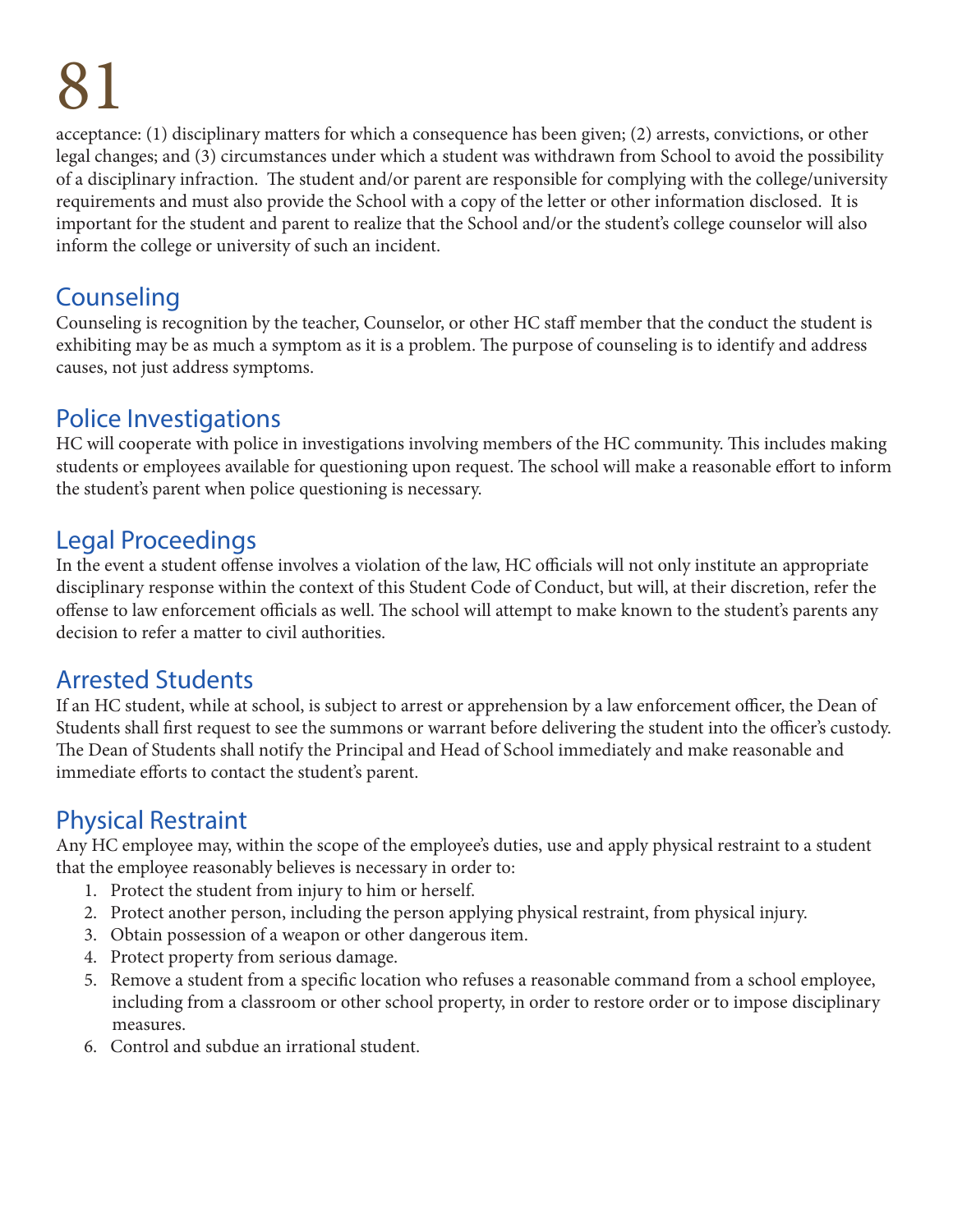## 82 TECHNOLOGY GENERAL INFORMATION

#### Responsible Use of Technology

Students will be held accountable to all HC standards of conduct and its core values when using school hardware, networks, laptops, and software. HC's standards shall apply to the printing or distribution of electronic files, images and videos on social networking, in email or other forms of electronic communication. Standards apply at any time the student uses his or her HC laptop, on any HC network or HC equipment, and whether or not the student is representing HC on or off campus. The Dean of Students and/or the Disciplinary Review Committee will hear any cases that involve violation of these principles.

#### Laptop Maintenance and Support

#### Nature of Our Services

The Technology Department provides routine preventative service, network security, application upgrades, and technical (helpdesk) support to students. Additionally, in the case of accidental damage not covered by other plans, repair services may be provided, depending on the nature and extent of damage. (Such repair services are deemed supplemental to all damages covered under the student's AppleCare® Protection Plan.)

#### Fees

For each instance requiring a cost for parts or labor to re-image, repair or replace a laptop or any of its components, fees will be assessed according to the amount of the repair invoice from Apple, as included in the Laptop Services Agreement.

#### Loaner Equipment

Pursuant to the Student and Parent Handbook, HC will loan laptop devices to students when their laptops are out of service under repair or when their laptops are lost or stolen. Equipment may be loaned for up to 60 days, or longer if the student's AppleCare+™ for Mac agreement requires longer repair time. Extensions of time may also be granted by the Director of Technology on a case by case basis. Students are responsible for the care of the loaner laptop while in their possession. Parents will be notified when a loaner is given to the student. If the loaner laptop is returned damaged, there will be a \$500 fee charged to the parent's account. If the student fails to return the loaner within 60 days and fails to obtain permission to extend the loaner period, a \$500 fee will be charged to the parent's account. If the student fails to return the loaner within 60 days and fails to obtain permission to extend the loan period, the \$500 deposit will be forfeited and parents will be required to pay a fine of \$50 per day, up to a maximum of \$1,000, until the loaner is returned. Parents will be notified before this action takes place.

#### Exclusions

HC is not responsible for the cost of repairs or replacement of a laptop device except in rare extenuating circumstances. Please refer to the Laptop Services Agreement for specifics. The Technology Department will have a copy of the Laptop Services Agreement. You will be required to pay for repair or replacement if damages are not covered by an AppleCare® Protection Plan.

## FINANCIAL INFORMATION

Once the Enrollment Contract is signed, the school considers the parent/guardian morally and legally bound to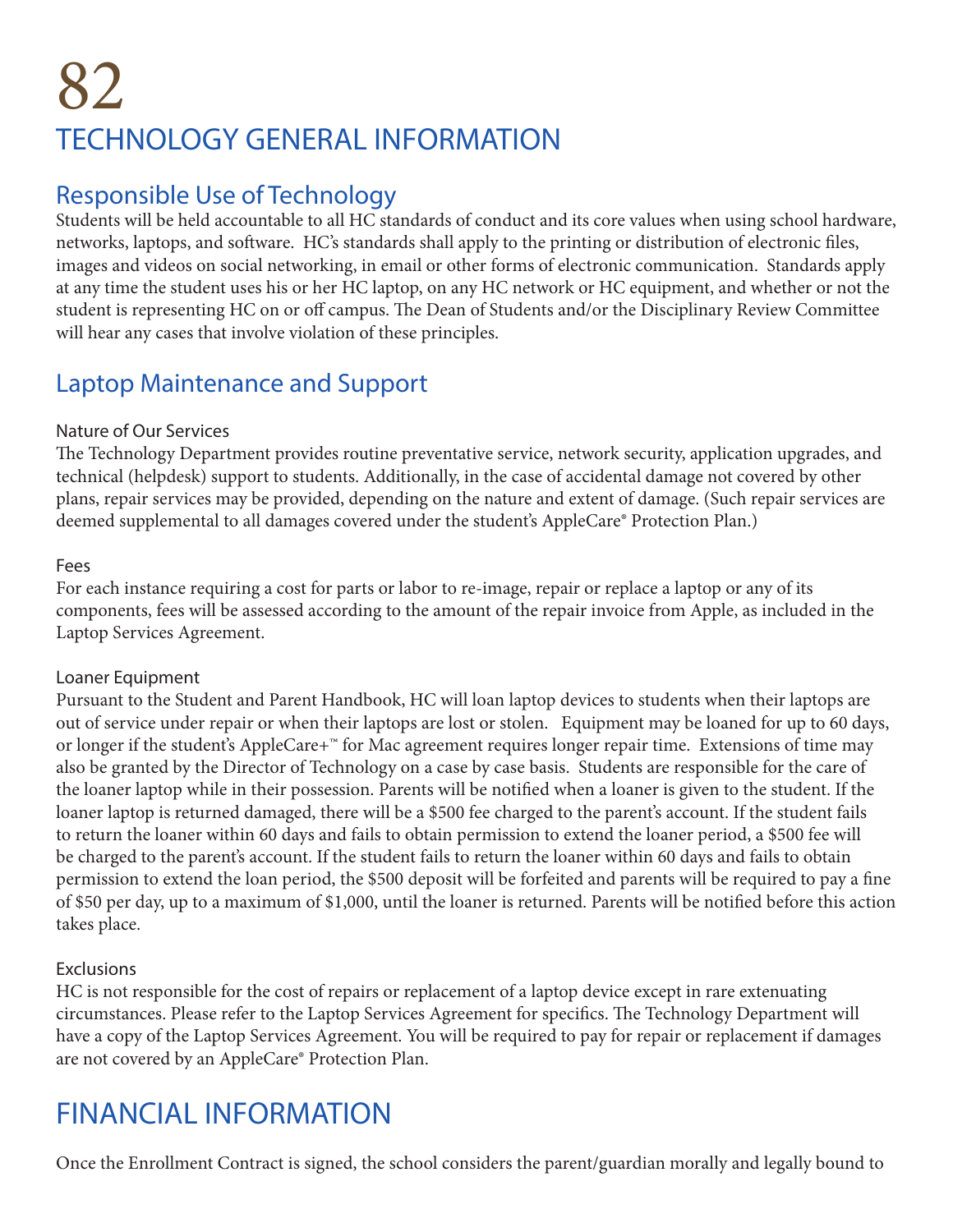fulfill it. PLEASE READ THE CONTRACT CAREFULLY.

Houston Christian High School does not discriminate on the basis of race, gender, or ethnic background in the administration of its educational or admission policies, financial aid, athletic, or other school-administered programs.

#### Delinquent Account Policy

Students may not attend classes in a new semester unless tuition accounts are current. The school specifically reserves the right to hold transcripts, report cards, to prohibit students from taking final exams and restrict participation in commencement until all payments for tuition and fees are considered current. If a student withdraws for any reason or is expelled from school for any reason, all tuition and fees become due immediately. Unless all tuition and fees are current, no transcripts, report cards or school records will be released. If any accounts for tuition and fees are delinquent for 30 days or more, the school reserves the right to exclude the student from school attendance and/or dismiss the student from school until the accounts become current, unless prior arrangements have been accepted in writing by the Business Office. Access to grades may also be limited due to delinquent accounts. Dismissal for failure to pay tuition does not relieve the parent/guardian of their obligation to pay monies due.

Any student whose tuition or fees for the current school year are delinquent may not participate in any cocurricular or extracurricular activity that involves any cost or expense other than those activities or trips normally included in tuition or fees unless the student earns or pays the entire cost of the activity through a school-sponsored fundraiser. In other words, a student whose tuition account is delinquent may not travel with the choir, band, drill team or any other group where a parent must pay all or a portion of the cost to participate.

Any student whose tuition or fees for the current school year are delinquent will be declared ineligible to participate in any athletic or extracurricular activity. During the period of ineligibility, a student may attend practices or rehearsals with parent permission, but may not dress out for a game or performance and will sit the bench until they regain eligibility.

If the school owes a reimbursement to a parent with a delinquent account, those monies will be applied to the student's account until it becomes current.

### Indexed Tuition Policy

HC believes economic diversity enriches the educational opportunity for all families and participation of a wide range of families is critical to the health of the school. Because the school is determined to make an HC education accessible to families from a wide range of economic backgrounds, the school charges a range of tuitions called Indexed Tuition instead of the less transparent but more traditional financial aid model.

To be eligible for Indexed Tuition, the family must submit a separate application and provide required evidence of income and resources, including tax returns. All aspects of the process and documentation are highly confidential viewed only by the Business Office and any administrator who participates on the Indexed Tuition Committee. Decisions regarding the family's contribution toward the cost of an HC education is individually customized or "indexed" on the basis of the financial resources including income from all sources, assets, resources, and family size as well as family expenses.

The indexed tuition model does not include the cost of lunches, uniforms, textbooks, meals and costumes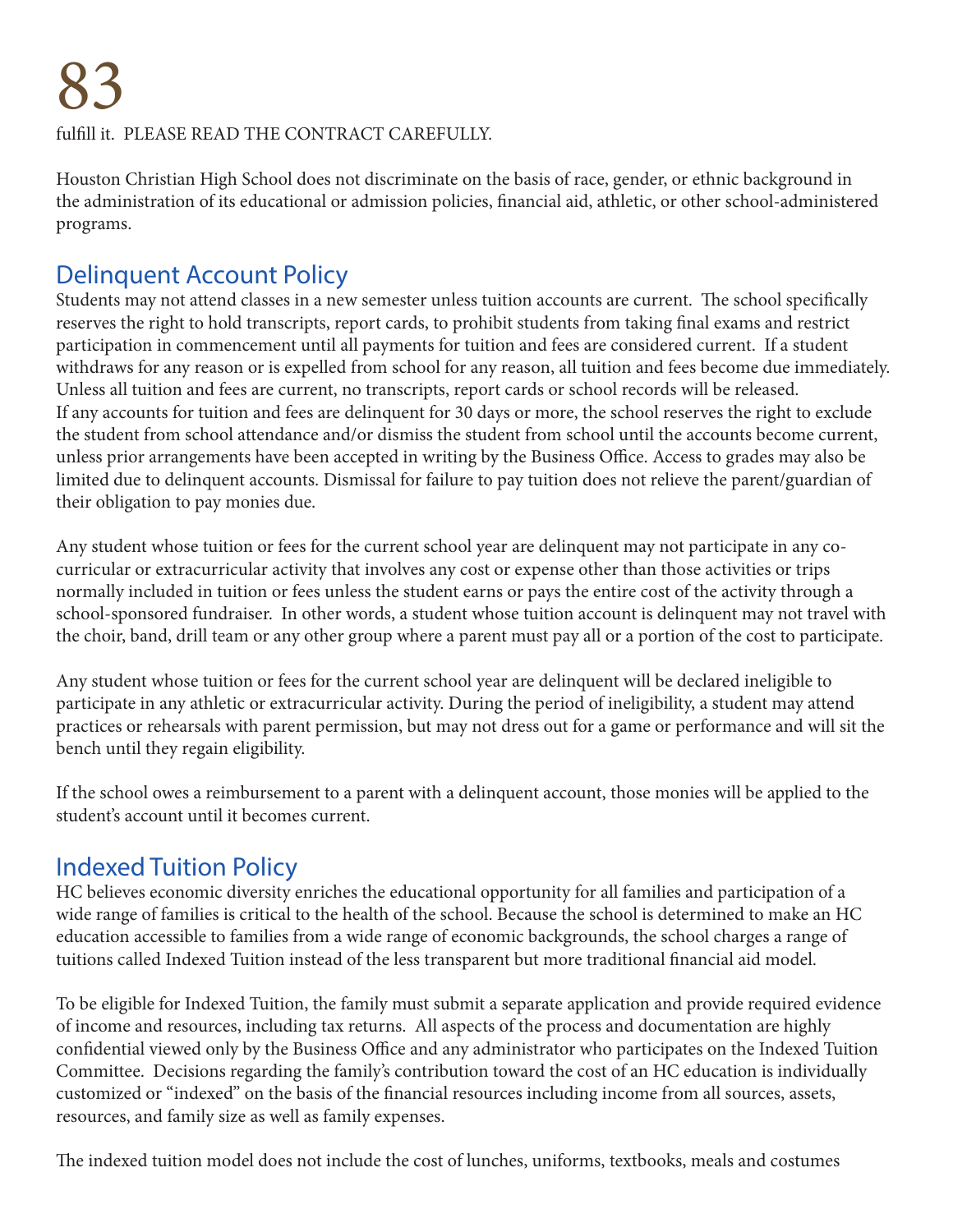related to sports and fine arts activities, nor the additional tuition associated with HC's unique programs for Distinguished Scholars and College Readiness. Furthermore, new students are expected to incur a one-time cost of approximately \$3,000 to secure the technology/devices necessary for HC's program. The primary responsibility for financing education rests with the parents/guardians. Accordingly, in calculating a family's ability to contribute to their child's cost of education, the School will consider all household and family income and will impute a reasonable amount of income for a non-working parent or spouse.

Every family is expected to contribute to the cost of an HC education, thereby supporting the community to the extent they are able. It is important to note, however, that all families, including those that pay the maximum tuition, pay well below the actual cost of an HC education. Many of our costs, including the design and construction of our state-of-the-art facilities, are supported by philanthropic contributions. In addition, HC generates income through grants, fundraising, and investments.

Families must reapply for Indexed Tuition each year and the Indexed Tuition can move up or down in line with a family's economic profile. For full consideration, applications should be completed by mid-February each year.

In administering the Indexed Tuition program, all policies and procedures are established and monitored by the Indexed Tuition Committee and the Finance Committee of the Board of Trustees. HC continues to adhere to the NAIS Principles of Good Practice for Financial Administration as well as the ISAS Standards for Tuition and Financial Aid. Although the School will attempt to meet demonstrated need, the availability of Indexed Tuition rates at any given level are limited consistent with the overall goals and financial resources of the School.

#### Purchasing Policy

In no case is a student, parent, teacher, or staff member authorized to order supplies, sign agreements for trips, reserve meals at restaurants, or encumber the school for any expense without a purchase order signed in advance by the appropriate department head and the Director of Business Affairs. Verbal approval is not adequate. Any obligations incurred in violation of the above policy may become the personal responsibility of the person originating the expense.

### **Collections**

In no case shall a parent or student request or solicit funds from another parent or student except when such request has been approved by the Business Office and/or Development Office. All student charges, whether for sports activities, meals, clubs, travel, exam fees, books, supplies, or any other reason shall be invoiced by the Business Office to the parents' accounts.

## DEVELOPMENT

#### Development Policy

To advance Houston Christian High School's goal to provide its students with the best resources, HC relies on financial support from its trustees, families, alumni, alumni parents, and the community. Types of support include volunteerism, monetary donations and in-kind donations. Fundraising is coordinated by the Development Office in order to effectively represent HC and serve its constituencies.

### **Fundraising**

Fundraising is critical to the financial foundation of the school. In all cases, participation by all members of the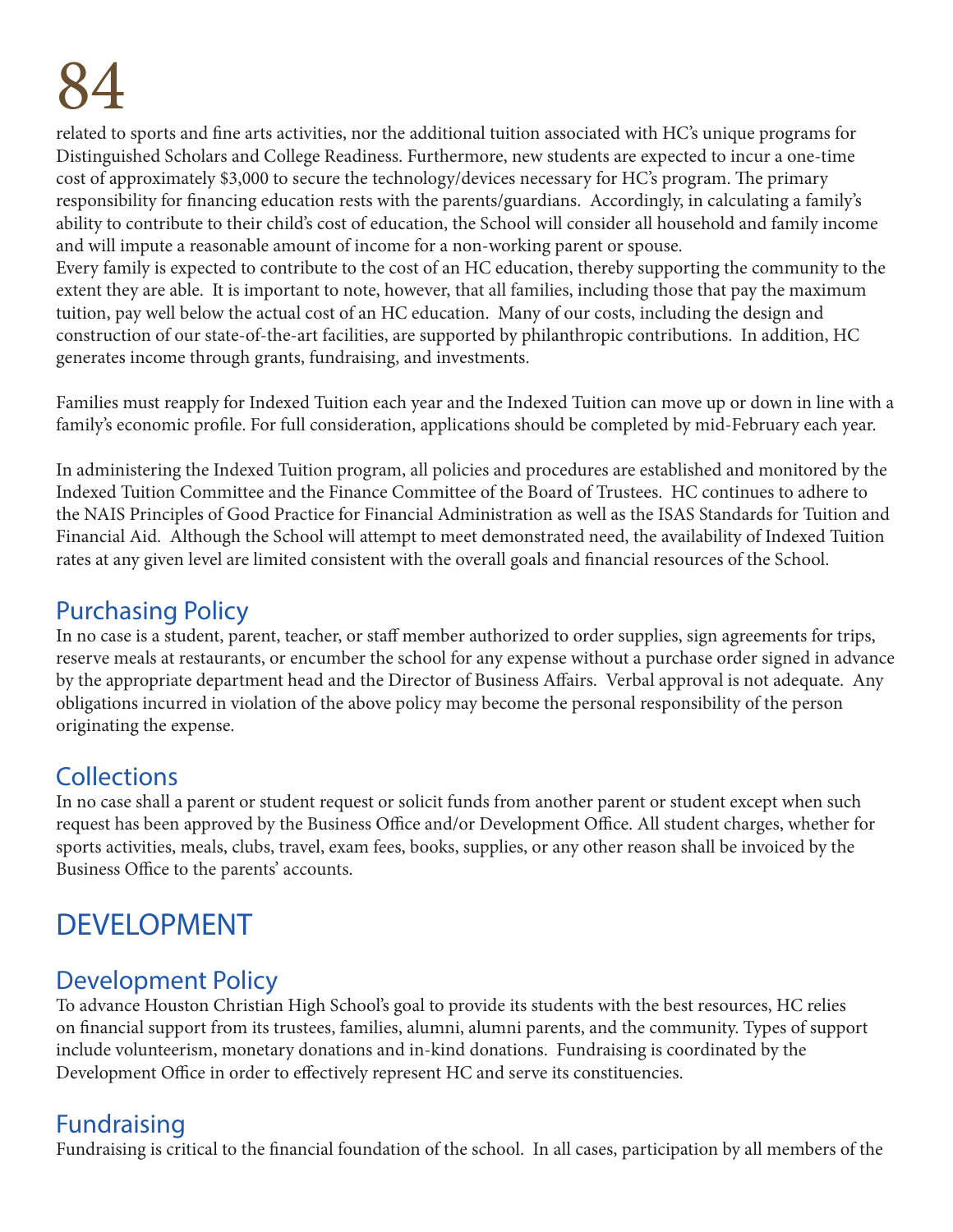Houston Christian High School community is encouraged by the giving of their time, talent and treasures.

Annual fundraising through the Mustang Fund, Golf Tournament, Gala and Auction, provides unrestricted funds and directly supports enhancements for curriculum, classroom materials, technology and student activities. Donations are tax-deductible.

#### Fundraising Projects

In no case is a student, parent, teacher, or staff member authorized to implement a fund raising project on behalf of any person, group, club, the school, or third party non-profit organization without prior approval from the Development Office.

#### Mustang Promise

Houston Christian High School is committed to providing Indexed Tuition for eligible families. Tax-deductible gifts to support Indexed Tuition are disbursed from the Mustang Promise Fund by the Business Office. Donations designated to specific individuals are not tax-deductible.

#### Donor-Restricted Gifts, Capital and Endowment Campaigns

Donor-restricted gifts for specific projects or activities are accepted with approval from HC administration. Major fund raising campaigns for buildings, capital improvements and endowments are undertaken periodically.

#### Events

The Development Office coordinates special events such as Grandparents' Day, Homecoming reception and Veterans Day to foster community and friendships.

#### Other Types of Support

"Service" is defined as events or sales that provide a service to our community. While a small profit may be realized from this event or function, the intent is to provide a service rather than raise funds. Examples are concession sales, apparel sales, game programs, tailgating events, and snack sales to students.

"Off-Campus Fundraiser" is an event that is solely designed to raise funds outside of our HC constituencies. These do not solicit HC families, Board members, faculty or staff. Examples are car washes, concerts, and sports camps.

No door-to-door sales solicitations by HC students are allowed.

## Marketing/Public Relations/Media Relations

Management of marketing, public, and media relations is a function of the staff at Houston Christian High School. Any opportunities to put the Houston Christian High School name before the public, whether at a public gathering, through television, radio, in print, or on the web should be discussed with and approved by the Director of Communications and Marketing. All school-related contacts or press releases to the media must be coordinated by the Communications and Marketing staff to ensure a systematic approach to public relations and marketing.

The HC Directory, in either its printed or online form, may not be used to solicit any members of the HC community.